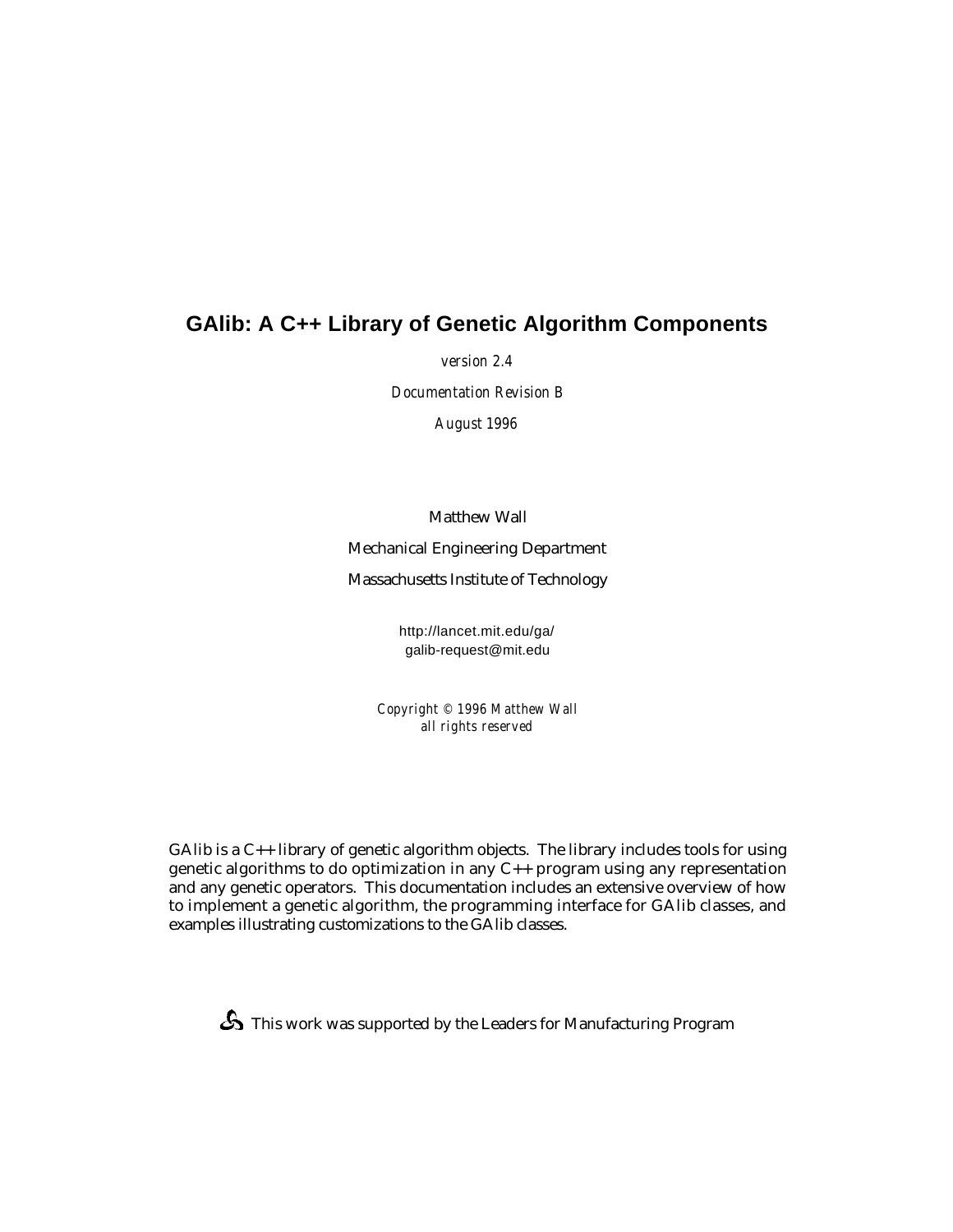| GAlib: A C++ Library of Genetic Algorithm Components                                             |                              |
|--------------------------------------------------------------------------------------------------|------------------------------|
| <b>Licensing and Copyright Issues</b>                                                            | $\mathbf{1}$                 |
|                                                                                                  |                              |
| GAlib For-profit User/Distributor License Agreement                                              | 1                            |
| <b>GAlib Not-for-profit User License Agreement</b><br>The GNU portions of the GAlib distribution | $\mathbf{1}$<br>$\mathbf{1}$ |
| The standard MIT copyright notice and disclaimer                                                 | $\boldsymbol{2}$             |
| <b>Features</b>                                                                                  | 3                            |
| <b>General Features</b>                                                                          | 3                            |
| Algorithms, Parameters, and Statistics                                                           | 3                            |
| <b>Genomes and Operators</b>                                                                     | 3                            |
| <b>Overview</b>                                                                                  | $\mathbf{5}$                 |
| The Genetic Algorithm                                                                            | 6                            |
| Defining a Representation                                                                        | 7                            |
| <b>The Genome Operators</b>                                                                      | 7                            |
| The Population Object                                                                            | 8                            |
| <b>Objective Functions and Fitness Scaling</b>                                                   | 8                            |
| So what does it look like in $C_{++}$ ?                                                          | 9                            |
| What can the operators do?                                                                       | 10                           |
| How do I define my own operators?                                                                | 11                           |
| What about deriving my own genome class?                                                         | 13                           |
| <b>Class Hierarchy</b>                                                                           | 15                           |
| <b>GAlib Class Hierarchy - Pictorial</b>                                                         | 15                           |
| <b>GAlib Class Hierarchy - Outline</b>                                                           | 16                           |
| <b>Programming Interface</b>                                                                     | 17                           |
|                                                                                                  |                              |
| <b>Global Typedefs and Enumerations</b>                                                          | 17                           |
| <b>Global Variables and Global Constants</b>                                                     | 17                           |
| <b>Function Prototypes</b>                                                                       | 17                           |
| <b>Parameter Names and Command-Line Options</b>                                                  | 18<br>20                     |
| <b>Error Handling</b><br><b>Random Number Functions</b>                                          | 21                           |
|                                                                                                  |                              |
| GAGeneticAlgorithm                                                                               | 22                           |
| <b>GADemeGA</b>                                                                                  | 27                           |
| <b>GAIncrementalGA</b>                                                                           | 29                           |
| GASimpleGA<br>GASteadyStateGA                                                                    | 31<br>32                     |
| <b>Terminators</b>                                                                               | 34                           |
| <b>Replacement Schemes</b>                                                                       | 35                           |
|                                                                                                  |                              |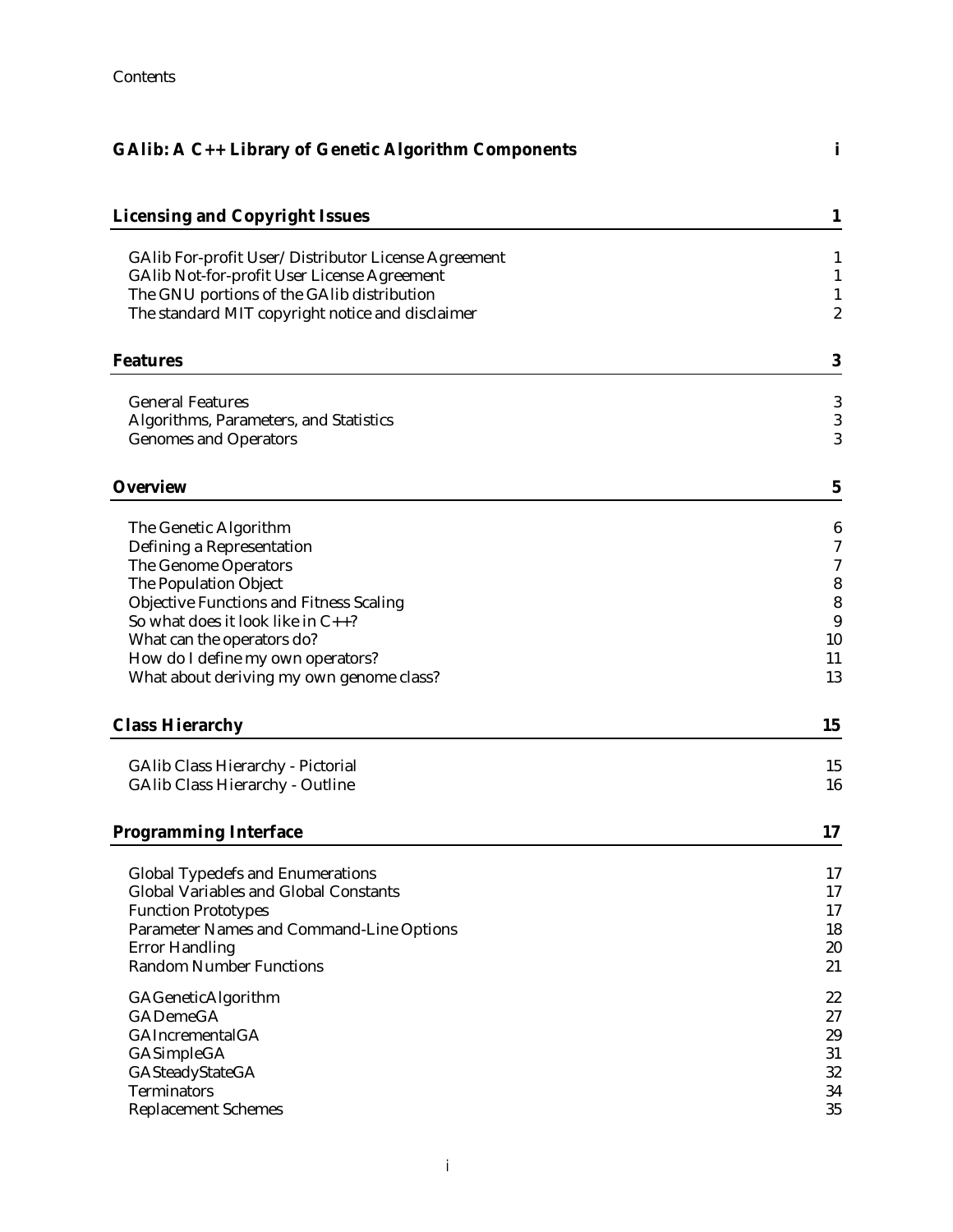Contents

| <b>GAGenome</b>                        | 36 |
|----------------------------------------|----|
| GA1DArrayGenome <t></t>                | 39 |
| GA1DArrayAlleleGenome <t></t>          | 41 |
| GA2DArrayGenome <t></t>                | 42 |
| GA2DArrayAlleleGenome <t></t>          | 44 |
| GA3DArrayGenome <t></t>                | 45 |
| GA3DArrayAlleleGenome <t></t>          | 47 |
| GA1DBinaryStringGenome                 | 48 |
| GA2DBinaryStringGenome                 | 50 |
| GA3DBinaryStringGenome                 | 52 |
| GABin2DecGenome                        | 54 |
| GAListGenome <t></t>                   | 56 |
| <b>GARealGenome</b>                    | 57 |
| <b>GAStringGenome</b>                  | 58 |
| GATreeGenome <t></t>                   | 59 |
| <b>GAEvalData</b>                      | 60 |
| GABin2DecPhenotype                     | 61 |
| GAAlleleSet <t></t>                    | 62 |
| GAAlleleSetArray <t></t>               | 64 |
| <b>GAParameter and GAParameterList</b> | 65 |
| <b>GAStatistics</b>                    | 67 |
| <b>GAPopulation</b>                    | 70 |
| GAScalingScheme                        | 75 |
| <b>GASelectionScheme</b>               | 77 |
| GAArray < T >                          | 79 |
| <b>GABinaryString</b>                  | 81 |
| GAList <t> and GAListIter<t></t></t>   | 82 |
| GATree <t> and GATreeIter<t></t></t>   | 85 |
|                                        |    |

# **Customizing GAlib 89**

| Deriving your own genome class      | 89 |
|-------------------------------------|----|
| <b>Genome Initialization</b>        | 91 |
| <b>Genome Mutation</b>              | 91 |
| <b>Genome Crossover</b>             | 92 |
| <b>Genome Comparison</b>            | 92 |
| <b>Genome Evaluation</b>            | 93 |
| <b>Population Initialization</b>    | 93 |
| <b>Population Evaluation</b>        | 93 |
| <b>Scaling Scheme</b>               | 93 |
| <b>Selection Scheme</b>             | 94 |
| <b>Genetic Algorithm</b>            | 96 |
| <b>Termination Function</b>         | 96 |
| <b>Descriptions of the Examples</b> | 98 |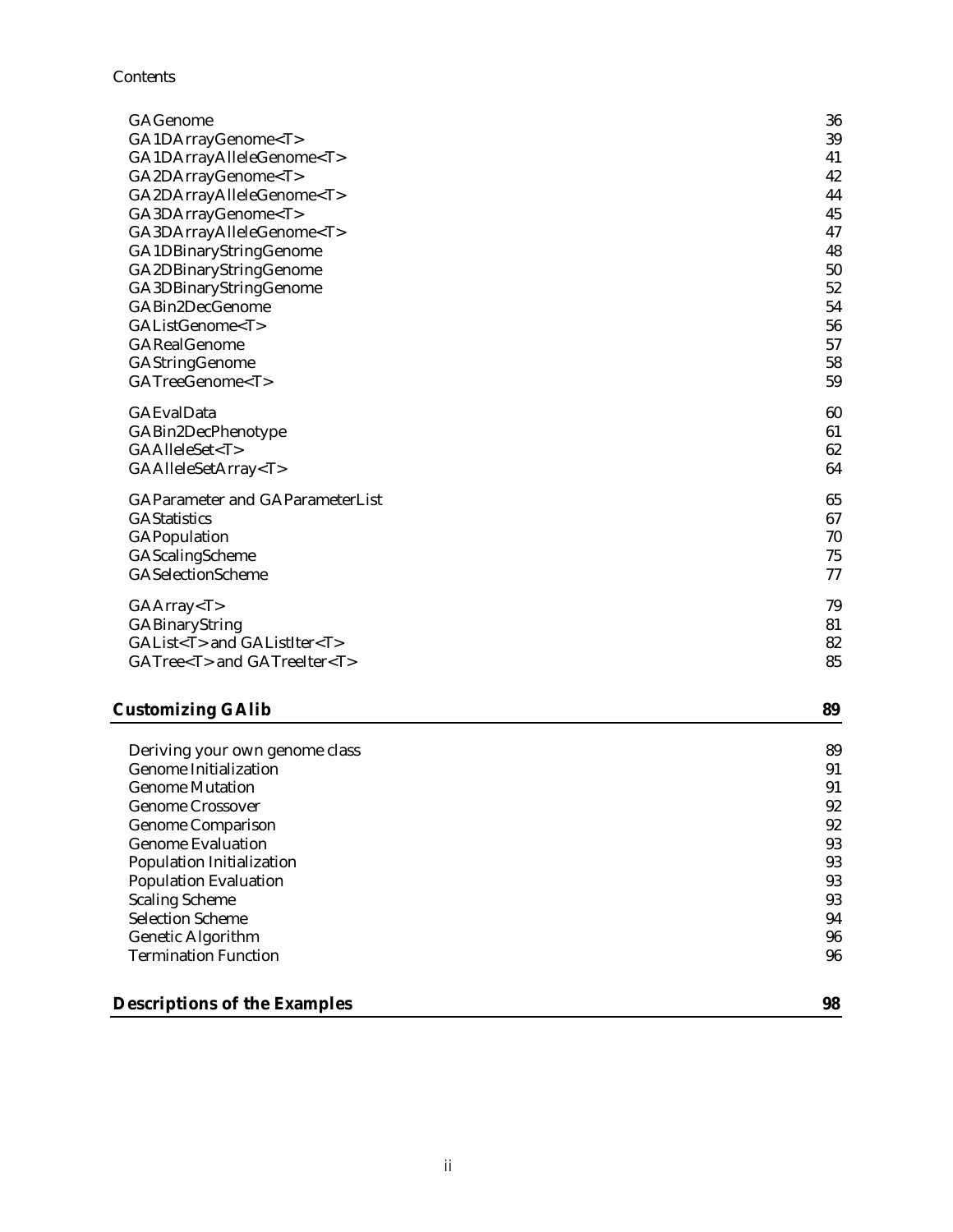# **Licensing and Copyright Issues**

The GAlib source code is not in the public domain, but it is available at no cost for non-profit purposes. If you would like to use GAlib for commercial purposes, for-profit single user and distributor licenses are available. All of GAlib (source and documentation) is protected by the Berne Convention. You may copy and modify GAlib, but by doing so you agree to the terms of the not-for-profit license.

# **GAlib For-profit User/Distributor License Agreement**

Please contact the MIT Technology Licensing Office at 617.253.6966 or tlo@mit.edu.

## **GAlib Not-for-profit User License Agreement**

1. You may copy and distribute copies of the source code for GAlib in any medium provided that you consipicuously and appropriately give credit to the author and keep intact all copyright and disclaimer notices in the library.

2. You may modify your copy (copies) of GAlib or any portion thereof, but you may not distribute modified versions of GAlib. You may distribute patches to the original GAlib as separate files along with the original GAlib.

3. You may not charge anything for copies of GAlib beyond a fair estimate of the cost of media and computer/network time required to make and distribute the copies.

4. Incorporation of GAlib or any portion thereof into commercial software, distribution of GAlib forprofit, or use of GAlib for other for-profit purposes requires a special agreement with the the MIT technology licensing office (TLO).

5. Any publications of work based upon experiments that use GAlib must include a suitable acknowledgement of GAlib. A suggested acknowledgement is: "The software for this work used the GAlib genetic algorithm package, written by Matthew Wall at the Massachusetts Institute of Technology."

6. The author of GAlib and MIT assume absolutely no responsibility for the use or misuse of GAlib. In no event shall the author of GAlib or MIT be liable for any damages resulting from use or performance of GAlib.

## **The GNU portions of the GAlib distribution**

The portions of GAlib (see below) that contain code from the GNU  $g_{++}$  library are covered under the terms of the GNU Public License. As such they are freely available and do not fall under the terms of the GAlib licensing conditions above. The portions of GAlib that are based upon GNU code are all in the 'gnu' directory in the examples directory (in GAlib release 2.3.2 and later).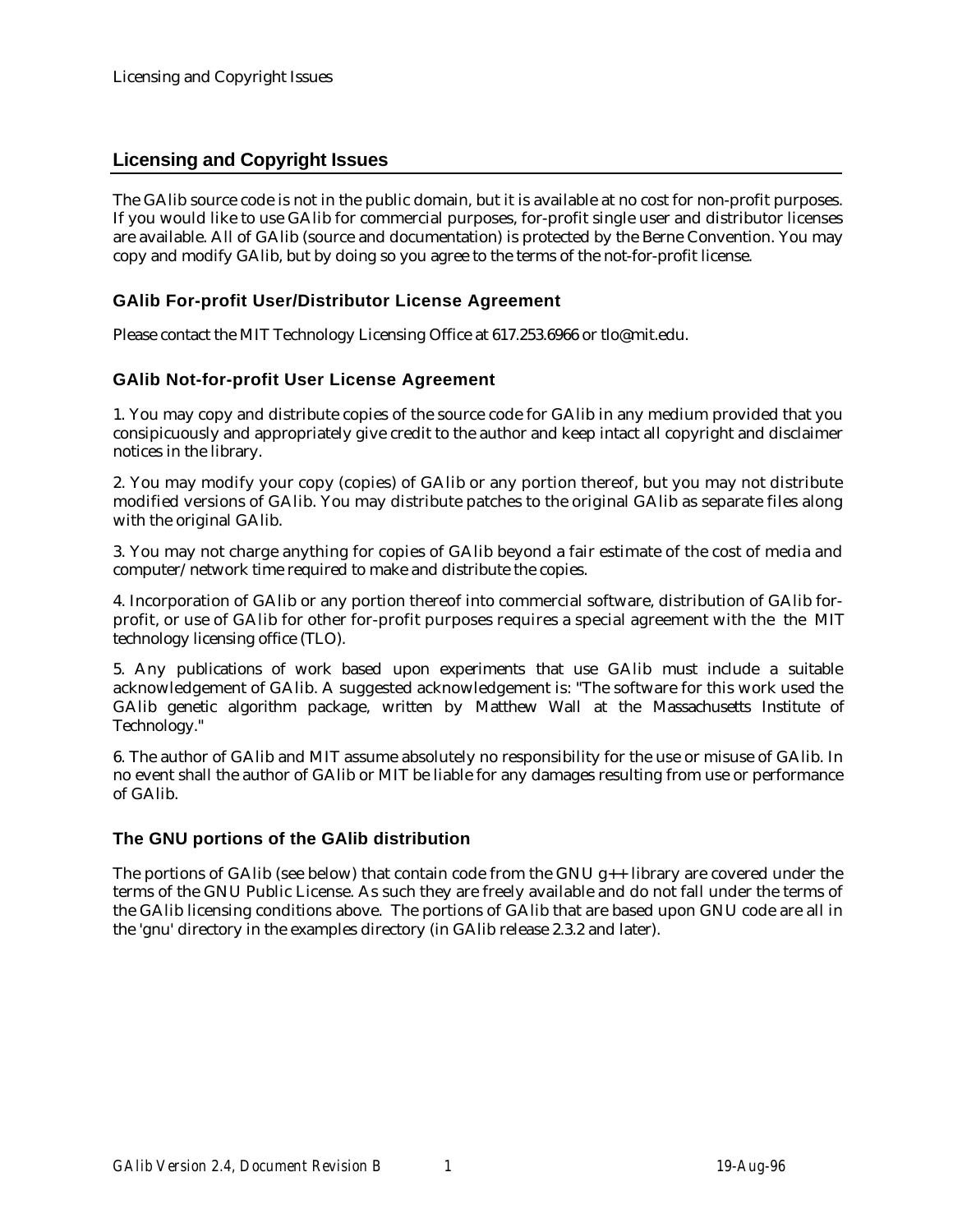# **The standard MIT copyright notice and disclaimer**

As a work developed using MIT resources and MIT funding, the GAlib source code copyright is owned by the Massachusetts Institute of Technology. All rights are reserved.

Copyright (c) 1995-1996 Massachusetts Institute of Technology

Permission to use, copy, modify, and distribute this software and its documentation for any noncommercial purpose and without fee is hereby granted, provided that

- the above copyright notice appear in all copies
- both the copyright notice and this permission notice appear in supporting documentation
- the name of M.I.T. not be used in advertising or publicity pertaining to distribution of the software without specific, written prior permission.

M.I.T. makes no representations about the suitability of this software for any purpose. It is provided "as is" without express or implied warranty.

M.I.T. DISCLAIMS ALL WARRANTIES WITH REGARD TO THIS SOFTWARE, INCLUDING ALL IMPLIED WARRANTIES OF MERCHANTABILITY AND FITNESS, IN NO EVENT SHALL M.I.T. BE LIABLE FOR ANY SPECIAL, INDIRECT OR CONSEQUENTIAL DAMAGES OR ANY DAMAGES WHATSOEVER RESULTING FROM LOSS OF USE, DATA OR PROFITS, WHETHER IN AN ACTION OF CONTRACT, NEGLIGENCE OR OTHER TORTIOUS ACTION, ARISING OUT OF OR IN CONNECTION WITH THE USE OR PERFORMANCE OF THIS SOFTWARE.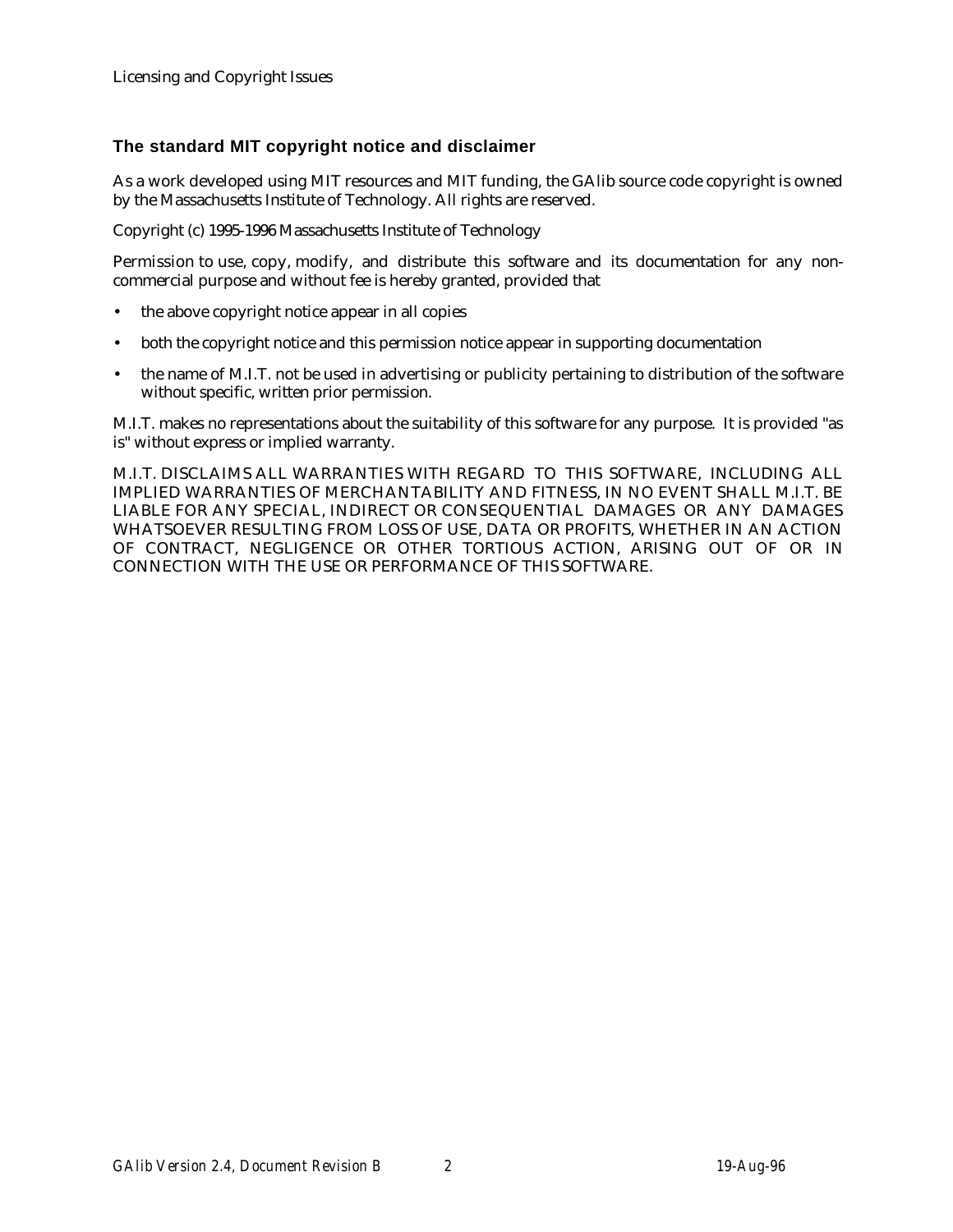## **Features**

## **General Features**

- Many examples are included illustrating the use of various GAlib features, class derivations, parallelization, deterministic crowding, travelling salesman, DeJong, and Royal Road problems.
- The library has been used on various DOS/Windows, Windows NT/95, MacOS, and UNIX configurations. GAlib compiles without warnings on most major compilers.
- Templates are used in some genome classes, but GAlib can be used without templates if your compiler does not understand them.
- Four random number generators are included with the library. You can select the one most appropriate for your system, or use your own.

## **Algorithms, Parameters, and Statistics**

- GAlib can be used with PVM (parallel virtual machine) to evolve populations and/or individuals in parallel on multiple CPUs.
- Genetic algorithm parameters can be configured from file, command-line, and/or code.
- Overlapping (steady-state GA) and non-overlapping (simple GA) populations are supported. You can also specify the amount of overlap (% replacement). The distribution includes examples of other derived genetic algorithms such as a genetic algorithm with sub-populations and another that uses deterministic crowding.
- New genetic algorithms can be quickly tested by deriving from the base genetic algorithm classes in the library. In many cases you need only overide one virtual function.
- Built-in termination methods include convergence and number-of-generations. The termination method can be customized for any existing genetic algorithm class or for new classes you derive.
- Speciation can be done with either DeJong-style crowding (using a replacement strategy) or Goldberg-style sharing (using fitness scaling).
- Elitism is optional for non-overlapping genetic algorithms.
- Built-in replacement strategies (for overlapping populations) include replace parent, replace random, replace worst. The replacement operator can be customized.
- Built-in selection methods include rank, roulette wheel, tournament, stochastic remainder sampling, stochastic uniform sampling, and deterministic sampling. The selection operator can be customized.
- "on-line" and "off-line" statistics are recorded as well as max, min, mean, standard deviation, and diversity. You can specify which statistics should be recorded and how often they should be flushed to file.

## **Genomes and Operators**

Chromosomes can be built from any  $C_{++}$  data type. You can use the types built-in to the library (bit-string, array, list, tree) or derive a chromosome based on your own objects.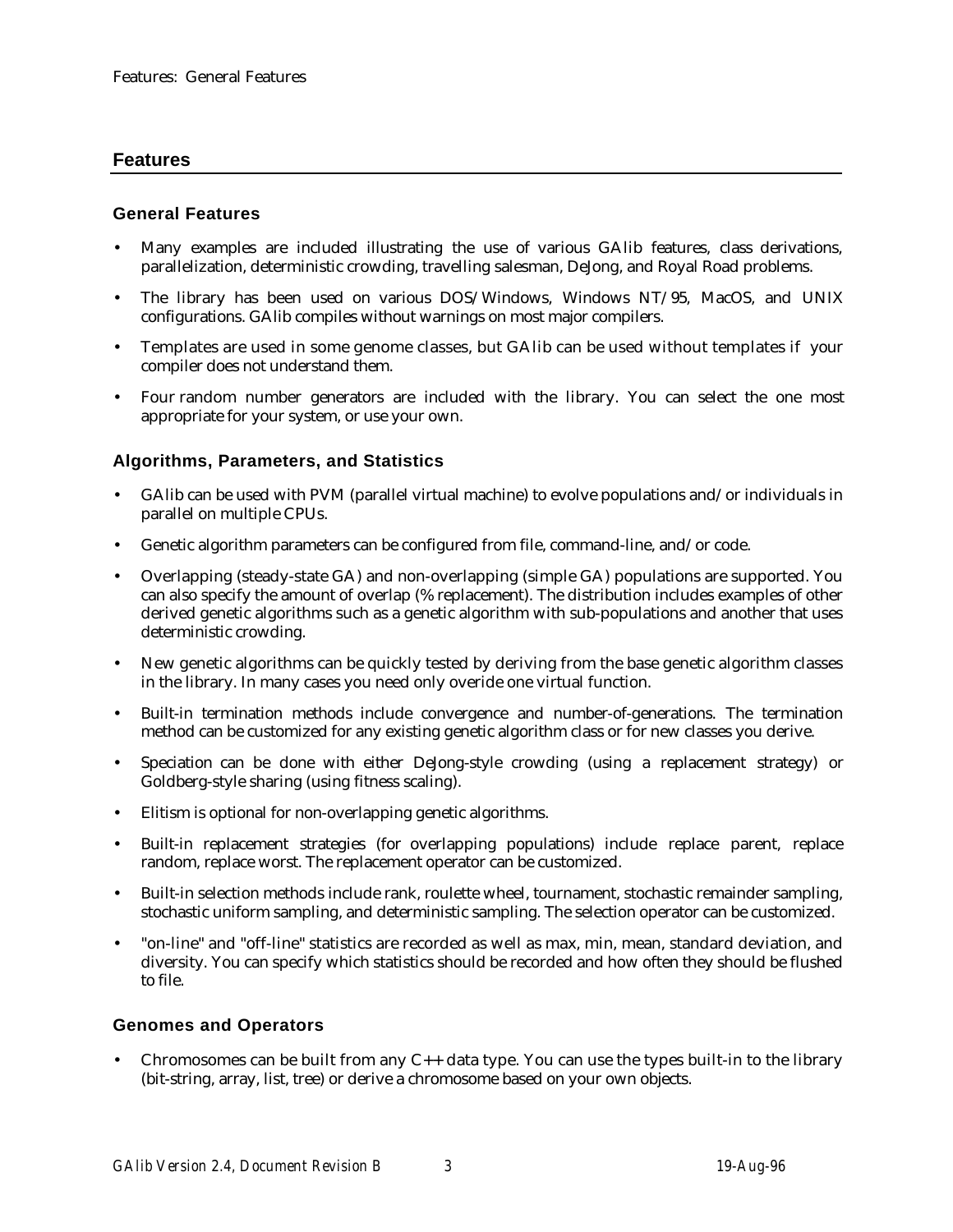Features: Genomes and Operators

- Built-in chromosome types include real number arrays, list, tree, 1D, 2D, and 3D arrays, 1D, 2D, and 3D binary string. The binary strings, strings, and arrays can be variable length. The lists and trees can contain any object in their nodes. The array can contain any object in each element.
- All chromosome initialization, mutation, crossover, and comparison methods can be customized.
- Built-in initialization operators include uniform random, order-based random, and initialize-to-zero.
- Built-in mutation operators include random flip, random swap, Gaussian, destructive, swap subtree, swap node.
- Built-in crossover operators include partial match, ordered, cycle, single point, two point, even, odd, uniform, node- and subtree-single point.
- Dominance and Diploidy are not explicitly built in to the library, but any of the genome classes in the library can easily be extended to become diploid chromosomes.
- Objective function
- Objective functions can be population- or individual-based.
- If the built-in genomes adequately represent your problem, a user-specified objective function is the only problem-specific code that must be written.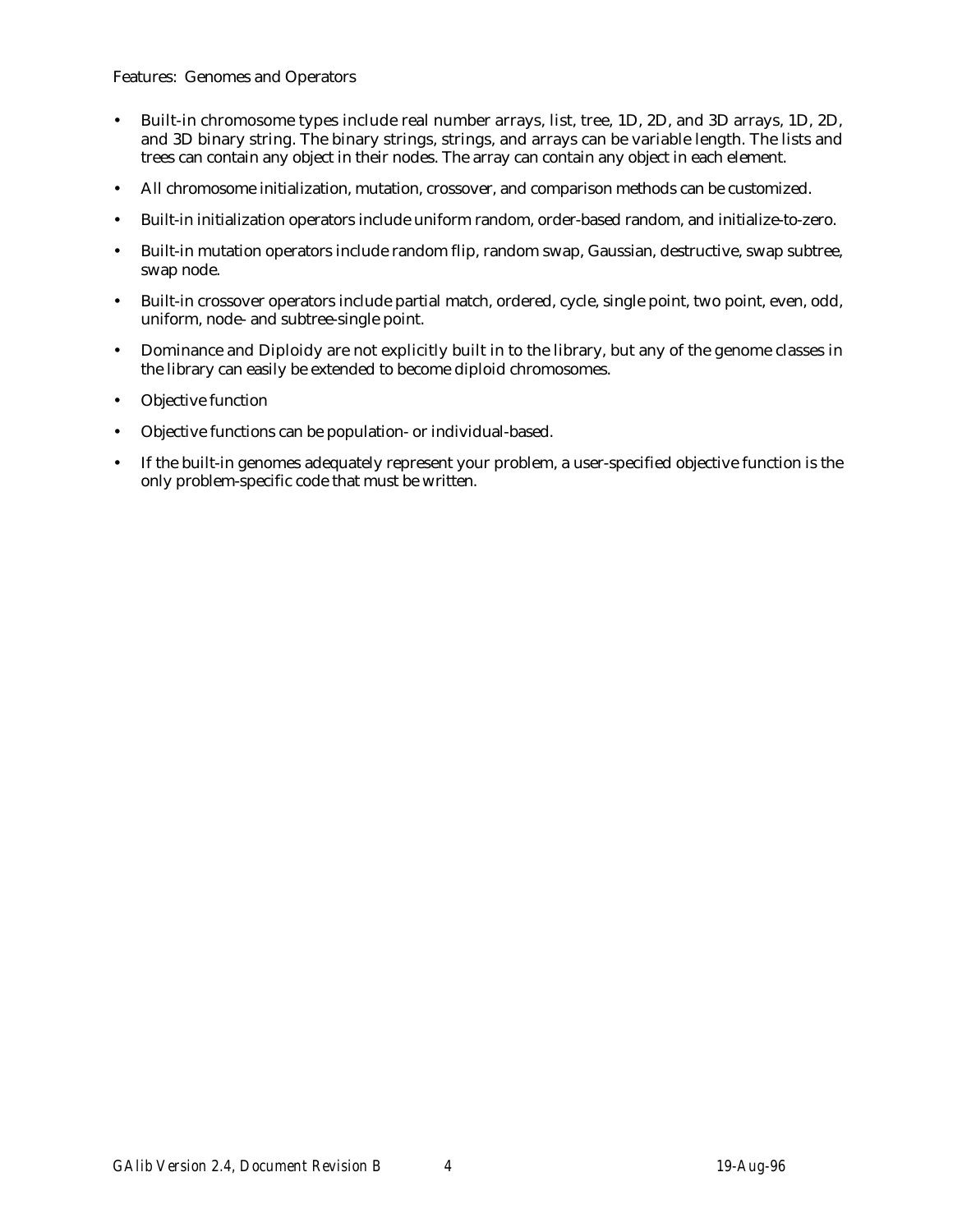## **Overview**

This document outlines the contents of the library and presents some of the design philosophy behind the implementation. Some source code samples are provided at the end of the page to illustrate basic program structure, operator capabilities, operator customization, and derivation of new genome classes.

When you use the library you will work primarily with two classes: a genome and a genetic algorithm. Each genome instance represents a single solution to your problem. The genetic algorithm object defines how the evolution should take place. The genetic algorithm uses an objective function (defined by you) to determine how 'fit' each genome is for survival. It uses the genome operators (built into the genome) and selection/replacement strategies (built into the genetic algorithm) to generate new individuals.

There are three things you must do to solve a problem using a genetic algorithm:

- 1. Define a representation
- 2. Define the genetic operators
- 3. Define the objective function

GAlib helps you with the first two items by providing many examples and pieces from which you can build your representation and operators. In many cases you can use the built-in representations and operators with little or no modification. The objective function is completely up to you. Once you have a representation, operators, and objective measure, you can apply any genetic algorithm to find better solutions to your problem.

When you use a genetic algorithm to solve an optimization problem, you must be able to represent a single solution to your problem in a single data structure. The genetic algorithm will create a population of solutions based on a sample data structure that you provide. The genetic algorithm then operates on the population to evolve the best solution. In GAlib, the sample data structure is called a GAGenome (some people refer to it as a chromosome). The library contains four types of genomes: GAListGenome, GATreeGenome, GAArrayGenome, and GABinaryStringGenome. These classes are derived from the base GAGenome class and a data structure class as indicated by their names. For example, the GAListGenome is derived from the GAList class as well as the GAGenome class. Use a data structure that works with your problem definition. For example, if you are trying to optimize a function that depends on 5 real numbers, then use as your genome a 1-dimensional array of floats with 5 elements.

There are many different types of genetic algorithms. GAlib includes three basic types: 'simple', 'steady-state', and 'incremental'. These algorithms differ in the way that they create new individuals and replace old individuals during the course of an evolution.

GAlib provides two primary mechanisms for extending the capabilities of built-in objects. First of all (and most preferred, from a C++ point of view), you can derive your own classes and define new member functions. If you need to make only minor adjustments to the behavior of a GAlib class, in most cases you can define a single function and tell the existing GAlib class to use it instead of the default.

Genetic algorithms, when properly implemented, are capable of both exploration (broad search) and exploitation (local search) of the search space. The type of behavior you'll get depends on how the operators work and on the 'shape' of the search space.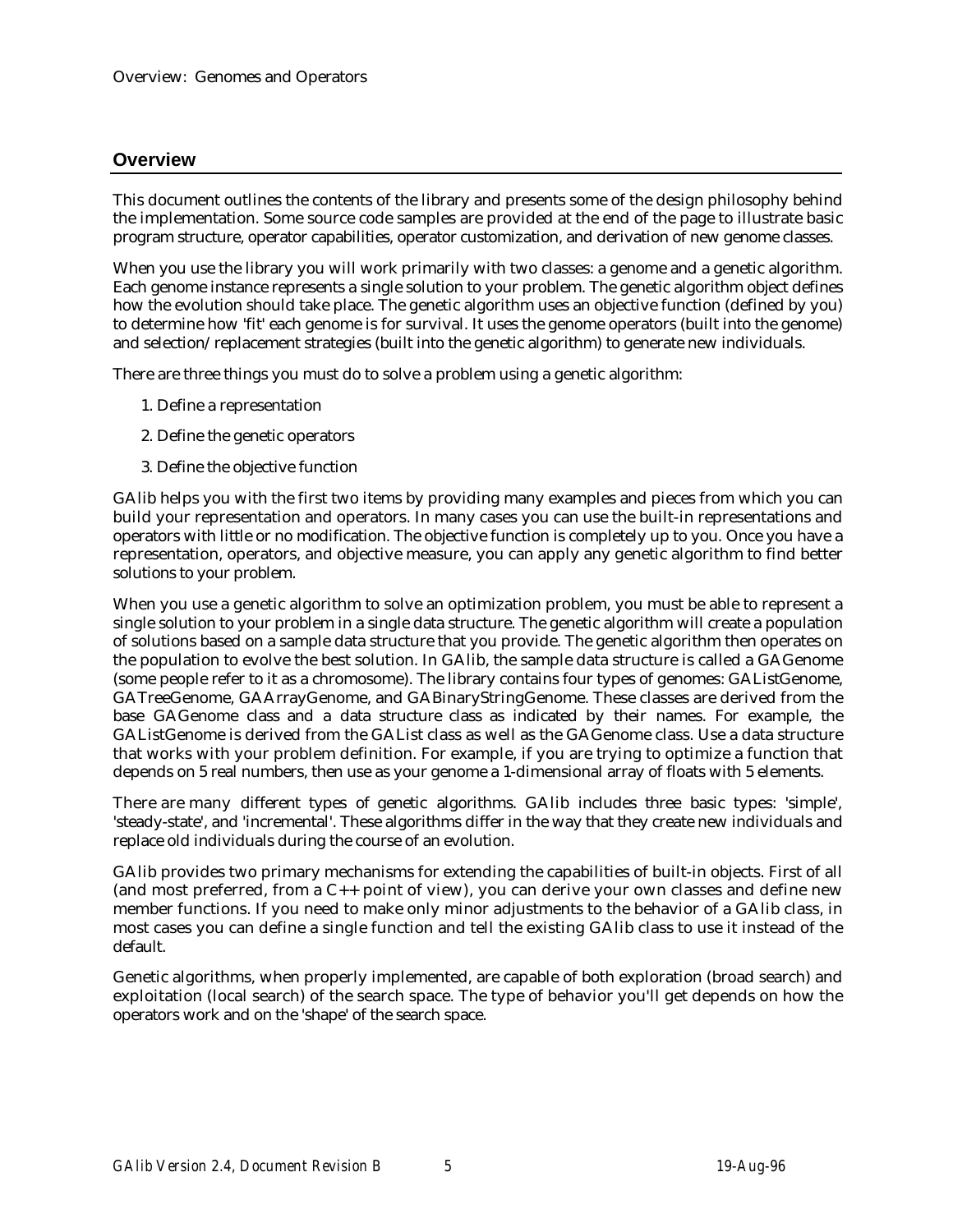# **The Genetic Algorithm**

The genetic algorithm object determines which individuals should survive, which should reproduce, and which should die. It also records statistics and decides how long the evolution should continue. Typically a genetic algorithm has no obvious stopping criterion. You must tell the algorithm when to stop. Often the number-ofgenerations is used as a stopping measure, but you can use goodness-of-best-solution, convergence-of-population, or any problem-specific criterion if you prefer.

The library contains four flavors of genetic algorithms. The first is the standard 'simple genetic algorithm' described by Goldberg in his book. This algorithm uses nonoverlapping populations and optional elitism. Each generation the algorithm creates an entirely new population of individuals. The second is a 'steady-state genetic algorithm' that uses overlapping populations. In this variation, you can specify how much of the population should be replaced in each generation. The third variation is the 'incremental genetic algorithm', in which each generation consists of only one or two children. The incremental genetic algorithms allow custom replacement methods to define how the new generation should be



integrated into the population. So, for example, a newly generated child could replace its parent, replace a random individual in the population, or replace an individual that is most like it. The fourth type is the 'deme' genetic algorithm. This algorithm evolves multiple populations in parallel using a steady-state algorithm. Each generation the algorithm migrates some of the individuals from each population to one of the other populations.

In addition to the basic built-in types, GAlib defines the components you'll need to derive your own genetic algorithm classes. The examples include a few of these derivations including (1) a genetic algorithm that uses multiple populations and 'migration' between populations on multiple CPUs, and (2) a genetic algorithm that does 'deterministic crowding' to maintain different species of individuals during the evolution.

The base genetic algorithm class contains operators and data common to most flavors of genetic algorithms. When you derive your own genetic algorithm you can use these member data and functions to keep track of statistics and monitor performance.

The genetic algorithm contains the statistics, replacement strategy, and parameters for running the algorithm. the population object, a container for genomes, also contains some statistics as well as selection and scaling operators. A typical genetic algorithm will run forever. The library has built in functions for specifying when the algorithm should terminate. These include terminate-upongeneration, in which you specify a certain number of generations for which the algorithm should run, and terminate-upon-convergence, in which you specify a value to which the best-of-generation score should converge. You can customize the termination function to use your own stopping criterion.

The number of function evaluations is a good way to compare different genetic algorithms with various other search methods. The GAlib genetic algorithms keep track of both the number of genome evaluations and population evaluations.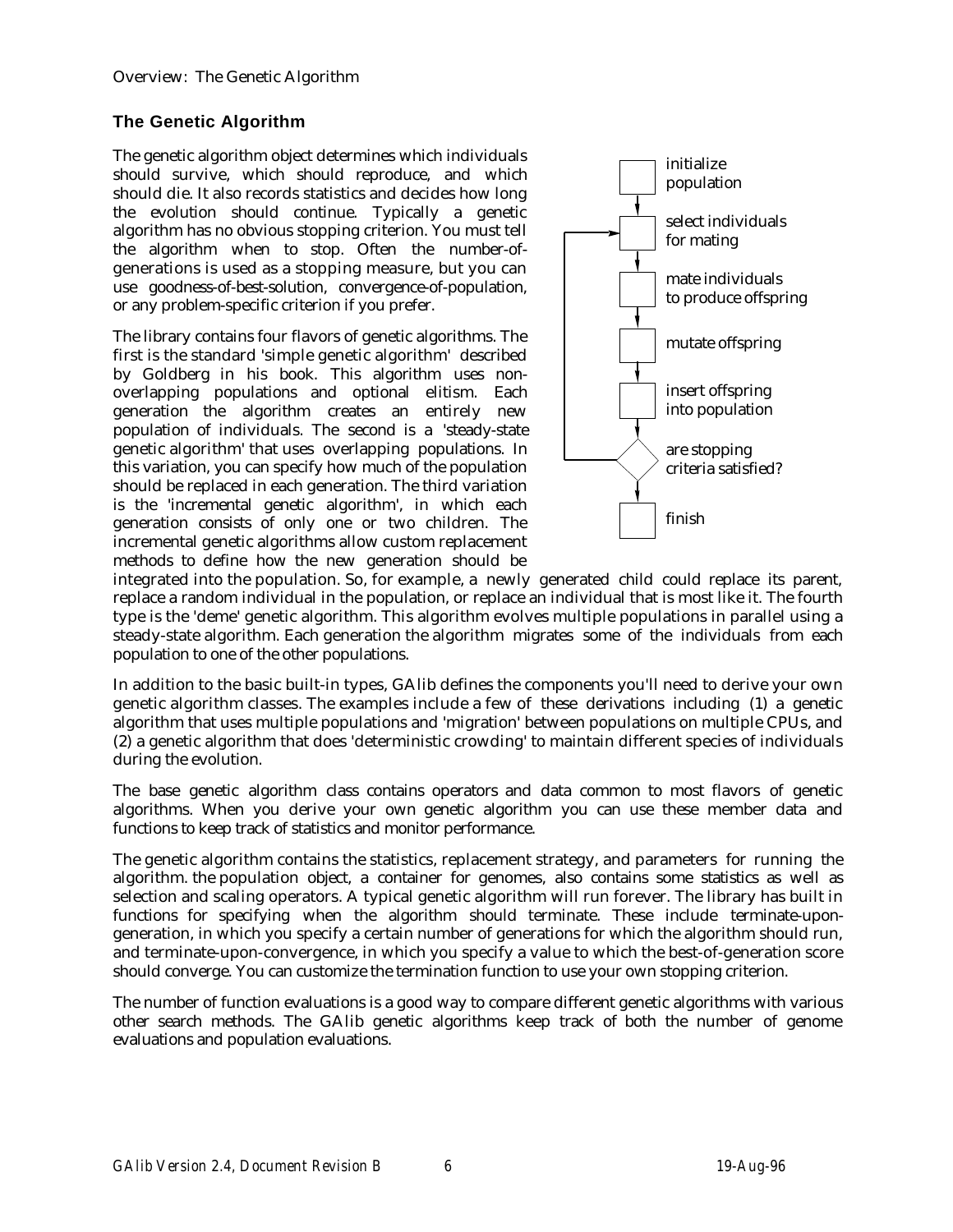# **Defining a Representation**

Use a data structure that is appropriate for your problem. If you are optimizing a function of real numbers, use real numbers in your genome. If a solution to your problem can be represented with some imaginary numbers and some integer values, define a genome with these characteristics.

Defining an appropriate representation is part of the art of using genetic algorithms (and at this point, it is still an art, not a science). Use a representation that is minimal but completely expressive. Your representation should be able to represent any solution to your problem, but if at all possible you should design it so that it cannot represent infeasible solutions to your problem. Remember that if the genome can represent infeasible solutions then the objective function must be designed to give partial credit to infeasibles.

The representation should not contain information beyond that needed to represent a solution to the problem. Although there may be merit in using a representation that contains 'extra' genetic material, unless properly implemented (in concert with the objective function and in full consideration of the type and characteristics of the search space), this tends to increase the size of the search space and thus hinder the performance of the genetic algorithm.

The number of possible representations is endless. You may choose a purely numeric representation such as an array of real numbers. These could be implemented as real numbers, or, in the Goldbergstyle of a string of bits that map to real numbers (beware that using real numbers directly far outperforms the binary-to-decimal representation for most problems, especially when you use reasonable crossover operators). Your problem may depend on a sequence of items, in which case an order-based representation (either list or array) may be more appropriate. In many of these cases, you must choose operators that maintain the integrity of the sequence; crossover must generate reordered lists without duplicating any element in the list. Other problems lend themselves to a tree structure. Here you may want to represent solutions explicitly as trees and perform the genetic operations on the trees directly. Alternatively, many people encode trees into an array or parsable string, then operate on the string. Some problems include a mix of continuous and discrete elements, in which case you may need to create a new structure to hold the mix of information. In these cases you must define genetic operators that respect the structure of the solution. For example, a solution with both integer and floating parts might use a crossover that crosses integer parts with integer parts and floating parts with floating parts, but never mixes floating parts with integer parts.

Whichever representation you choose, be sure to pick operators that are appropriate for your representation.

## **The Genome Operators**

Each genome has three primary operators: initialization, mutation, and crossover. With these operators you can bias an initial population, define a mutation or crossover specific to your problem's representation, or evolve parts of the genetic algorithm as your population evolves. GAlib comes with these operators pre-defined for each genome type, but you can customize any of them.

The initialization operator determines how the genome is initialized. It is called when you initialize a population or the genetic algorithm. This operator does not actually create new genomes, rather it 'stuffs' the genomes with the primordial genetic material from which all solutions will evolve. The population object has its own initialization operator. By default this simply calls the initialization operators of the genomes in the population, but you can customize it to do whatever you want.

The mutation operator defines the procedure for mutating each genome. Mutation means different things for different data types. For example, a typical mutator for a binary string genome flips the bits in the string with a given probability. A typical mutator for a tree, on the other hand, would swap subtrees with a given probability. In general, you should define a mutation that can do both exploration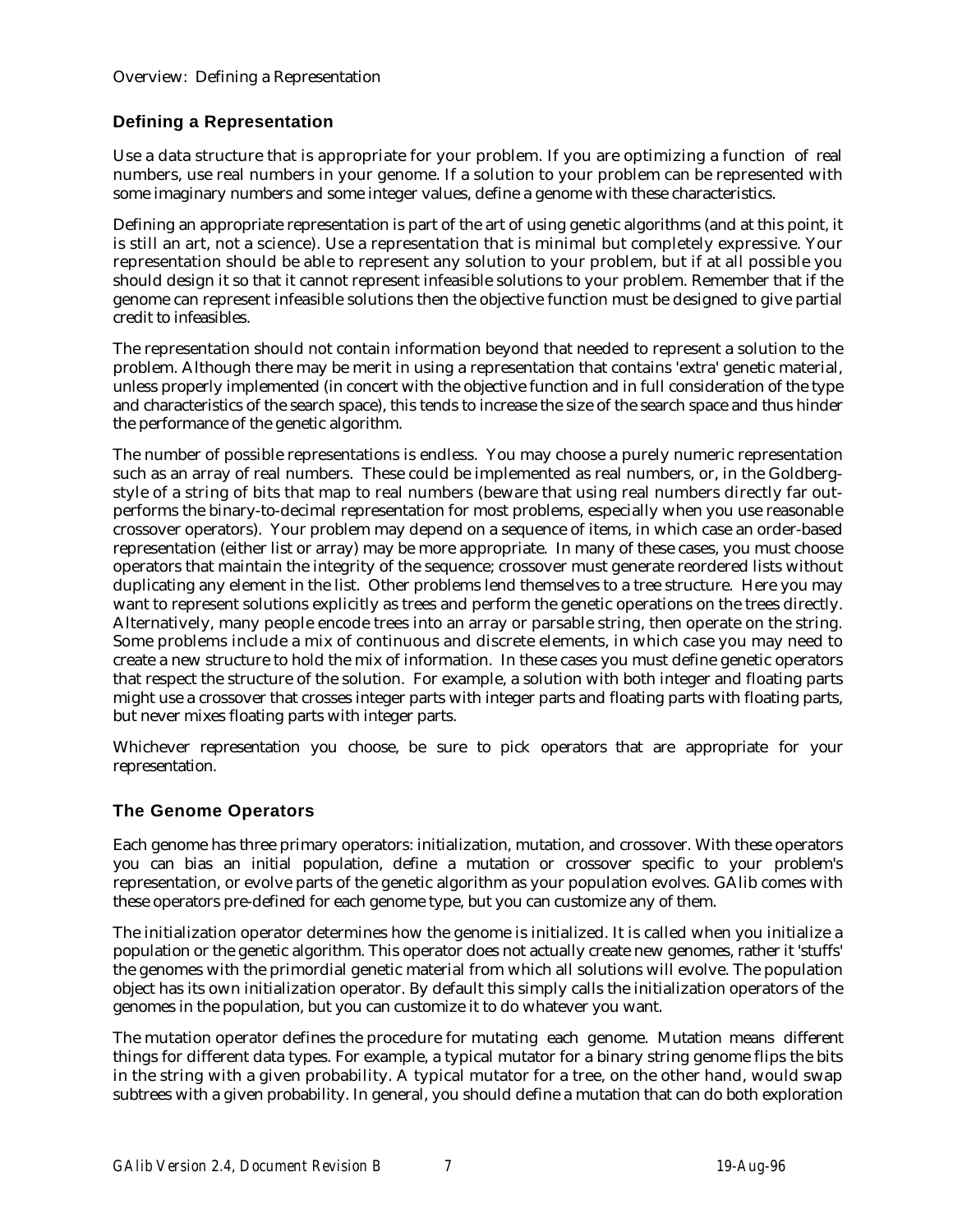and exploitation; mutation should be able to introduce new genetic material as well as modify existing material. You may want to define multiple types of mutation for a single problem.

The crossover operator defines the procedure for generating a child from two parent genomes. Like the mutation operator, crossover is specific to the data type. Unlike mutation, however, crossover involves multiple genomes. In GAlib, each genome 'knows' its preferred method of mating (the default crossover method) but it is incapable of performing crossover itself. Each genetic algorithm 'knows' how to get the default crossover method from its genomes then use that method to peform the mating. With this model it is possible to derive new genetic algorithm classes that use mating methods other than the defaults defined for a genome.

Each of these methods can be customized so that it is specific not only to the data type, but also to the problem type. This is one way you can put some problem-specific 'intelligence' into the genetic algorithm (I won't go into a discussion about whether or not this is a good thing to do...)

In addition to the three primary operators, each genome must also contain an objective function and may also contain a comparator. The objective function is used to evaluate the genome. The comparator (often referred to as a 'distance function') is used to determine how different one genome is from another. Every genetic algorithm requires that an objective function is defined - this is how the genetic algorithm determines which individuals are better than others. Some genetic algorithms require a comparator.

The library has some basic data types built in, but if you already have an array or list object, for example, then you can quickly build a genome from it by multiply inheriting from your object and the genome object. You can then use this new object directly in the GAlib genetic algorithm objects.

In general, a genetic algorithm does not need to know about the contents of the data structures on which it is operating. The library reflects this generality. You can mix and match genome types with genetic algorithms. The

genetic algorithm knows how to clone genomes in order to create populations, initialize genomes to start a run, cross genomes to generate children, and mutate genomes. All of these operations are performed via the genome member functions.

# **The Population Object**

The population object is a container for genomes. Each population object has its own initializer (the default simply calls the initializer for each individual in the population) and evaluator (the default simply calls the evaluator for each individual in the population). It also keeps track of the best, average, deviation, etc for the population. Diversity can be recorded as well, but since diversity calculations often require a great deal of additional compuation, the default is to not record diversity.

The selection method is also defined in the population object. This method is used by the genetic algorithms to choose which individuals should mate.

Each population object has a scaling scheme object associated with it. The scaling scheme object converts the objective score of each genome to a fitness score that the genetic algorithm uses for selection. It also caches fitness information for use later on by the selection schemes.

## **Objective Functions and Fitness Scaling**

Genetic algorithms are often more attractive than gradient search methods because they do not require compilicated differential equations or a smooth search space. The genetic algorithm needs only a single measure of how good a single individual is compared to the other individuals. The objective function provides this measure; given a single solution to a problem, how good is it?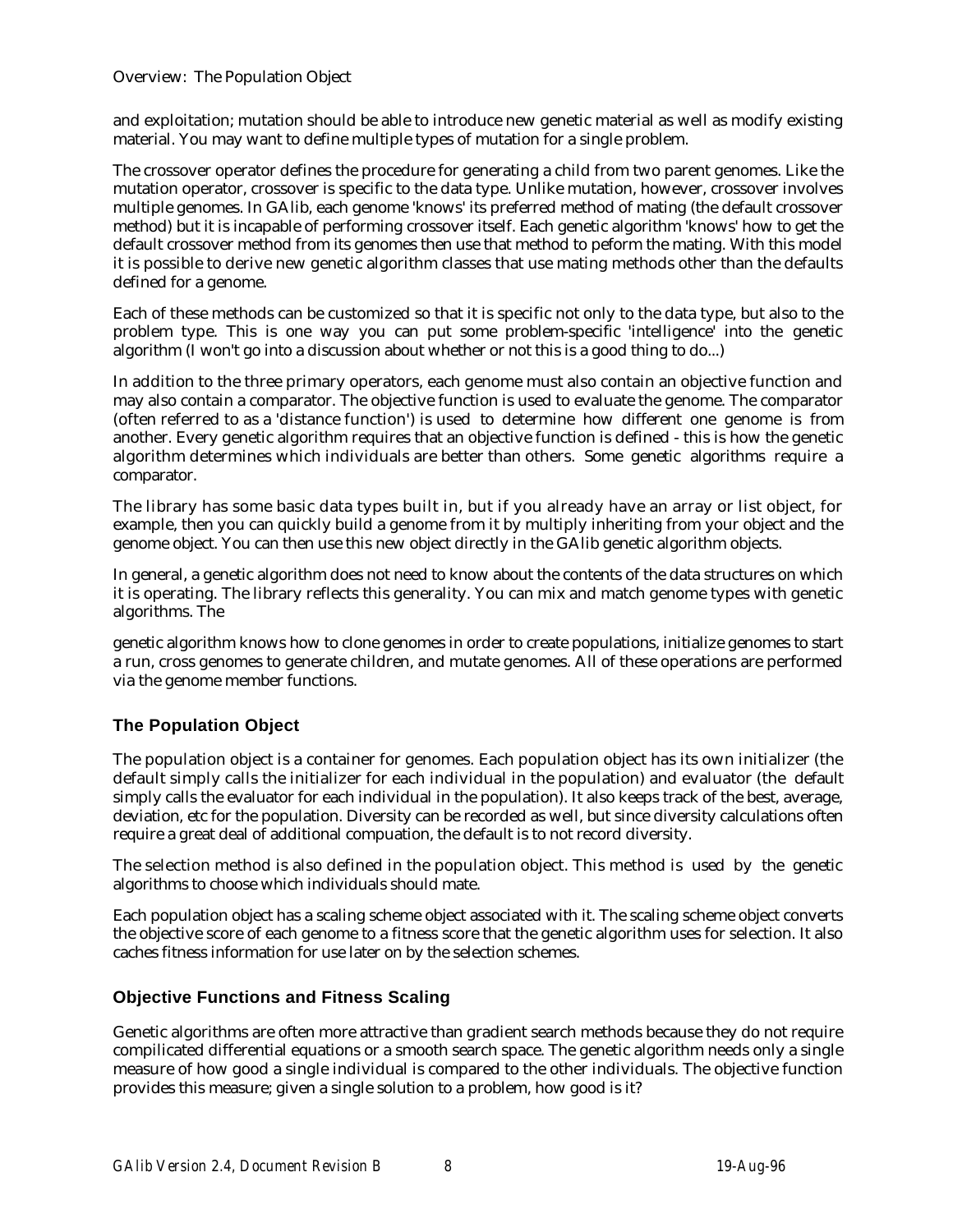Overview: So what does it look like in C++?

It is important to note the distinction between fitness and objective scores. The objective score is the value returned by your objective function; it is the raw performance evaluation of a genome. The fitness score, on the other hand, is a possibly-transformed rating used by the genetic algorithm to determine the fitness of individuals for mating. The fitness score is typically obtained by a linear scaling of the raw objective scores (but you can define any mapping you want, or no transformation at all). For example, if you use linear scaling then the fitness scores are derived from the objective scores using the fitness proportional scaling technique described in Goldberg's book. The genetic algorithm uses the fitness scores, not the objective scores, to do selection.

You can evaluate the individuals in a population using an individual-based evaluation function (which you define), or a population-based evaluator (also which you define). If you use an individual-based objective, then the function is assigned to each genome. A population-based objective function can make use of individual objective functions, or it can set the individual scores itself.

## **So what does it look like in C++?**

A typical optimization program has the following form. This example creates a one-dimensional binary string genome with the default operators then uses a simple genetic algorithm to do the evolution.

```
float Objective(GAGenome&);
main(){
 GA1DBinaryStringGenome genome(length, Objective); // create a genome
 GASimpleGA ga(genome); \frac{1}{2} // create the genetic algorithm
  ga.evolve(); // do the evolution
  cout << ga.statistics() << endl; // print out the results
}
float Objective(GAGenome&) {
 // your objective function goes here
}
```
You can very easily change the behaviour of the genetic algorithm by setting various parameters. Some of the more common ones are set like this:

```
ga.populationSize(popsize);
ga.nGenerations(ngen);
ga.pMutation(pmut);
ga.pCrossover(pcross);
GASigmaTruncationScaling sigmaTruncation;
ga.scaling(sigmaTruncation);
```
Alternatively you can have GAlib read the genetic algorithm options from a file or from the command line. This snippet creates a genetic algorithm, reads the parameters from a file, reads parameters (if any) from the command line, performs the evolution, then prints out the statistics from the run.

```
GASteadyStateGA ga(genome);
ga.parameters("settings.txt");
ga.parameters(argc, argv);
ga.evolve();
cout << ga.statistics() << endl;
```
A typical (albeit simple) objective function looks like this (this one gives a higher score to a binary string genome that contains all 1s):

```
float
Objective(GAGenome & g) {
 GA1DBinaryStringGenome & genome = (GA1DBinaryStringGenome &)g;
 float score=0.0;
 for(int i=0; i<genome.length(); i++)score += genome.gene(i);
 return score;
```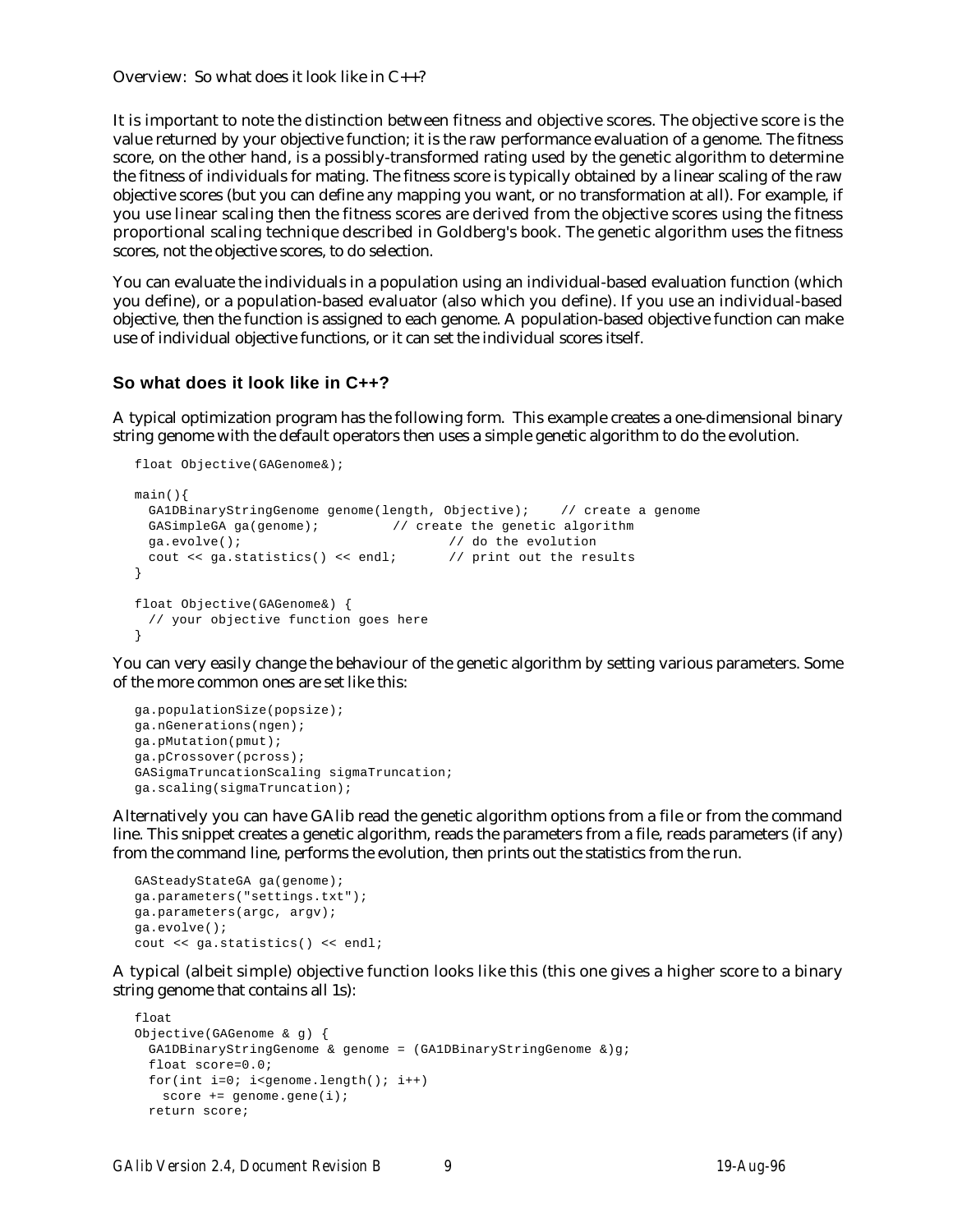Overview: What can the operators do?

}

You can define the objective function as a static member of a derived class, or just define a function and use it with the existing GAlib genome classes.

When you write an objective function, you must first cast the generic genome into the type of genome that your objective function is expecting. From that point on you can work with the specific genome type. Each objective function returns a single value that represents the objective score of the genome that was passed to the objective function.

Please see the examples for more samples of the library in action. And see the programming interface page for a complete list of member functions and built-in operators.

## **What can the operators do?**

Here are some examples of the types of mutation and crossover that can be done using GAlib. Traditional crossover generates two children from two parents, and mutation is typically applied to a single individual. However, many other types of crossover and mutation are possible, such as crossover using three or more parents, asexual crossover or population-based mutation. The following examples illustrate some of the standard, sexual crossover and individual mutation methods in GAlib.

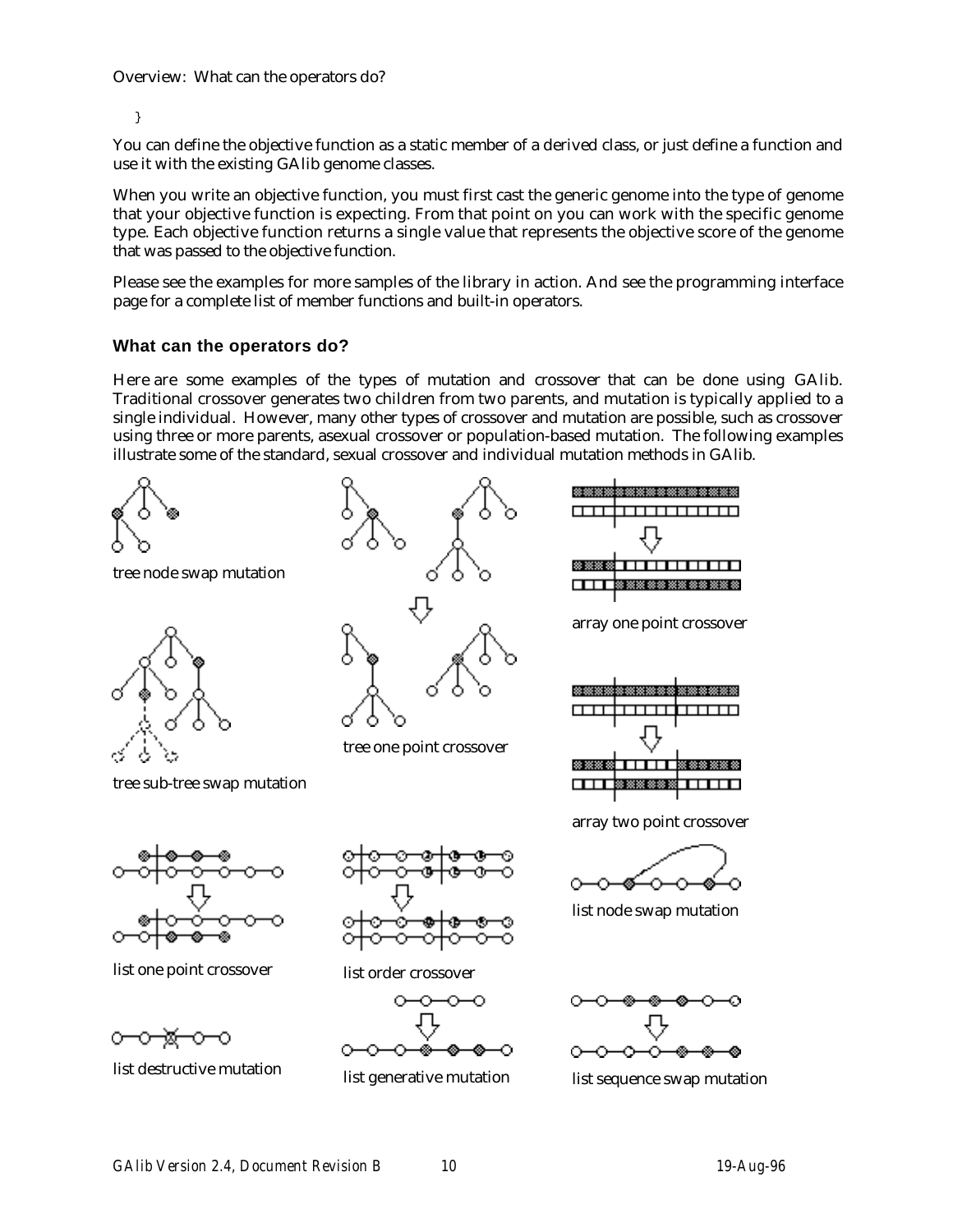Overview: How do I define my own operators?

## **How do I define my own operators?**

Defining the operators is only as difficult as figuring out the algorithm you want to implement. As far as the actual implementation goes, there's not much to it. To assign an operator to a genome, just use the appropriate member function. For example, the following code snippet assigns 'MyInitializer' as the initialization function and 'MyCrossover' as the crossover function for a binary string genome.

```
GA1DBinaryStringGenome genome(20);
genome.initializer(MyInitializer);
genome.crossover(MyCrossover);
```
If you do this to the first genome (the one you use to create the genetic algorithm) then all of the ones that the GA clones will have the same operators defined for them.

When you derive your own genome class you will typically hard-code the operators into the genome like this:

```
class MyGenome : public GAGenome {
public:
 static void RandomInitializer(GAGenome&);
 static int JuggleCrossover(const GAGenome&, const GAGenome&, GAGenome*, GAGenome*);
 static int KillerMutate(GAGenome&, float);
 static float ElementComparator(const GAGenome&, const GAGenome&);
 static float ThresholdObjective(GAGenome&);
public:
 MyGenome() {
   initializer(RandomInitializer);
   crossover(JuggleCrossover);
   mutator(KillerMutate);
   comparator(ElementComparator);
   evaluator(ThresholdObjective);
  }
  // remainder of class definition here
};
```
Notice how easy it becomes to change operators. You can very easily define a multitude of operators for a single representation and experiment with them to see which performs better.

Why are the genome operators GAlib not member functions? The primary reason is so that you do not have to derive a new class in order to change the behaviour of one of the built-in genome types. In addition, the use of function pointers rather than member functions lets us change operators at run-time (unlike member functions or templatized classes). And they are faster than virtual functions (OK, so this the virtual/non-virtual component is a pretty small fraction of actual execution time compared to most objective functions...). On the down side, they permit you to make some ugly mistakes by improperly casting.

The definition for the List1PtCrossover looks like this:

*This crossover picks a single point in the parents then generates one or two children from the two halves of each parent.*

```
template <class T> int
OnePointCrossover(const GAGenome& p1, const GAGenome& p2, GAGenome* c1, GAGenome* c2){
 GAListGenome<T> &mom=(GAListGenome<T> &)p1;
 GAListGenome<T> &dad=(GAListGenome<T> &)p2;
 int nc=0;
 unsigned int a = \text{GARandomInt}(0, \text{mom.size}());
  unsigned int b = \text{GARandomInt}(0, \text{ dad.size}()); \text{GAList<T> * list};
```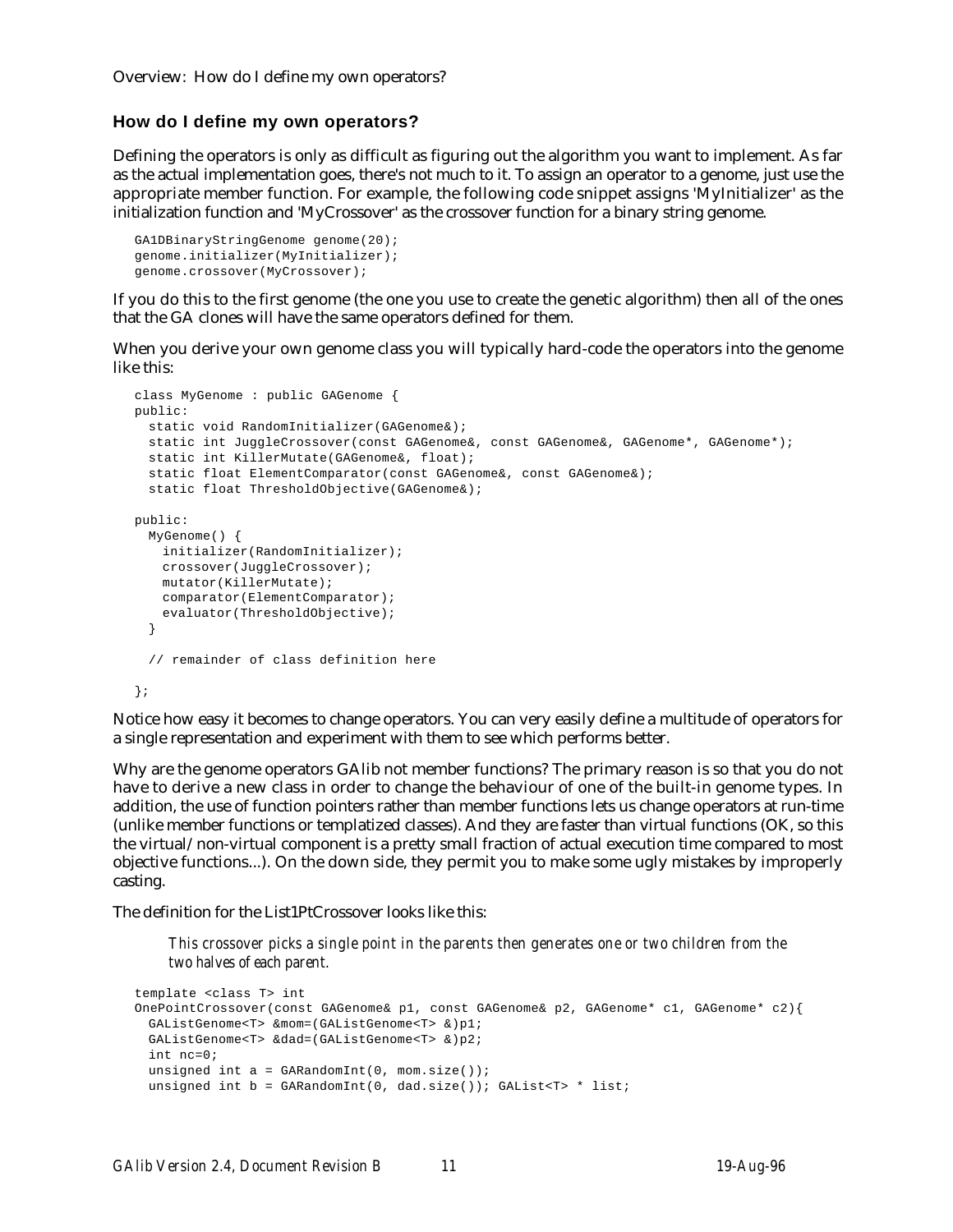## Overview: How do I define my own operators?

```
// first do the sister...
 if(c1){}GAListGenome<T> &sis=(GAListGenome<T> &)*c1;
   sis.GAList<T>::copy(mom);
   list = dad.GAList<T>::clone(b);
   if(a < mom.size()){
    T * site = sis.wavp(a);while(sis.tail() != site()sis.destroy(); // delete the tail node
     sis.destroy(); \qquad // trash the trailing node (list[a])
   }
   else{
    sis.tail(); // move to the end of the list
   }
   sis.insert(list); // stick the clone onto the end
   delete list;
  sis.warp(0); \frac{1}{2} // set iterator to head of list
   nc += 1;
 }
// ...now do the brother
 if(c2)GAListGenome<T> &bro=(GAListGenome<T> &)*c2;
   bro.GAList<T>::copy(dad);
   list = mom.GAList<T>::clone(a);
   if(b < dad.size())T * site = bro.wavp(b);while(bro.tail() != site)
      bro.destroy(); // delete the tail node
    bro.destroy(); // trash the trailing node (list[a])
   }
   else{
    bro.tail(); // move to the end of the list
   }
   bro.insert(list); // stick the clone onto the end
   delete list;
   bro.warp(0); // set iterator to head of list
   nc += 1;}
 return nc;
}
```
## The definition for FlipMutator for 1DArrayAlleleGenomes looks like this:

*This mutator flips the value of a single element of the array to any of the possible allele values.*

```
int
FlipMutator(GAGenome & c, float pmut) {
 GA1DArrayAlleleGenome<T> &child=(GA1DArrayAlleleGenome<T> &)c;
 register int n, i;
 if(pmut \leq 0.0) return(0);
 float nMut = pmut * (float)(child.length());
 if(nMut < 1.0){ // we have to do a flip test on each bit
   nMut = 0;
   for(i=child.length()-1; i>=0; i--){
     if(GAFlipCoin(pmut)){
       child.gene(i, child.alleleset().allele());
       nMut++;
     }
   }
 }
 else{ // only flip the number of bits we need to flip
   for(n=0; n< nMut; n++){
     i = GARandomInt(0, child.length()-1);
     child.gene(i, child.alleleset().allele());
```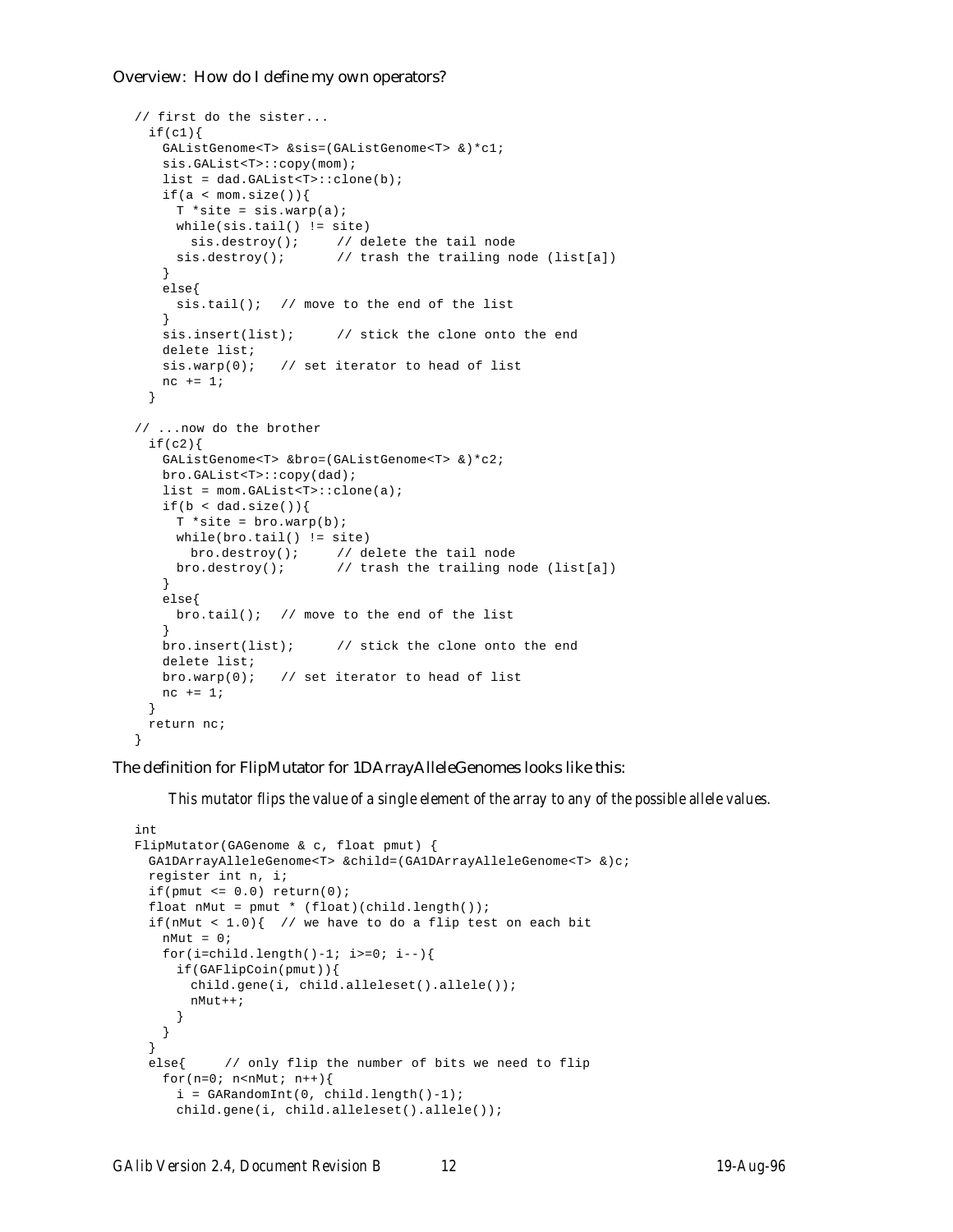Overview: What about deriving my own genome class?

```
}
 }
 return((int)nMut);
}
```
And the definition for a typical initializer looks like this:

*This initializer creates a tree of bounded random size and forkiness.*

```
void
TreeInitializer(GAGenome & c) {
 GATreeGenome<Point> &tree=(GATreeGenome<Point> &)c;
 tree.root();
 tree.destroy(); // destroy any pre-existing tree
 Point p(0,0,0);
 tree.insert(p,GATreeBASE::ROOT);
 int n = GARandomInt(0,MAX_CHILDREN); // limit number of children
 for(int i=0; i<n; i++)
   DoChild(tree, 0);
}
void
DoChild(GATreeGenome<Point> & tree, int depth) {
 if(depth >= MAX_DEPTH) return; // limit depth of the tree
 int n = GARandomInt(0,MAX_CHILDREN); // limit number of children
 Point p(GARandomFloat(0,25), GARandomFloat(0,25), GARandomFloat(0,25));
 tree.insert(p,GATreeBASE::BELOW);
 for(int i=0; i<n; i++)
 DoChild(tree, depth+1);
 tree.parent(); \qquad // move the iterator up one level
}
```
## **What about deriving my own genome class?**

Here is the definition of a genome that contains an arbitrary number of lists. It could easily be modified to become a diploid genome. It is used in exactly the same way that the built-in genomes are used. For a simpler example, see the GNU example which integrates the GNU BitString object with GAlib to form a new genome class.

```
class RobotPathGenome : public GAGenome {
public:
 GADefineIdentity("RobotPathGenome", 251);
 static void Initializer(GAGenome&);
 static int Mutator(GAGenome&, float);
 static float Comparator(const GAGenome&, const GAGenome&);
 static float Evaluator(GAGenome&);
 static void PathInitializer(GAGenome&);
public:
 RobotPathGenome(int nrobots, int pathlength);
 RobotPathGenome(const RobotPathGenome & orig);
 RobotPathGenome& operator=(const GAGenome & arg);
 virtual ~RobotPathGenome();
 virtual GAGenome *clone(GAGenome::CloneMethod) const ;
 virtual void copy(const GAGenome & c);
 virtual int equal(const GAGenome& g) const ;
 virtual int read(istream & is);
 virtual int write(ostream & os) const ;
 GAListGenome<int> & path(int i){ return *list[i]; }
 int npaths() const { return n; }
 int length() const { return l; }
protected:
```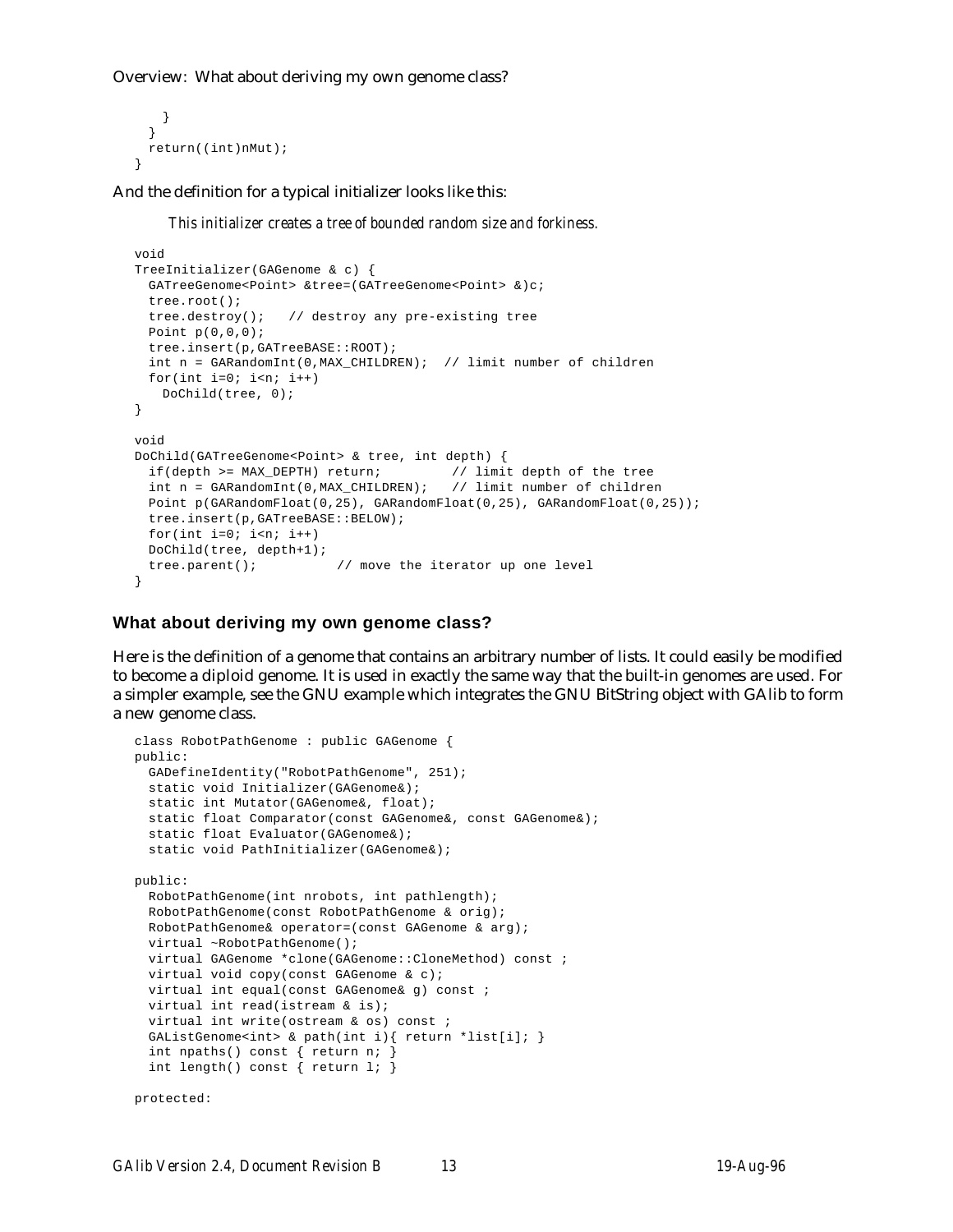Overview: What about deriving my own genome class?

```
int n, l;
  GAListGenome<int> **list;
};
```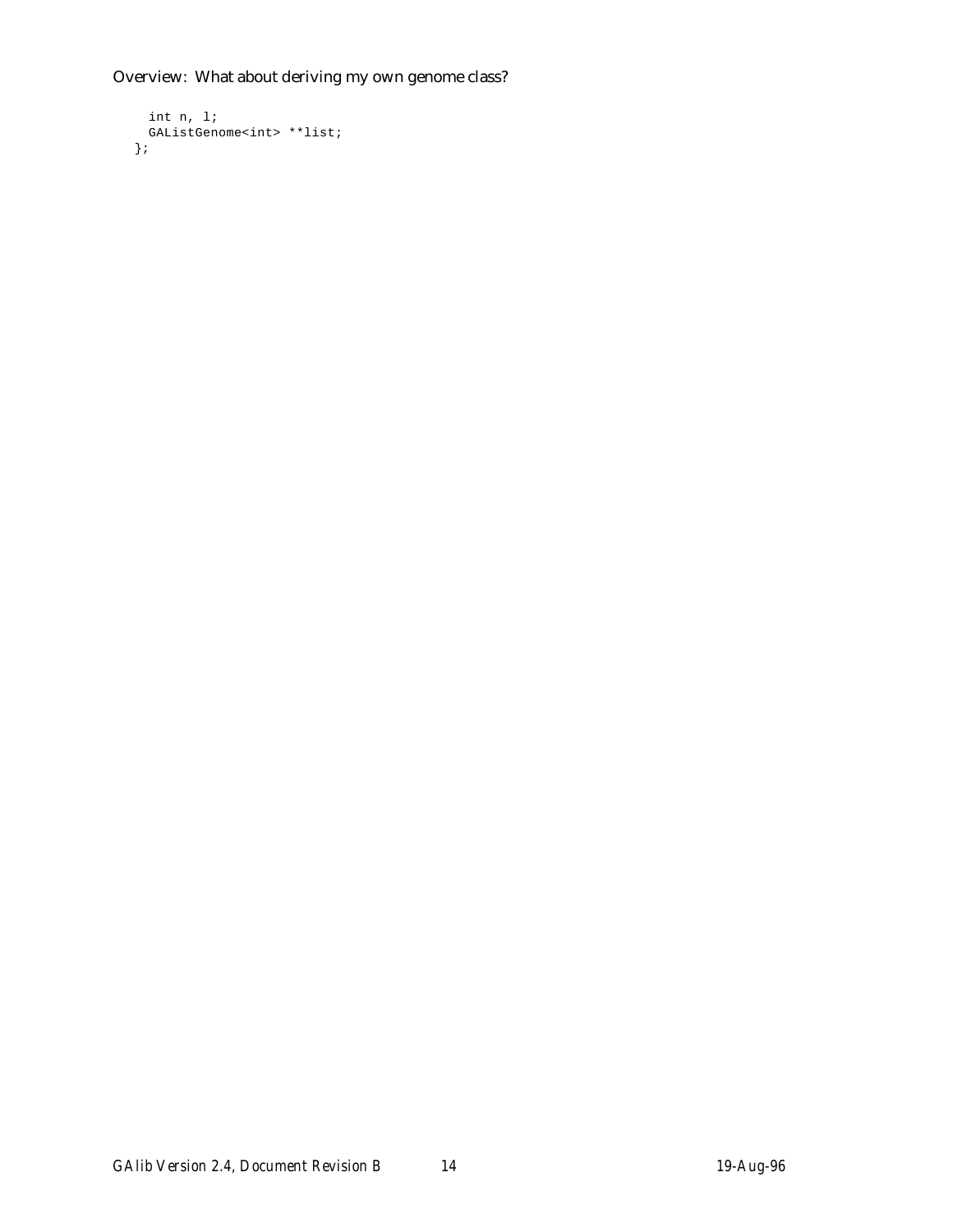# **Class Hierarchy**

Here is an outline of the GAlib class hierarchy. The first section is a graphic map, the second section contains an outline of the hierarchy.

# **GAlib Class Hierarchy - Pictorial**

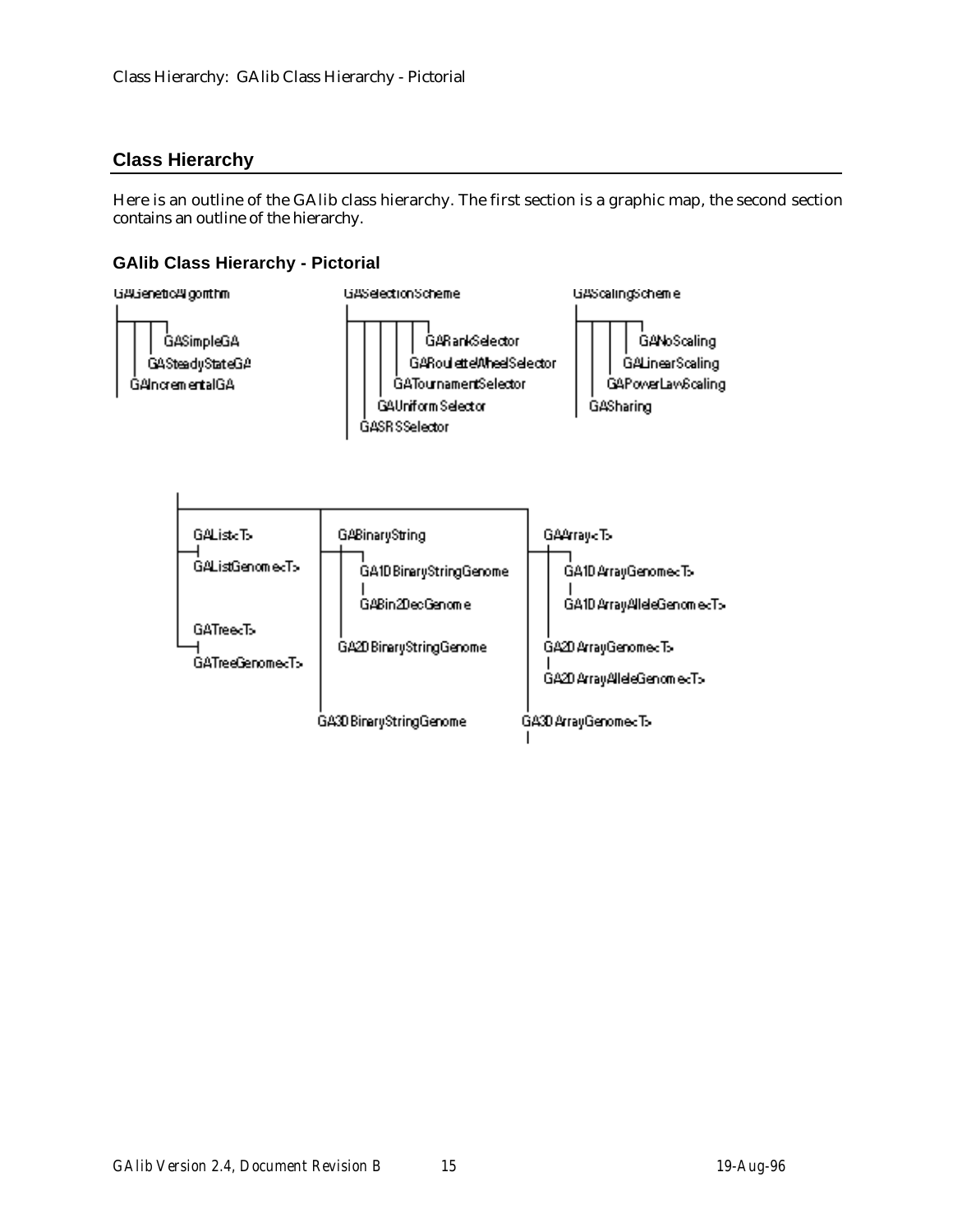## **GAlib Class Hierarchy - Outline**

## GAGeneticAlgorithm

GASteadyStateGA (overlapping populations) GASimpleGA (non-overlapping populations) GAIncrementalGA (overlapping with custom replacement) GADemeGA (parallel populations with migration)

## **GAStatistics**

GAParameterList

## GAPopulation

## GAScalingScheme

GANoScaling **GALinearScaling** GASigmaTruncationScaling GAPowerLawScaling **GASharing** 

## GASelectionScheme

GARankSelector GARouletteWheelSelector GATournamentSelector GAUniformSelector GASRSSelector GADSSelector

## GAGenome

GA1DBinaryStringGenome GABin2DecGenome GA2DBinaryStringGenome GA3DBinaryStringGenome GA1DArrayGenome<> GA1DArrayAlleleGenome<> GAStringGenome (same as GA1DArrayAlleleGenome<char>) GARealGenome (same as GA1DArrayAlleleGenome<float>) GA2DArrayGenome<> GA2DArrayAlleleGenome<> GA3DArrayGenome<> GA3DArrayAlleleGenome<> GATreeGenome<> GAListGenome<>

| GAArray <>            | GAAlleleSetArray <> |
|-----------------------|---------------------|
| <b>GABinaryString</b> | GABin2DecPhenotype  |
| $GATree \leftarrow$   | GATreeIter <        |
| $GAList \leftarrow$   | GAListIter<>        |

 $GA$ AlleleSet $\lt$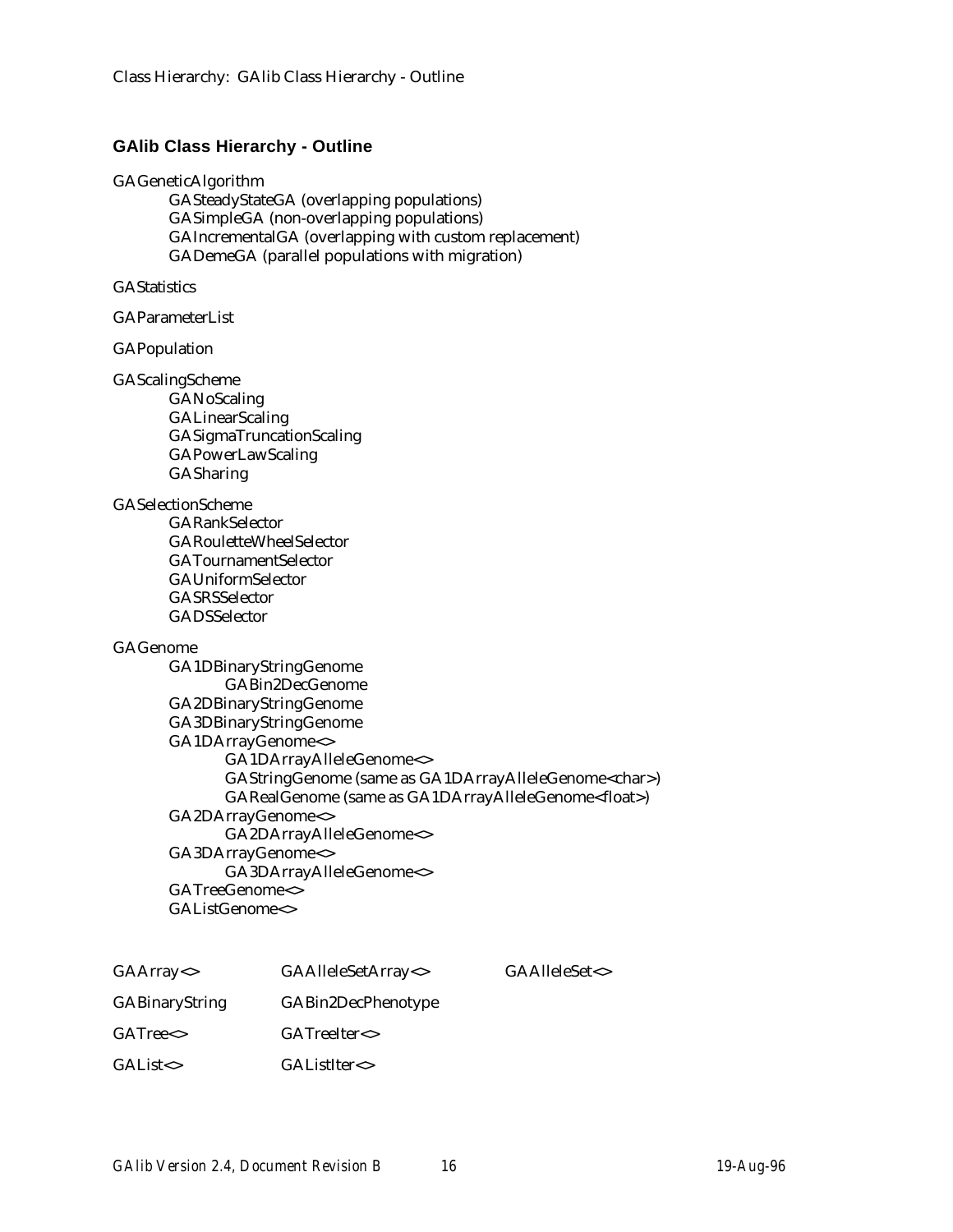## **Programming Interface**

This document describes the programming interface for the library. The section for each class contains a description of the object's purpose followed by the creator signature and member functions. There are also sections for library constants, typedefs, and function signatures.

## **Global Typedefs and Enumerations**

```
typedef float GAProbability, GAProb
typedef enum _GABoolean {gaFalse, gaTrue} GABoolean, GABool
typedef enum _GAStatus {gaSuccess, gaFailure} GAStatus
typedef unsigned char GABit
```
## **Global Variables and Global Constants**

```
char* gaErrMsg; // globally defined pointer to current error message
int gaDefScoreFrequency1 = 1; \frac{1}{1} / for non-overlapping populations
int gaDefScoreFrequency2 = 100; // for overlapping populations
float gaDefLinearScalingMultiplier = 1.2;
float gaDefSigmaTruncationMultiplier = 2.0;
float gaDefPowerScalingFactor = 1.0005;
float gaDefSharingCutoff = 1.0;
```
## **Function Prototypes**

GABoolean (\***GAGeneticAlgorithm::Terminator**)(GAGeneticAlgorithm&) GAGenome& (\***GAIncrementalGA::ReplacementFunction**)(GAGenome&, GAPopulation&)

- void (\***GAPopulation::Initializer**)(GAPopulation &)
- void (\***GAPopulation::Evaluator**)(GAPopulation &)
- void (\***GAGenome::Initializer**)(GAGenome &)
- float (\***GAGenome::Evaluator**)(GAGenome &)
- int (\***GAGenome::Mutator**)(GAGenome &, float)

float (\***GAGenome::Comparator**)(const GAGenome &, const GAGenome&)

- int (\***GAGenome::SexualCrossover**)(const GAGenome&, const GAGenome&, GAGenome\*, GAGenome\*)
- int (\***GAGenome::AsexualCrossover**)(const GAGenome&, GAGenome\*)
- int (\***GABinaryEncoder**)(float& value, GABit\* bits, unsigned int nbits, float min, float max)
- int (\***GABinaryDecoder**)(float& value, const GABit\* bits, unsigned int nbits, float min, float max)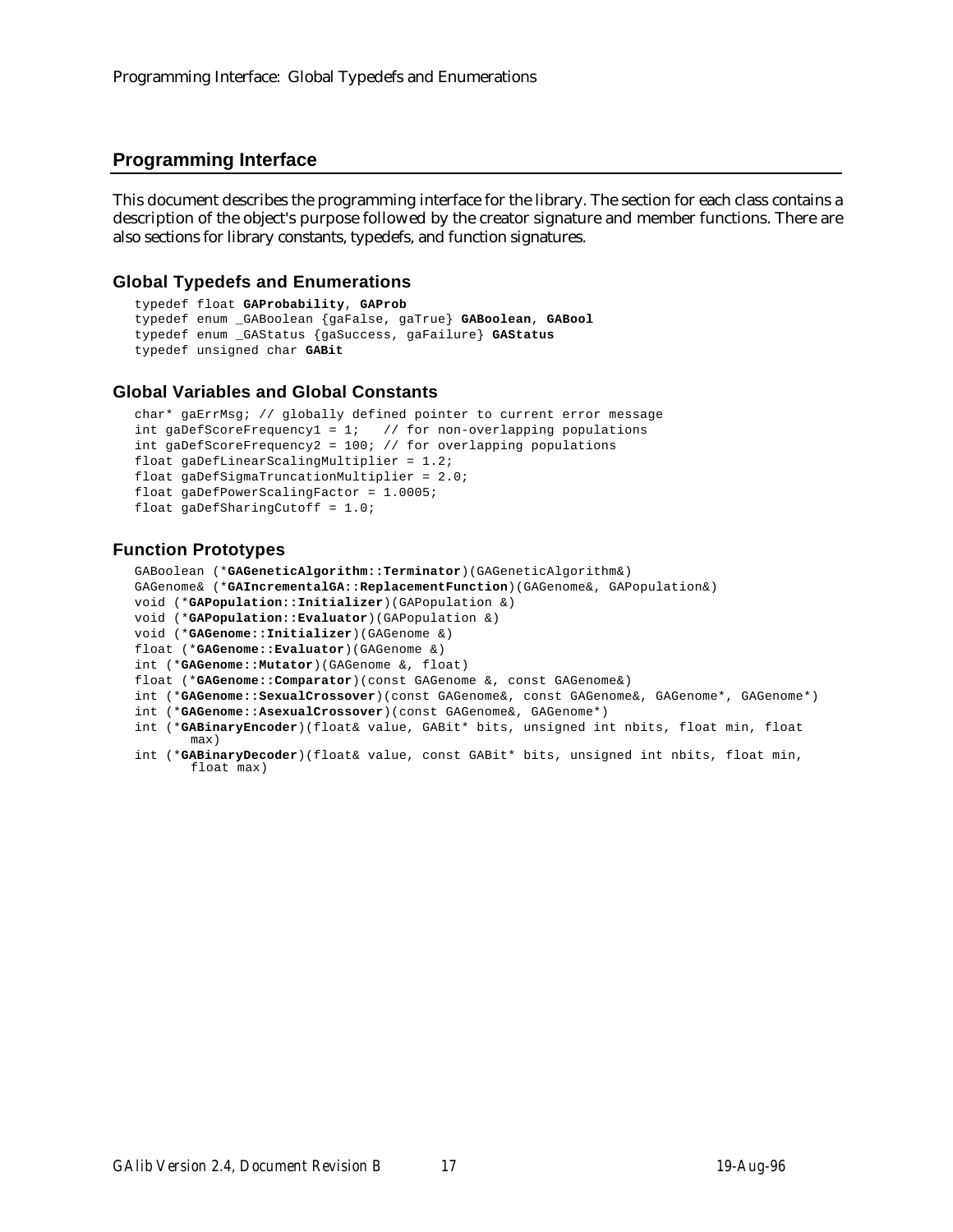## **Parameter Names and Command-Line Options**

Parameters may be specified using the full name strings (for example in parameter files), short name strings (for example on the command line), or explicit member functions (such as those of the genetic algorithm objects). All of the #defined names are simply the full names declared as #defined strings; you can use either the string (e.g. number\_of\_generations) or the #defined name (e.g. gaNnGenerations), but if you use the #defined name then the compiler will be able to catch your spelling mistakes.

When you specify GAlib arguments on the command line, they must be in name-value pairs. You can use either the long or short name. For example, if my program is called optimizer, the command line for running the program with a population size of 150, mutation rate of 10%, and score filename of evolve.txt would be:

| #define name      | full name<br>short name             | data type and<br>default value  |
|-------------------|-------------------------------------|---------------------------------|
| qaNminimaxi       | minimaxi<br>mm                      | int<br>gaDefMiniMaxi = 1        |
| gaNnGenerations   | number_of_generations<br>ngen       | int.<br>$q$ aDefNumGen = 250    |
| gaNpConvergence   | convergence_percentage<br>pconv     | float<br>$qaDefPConv = 0.99$    |
| gaNnConvergence   | generations_to_convergence<br>nconv | int.<br>$qaDefNCony = 20$       |
| gaNpCrossover     | crossover_probability<br>pcross     | float<br>$qaDefPCross = 0.9$    |
| gaNpMutation      | mutation_probability<br>pmut        | float<br>$qaDefPMut = 0.01$     |
| gaNpopulationSize | population_size<br>popsize          | int<br>$qaDefPopSize = 30$      |
| gaNnPopulations   | number_of_populations<br>npop       | int<br>$g$ aDefNPo $p = 10$     |
| gaNpReplacement   | replacement_percentage<br>prepl     | float<br>$gapEPRep1 = 0.25$     |
| gaNnReplacement   | replacement_number<br>nrepl         | int<br>gaDefNRepl = 5           |
| gaNnBestGenomes   | number_of_best<br>nbest             | int.<br>gaDefNumBestGenomes = 1 |
| gaNscoreFrequency | score_frequency<br>sfreq            | int<br>gaDefScoreFrequency1 = 1 |
| gaNflushFrequency | flush_frequency<br>ffreq            | int<br>gaDefFlushFrequency = 0  |

optimizer popsize 150 pmut 0.1 sfile evolve.txt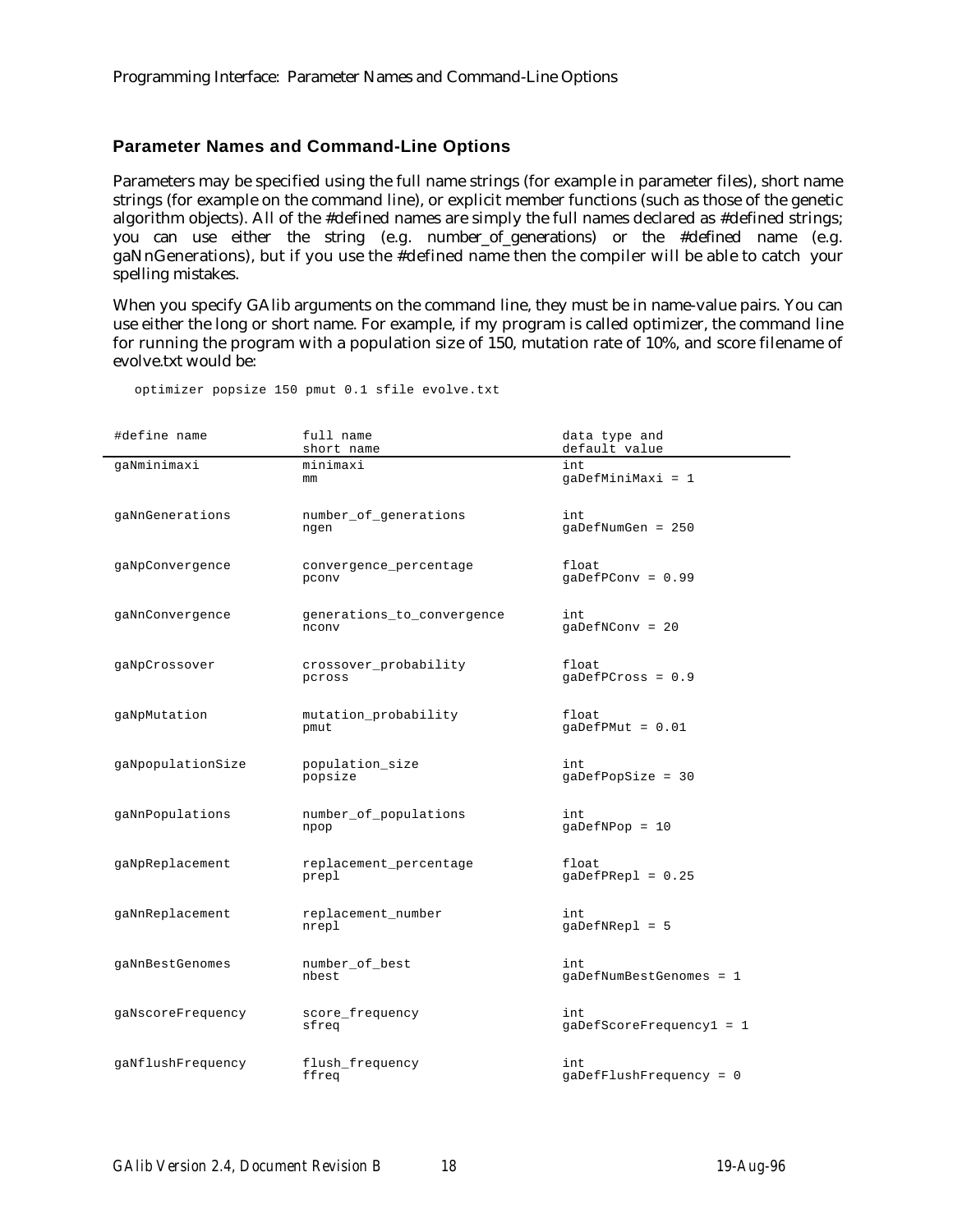# Programming Interface: Parameter Names and Command-Line Options

| #define name       | full name<br>short name        | data type and<br>default value                        |
|--------------------|--------------------------------|-------------------------------------------------------|
| gaNscoreFilename   | score filename<br>sfile        | $char*$<br>gaDefScoreFilename =<br>"generations.dat"  |
| gaNselectScores    | select scores<br>sscores       | int.<br>qaDefSelectScores =<br>GAStatistics:: Maximum |
| qaNelitism         | elitism<br>e <sub>1</sub>      | GABoolean<br>gaDefElitism = gaTrue                    |
| gaNnOffspring      | number_of_offspring<br>noffspr | int.<br>$qaDefNumOff = 2$                             |
| gaNrecordDiversity | record_diversity<br>recdiv     | GABoolean<br>gaDefDivFlag = gaFalse                   |
| qaNpMigration      | migration_percentage<br>pmig   | float<br>$qaDefPMiq = 0.1$                            |
| qaNnMiqration      | migration number<br>nmig       | int.<br>$qaDefNMiq = 5$                               |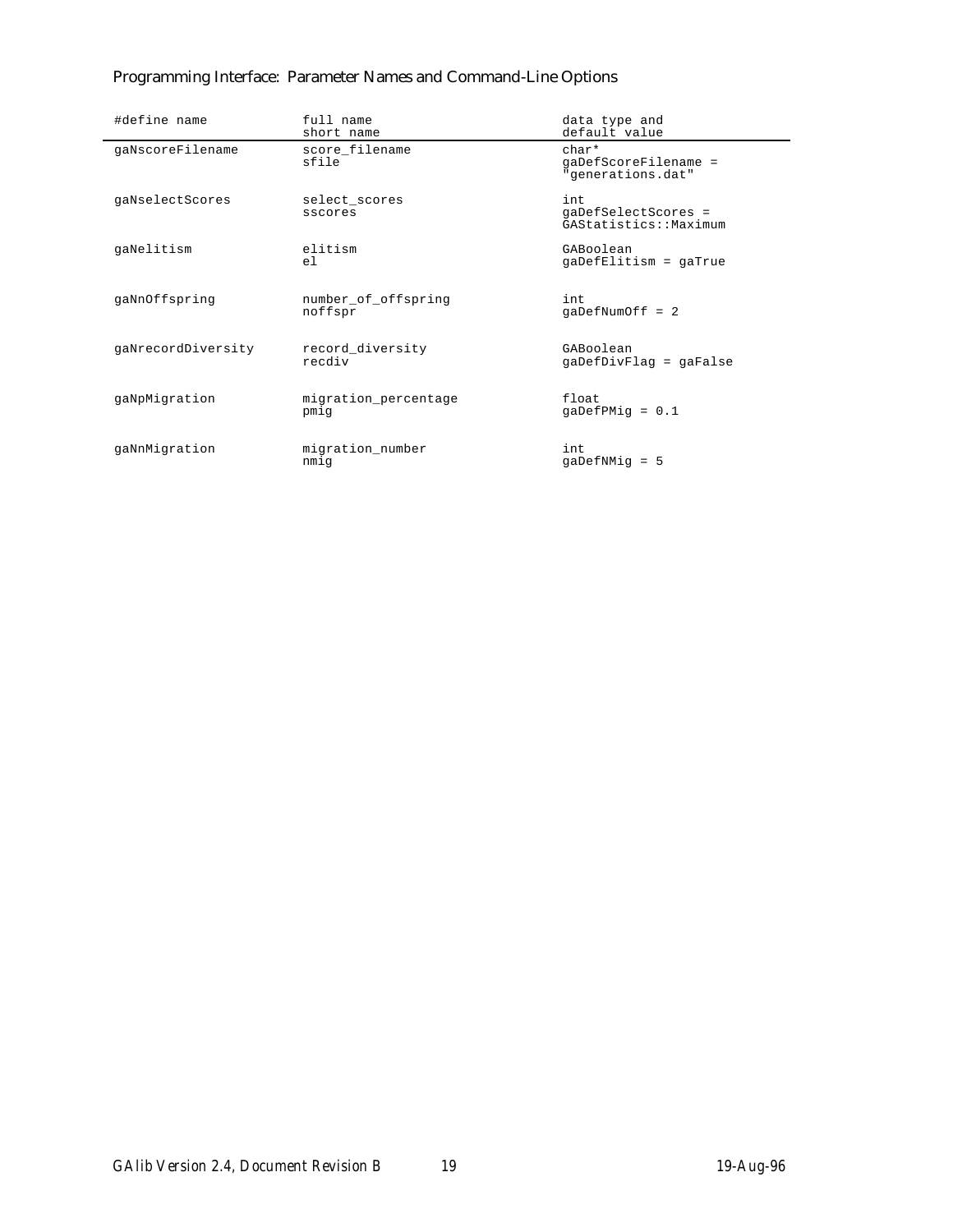# **Error Handling**

Exceptions are not used in GAlib version 2.x. However, some GAlib functions return a status value to indicate whether or not their operation was successful. If a function returns an error status, it posts its error message on the global GAlib error pointer, a global string called gaErrMsg.

By default, GAlib error messages are sent immediately to the error stream. You can disable the immediate printing of error messages by passing gaFalse to the ::GAReportErrors function. Passing a value of gaTrue enables the behavior.

If you would like to redirect the error messages to a different stream, use the ::GASetErrorStream function to assign a new stream. The default stream is the system standard error stream, cerr.

Here are the error control functions and variables:

```
extern char gaErrMsg[];
void GAReportErrors(GABoolean flag);
void GASetErrorStream(ostream&);
```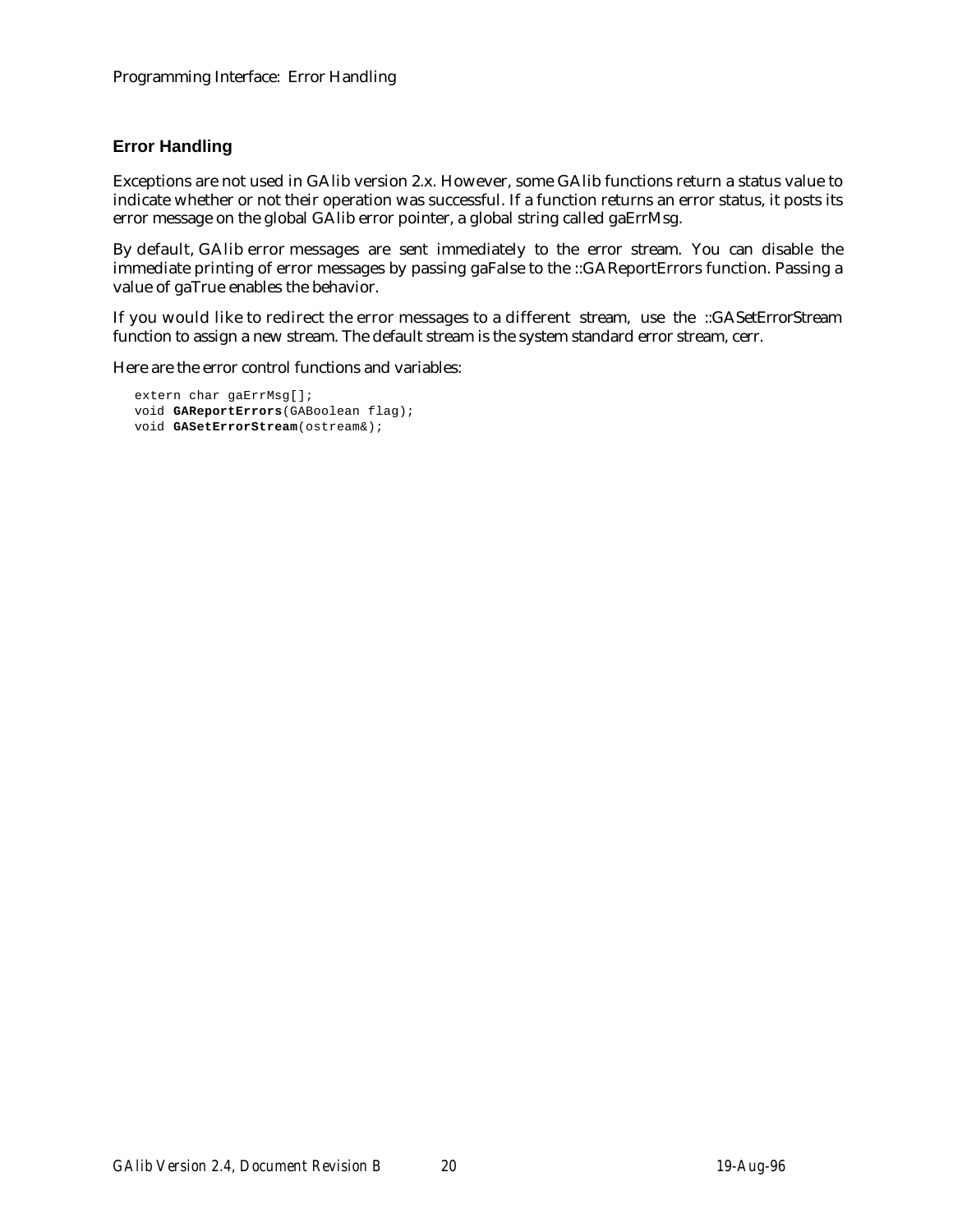# **Random Number Functions**

GAlib includes the following functions for generating random numbers:

```
void GARandomSeed(unsigned s = 0)
int GARandomInt()
int GARandomInt(int low, int high)
double GARandomDouble()
double GARandomDouble(double low, double high)
float GARandomFloat()
float GARandomFloat(float low, float high)
int GARandomBit()
GABoolean GAFlipCoin(float p)
int GAGaussianInt(int stddev)
float GAGaussianFloat(float stddev)
double GAGaussianDouble(double stddev)
double GAUnitGaussian()
```
If you call it with no argument, the GARandomSeed function uses the current time multiplied by the process ID (on systems that have PIDs) as the seed for a psuedo-random number generator. On systems with no process IDs it uses only the time. You can specify your own random seed if you like by passing a value to this function. Once a seed has been specified, subsequent calls to GARandomSeed with the same value have no effect. Subsequent calls to GARandomSeed with a different value will re-initialize the random number generator using the new value.

The functions that take low and high as argument return a random number from low to high, inclusive. The functions that take no arguments return a value in the interval [0,1]. GAFlipCoin returns a boolean value based on a biased coin toss. If you give it a value of 1 it will return a 1, if you give it a value of 0.75 it will return a 1 with a 75% chance.

The GARandomBit function is the most efficient way to do unbiased coin tosses. It uses the random bit generator described in Numerical Recipes in C.

The Gaussian functions return a random number from a Gaussian distribution with deviation that you specify. The GAUnitGaussian function returns a number from a unit Gaussian distribution with mean 0 and deviation of 1.

GAlib uses a single random number generator for the entire library. You may not change the random number generator on the fly - it can be changed only when GAlib is compiled. See the config.h and random.h header files for details. By default, GAlib uses the ran2 generator described in Numerical Recipes in C.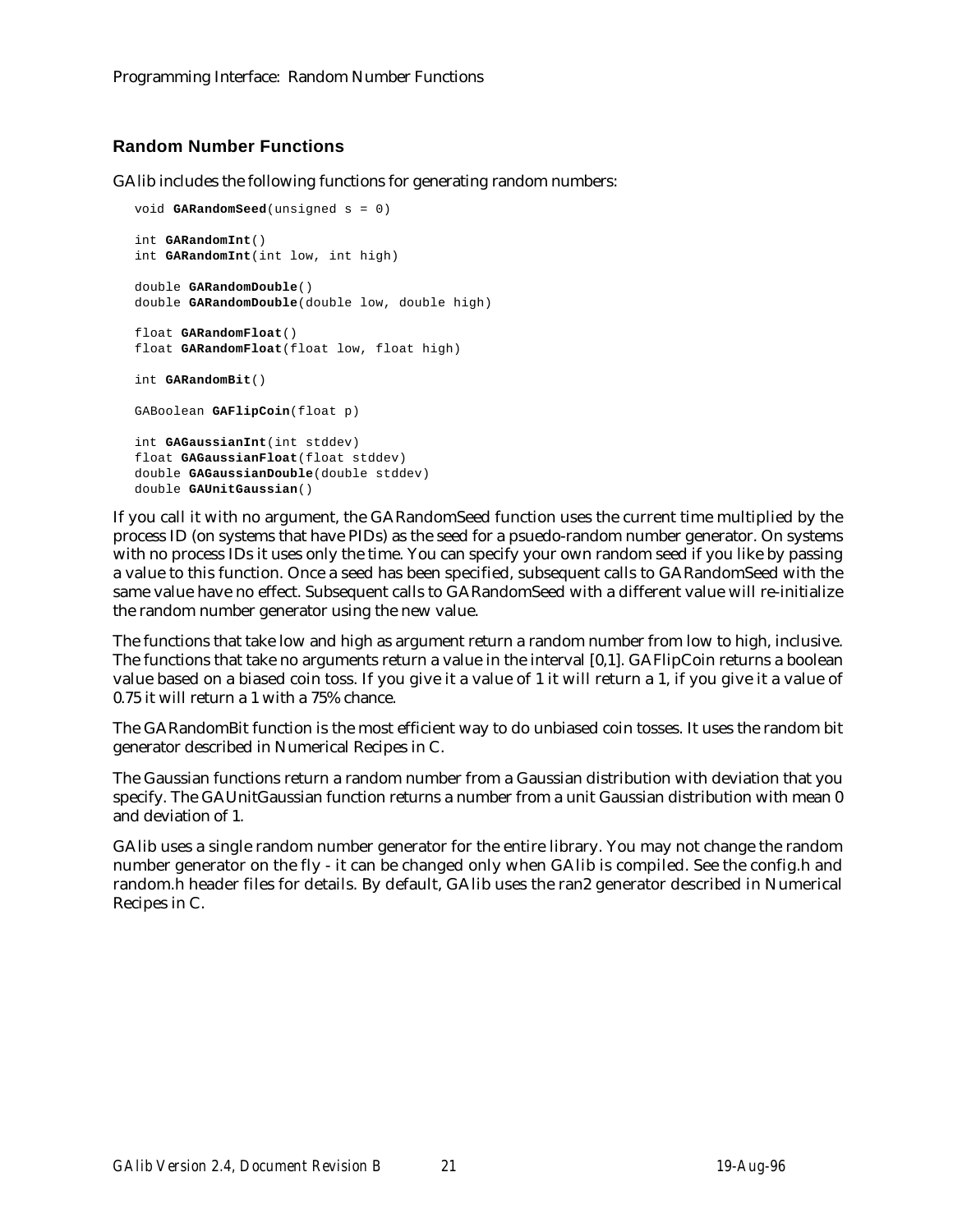## **GAGeneticAlgorithm**

This is an abstract class that cannot be instantiated. Each genetic algorithm, when instantiated, will have default operators defined for it. See the documentation for the specific genetic algorithm type for details.

The base genetic algorithm class keeps track of evolution statistics such as number of mutations, number of crossovers, number of evaluations, best/mean/worst in each generation, and initial/current population statistics. It also defines the terminator, a member function that specifies the stopping criterion for the algorithm.

You can maximize or minimize by calling the appropriate member function. If you derive your own genetic algorithm, remember that users of your algorithm may need either type of optimization.

Statistics can be written to file each generation or periodically by specifying a flush frequency. Generational scores can be recorded each generation or less frequently by specifying a score frequency.

Parameters such as generations-to-completion, crossover probability and mutation probability can be set by member functions, command-line, or from file.

The evolve member function first calls initialize then calls the step member function until the done member function returns gaTrue. It calls the flushScores member as needed when the evolution is complete. If you evolve the genetic algorithm without using the evolve member function, be sure to call initialize before stepping through the evolution. You can use the step member function to evolve a single generation. You should call flushScores when the evolution is finished so that any buffered scores are flushed.

The names of the individual parameter member functions correspond to the #defined string names. You may set the parameters on a genetic algorithm one at a time (for example, using the nGenerations member function), using a parameter list (for example, using the parameters member function with a GAParameterList), by parsing the command line (for example, using the parameters member function with argc and argv), by name-value pairs (for example, using the set member function with a parameter name and value), or by reading a stream or file (for example, using the parameters member with a filename or stream).

*see also: GAParameterList see also: GAStatistics see also: Terminators*

## **class hierarchy**

class GAGeneticAlgorithm : public GAID

## **typedefs and constants**

```
GABoolean (*GAGeneticAlgorithm::Terminator)(GAGeneticAlgorithm&)
enum { MINIMIZE = -1, MAXIMIZE = 1 };
```
## **member function index**

```
static GAParameterList& registerDefaultParameters(GAParameterList&)
void * userData()
void * userData(void *)
void initialize(unsigned int seed=0)
void evolve(unsigned int seed=0) void step()
GABoolean done()
GAGeneticAlgorithm::Terminator terminator()
GAGeneticAlgorithm::Terminator terminator(GAGeneticAlgorithm::Terminator)
const GAStatistics & statistics() const
float convergence() const
```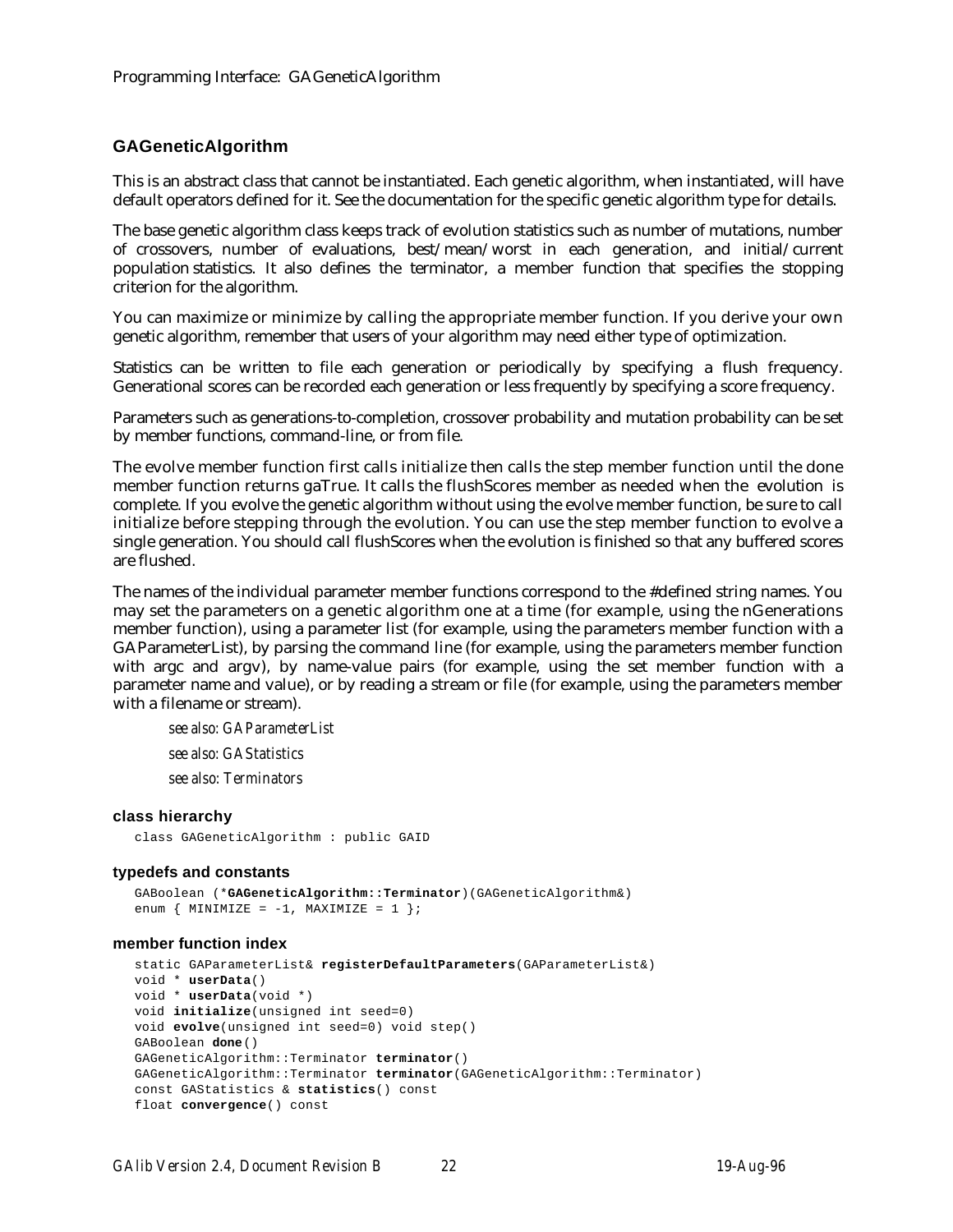```
int generation() const
void flushScores()
int minimaxi() const
int minimaxi(int)
int minimize()
int maximize()
int nGenerations() const
int nGenerations(unsigned int)
int nConvergence() const
int nConvergence(unsigned int)
float pConvergence() const
float pConvergence(float)
float pMutation() const
float pMutation(float) float pCrossover() const
float pCrossover(float)
GAGenome::SexualCrossover crossover(GAGenome::SexualCrossover func)
GAGenome::SexualCrossover sexual() const
GAGenome::AsexualCrossover crossover(GAGenome::AsexualCrossover func)
GAGenome::AsexualCrossover asexual() const
const GAPopulation & population() const
const GAPopulation & population(const GAPopulation&)
int populationSize() const
int populationSize(unsigned int n)
int nBestGenomes() const
int nBestGenomes(unsigned int n)
GAScalingScheme & scaling() const
GAScalingScheme & scaling(const GAScalingScheme&)
GASelectionScheme & selector() const
GASelectionScheme & selector(const GASelectionScheme& s)
void objectiveFunction(GAGenome::Evaluator)
void objectiveData(const GAEvalData&)
int scoreFrequency() const
int scoreFrequency(unsigned int frequency)
int flushFrequency() const
int flushFrequency(unsigned int frequency)
char* scoreFilename() const
char* scoreFilename(const char *filename)
int selectScores() const
int selectScores(GAStatistics::ScoreID which)
GABoolean recordDiversity() const
GABoolean recordDiversity(GABoolean flag)
const GAParameterList & parameters()
const GAParameterList & parameters(const GAParameterList &)
const GAParameterList & parameters(int& argc, char** argv, GABoolean flag = gaFalse)
const GAParameterList & parameters(const char* filename, GABoolean flag = gaFalse)
const GAParameterList & parameters(istream&, GABoolean flag = gaFalse);
int set(const char* s, int v)
int set(const char* s, unsigned int v)
int set(const char* s, char v)
int set(const char* s, const char* v)
int set(const char* s, const void* v)
int set(const char* s, double v);
int write(const char* filename)
int write(ostream&)
int read(const char* filename)
int read(ostream&)
```
## **member function descriptions**

#### **convergence**

Returns the current convergence. The convergence is defined as the ratio of the Nth previous best-ofgeneration score to the current best-of-generation score.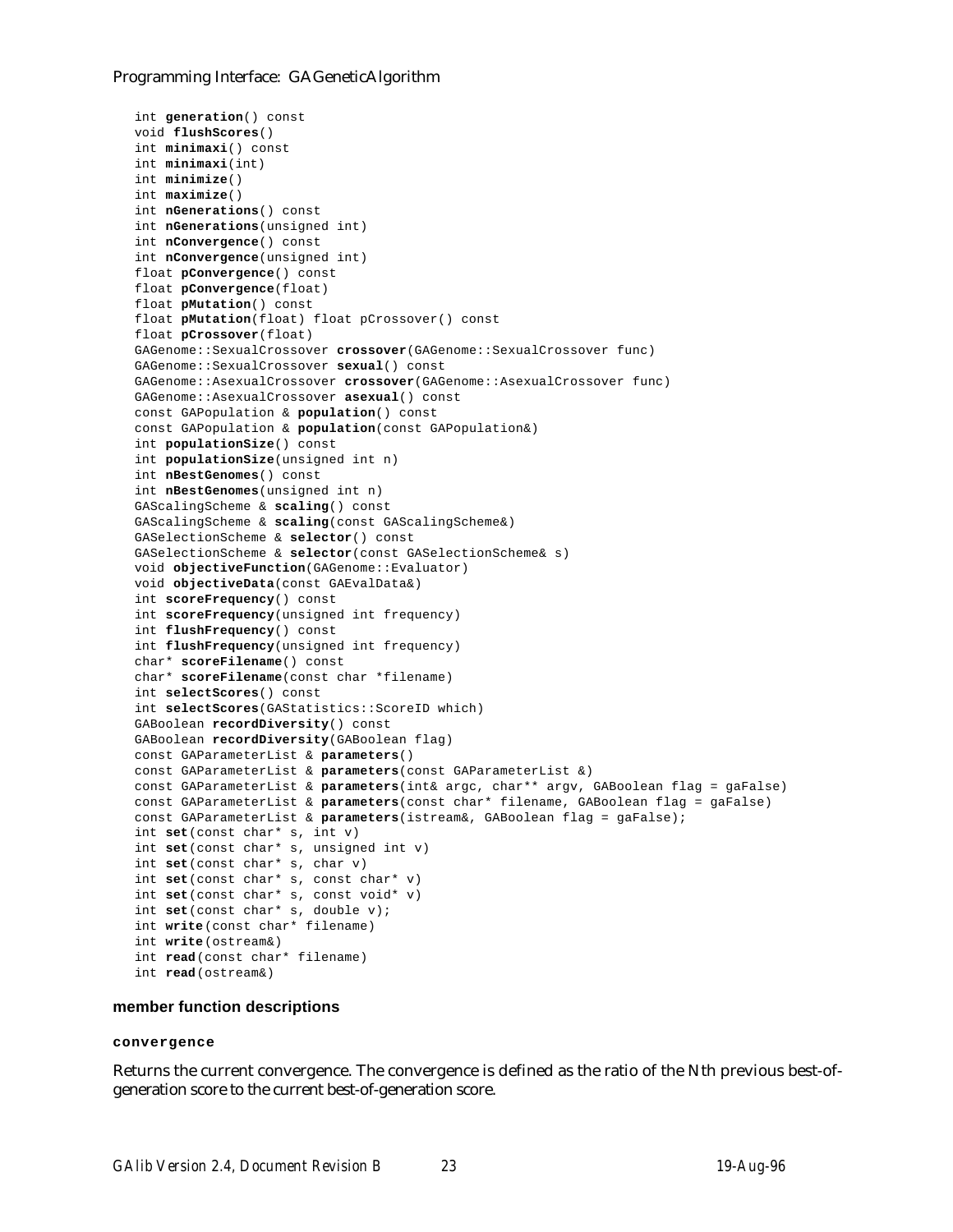## **crossover**

Specify the mating method to use for evolution. This can be changed during the course of an evolution. This genetic algorithm uses only sexual crossover.

## **done**

Returns gaTrue if the termination criteria have been met, returns gaFalse otherwise. This function simply calls the completion function that was specified using the terminator member function.

## **evolve**

Initialize the genetic algorithm then evolve it until the termination criteria have been satisfied. This function first calls initialize then calls the step member function until the done member function returns gaTrue. It calls the flushScores member as needed when the evolution is complete. You may pass a seed to evolve if you want to specify your own random seed.

## **flushFrequency**

Use this member function to specify how often the scores should be flushed to disk. A value of 0 means do not write to disk. A value of 100 means to flush the scores every 100 generations.

## **flushScores**

Force the genetic algorithm to flush its generational data to disk. If you have specified a flushFrequency of 0 or specified a scoreFilename of nil then calling this function has no effect.

## **generation**

Returns the current generation.

## **initialize**

Initialize the genetic algorithm. If you specify a seed, this function calls GARandomSeed with that value. If you do not specify a seed, GAlib will choose one for you as described in the random functions section. It then initializes the population and does the first population evaluation.

## **nBestGenomes**

Specify how many 'best' genomes to record. For example, if you specify 10, the genetic algorithm will keep the 10 best genomes that it ever encounters. Beware that if you specify a large number here the algorithm will slow down because it must compare the best of each generation with its current list of best individuals. The default is 1.

## **nConvergence**

Set/Get the number of generations used for the convergence test.

## **nGenerations**

Set/Get the number of generations.

## **objectiveData**

Set the objective data member on all individuals used by the genetic algorithm. This can be changed during the course of an evolution.

## **objectiveFunction**

Set the objective function on all individuals used by the genetic algorithm. This can be changed during the course of an evolution.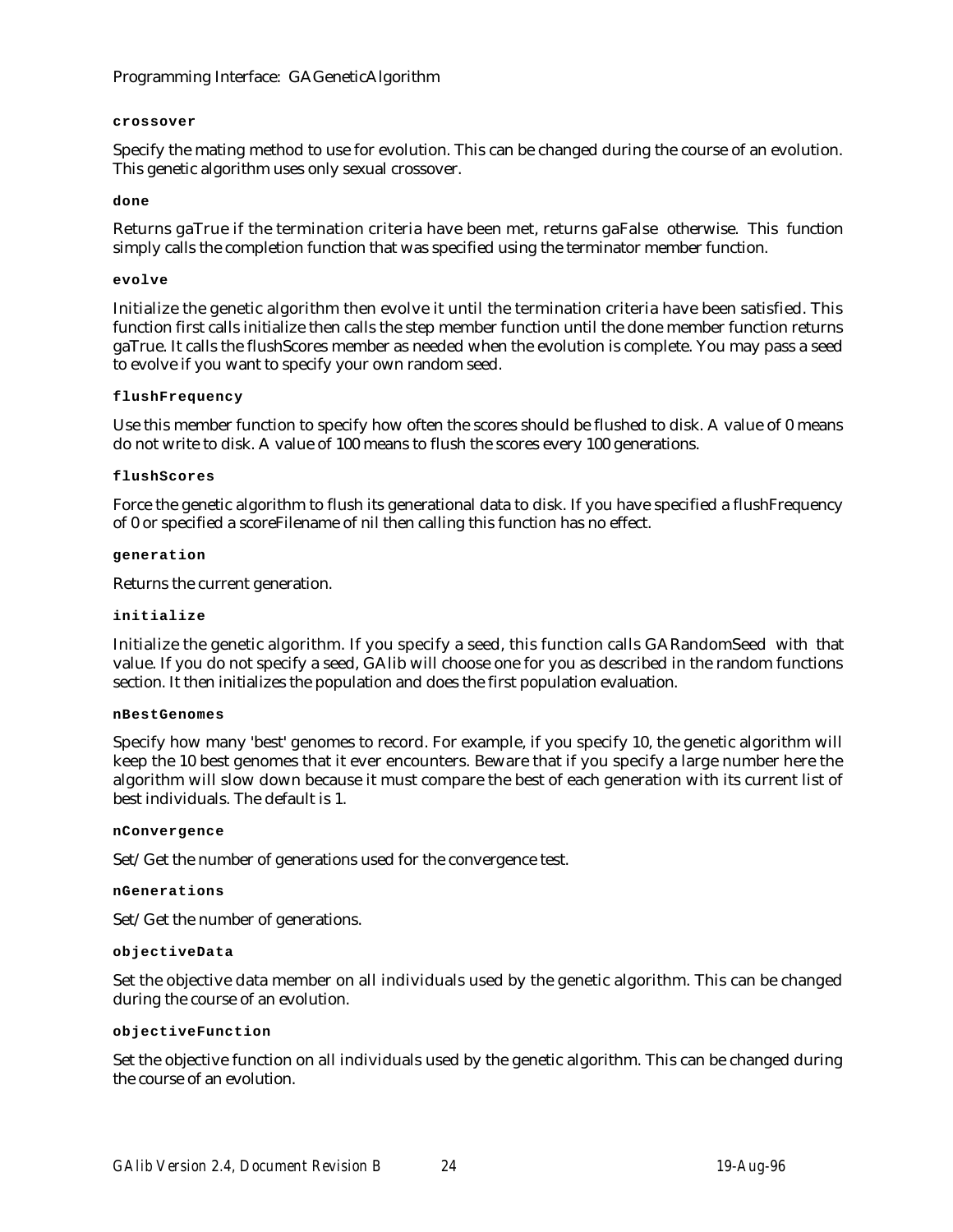### **parameters**

Returns a reference to a parameter list containing the current values of the genetic algorithm parameters.

#### **parameters(GAParameterList&)**

Set the parameters for the genetic algorithm. To use this member function you must create a parameter list (an array of name-value pairs) then pass it to the genetic algorithm.

**parameters(int& argc, char\*\* argv, GABoolean flag = gaFalse)**

Set the parameters for the genetic algorithm. Use this member function to let the genetic algorithm parse your command line for arguments that GAlib understands. This method decrements argc and moves the pointers in argv appropriately to remove from the list the arguments that it understands. If you pass gaTrue as the third argument then the method will complain about any command-line arguments that are not recognized by this genetic algorithm.

```
parameters(char* filename, GABoolean flag = gaFalse)
parameters(istream&, GABoolean flag = gaFalse)
```
Set the parameters for the genetic algorithm. This version of the parameters member function will parse the specified file or stream for parameters that the genetic algorithm understands. If you pass gaTrue as the second argument then the method will complain about any parameters that are not recognized by this genetic algorithm.

## **pConvergence**

Set/Get the convergence percentage. The convergence is defined as the ratio of the Nth previous bestof-generation score to the current best-of-generation score. N is defined by the nConvergence member function.

**pCrossover**

Set/Get the crossover probability.

**pMutation**

Set/Get the mutation probability.

**population**

Set/Get the population. Returns a reference to the current population.

**populationSize**

Set/Get the population size. This can be changed during the course of an evolution.

## **recordDiversity**

Convenience function for specifying whether or not to calculate diversity. Since diversity calculations require comparison of each individual with every other, recording this statistic can be expensive. The default is gaFalse (diversity is not recorded).

#### **registerDefaultParameters**

Each genetic algorithm defines this member function to declare the parameters that work with it. Pass a parameter list to this function and this function will configure the list with the default parameter list and values for the genetic algorithm class from which you called it. This is a statically defined function, so invoke it using the class name of the genetic algorithm whose parameters you want to use, for example, GASimpleGA::registerDefaultParameters(list). The default parameters for the base genetic algorithm class are: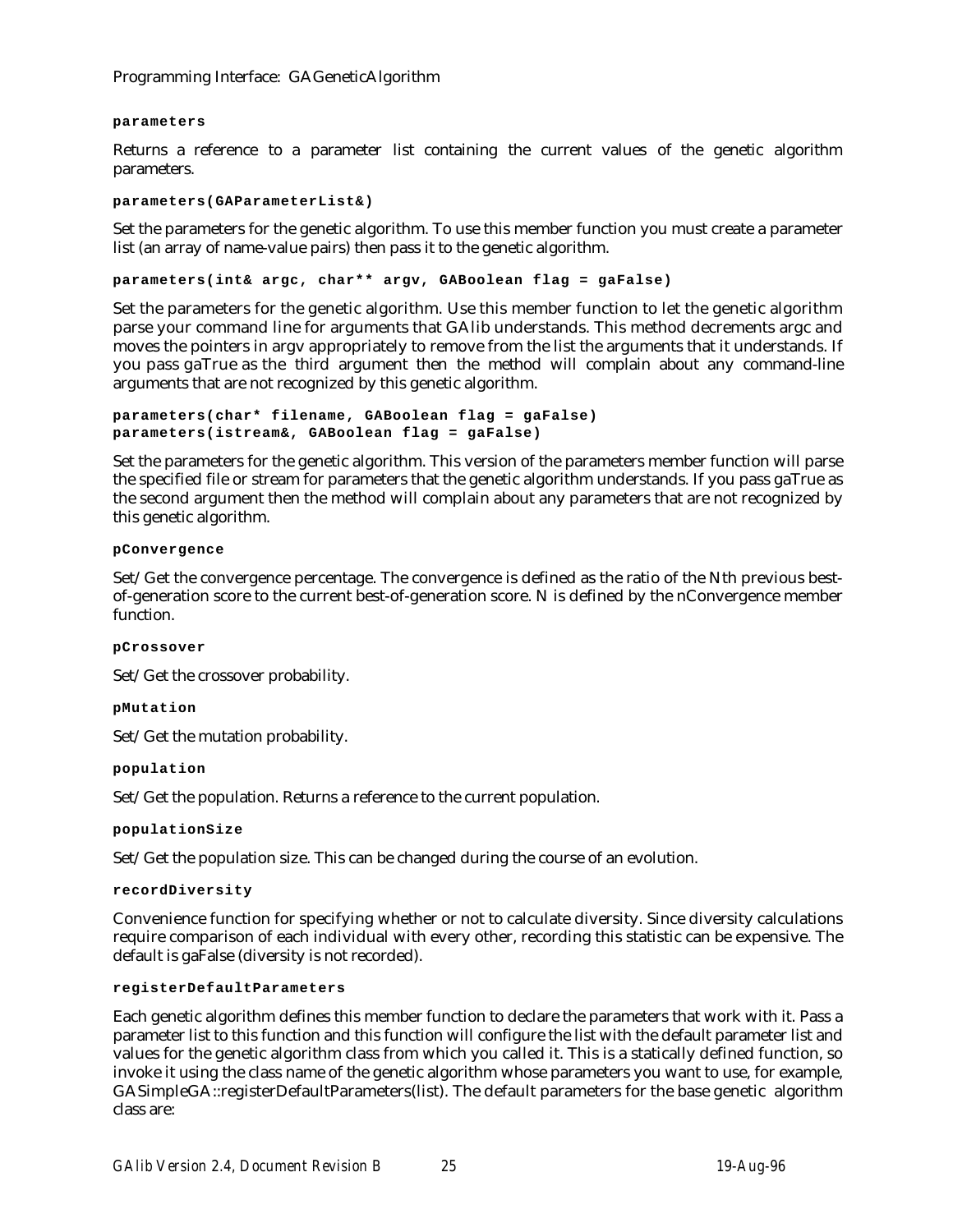| flushFrequency | pConvergence    | scoreFilename  |
|----------------|-----------------|----------------|
| minimaxi       | pCrossover      | scoreFrequency |
| nBestGenomes   | pMutation       | selectScores   |
| nGenerations   | populationSize  |                |
| nConvergence   | recordDiversity |                |

#### **scaling**

Set/Get the scaling scheme. The specified scaling scheme must be derived from the GAScalingScheme class. This can be changed during the course of an evolution.

#### **scoreFilename**

Specify the name of the file to which the scores should be recorded.

#### **scoreFrequency**

Specify how often the generational scores should be recorded. The default depends on the type of genetic algorithm that you are using. You can record mean, max, min, stddev, and diversity for every n generations.

#### **selector**

Set/Get the selection scheme for the genetic algorithm. The selector is used to pick individuals from a population before mating and mutation occur. This can be changed during the course of an evolution.

### **selectScores**

This function is used to specify which scores should be saved to disk. The argument is the logical OR of the following values: Mean, Maximum, Minimum, Deviation, Diversity (all defined in the scope of the GAStatistics object). To record all of the scores, pass GAStatistics::AllScores. When written to file, the format is as follows:

generation TAB mean TAB max TAB min TAB deviation TAB diversity NEWLINE

#### **set**

Set individual parameters for the genetic algorithm. The

first argument should be the full- or short-name of the parameter you wish to set. The second argument is the value to which you would like to set the parameter.

#### **statistics**

Returns a reference to the statistics object in the genetic algorithm. The statistics object maintains information such as best, worst, mean, and standard deviation, and diversity of each generation as well as a separate population with the best individuals ever encountered by the genetic algorithm.

## **step**

Evolve the genetic algorithm for one generation.

## **terminator**

Set/Get the termination function. The genetic algorithm is complete when the completion function returns gaTrue. The function must have the proper signature.

## **userData**

Set/Get the userData member of the genetic algorithm. This member is a generic pointer to any information that needs to be stored with the genetic algorithm.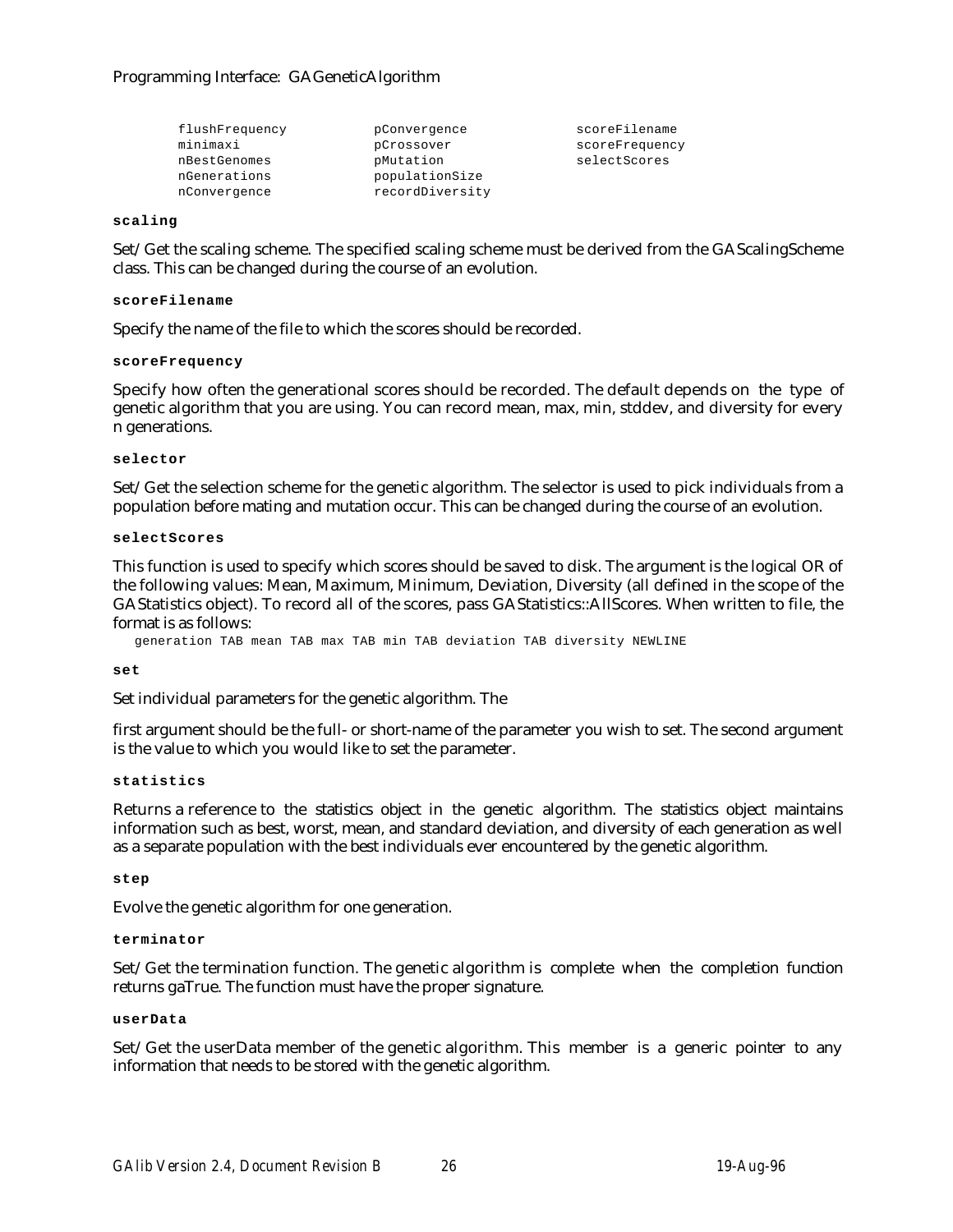## **GADemeGA**

*(parallel populations with migration)*

This genetic algorithm has multiple, independent populations. It creates the populations by cloning the genome or population that you pass when you create it.

Each population evolves using a steady-state genetic algorithm, but each generation some individuals migrate from one population to another. The migration algorithm is deterministic stepping-stone; each population migrates a fixed number of its best individuals to its neighbor. The master population is updated each generation with best individual from each population.

If you want to experiment with other migration methods, derive a new class from this one and define a new migration operator. You can change the evolution behavior by defining a new step method in a derived class.

*see also: GAGeneticAlgorithm*

## **class hierarchy**

class GADemeGA : public GAGeneticAlgorithm

## **typedefs and constants**

```
enum \{ALL=-1\};
```
#### **constructors**

```
GADemeGA(const GAGenome&)
GADemeGA(const GAPopulation&)
GADemeGA(const GADemeGA&)
```
## **member function index**

```
static GAParameterList& registerDefaultParameters(GAParameterList&);
void migrate()
GADemeGA & operator++()
const GAPopulation& population(unsigned int i) const
const GAPopulation& population(int i, const GAPopulation&)
int populationSize(unsigned int i) const
int populationSize(int i, unsigned int n)
int nReplacement(unsigned int i) const
int nReplacement(int i, unsigned int n)
int nMigration() const
int nMigration(unsigned int i)
int nPopulations() const
int nPopulations(unsigned int i)
const GAStatistics& statistics() const
const GAStatistics& statistics(unsigned int i) const
```
## **member function descriptions**

#### **nMigration**

Specify the number of individuals to migrate each generation. Each population will migrate this many of its best individuals to the next population (the stepping-stone migration model). The individuals replace the worst individuals in the receiving population.

## **nReplacement**

Specify a number of individuals to replace each generation. When you specify a number of individuals to replace, the pReplacement value is set to 0. The first argument specifies which population should be modified. Use GADemeGA::ALL to apply to all populations.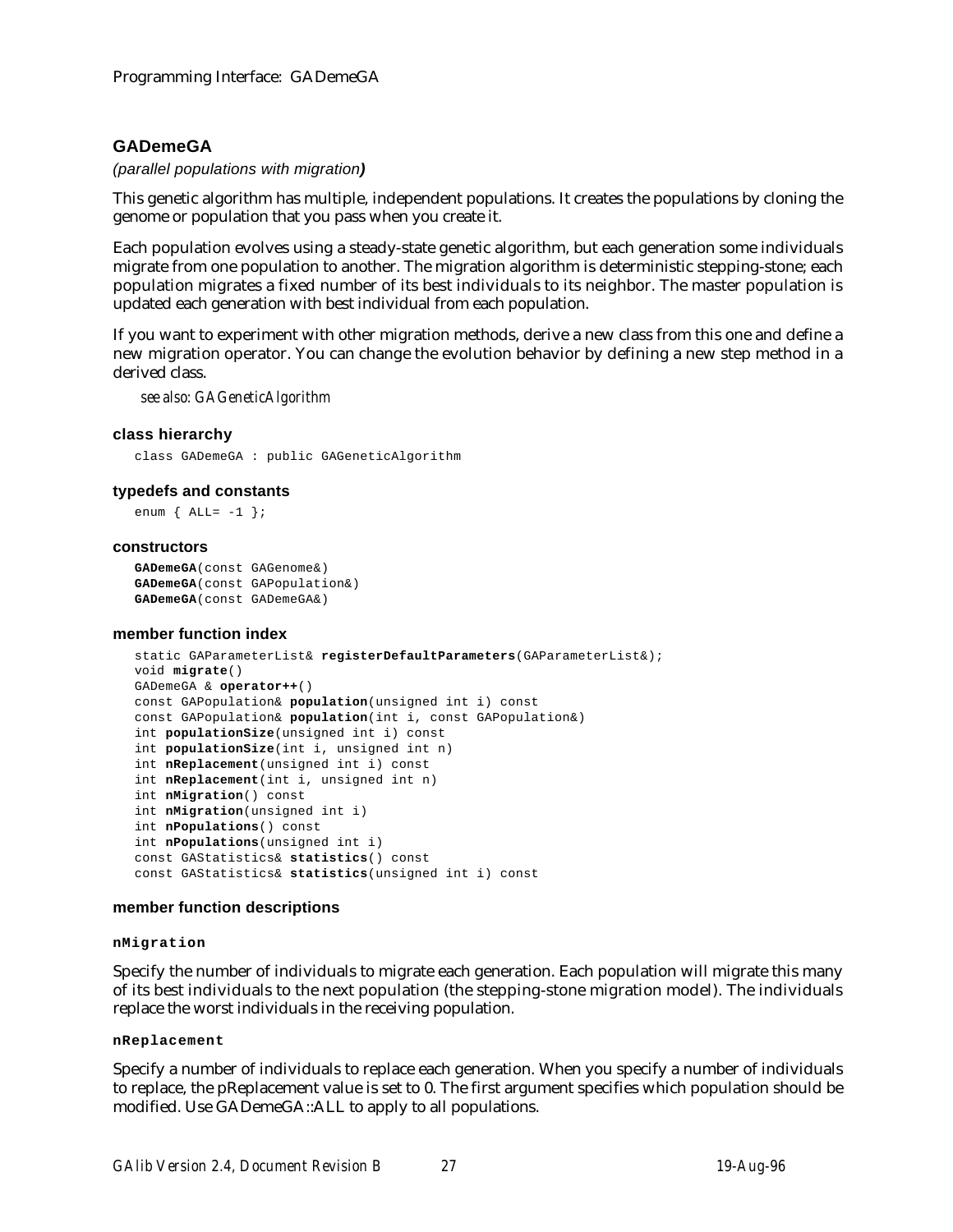## Programming Interface: GADemeGA

### **operator++**

The increment operator evolves the genetic algorithm's population by one generation by calling the step member function.

## **pReplacement**

Specify a percentage of the population to replace each generation. When you specify a replacement percentage, the nReplacement value is set to 0. The first argument specifies which population should be modified. Use GADemeGA::ALL to apply to all populations.

## **registerDefaultParameters**

This function adds parameters to the specified list that are of interest to this genetic algorithm. The default parameters for the deme genetic algorithm are the parameters for the base genetic algorithm class plus the following:

nMigration nPopulations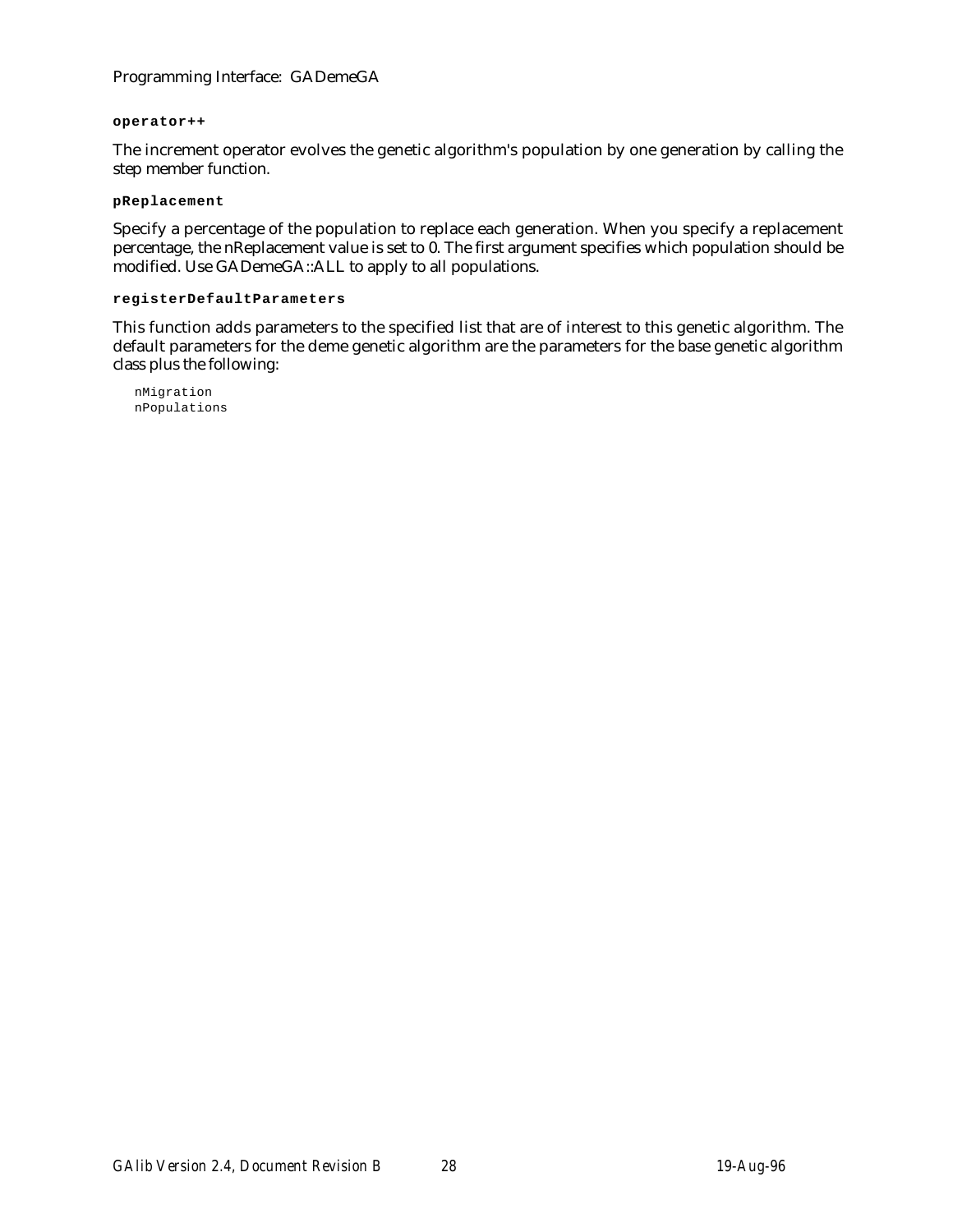## **GAIncrementalGA**

*(overlapping populations with 1 or 2 children per generation)*

This genetic algorithm is similar to those based on the GENITOR model. It uses overlapping populations, but very little overlap (only one or two individuals get replaced each generation). The default replacement scheme is WORST. A replacement function is required only if you use CUSTOM or CROWDING as the replacement scheme. You can do DeJong-style crowding by specifying a distance function with the CROWDING option. (for best DeJong-style results, derive your own genetic algorithm)

You can specify the number of children that are generated in each 'generation' by using the nOffspring member function. Since this genetic algorithm is based on a two-parent crossover model, the number of offspring must be either 1 or 2. The default is 2.

Use the replacement method to specify which type of replacement the genetic algorithm should use. The replacement strategy determines how the new children will be inserted into the population. If you want the new child to replace one of its parents, use the Parent strategy. If you want the child to replace a random population member, use the Random strategy. If you want the child to replace the worst population member, use the Worst strategy.

If you specify CUSTOM or CROWDING you must also specify a replacement function with the proper signature. This function is used to pick which genome will be replaced. The first argument passed to the replacement function is the individual that is supposed to go into the population. The second argument is the population into which the individual is supposed to go. The replacement function should return a reference to the genome that the individual should replace. If no replacement should take place, the replacement function should return a reference to the individual.

The score frequency for this genetic algorithm defaults to 100 (it records the best-of-generation every 100th generation). The default scaling is Linear, the default selection is RouletteWheel.

*see also: GAGeneticAlgorithm*

## **class hierarchy**

class GAIncrementalGA : public GAGeneticAlgorithm

#### **typedefs and constants**

```
GAGenome& (*GAIncrementalGA::ReplacementFunction)(GAGenome &, GAPopulation &)
enum ReplacementScheme {
 RANDOM = GAPopulation::RANDOM,
 BEST = GAPopulation::BEST,
 WORST = GAPopulation::WORST,
 CUSTOM = -30,
 CROWDING = -30,
 PARENT = -10};
```
#### **constructors**

```
GAIncrementalGA(const GAGenome&)
GAIncrementalGA(const GAPopulation&)
GAIncrementalGA(const GAIncrementalGA&)
```
#### **member function index**

```
static GAParameterList& registerDefaultParameters(GAParameterList&)
GASteadyStateGA & operator++()
ReplacementScheme replacement()
ReplacementScheme replacement(ReplacementScheme, ReplacementFunction f = NULL)
int nOffspring() const
```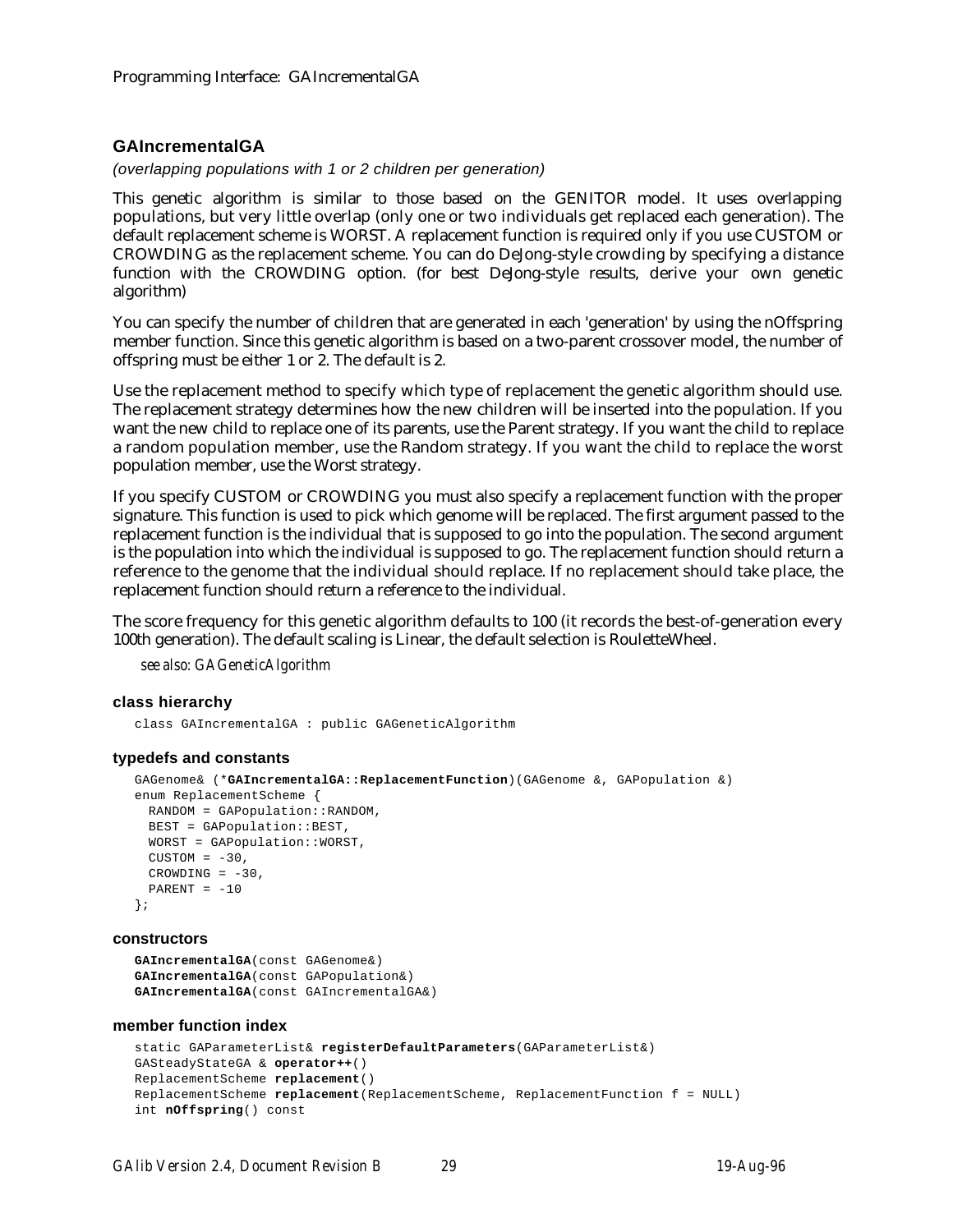## Programming Interface: GAIncrementalGA

int **nOffspring**(unsigned int n)

## **member function descriptions**

### **nOffspring**

The incremental genetic algorithm can produce either one or two individuals each generation. Use this member function to specify how many individuals you would like.

### **operator++**

The increment operator evolves the genetic algorithm's population by one generation by calling the step member function.

### **registerDefaultParameters**

This function adds to the specified list parameters that are of interest to this genetic algorithm. The default parameters for the incremental genetic algorithm are the parameters for the base genetic algorithm class plus the following: nOffspring

#### **replacement**

Specify a replacement method. The scheme can be one of:

GAIncrementalGA::RANDOM GAIncrementalGA::BEST GAIncrementalGA::CUSTOM<br>GAIncrementalGA::PARENT GAIncrementalGA::WORST GAIncrementalGA::CROWDII

GAIncrementalGA::WORST GAIncrementalGA::CROWDING

If you specify custom or crowding replacement then you must also specify a function. The replacement function takes two arguments: the individual to insert and the population into which it will be inserted. The replacement function should return a reference to the genome that should be replaced. If no replacement should take place, the replacement function should return a reference to the individual passed to it.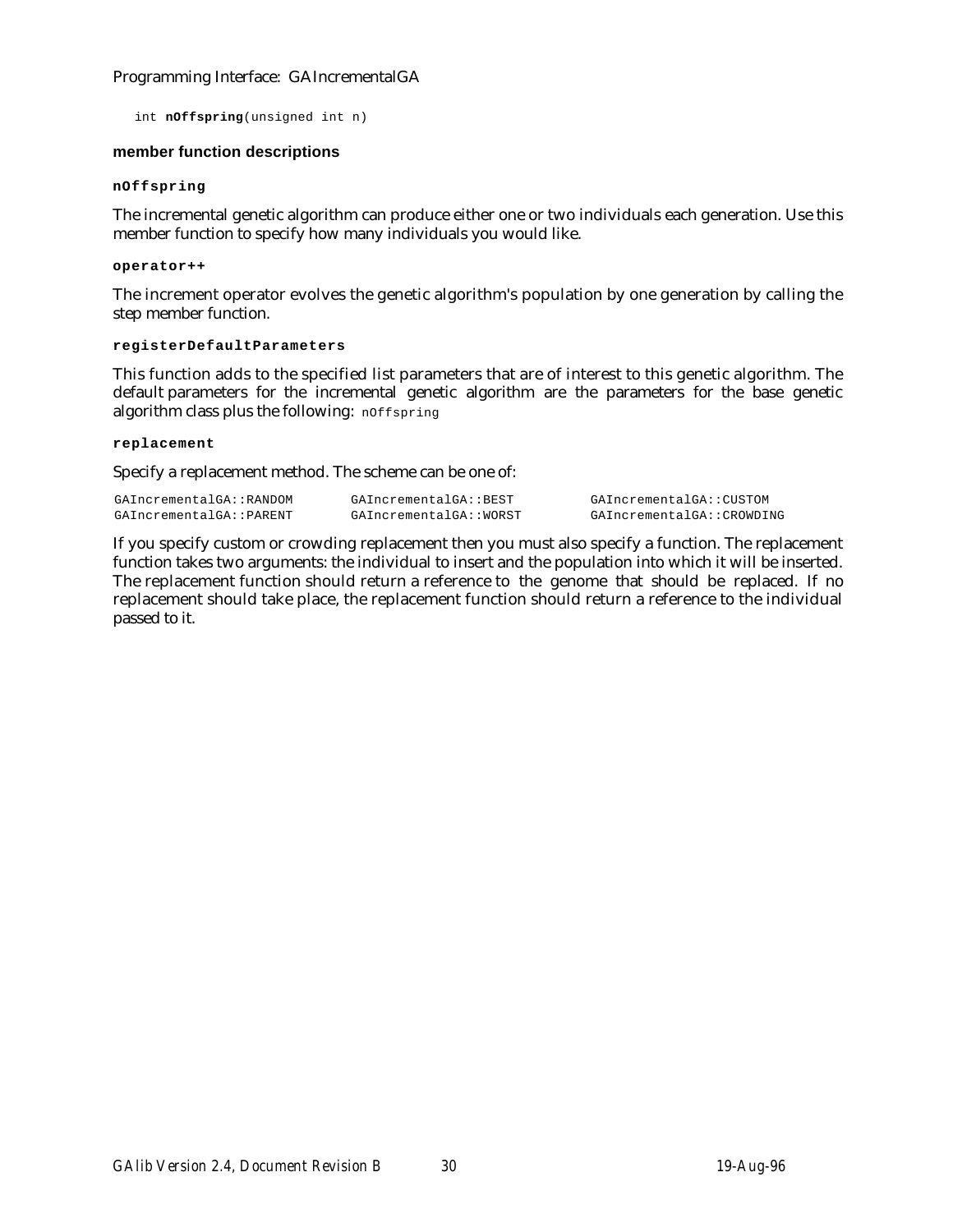## **GASimpleGA**

## *(non-overlapping populations)*

This genetic algorithm is the 'simple' genetic algorithm that Goldberg describes in his book. It uses nonoverlapping populations. When you create a simple genetic algorithm, you must specify either an individual or a population of individuals. The new genetic algorithm will clone the individual(s) that you specify to make its own population. You can change most of the genetic algorithm behaviors after creation and during the course of the evolution.

The simple genetic algorithm creates an initial population by cloning the individual or population you pass when you create it. Each generation the algorithm creates an entirely new population of individuals by selecting from the previous population then mating to produce the new offspring for the new population. This process continues until the stopping criteria are met (determined by the terminator).

Elitism is optional. By default, elitism is on, meaning that the best individual from each generation is carried over to the next generation. To turn off elitism, pass gaFalse to the elitist member function.

The score frequency for this genetic algorithm defaults to 1 (it records the best-of-generation every generation). The default scaling is Linear, the default selection is RouletteWheel.

## **class hierarchy**

class GASimpleGA : public GAGeneticAlgorithm

## **constructors**

```
GASimpleGA(const GAGenome&)
GASimpleGA(const GAPopulation&)
GASimpleGA(const GASimpleGA&)
```
## **member function index**

```
static GAParameterList& registerDefaultParameters(GAParameterList&)
GASimpleGA & operator++()
GABoolean elitist() const
GABoolean elitist(GABoolean flag)
```
## **member function descriptions**

## **elitist**

Set/Get the elitism flag. If you specify gaTrue, the genetic algorithm will copy the best individual from the previous population into the current population if no individual in the current population is any better.

## **operator++**

The increment operator evolves the genetic algorithm's population by one generation by calling the step member function.

## **registerDefaultParameters**

This function adds to the specified list parameters that are of interest to this genetic algorithm. The default parameters for the simple genetic algorithm are the parameters for the base genetic algorithm class plus the following: elitism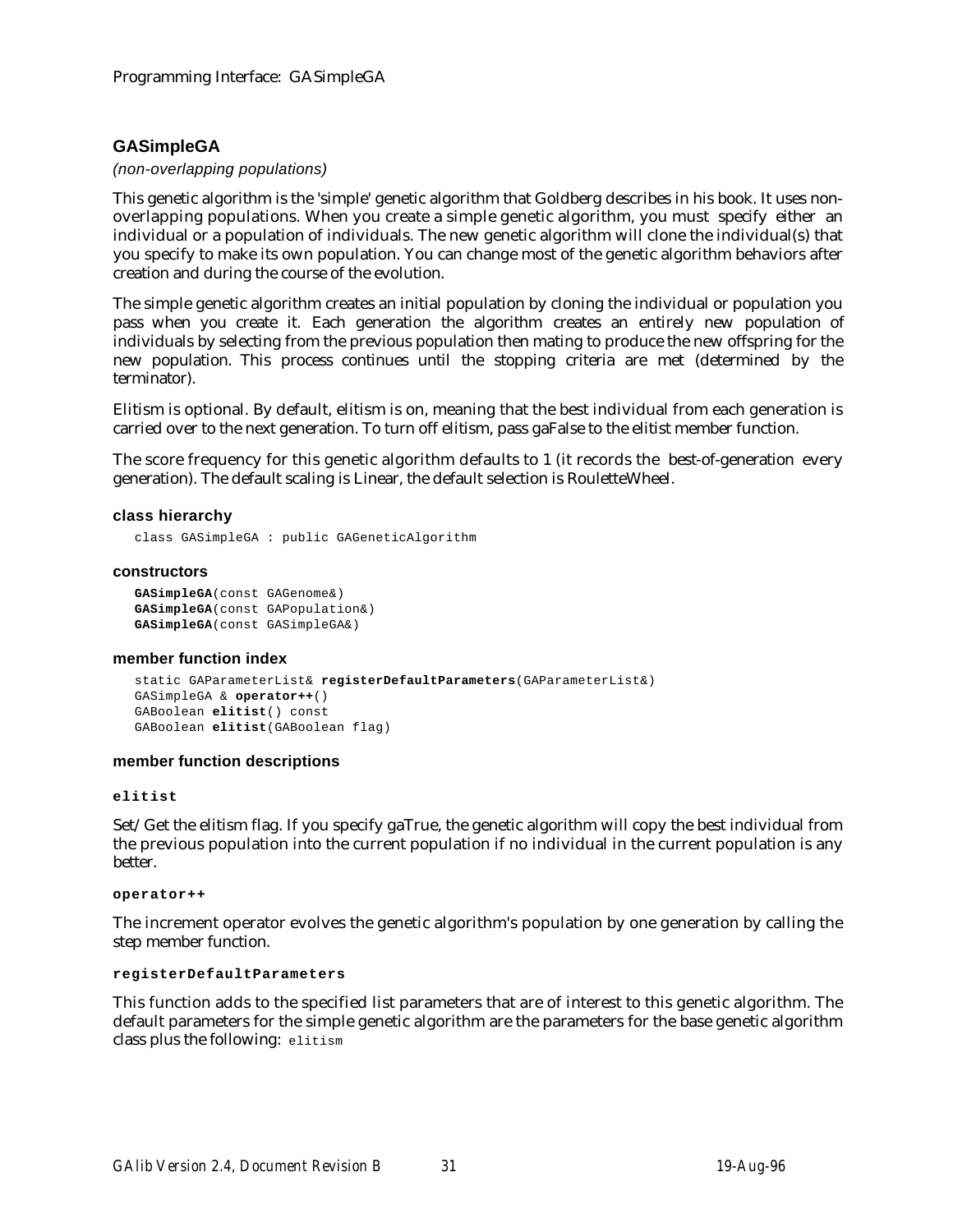## **GASteadyStateGA**

## *(overlapping populations)*

This genetic algorithm is similar to the algorithms described by DeJong. It uses overlapping populations with a user-specifiable amount of overlap. The algorithm creates a population of individuals by cloning the genome or population that you pass when you create it. Each generation the algorithm creates a temporary population of individuals, adds these to the previous population, then removes the worst individuals in order to return the population to its original size.

You can select the amount of overlap between generations by specifying the pReplacement parameter. This is the percentage of the population that should be replaced each generation. Newly generated offspring are added to the population, then the worst individuals are destroyed (so the new offspring may or may not make it into the population, depending on whether they are better than the worst in the population).

If you specify a replacement percentage, then that percentage of the population will be replaced each generation. Alternatively, you can specify a number of individuals (less than the number in the population) to replace each generation. You cannot specify both - in a parameter list containing both parameters, the latter is used.

The score frequency for this genetic algorithm defaults to 100 (it records the best-of-generation every 100th generation). The default scaling is Linear, the default selection is RouletteWheel.

*see also: GAGeneticAlgorithm*

## **class hierarchy**

class GASteadyStateGA : public GAGeneticAlgorithm

## **constructors**

**GASteadyStateGA**(const GAGenome&) **GASteadyStateGA**(const GAPopulation&) **GASteadyStateGA**(const GASteadyStateGA&)

## **member function index**

```
static GAParameterList& registerDefaultParameters(GAParameterList&)
GASteadyStateGA & operator++()
float pReplacement() const
float pReplacement(float percentage)
int nReplacement() const
int nReplacement(unsigned int)
```
## **member function descriptions**

## **nReplacement**

Specify a number of individuals to replace each generation. When you specify a number of individuals to replace, the pReplacement value is set to 0.

#### **operator++**

The increment operator evolves the genetic algorithm's population by one generation by calling the step member function.

## **pReplacement**

Specify a percentage of the population to replace each generation. When you specify a replacement percentage, the nReplacement value is set to 0.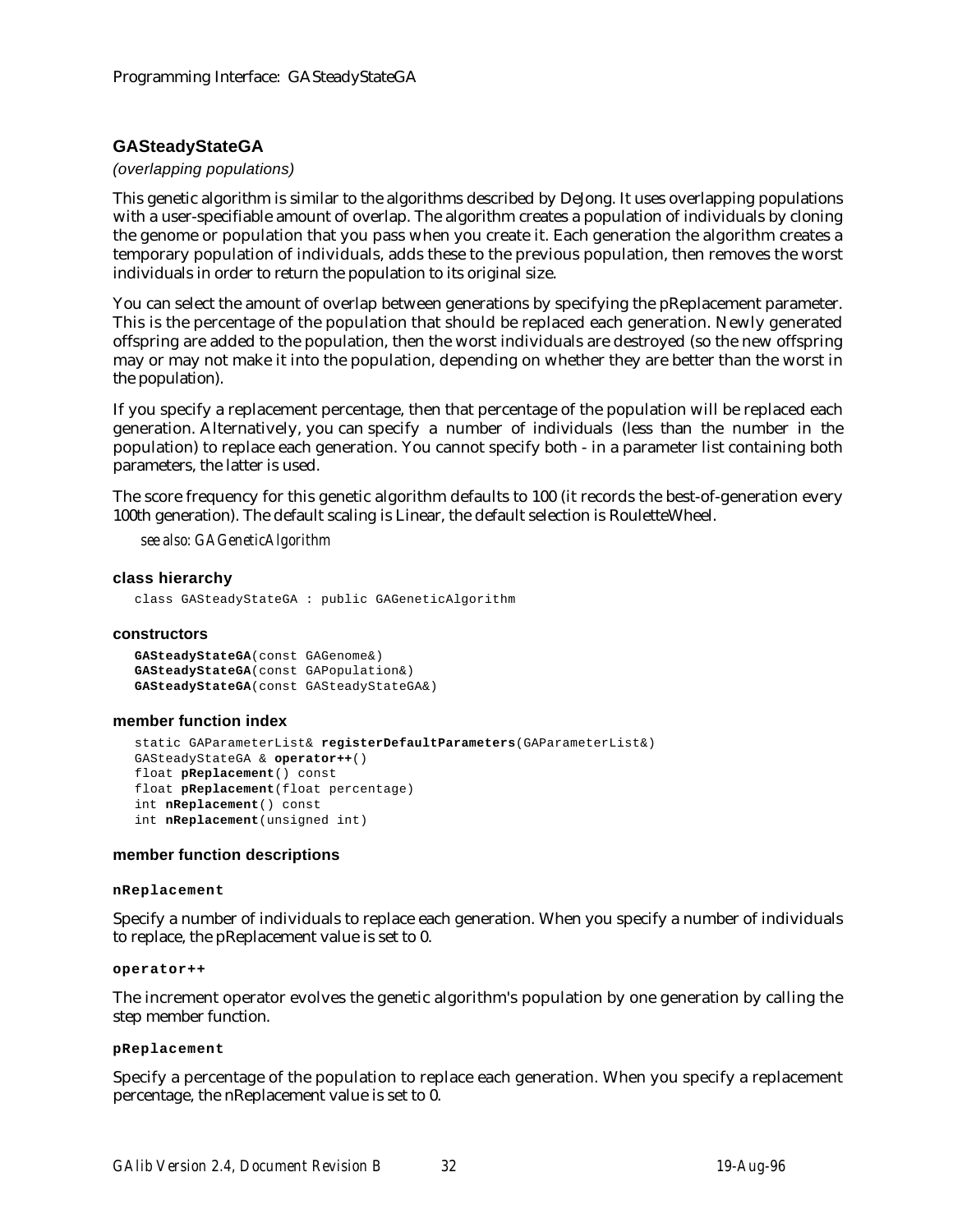Programming Interface: GASteadyStateGA

## **registerDefaultParameters**

This function adds to the specified list parameters that are of interest to this genetic algorithm. The default parameters for the steady-state genetic algorithm are the parameters for the base genetic algorithm class plus the following:

pReplacement nReplacement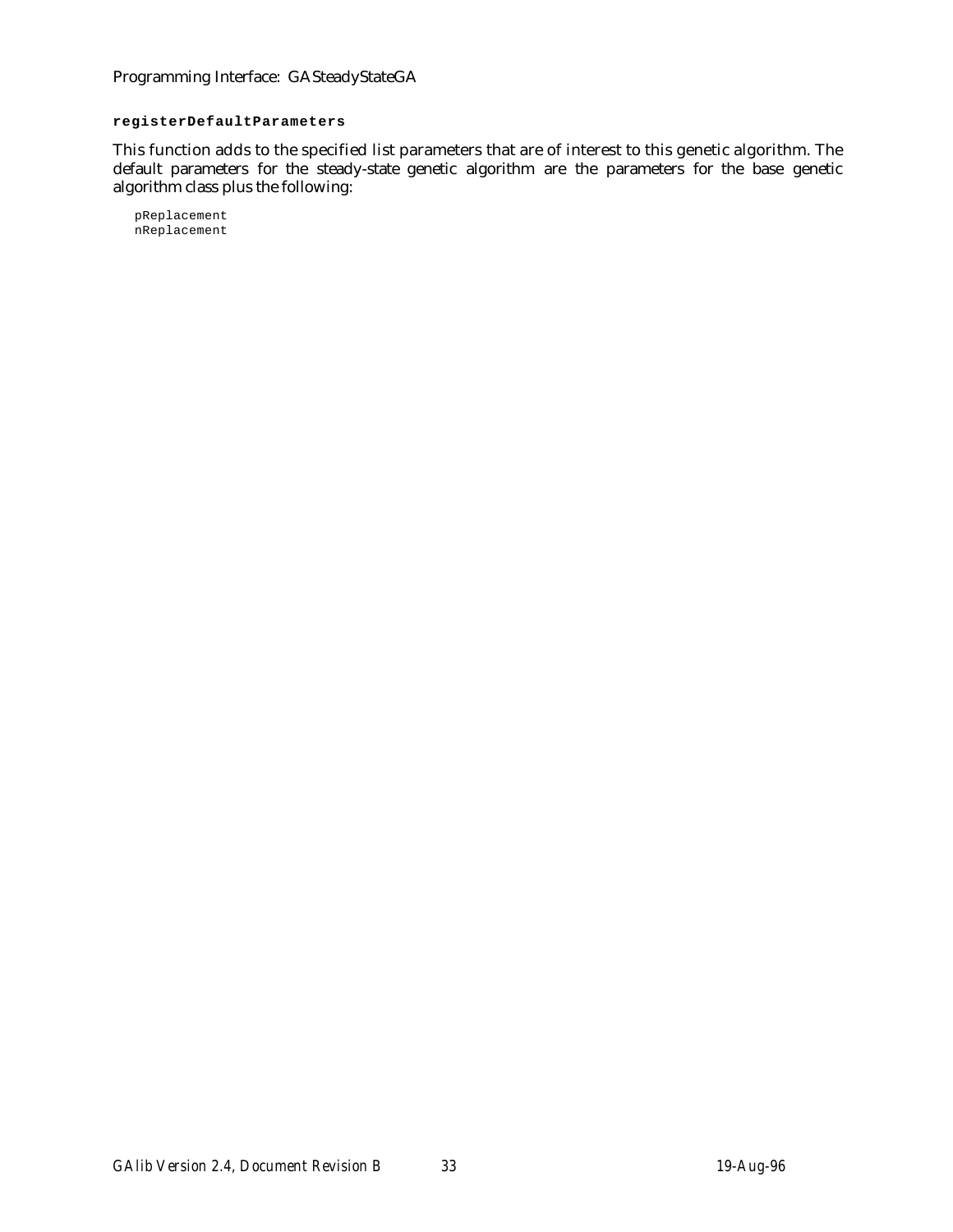# **Terminators**

Completion functions are used to determine whether or not a genetic algorithm is finished. The done member function simply calls the completion function to determine whether or not the genetic algorithm should continue. The predefined completion functions use generation and convergence to determine whether or not the genetic algorithm is finished.

The completion function returns gaTrue when the genetic algorithm should finish, and gaFalse when the genetic algorithm should continue.

In this context, convergence refers to the the similarity of the objective scores, not similarity of underlying genetic structure. The built-in convergence measures use the best-of-generation scores to determine whether or not the genetic algorithm has plateaued.

```
GABoolean GAGeneticAlgorithm::TerminateUponGeneration(GAGeneticAlgorithm &)
GABoolean GAGeneticAlgorithm::TerminateUponConvergence(GAGeneticAlgorithm &)
GABoolean GAGeneticAlgorithm::TerminateUponPopConvergence(GAGeneticAlgorithm &)
```
## **TerminateUponGeneration**

This function compares the current generation to the specified number of generations. If the current generation is less than the requested number of generations, it returns gaFalse. Otherwise, it returns gaTrue.

## **TerminateUponConvergence**

This function compares the current convergence to the specified convergence value. If the current convergence is less than the requested convergence, it returns gaFalse. Otherwise, it returns gaTrue.

Convergence is a number between 0 and 1. A convergence of 1 means that the nth previous best-ofgeneration is equal to the current best-of-generation. When you use convergence as a stopping criterion you must specify the convergence percentage and you may specify the number of previous generations against which to compare. The genetic algorithm will always run at least this many generations.

# **TerminateUponPopConvergence**

This function compares the population average to the score of the best individual in the population. If the population average is within pConvergence of the best individual's score, it returns gaTrue. Otherwise, it returns gaFalse.

For details about how to write your own termination function, see the customizations section.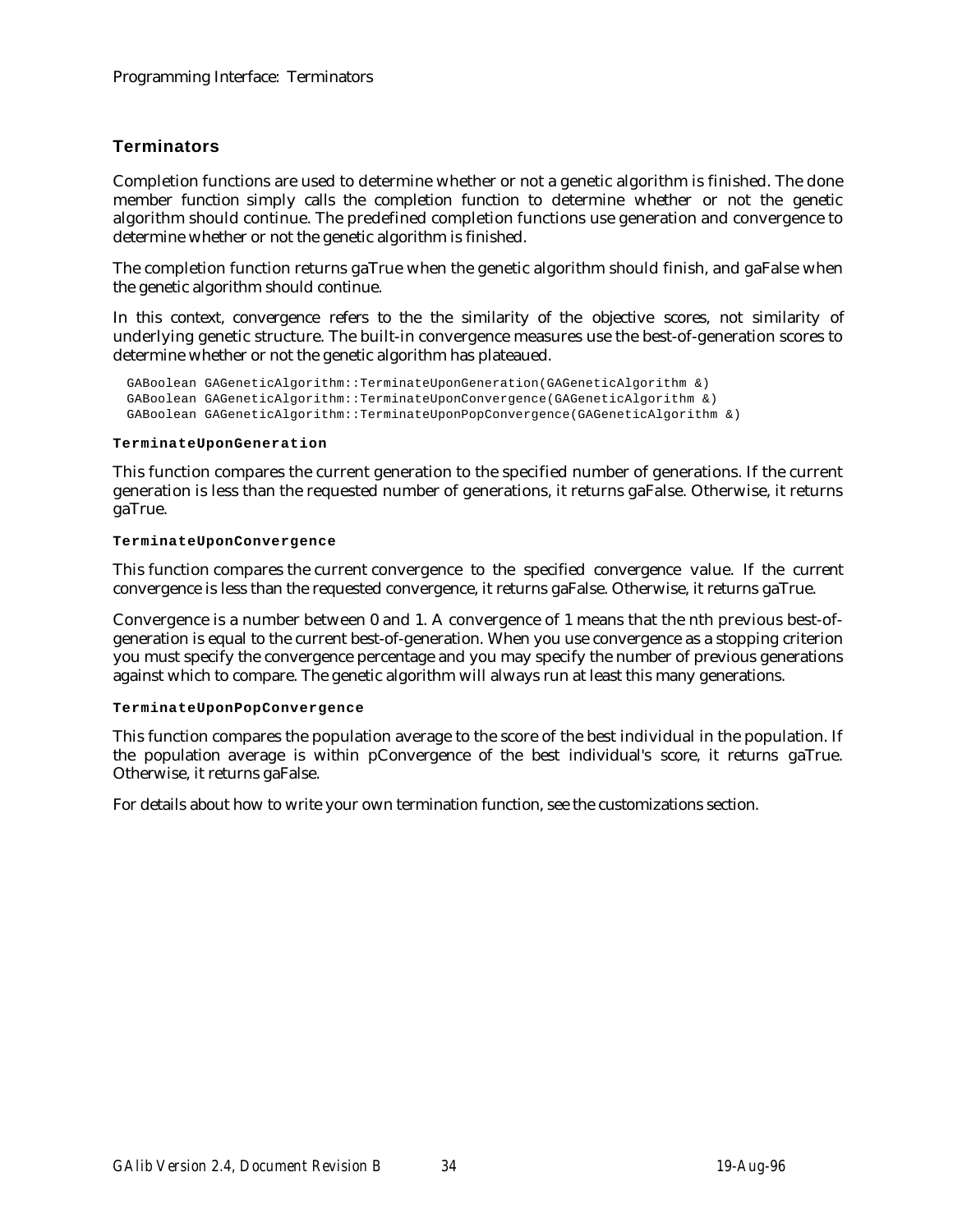# **Replacement Schemes**

The replacement scheme is used by the incremental genetic algorithm to determine how a new individual should be inserted into a population. Valid replacement schemes include:

| GAIncrementalGA::RANDOM | GAIncrementalGA::CUSTOM   |
|-------------------------|---------------------------|
| GAIncrementalGA::BEST   | GAIncrementalGA::CROWDING |
| GAIncrementalGA::WORST  | GAIncrementalGA::PARENT   |

In general, replace worst produces the best results. Replace parent is useful for basic speciation, and custom replacement can be used when you want to do your own type of speciation.

If you specify CUSTOM or CROWDING replacement then you must also specify a replacement function. The replacement function takes as arguments an individual and the population into which the individual should be placed. It returns a reference to the genome that the individual should replace. If the individual should not be inserted into the population, the function should return a reference to the individual.

Any replacement function must have the following function prototype:

typedef GAGenome& (\***GAIncrementalGA::ReplacementFunction**)(GAGenome &, GAPopulation &);

The first argument is the genome that will be inserted into the population, the second argument is the population into which the genome should be inserted. The function should return a reference to the genome that will be replaced. If no replacement occurs, the function should return a reference to the original genome.

For details about how to write your own replacement function, see the customizations section.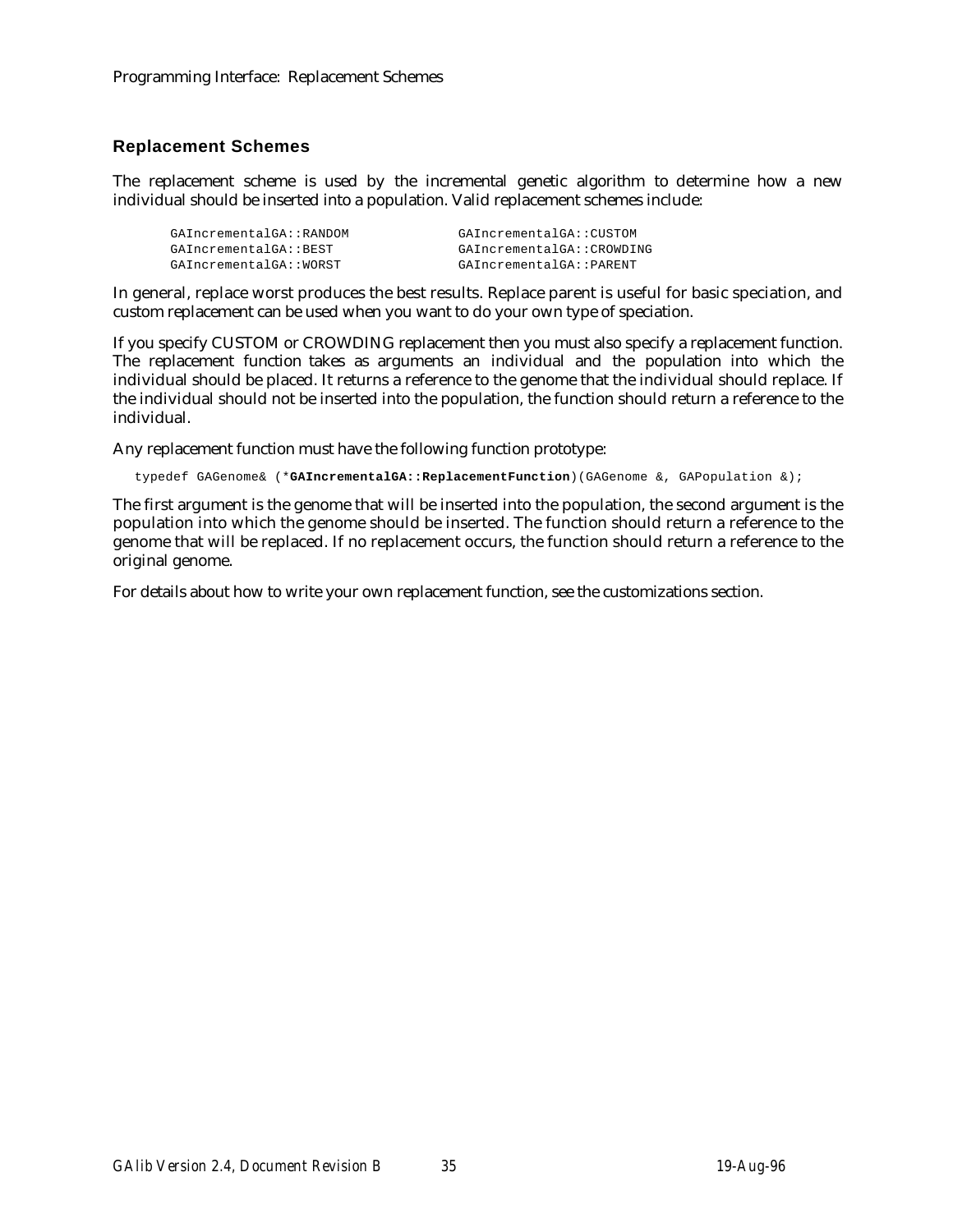# **GAGenome**

The genome is a virtual base class and cannot be instantiated. It defines a number of constants and function prototypes specific to the genome and its derived classes.

The dimension is used to specify which dimension is being referred to in multi-dimensional genomes. The clone method specifies whether to clone the entire genome (a new genome with contents identical to the original will be created) or just the attributes of the genome (a new genome with identical characteristics will be created). In both cases the caller is responsible for deleting the memory allocated by the clone member function. The resize constants are used when specifying a resizable genome's resize behavior.

The genetic operators for genomes are functions that take generic genomes as their arguments. This makes it possible to define new behaviors for existing genome classes without deriving a new class.

#### **class hierarchy**

class GAGenome : public GAID

## **typedefs and constants**

```
enum GAGenome::Dimension { LENGTH, WIDTH, HEIGHT, DEPTH }
enum GAGenome::CloneMethod { CONTENTS, ATTRIBUTES }
enum \{ FIXED_SIZE = -1, ANY_SIZE = -10 \}float (*GAGenome::Evaluator)(GAGenome &)
void (*GAGenome::Initializer)(GAGenome &)
int (*GAGenome::Mutator)(GAGenome &, float)
float (*GAGenome::Comparator)(const GAGenome &, const GAGenome&)
int (*GAGenome::SexualCrossover)(const GAGenome&, const GAGenome&, GAGenome*, GAGenome*);
int (*GAGenome::AsexualCrossover)(const GAGenome&, GAGenome*);
```
## **member function index**

```
virtual void copy(const GAGenome & c)
virtual GAGenome * clone(CloneMethod flag = CONTENTS)
float score() const
float score(float s)
int nevals()
float evaluate(GABoolean flag = gaFalse) const
GAGenome::Evaluator evaluator() const
GAGenome::Evaluator evaluator(GAGenome::Evaluator func)
void initialize()
GAGenomeInitializer initializer() const
GAGenomeInitializer initializer(GAGenome::Initializer func)
int mutate(float pmutation)
GAGenome::Mutator mutator() const
GAGenome::Mutator mutator(GAGenome::Mutator func)
float compare(const GAGenome& g) const
GAGenome::Comparator comparator() const
GAGenome::Comparator comparator(GAGenome::Comparator c)
GAGenome::SexualCrossover crossover(GAGenome::SexualCrossover f)
GAGenome::SexualCrossover sexual()
GAGenome::AsexualCrossover crossover(GAGenome::AsexualCrossover f)
GAGenome::AsexualCrossover asexual()
GAGeneticAlgorithm * geneticAlgorithm() const
GAGeneticAlgorithm * geneticAlgorithm(GAGeneticAlgorithm &)
void * userData() const
void * userData(void * data)
GAEvalData * evalData() const
GAEvalData * evalData(void * data)
virtual int read(istream &)
virtual int write(ostream &) const
```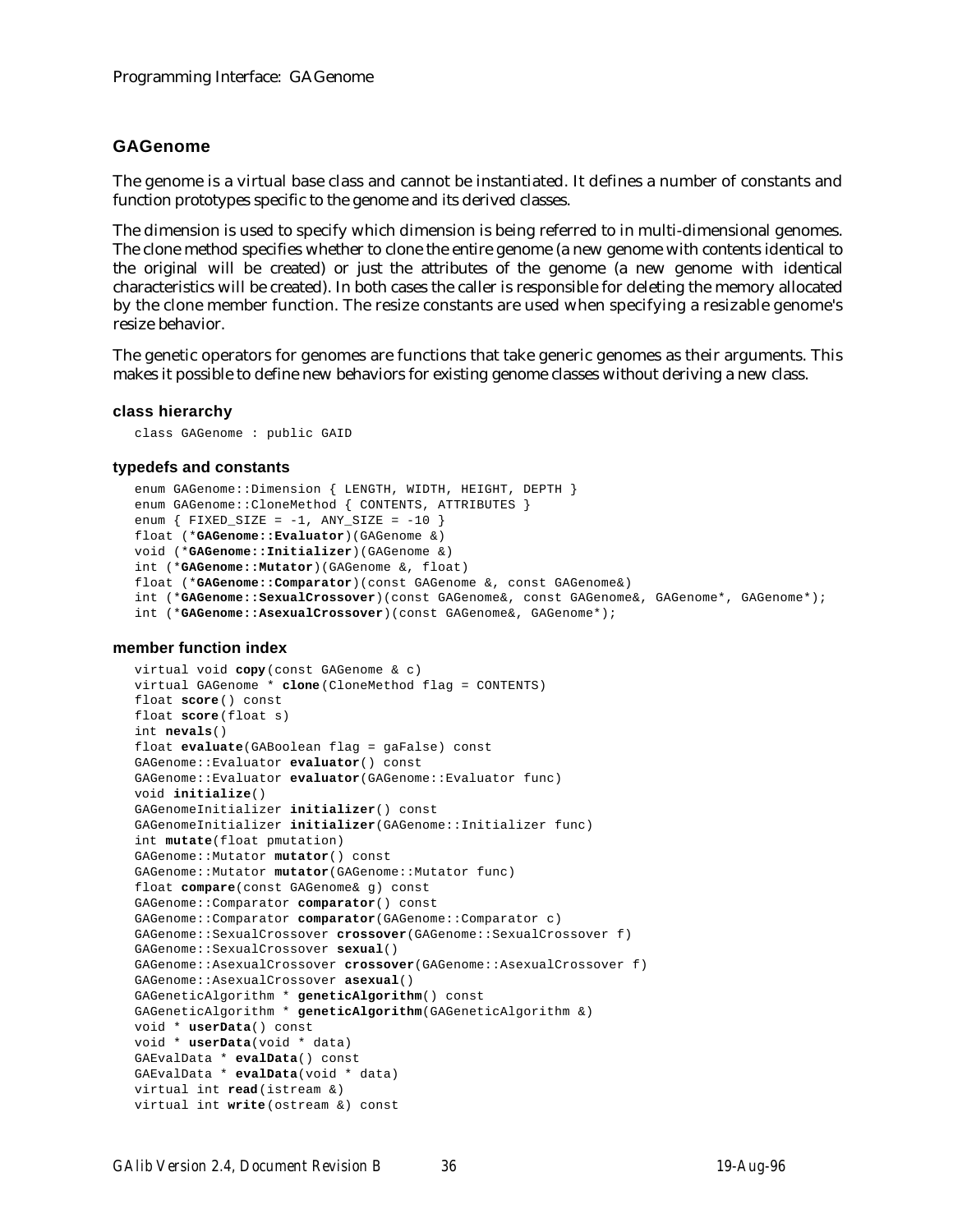## Programming Interface: GAGenome

virtual int **equal**(const GAGenome &) const virtual int **notequal**(const GAGenome &) const

*These operators call the corresponding virtual members so that they will work on any properly derived genome class.*

int **operator==**(const GAGenome&, const GAGenome&) int **operator!=**(const GAGenome&, const GAGenome&) ostream & **operator<<**(ostream&, const GAGenome&) istream & **operator>>**(istream&, GAGenome&)

## **member function descriptions**

**clone**

This method allocates space for a new genome whereas the copy method uses the space of the genome to which it belongs.

**compare**

Compare two genomes. The comparison can be genotype- or phenotype-based. The comparison returns a value greater than or equal to 0. 0 means the two genomes are identical (no diversity). The exact meaning of the comparison is up to you.

#### **comparator**

Set/Get the comparison method. The comparator must have the correct signature.

**copy**

The copy member function is called by the base class' operator= and clone members. You can use it to copy the contents of a genome into an existing genome.

#### **crossover**

Each genome class can define its preferred mating method. Use this method to assign the preferred crossover for a genome instance.

**equal notequal**

'equal' and 'notequal' are genome-specific. See the documentation for each genome class for specific details about what 'equal' means. For example, genomes that have identical contents but different allele sets may or may not be considered equal. By default, notequal just calls the equal function, but you can override this in derived classes if you need to optimize the comparison.

## **evalData**

Set/Get the object used to store genome-specific evaluation data. Each genome owns its own evaluation data object; cloning a genome clones the evaluation data as well.

## **evaluate**

Invoke the genome's evaluation function. If you call this member with gaTrue, the evaluation function is called no matter what (assuming one has been assigned to the genome). By default, the argument to this function is gaFalse, so the genome's evaluation function is called only if the state of the genome has not changed since the last time the evaluator was invoked.

## **evaluator**

Set/Get the function used to evaluate the genome.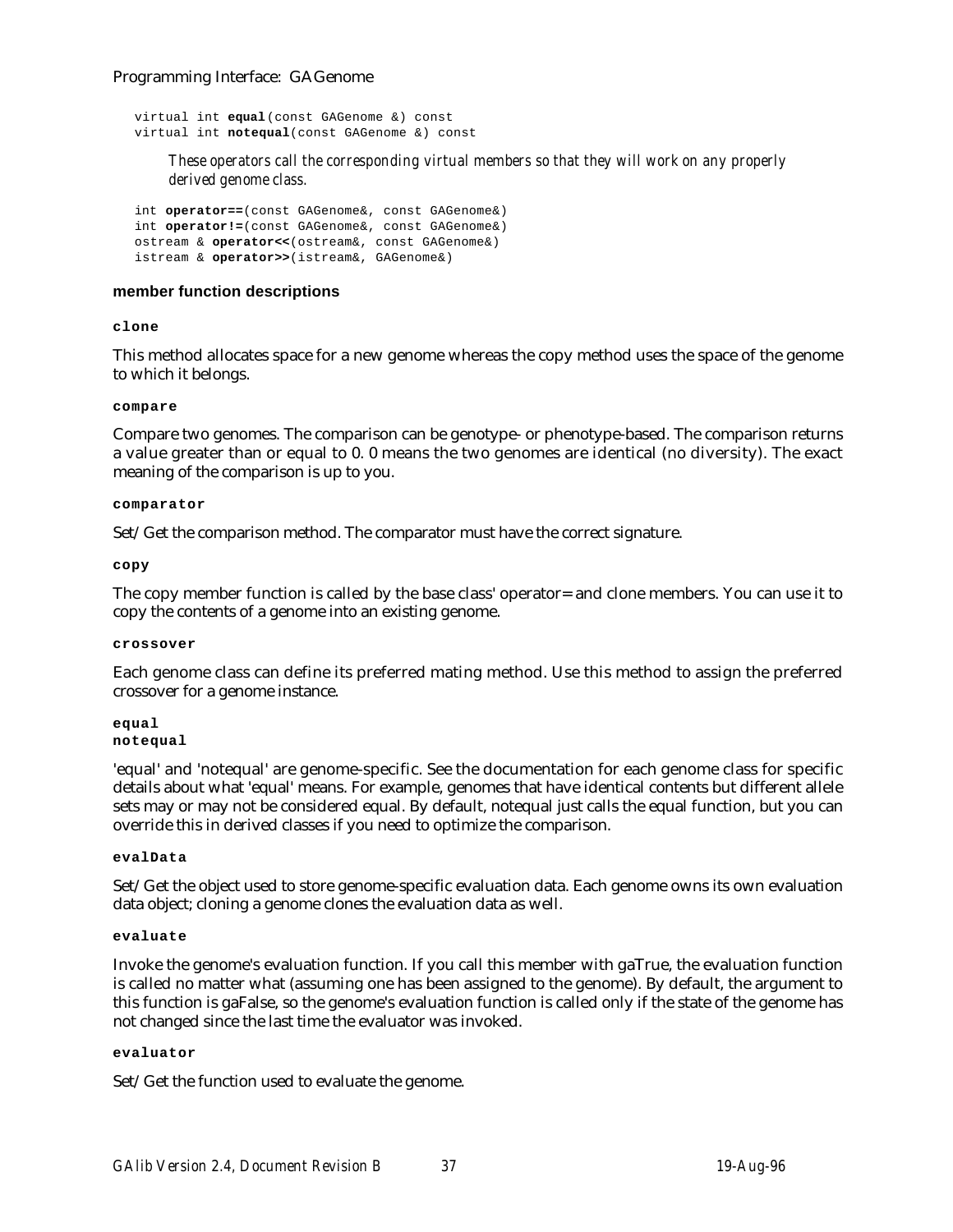Programming Interface: GAGenome

## **geneticAlgorithm**

The member function returns a pointer to the genetic algorithm that 'owns' the genome. If this function returns nil then the genome has no genetic algorithm owner.

## **initialize**

Calls the initialization function for the genome.

## **initializer**

Set/Get the initialization method. The initializer must have the correct signature.

## **mutate**

Calls the mutation method for the genome. The value is typically the mutation likliehood, but the exact interpretation of this value is up to the designer of the mutation method.

## **mutator**

Set/Get the mutation method. The mutator must have the correct signature.

**nevals**

Returns the number of objective function evaluations since the genome was initialized.

| $operator =$ | operator:  |
|--------------|------------|
| operator<<   | operator>> |

These methods call the associated virtual member functions. They can be used on any generic genome. If the derived class was properly defined, the appropriate derived functions will be called and the functions will operate on the derived classes rather than the base class.

# **read**

Fill the genome with the data read from the specified stream. sexual

## **asexual**

Returns a pointer to the preferred mating method for this genome. If this function returns nil, no mating method has been defined for the genome. The genetic algorithm object has ultimate control over the mating method that is actually used in the evolution.

## **score**

Returns the objective score of the genome using the objective function assigned to the genome. If no objective function has been assigned and no score has been set, a score of 0 will be returned. If the score function is called with an argument, the genome's objective score is set to that value (useful for population-based objective functions in which the population object does the evaluations).

## **userData**

Each genome contains a generic pointer to user-specifiable data. Use this member function to set/get that pointer. Notice that cloning a genome will cause the cloned genome to refer to the same user data pointer as the original; the user data is not cloned as well. So all genomes in a population refer to the same user data.

# **write**

Send the contents of the genome to the specified stream.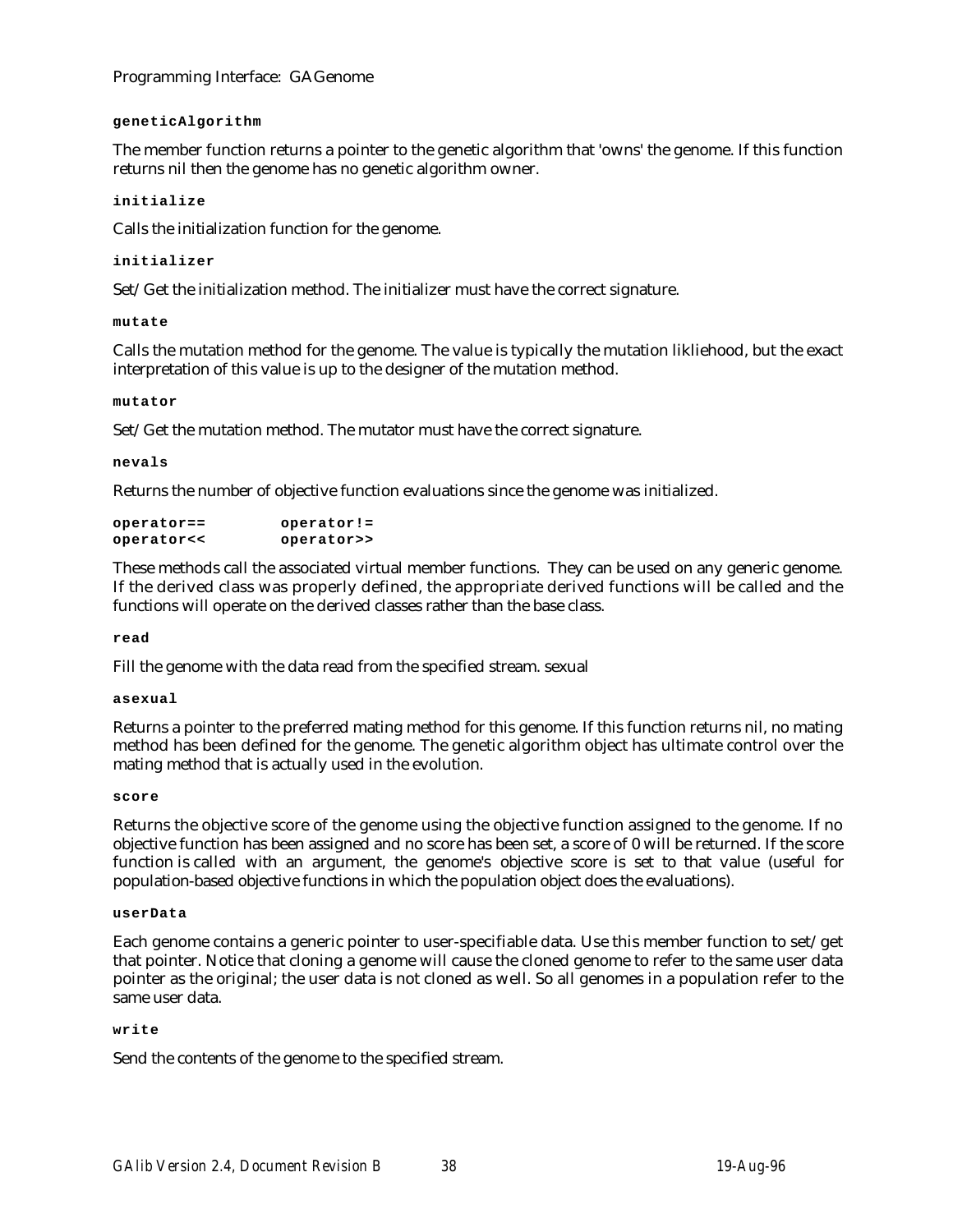# **GA1DArrayGenome<T>**

The 1D array genome is a generic, resizable array of objects. It is a template class derived from the GAGenome class as well as the GAArray<> class.

Each element in the array is a gene. The values of the genes are determines by the type of the genome. For example, an array of ints may have integer values whereas an array of doubles may have floating point values.

*see also: GAArray, GAGenome*

## **class hierarchy**

class GA1DArrayGenome<T> : public GAArray<T>, public GAGenome

#### **constructors**

```
GA1DArrayGenome(unsigned int length, GAGenome::Evaluator objective = NULL, void * userData
       = NULL)GA1DArrayGenome(const GA1DArrayGenome<T> &)
```
## **member function index**

```
const T & gene(unsigned int x=0) const
T & gene(unsigned int x=0)
T & gene(unsigned int x, const T& value) const
T & operator[](unsigned int x) const
T & operator[](unsigned int x)
int length() const
int length(int l)
int resize(int x)
int resizeBehaviour() const
int resizeBehaviour(unsigned int minx, unsigned int maxx)
void copy(const GA1DArrayGenome<T>& original, unsigned int dest, unsigned int src,
       unsigned int length)
void swap(unsigned int x1, unsigned int x2)
```
## **member function descriptions**

**copy**

Copy the specified bits from the designated genome.

**gene**

Set/Get the specified element.

**length**

Set/Get the length.

**resize**

Set the length.

**resizeBehaviour**

Set/Get the resize behavior. The min value specifies the minimum allowable length, the max value specifies the maximum allowable length. If min and max are equal, the genome is not resizable.

Use the resizeBehaviour and resize member functions to control the size of the genome. The default behavior is fixed size. Using the resizeBehaviour method you can specify minimum and maximum values for the size of the genome. If you specify minimum and maximum as the same values then fixed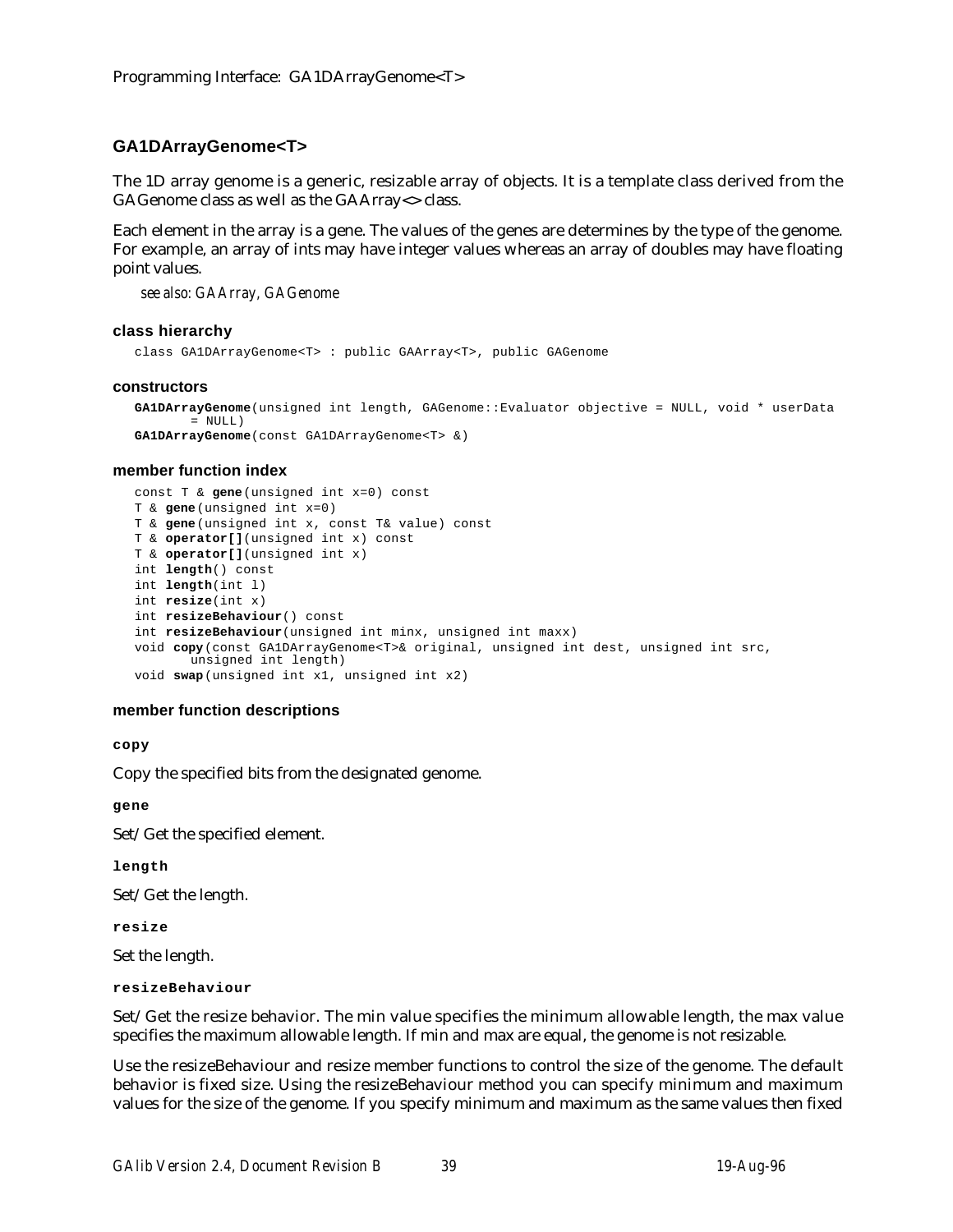Programming Interface: GA1DArrayGenome<T>

size is assumed. If you use the resize method to specify a size that is outside the bounds set earlier using resizeBehaviour, the bounds will be 'stretched' to accommodate the value you specify with resize. Conversely, if the values you specify with resizeBehaviour conflict with the genome's current size, the genome will be resized to accommodate the new values.

When resizeBehaviour is called with no arguments, it returns the maximum size if the genome is resizable, or GAGenome::FIXED\_SIZE if the size is fixed.

**swap**

Swap the specified elements.

## **genetic operators for this class**

```
GA1DArrayGenome<>::SwapMutator
GA1DArrayGenome<>::ElementComparator
GA1DArrayGenome<>::UniformCrossover
GA1DArrayGenome<>::EvenOddCrossover
GA1DArrayGenome<>::OnePointCrossover
GA1DArrayGenome<>::TwoPointCrossover
GA1DArrayGenome<>::PartialMatchCrossover
GA1DArrayGenome<>::OrderCrossover
GA1DArrayGenome<>::CycleCrossover
```

| initialization: | GAGenome::NoInitializer              |
|-----------------|--------------------------------------|
| comparison:     | GA1DArrayGenome<>::ElementComparator |
| mutation:       | GA1DArrayGenome<>::SwapMutator       |
| crossover:      | GA1DArrayGenome<>::OnePointCrossover |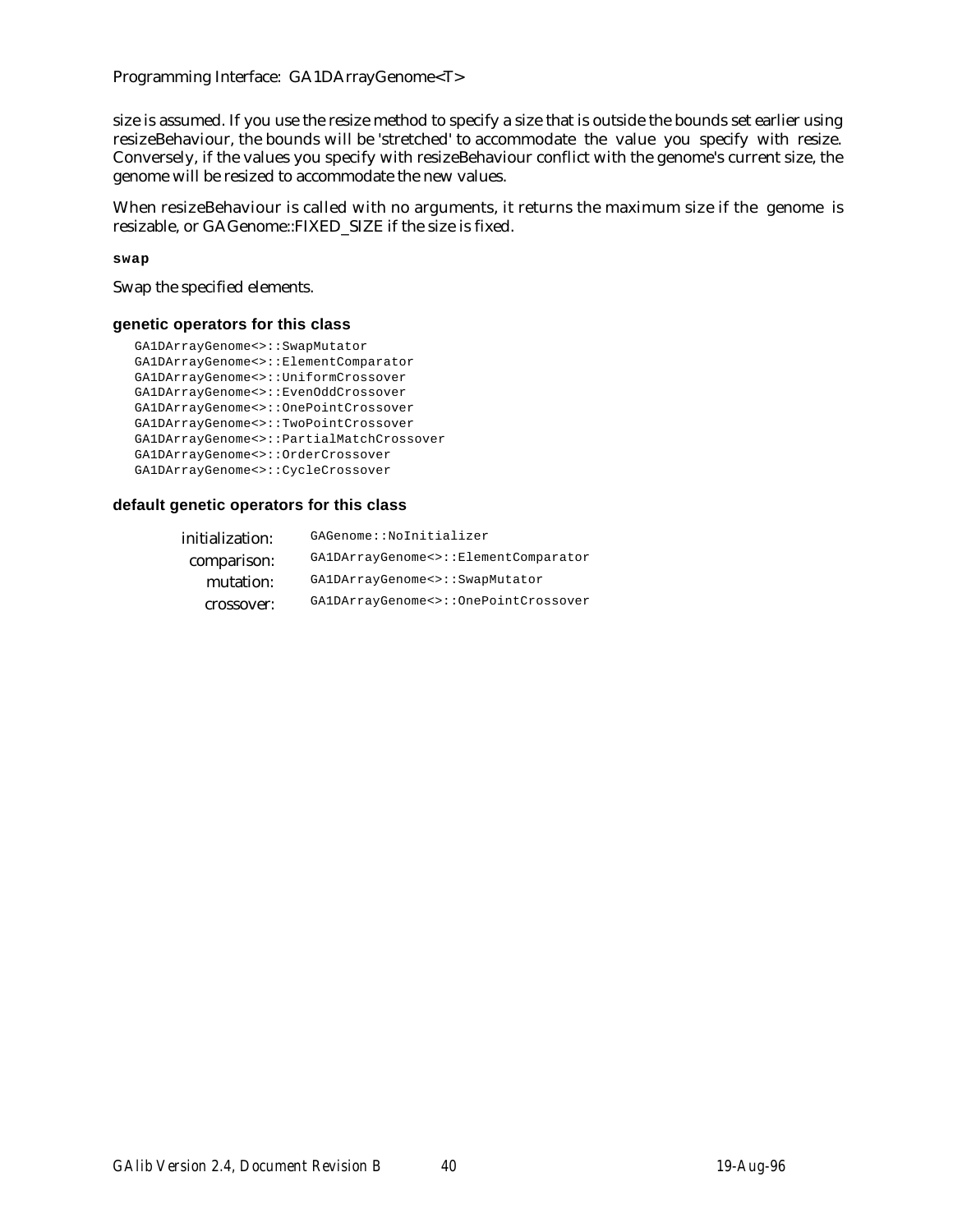# **GA1DArrayAlleleGenome<T>**

The one-dimensional array allele genome is derived from the one-dimensional array genome class. It shares the same behaviors, but adds the features of allele sets. The value assumed by each element in an array allele genome depends upon the allele set specified for that element. In the simplest case, you can create a single allele set which defines the possible values for any element in the array. More complicated examples can have a different allele set for each element in the array.

If you create the genome with a single allele set, the genome will have a length that you specify and the allele set will be used for the mapping of each element. If you create the genome using an array of allele sets, the genome will have a length equal to the number of allele sets in the array and each element of the array will be mapped using the corresponding allele set.

When you define an allele set for an array genome, the genome makes its own copy. Subsequent clones of this genome will refer to the original genome's allele set (allele sets do reference counting).

*see also: GAArray, GA1DArrayGenome, GAAlleleSet, GAAlleleSetArray*

## **class hierarchy**

class GA1DArrayAlleleGenome<T> : public GAArrayGenome<T>

#### **constructors**

```
GA1DArrayAlleleGenome(unsigned int length, const GAAlleleSet<T>& alleleset,
       GAGenome::Evaluator objective = NULL, void * userData = NULL)
GA1DArrayAlleleGenome(const GAAlleleSetArray<T>& allelesets, GAGenome::Evaluator objective
        = NULL, void * userData = NULL)
GA1DArrayAlleleGenome(const GA1DArrayAlleleGenome<T>&)
```
#### **member function index**

const GAAlleleSet<T>& **alleleset**(unsigned int i = 0) const

## **member function descriptions**

#### **alleleset**

Returns a reference to the allele set for the specified gene. If the genome was created using a single allele set, the allele set will be the same for every gene. If the genome was created using an allele set array, each gene may have a different allele set.

#### **genetic operators for this class**

```
GA1DArrayAlleleGenome<>::UniformInitializer
GA1DArrayAlleleGenome<>::OrderedInitializer
GA1DArrayAlleleGenome<>::FlipMutator
```

| initialization: | GA1DArrayAlleleGenome<>::UniformInitializer |
|-----------------|---------------------------------------------|
| comparison:     | GA1DArrayGenome<>::ElementComparator        |
| mutation:       | GA1DArrayAlleleGenome<>::FlipMutator        |
| crossover:      | GA1DArrayGenome<>::OnePointCrossover        |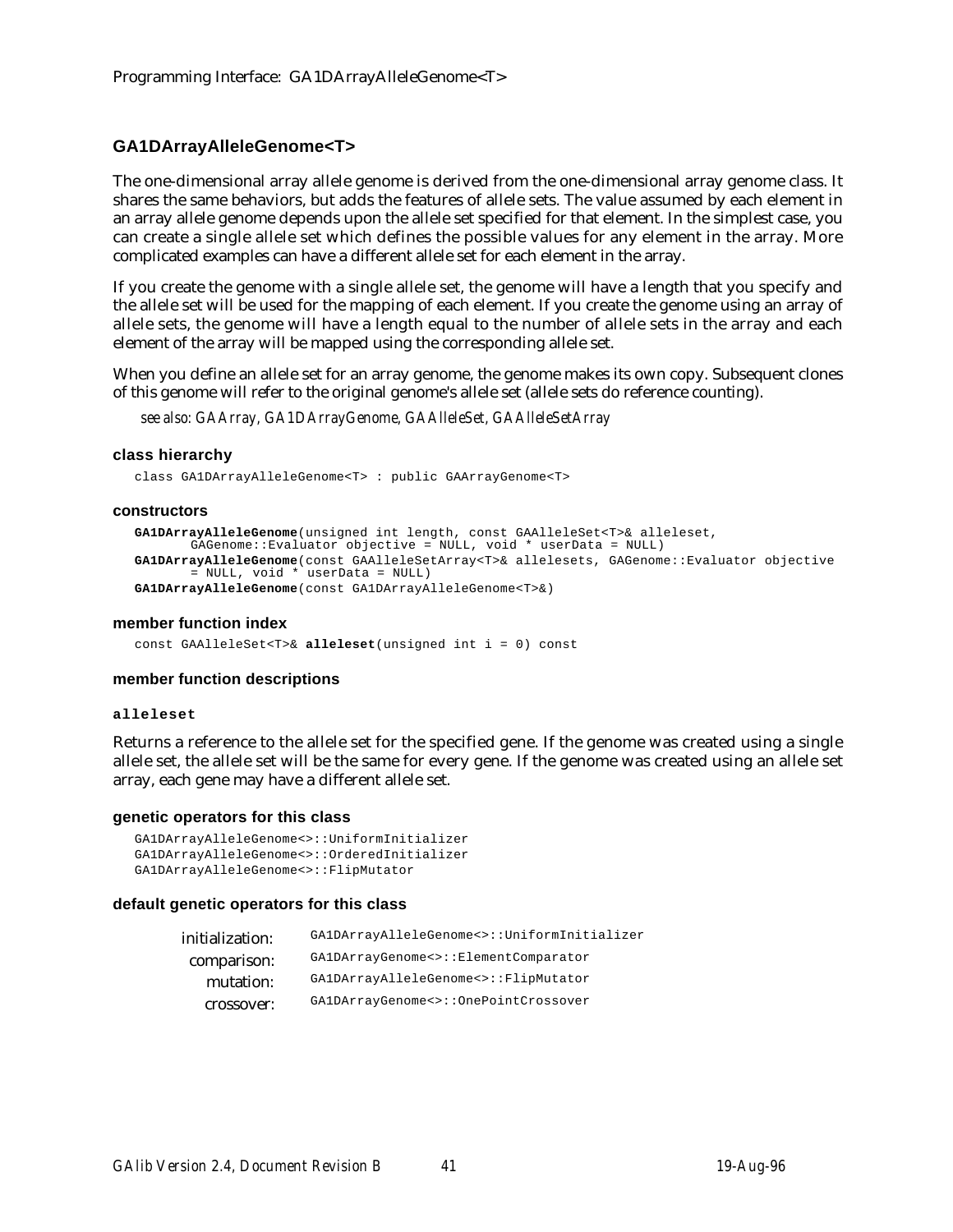# **GA2DArrayGenome<T>**

The two-dimensional array genome is a generic, resizable array of objects. It is a template class derived from the GAGenome class as well as the GAArray<> class.

Each element in the array is a gene. The values of the genes are determines by the type of the genome. For example, an array of ints may have integer values whereas an array of doubles may have floating point values.

*see also: GAArray, GAGenome*

#### **class hierarchy**

class GA2DArrayGenome<T> : public GAArray<T>, public GAGenome

#### **constructors**

```
GA2DArrayGenome(unsigned int width, unsigned int height, GAGenome::Evaluator objective =
       NULL, void * userData = NULL)
GA2DArrayGenome(const GA2DArrayGenome<T> &)
```
#### **member function index**

```
const T & gene(unsigned int x, unsigned int y) const
T & gene(unsigned int x, unsigned int y)
T & gene(unsigned int x, unsigned int y, const T& value)
int width() const
int width(int w)
int height() const
int height(int h)
int resize(int x, int y)
int resizeBehaviour(GADimension which) const
int resizeBehaviour(GADimension which, unsigned int min, unsigned int max)
int resizeBehaviour(unsigned int minx, unsigned int maxx, unsigned int miny, unsigned int
       maxy)
void copy(const GA2DArrayGenome<T>& original, unsigned int xdest, unsigned int ydest,
       unsigned int xsrc, unsigned int ysrc, unsigned int width, unsigned int height)
void swap(unsigned int x1, unsigned int y1, unsigned int x2, unsigned int y2)
```
#### **member function descriptions**

**copy**

Copy the specified bits from the designated genome.

**gene**

Set/Get the specified element.

**height**

Set/Get the height.

**resize**

Change the size to the specified dimensions.

```
resizeBehaviour
```
Set/Get the resize behavior. The min value specifies the minimum allowable length, the max value specifies the maximum allowable length. If min and max are equal, the genome is not resizable.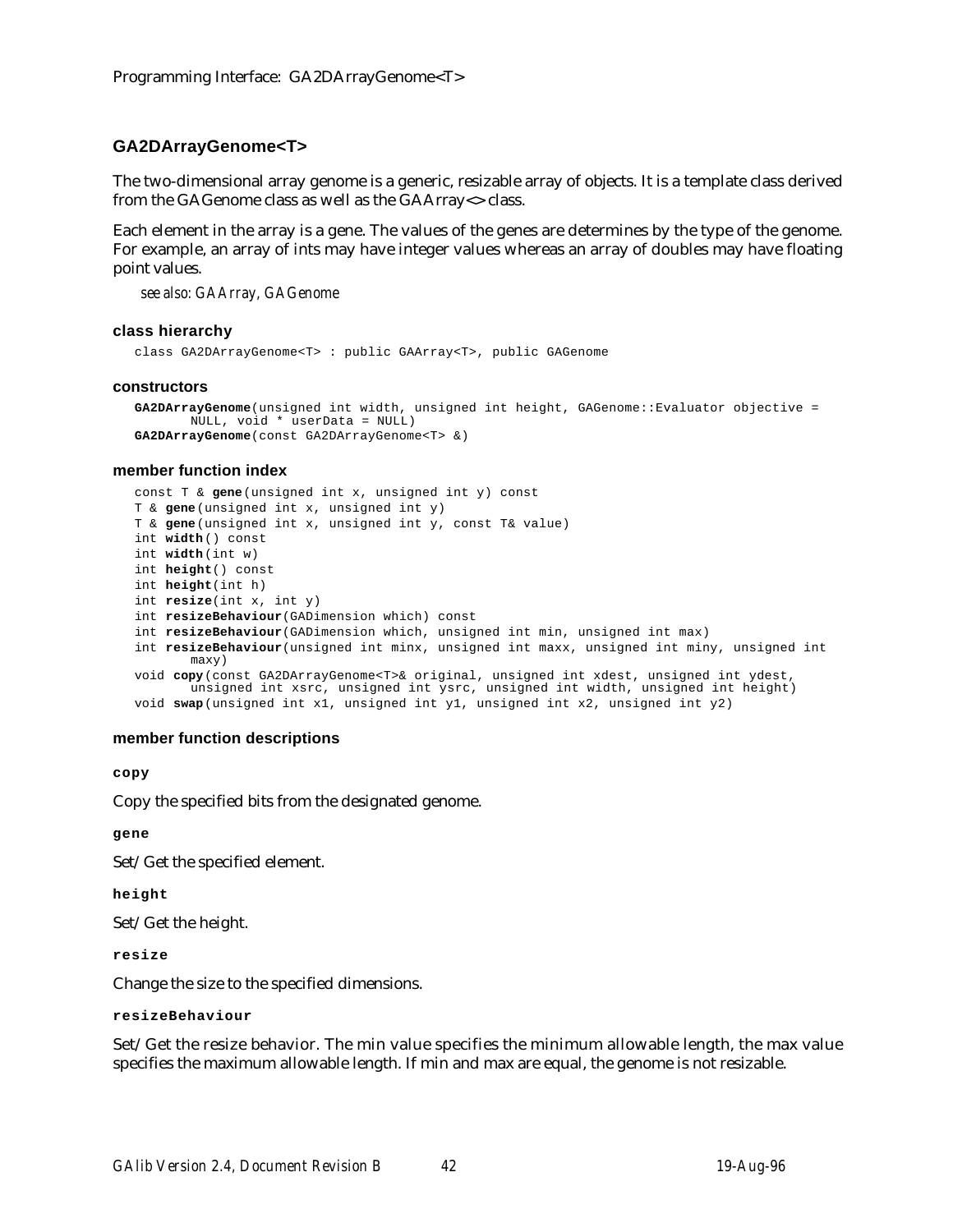Programming Interface: GA2DArrayGenome<T>

Use the resizeBehaviour and resize member functions to control the size of the genome. The default behavior is fixed size. Using the resizeBehaviour method you can specify minimum and maximum values for the size of the genome. If you specify minimum and maximum as the same values then fixed size is assumed. If you use the resize method to specify a size that is outside the bounds set earlier using resizeBehaviour, the bounds will be 'stretched' to accommodate the value you specify with resize. Conversely, if the values you specify with resizeBehaviour conflict with the genome's current size, the genome will be resized to accommodate the new values.

When resizeBehaviour is called with no arguments, it returns the maximum size if the genome is resizable, or GAGenome::FIXED\_SIZE if the size is fixed.

The resizeBehaviour function works similarly to that of the 1D array genome. In this case, however, you must also specify for which dimension you are setting the resize behavior. When resizeBehaviour is called with no arguments, it returns the maximum size if the genome is resizable, or gaNoResize if the size is fixed.

**swap**

Swap the specified elements.

**width**

Set/Get the width.

## **genetic operators for this class**

```
GA2DArrayGenome<>::SwapMutator
GA2DArrayGenome<>::ElementComparator
GA2DArrayGenome<>::UniformCrossover
GA2DArrayGenome<>::EvenOddCrossover
GA2DArrayGenome<>::OnePointCrossover
```

| initialization: | GAGenome::NoInitializer              |
|-----------------|--------------------------------------|
| comparison:     | GA2DArrayGenome<>::ElementComparator |
| mutation:       | GA2DArrayGenome<>::SwapMutator       |
| crossover:      | GA2DArrayGenome<>::OnePointCrossover |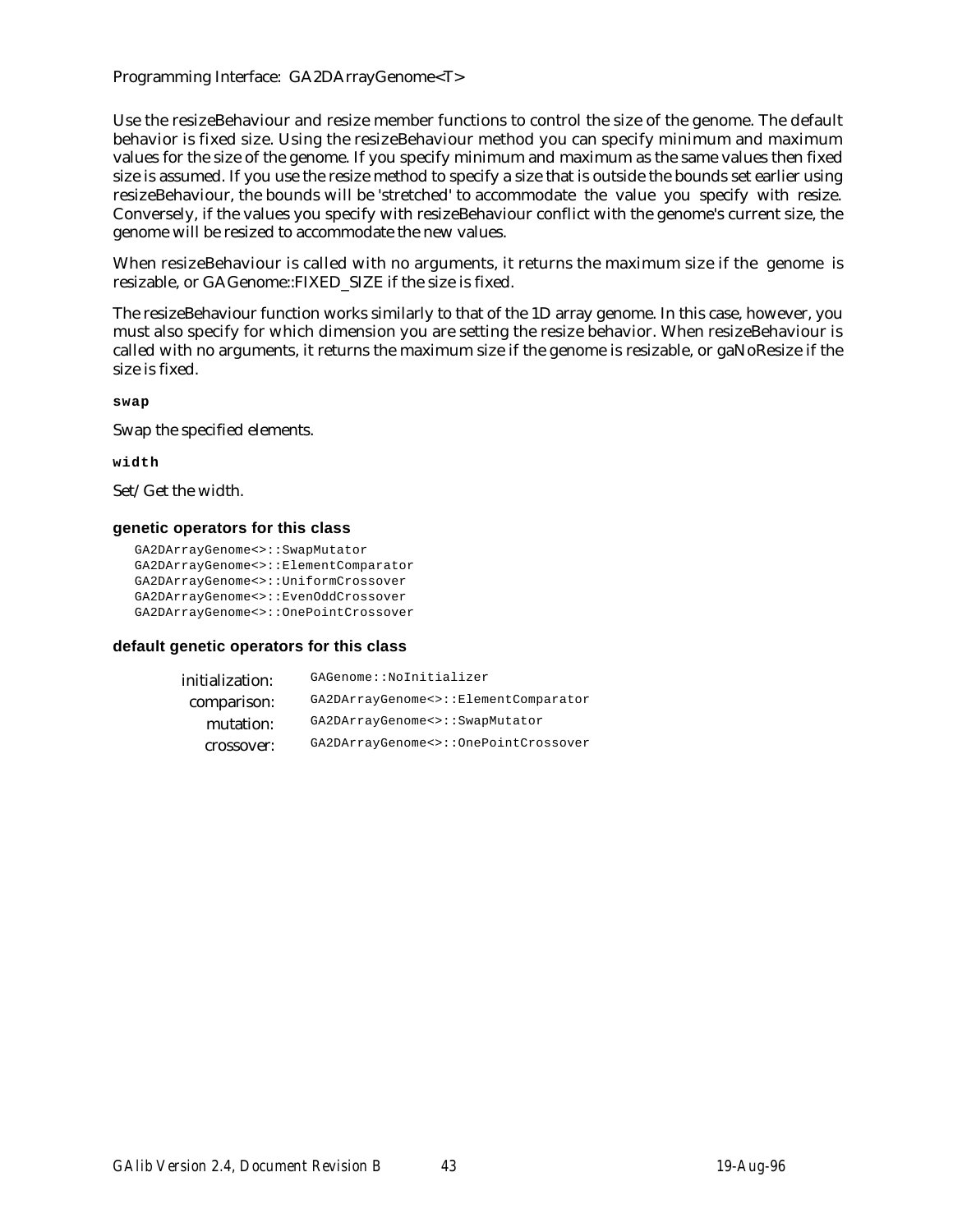# **GA2DArrayAlleleGenome<T>**

The two-dimensional array allele genome is derived from the two-dimensional array genome class. It shares the same behaviors, but adds the features of allele sets. The value assumed by each element in an array allele genome depends upon the allele set specified for that element. In the simplest case, you can create a single allele set which defines the possible values for any element in the array. More complicated examples can have a different allele set for each element in the array.

The genome will have width and height that you specify and the allele set will be used for the mapping of each element. When you define an allele set for an array genome, the genome makes its own copy. Subsequent clones of this genome will refer to the original genome's allele set (allele sets do reference counting).

If you create a genome using an allele set array, the array of alleles will be mapped to the two dimensions in the order width-then-height.

*see also: GAArray, GA2DArrayGenome, GAAlleleSet, GAAlleleSetArray*

## **class hierarchy**

class GA1DArrayAlleleGenome<T> : public GAArrayGenome<T>

#### **constructors**

```
GA2DArrayAlleleGenome(unsigned int width, unsigned int height, GAAlleleSet<T>& alleles,
       GAGenome::Evaluator objective = NULL, void * userData = NULL)
GA2DArrayAlleleGenome(unsigned int width, unsigned int height, GAAlleleSetArray<T>&
       allelesets, GAGenome::Evaluator objective = NULL, void * userData = NULL)
GA2DArrayAlleleGenome(const GA2DArrayAlleleGenome<T> &)
```
#### **member function index**

const GAAlleleSet<T>& **alleleset**(unsigned int i = 0, unsigned int j = 0) const

## **member function descriptions**

#### **alleleset**

Returns a reference to the allele set for the specified gene. If the genome was created using a single allele set, the allele set will be the same for every gene. If the genome was created using an allele set array, each gene may have a different allele set.

#### **genetic operators for this class**

```
GA2DArrayAlleleGenome<>::UniformInitializer
GA2DArrayAlleleGenome<>::FlipMutator
```

| GA2DArrayAlleleGenome<>::UniformInitializer |
|---------------------------------------------|
| GA2DArrayGenome<>::ElementComparator        |
| GA2DArrayAlleleGenome<>::FlipMutator        |
| GA2DArrayGenome<>::OnePointCrossover        |
|                                             |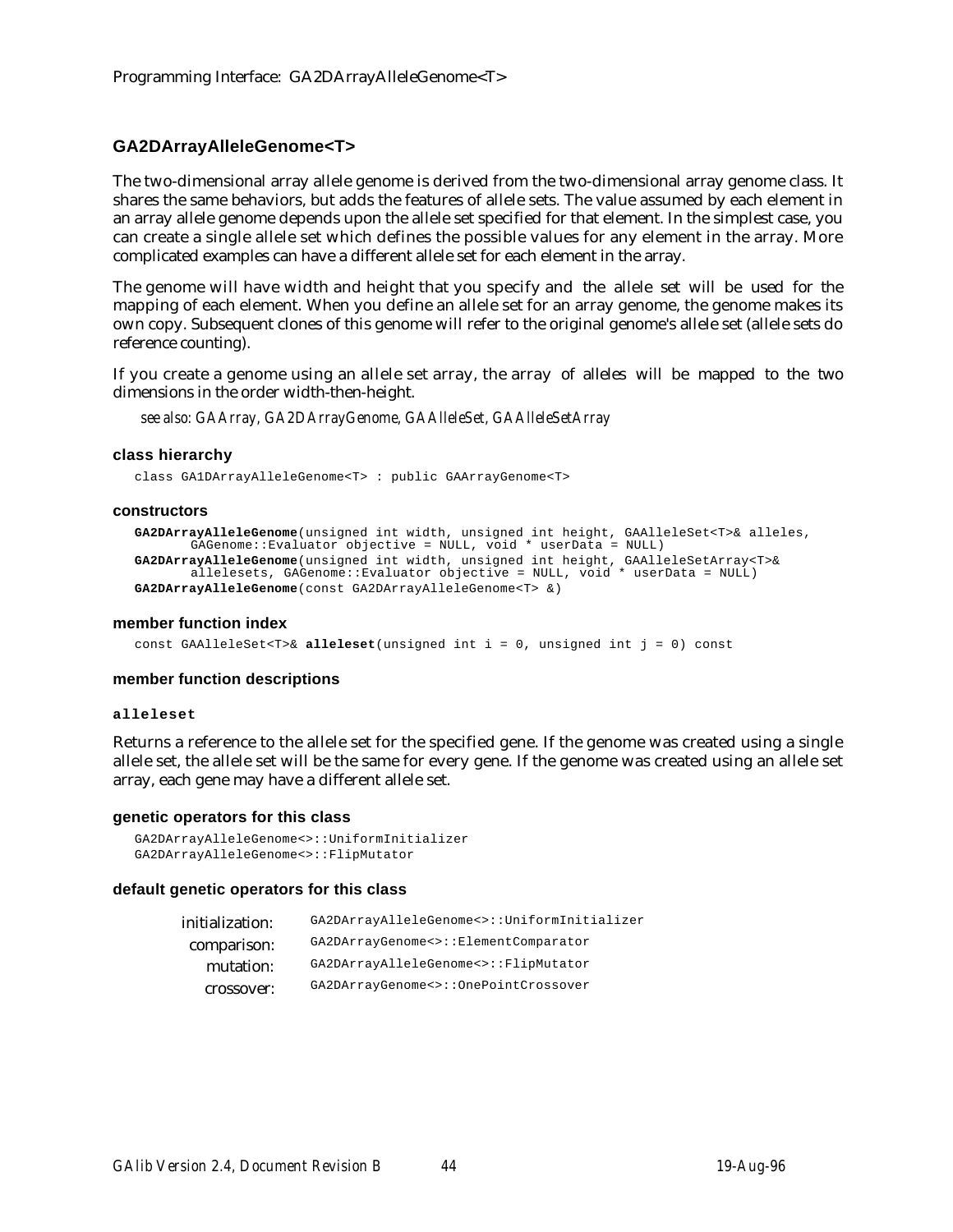# **GA3DArrayGenome<T>**

The three-dimensional array genome is a generic, resizable array of objects. It is a template class derived from the GAGenome class as well as the GAArray<> class.

Each element in the array is a gene. The values of the genes are determines by the type of the genome. For example, an array of ints may have integer values whereas an array of doubles may have floating point values.

*see also: GAArray, GAGenome*

#### **class hierarchy**

class GA3DArrayGenome<T> : public GAArray<T>, public GAGenome

#### **constructors**

```
GA3DArrayGenome(unsigned int width, unsigned int height, unsigned int depth,
       GAGenome::Evaluator objective = NULL, void * userData = NULL)
GA3DArrayGenome(const GA3DArrayGenome<T>&)
```
#### **member function index**

```
const T & gene(unsigned int x, unsigned int y, unsigned int z) const
T & gene(unsigned int x, unsigned int y, unsigned int z)
T & gene(unsigned int x, unsigned int y, unsigned int z, const T& value)
int width() const
int width(int w)
int height() const
int height(int h)
int depth() const
int depth(int d)
int resize(int x, int y, int z)
int resizeBehaviour(GADimension which) const
int resizeBehaviour(GADimension which, unsigned int min, unsigned int max)
int resizeBehaviour(unsigned int minx, unsigned int maxx, unsigned int miny, unsigned int
       maxy, unsigned int minz, unsigned int maxz)
void copy(const GA3DArrayGenome<T>& original, unsigned int xdest, unsigned int ydest,
       unsigned int zdest, unsigned int xsrc, unsigned int ysrc, unsigned int zsrc,
       unsigned int width, unsigned int height, unsigned int depth)
void swap(unsigned int x1, unsigned int y1, unsigned int z1, unsigned int x2, unsigned int
       y2, unsigned int z2)
```
### **member function descriptions**

**copy**

Copy the specified bits from the designated genome.

**depth**

Set/Get the depth.

#### **gene**

Set/Get the specified element.

**height**

Set/Get the height.

#### **resize**

Change the size to the specified dimensions.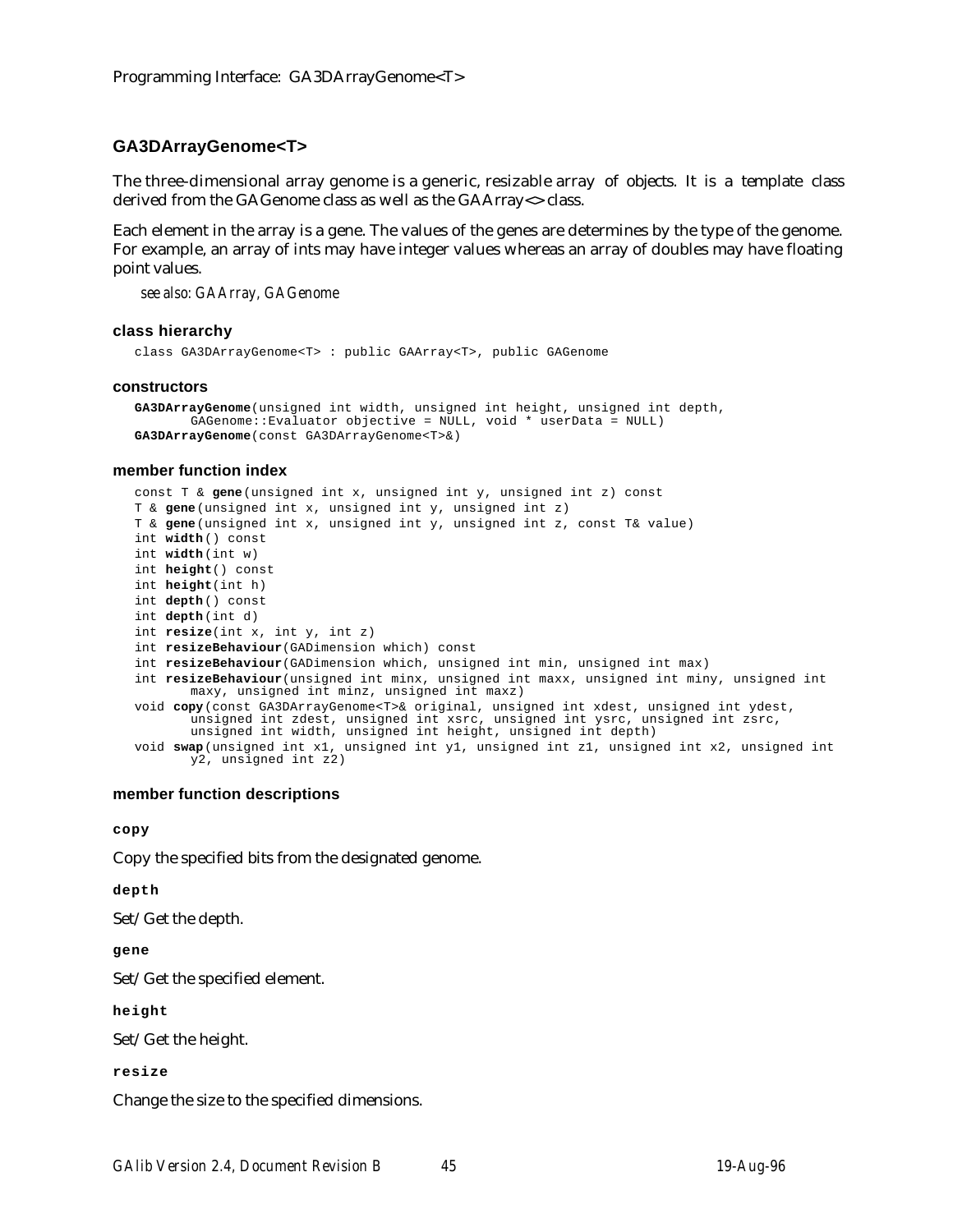Programming Interface: GA3DArrayGenome<T>

## **resizeBehaviour**

Set/Get the resize behavior. The min value specifies the minimum allowable length, the max value specifies the maximum allowable length. If min and max are equal, the genome is not resizable.

Use the resizeBehaviour and resize member functions to control the size of the genome. The default behavior is fixed size. Using the resizeBehaviour method you can specify minimum and maximum values for the size of the genome. If you specify minimum and maximum as the same values then fixed size is assumed. If you use the resize method to specify a size that is outside the bounds set earlier using resizeBehaviour, the bounds will be 'stretched' to accommodate the value you specify with resize. Conversely, if the values you specify with resizeBehaviour conflict with the genome's current size, the genome will be resized to accommodate the new values.

When resizeBehaviour is called with no arguments, it returns the maximum size if the genome is resizable, or GAGenome::FIXED\_SIZE if the size is fixed.

The resizeBehaviour function works similarly to that of the 1D array genome. In this case, however, you must also specify for which dimension you are setting the resize behavior. When resizeBehaviour is called with no arguments, it returns the maximum size if the genome is resizable, or gaNoResize if the size is fixed.

## **swap**

Swap the specified elements.

**width**

Set/Get the width.

# **genetic operators for this class**

```
GA3DArrayGenome<>::SwapMutator
GA3DArrayGenome<>::ElementComparator
GA3DArrayGenome<>::UniformCrossover
GA3DArrayGenome<>::EvenOddCrossover
GA3DArrayGenome<>::OnePointCrossover
```
# **default genetic operators**

| initialization: | GAGenome::NoInitializer              |
|-----------------|--------------------------------------|
| comparison:     | GA3DArrayGenome<>::ElementComparator |
| mutation:       | GA3DArrayGenome<>::SwapMutator       |
| crossover:      | GA3DArrayGenome<>::OnePointCrossover |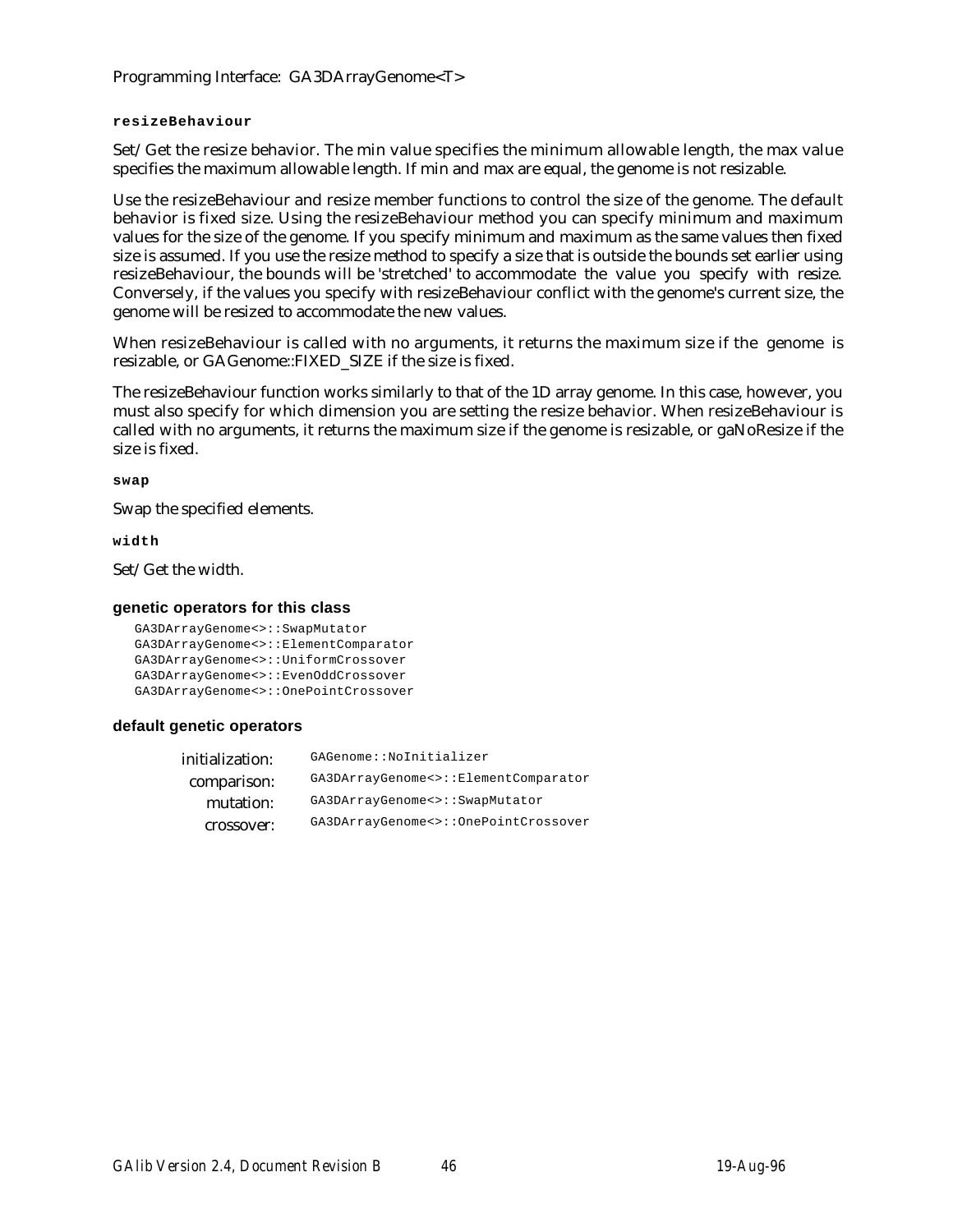# **GA3DArrayAlleleGenome<T>**

The three-dimensional array allele genome is derived from the three-dimensional array genome class. It shares the same behaviors, but adds the features of allele sets. The value assumed by each element in an array allele genome depends upon the allele set specified for that element. In the simplest case, you can create a single allele set which defines the possible values for any element in the array. More complicated examples can have a different allele set for each element in the array.

The genome will have width, height, and depth that you specify and the allele set will be used for the mapping of each element. When you define an allele set for an array genome, the genome makes its own copy. Subsequent clones of this genome will refer to the original genome's allele set (allele sets do reference counting).

If you create a genome using an allele set array, the array of alleles will be mapped to the three dimensions in the order width-then-height-then-depth.

*see also: GAArray, GA3DArrayGenome, GAAlleleSet, GAAlleleSetArray*

## **class hierarchy**

class GA1DArrayAlleleGenome<T> : public GAArrayGenome<T>

#### **constructors**

```
GA3DArrayAlleleGenome(unsigned int width, unsigned int height, unsigned int depth,
       GAAlleleSet<T>& alleles, GAGenome::Evaluator objective = NULL, void * userData =
       NULL)
GA3DArrayAlleleGenome(unsigned int width, unsigned int height, unsigned int depth,
       GAAlleleSet<T>& alleles, GAGenome::Evaluator objective = NULL, void * userData =
       NIII.I.GA3DArrayAlleleGenome(const GA3DArrayAlleleGenome<T> &)
```
#### **member function index**

```
const GAAlleleSet<T>& alleleset(unsigned int i = 0, unsigned int j = 0, unsigned int k =
       0) const
```
#### **member function descriptions**

#### **alleleset**

Returns a reference to the allele set for the specified gene. If the genome was created using a single allele set, the allele set will be the same for every gene. If the genome was created using an allele set array, each gene may have a different allele set.

## **genetic operators for this class**

```
GA3DArrayAlleleGenome<>::UniformInitializer
GA3DArrayAlleleGenome<>::FlipMutator
```

| GA3DArrayAlleleGenome<>::UniformInitializer |
|---------------------------------------------|
| GA3DArrayGenome<>::ElementComparator        |
| GA3DArrayAlleleGenome<>::FlipMutator        |
| GA3DArrayGenome<>::OnePointCrossover        |
|                                             |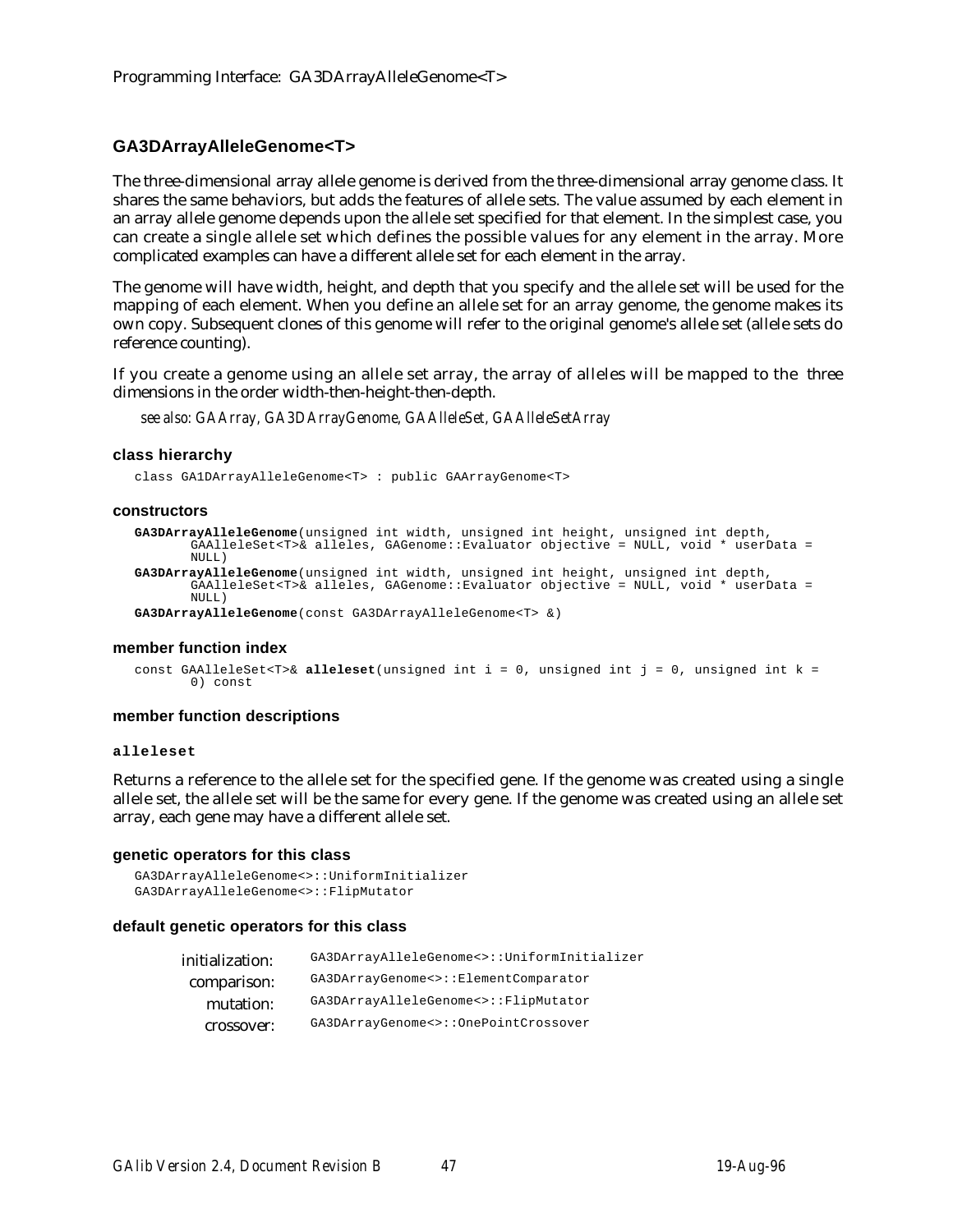# **GA1DBinaryStringGenome**

The binary string genome is derived from the GABinaryString and GAGenome classes. It is a string of 1s and 0s whose length may be fixed or variable. The genes in this genomes are bits. The alleles for each bit are 0 and 1.

*see also: GABinaryString*

*see also: GAGenome*

### **class hierarchy**

class GA1DBinaryStringGenome : public GABinaryString, public GAGenome

#### **constructors**

```
GA1DBinaryStringGenome(unsigned int x, GAGenome::Evaluator objective = NULL, void *
       userData = NULL)
GA1DBinaryStringGenome(const GA1DBinaryStringGenome&)
```
## **member function index**

```
short gene(unsigned int x = 0) const
short gene(unsigned int, short value)
int length() const
int length(int l)
int resize(int x)
int resizeBehaviour() const
int resizeBehaviour(unsigned int minx, unsigned int maxx)
void copy(const GA1DBinaryStringGenome &, unsigned int xdest, unsigned int xsrc, unsigned
       int length)
void set(unsigned int x, unsigned int length)
void unset(unsigned int x, unsigned int length)
```
# **member function descriptions**

## **copy**

Copy the specified bits from the designated genome.

**gene**

Set/Get the specified bit.

**length**

Set/Get the length of the bit string.

**resize**

Set the length of the bit string.

**resizeBehaviour**

Set/Get the resize behavior. The min value specifies the minimum allowable length, the max value specifies the maximum allowable length. If min and max are equal, the genome is not resizable.

Use the resizeBehaviour and resize member functions to control the size of the genome. The default behavior is fixed size. Using the resizeBehaviour method you can specify minimum and maximum values for the size of the genome. If you specify minimum and maximum as the same values then fixed size is assumed. If you use the resize method to specify a size that is outside the bounds set earlier using resizeBehaviour, the bounds will be 'stretched' to accommodate the value you specify with resize.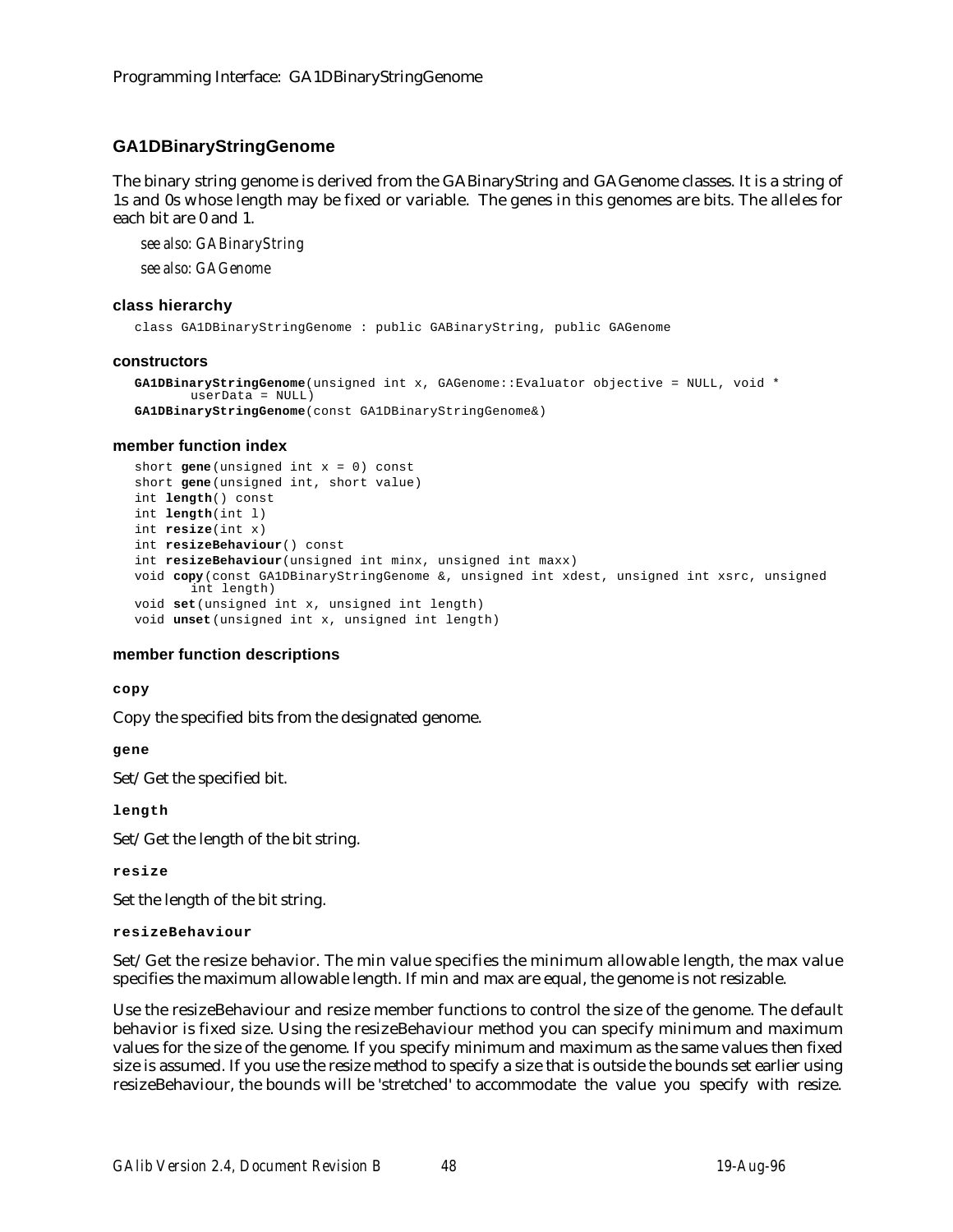Programming Interface: GA1DBinaryStringGenome

Conversely, if the values you specify with resizeBehaviour conflict with the genome's current size, the genome will be resized to accommodate the new values.

When resizeBehaviour is called with no arguments, it returns the maximum size if the genome is resizable, or GAGenome::FIXED\_SIZE if the size is fixed.

**set unset**

Set/Unset the bits in the specified range. If you specify a range that is not represented by the genome, the range that you specified will be clipped to fit the genome.

# **genetic operators for this class**

```
GA1DBinaryStringGenome::UniformInitializer
GA1DBinaryStringGenome::SetInitializer
GA1DBinaryStringGenome::UnsetInitializer
GA1DBinaryStringGenome::FlipMutator
GA1DBinaryStringGenome::BitComparator
GA1DBinaryStringGenome::UniformCrossover
GA1DBinaryStringGenome::EvenOddCrossover
GA1DBinaryStringGenome::OnePointCrossover
GA1DBinaryStringGenome::TwoPointCrossover
```

| initialization: | GA1DBinaryStringGenome::UniformInitializer |
|-----------------|--------------------------------------------|
| comparison:     | GA1DBinaryStringGenome::BitComparator      |
| mutation:       | GA1DBinaryStringGenome::FlipMutator        |
| crossover:      | GA1DBinaryStringGenome:: OnePointCrossover |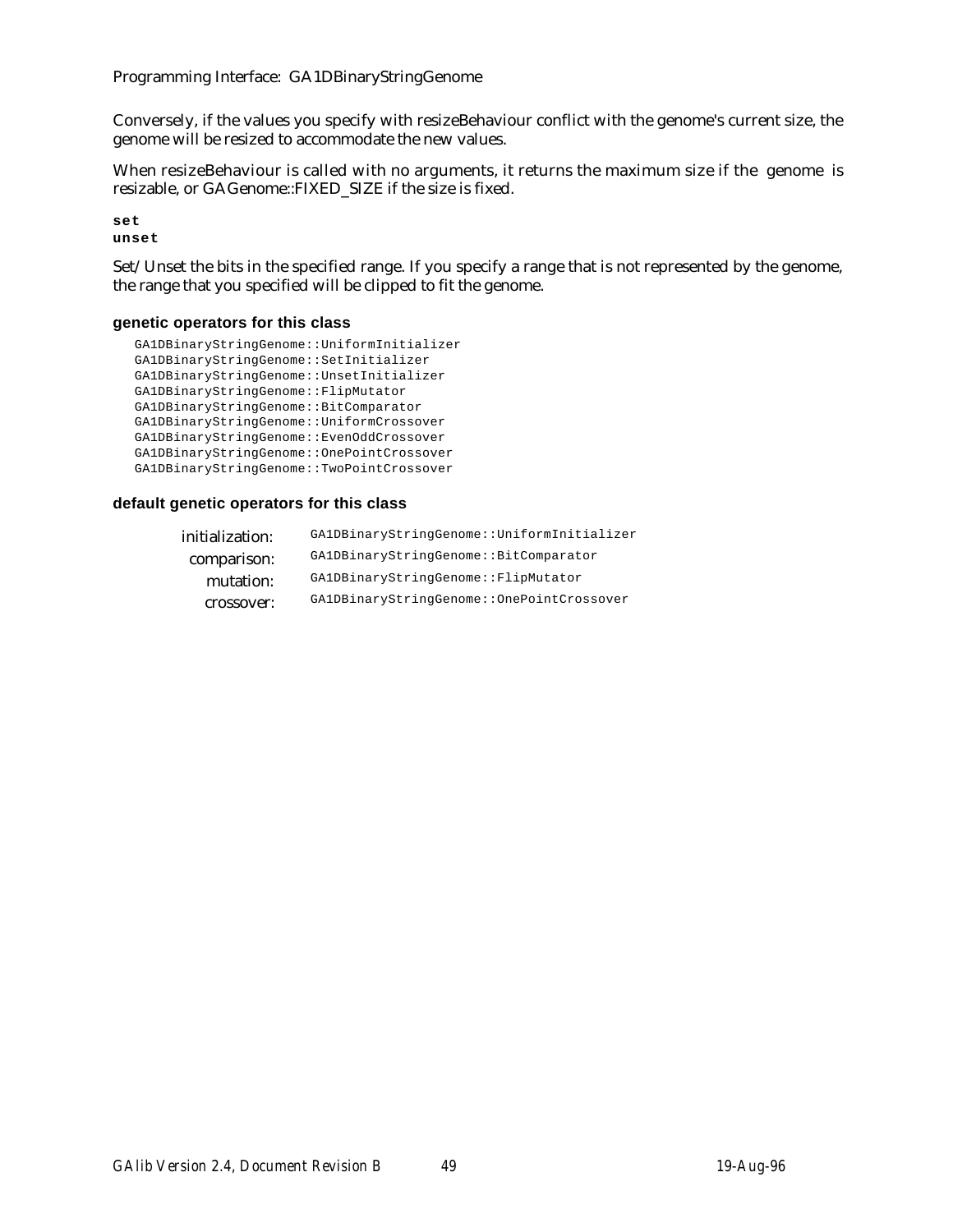# **GA2DBinaryStringGenome**

The binary string genome is derived from the GABinaryString and GAGenome classes. It is a matrix of 1s and 0s whose width and height may be fixed or variable. The genes in this genomes are bits. The alleles for each bit are 0 and 1.

*see also: GABinaryString*

*see also: GAGenome*

#### **class hierarchy**

class GA2DBinaryStringGenome : public GABinaryString, public GAGenome

#### **constructors**

```
GA2DBinaryStringGenome(unsigned int x, unsigned int y, GAGenome::Evaluator objective =
       NULL, void * userData = NULL)
GA2DBinaryStringGenome(const GA2DBinaryStringGenome &)
```
## **member function index**

```
short gene(unsigned int x, unsigned int y) const
short gene(unsigned int x, unsigned int y, const short value)
int width() const
int width(int w)
int height() const
int height(int h)
int resize(int x, int y)
int resizeBehaviour(GADimension which) const
int resizeBehaviour(GADimension which, unsigned int min, unsigned int max)
int resizeBehaviour(unsigned int minx, unsigned int maxx, unsigned int miny, unsigned int
       maxy)
void copy(const GA2DBinaryStringGenome &, unsigned int xdest, unsigned int ydest, unsigned
       int xsrc, unsigned int ysrc, unsigned int width, unsigned int height)
void set(unsigned int, unsigned int, unsigned int, unsigned int)
void unset(unsigned int, unsigned int, unsigned int, unsigned int)
```
## **member function descriptions**

**copy**

Copy the specified bits from the designated genome. If you specify a range that is not represented by the genome, the range that you specified will be clipped to fit the genome.

**gene**

Set/Get the specified bit.

**height**

Set/Get the height of the bit string.

**resize**

Set the size of the genome to the specified dimensions.

## **resizeBehaviour**

Set/Get the resize behavior. The min value specifies the minimum allowable length, the max value specifies the maximum allowable length. If min and max are equal, the genome is not resizable.

Use the resizeBehaviour and resize member functions to control the size of the genome. The default behavior is fixed size. Using the resizeBehaviour method you can specify minimum and maximum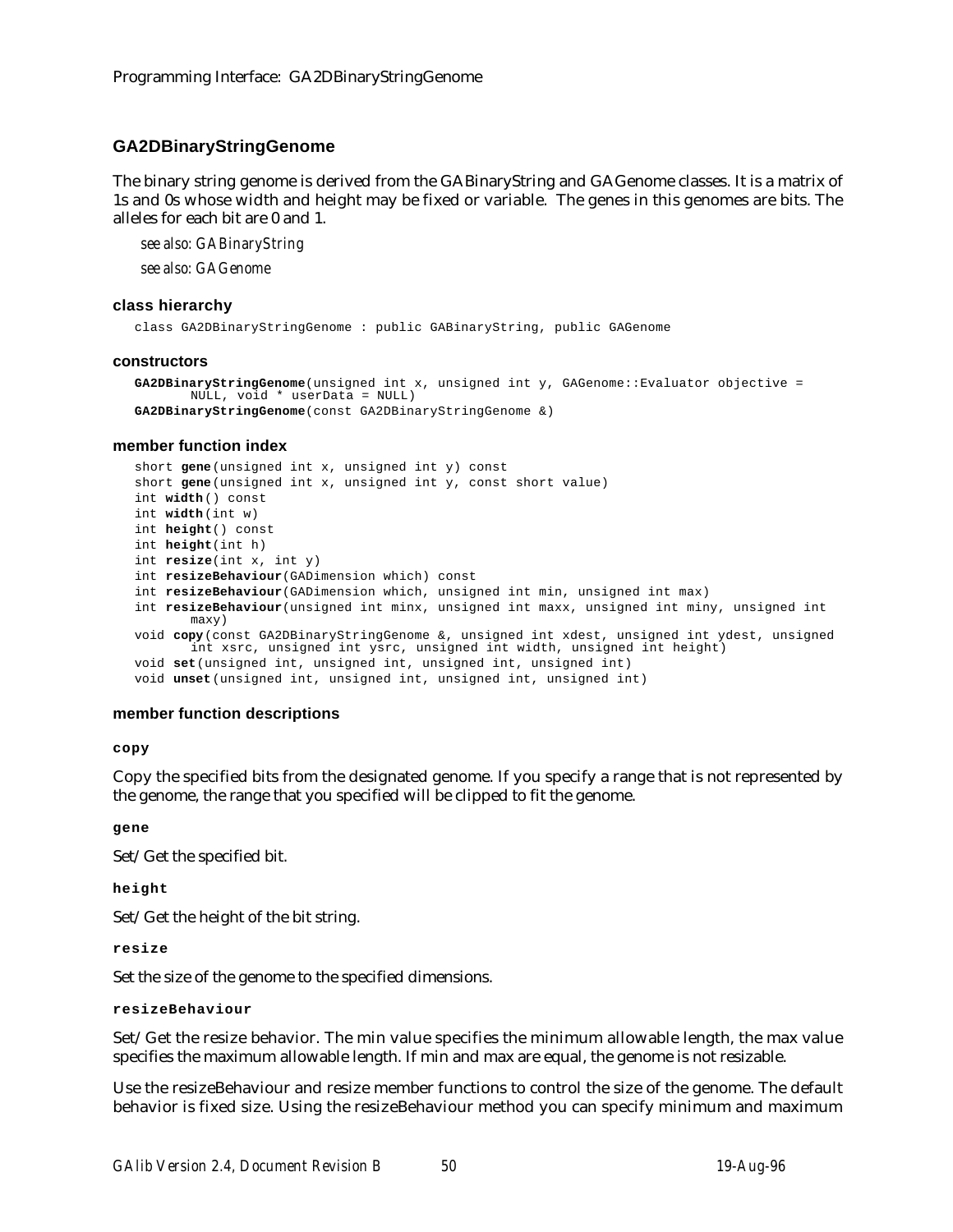Programming Interface: GA2DBinaryStringGenome

values for the size of the genome. If you specify minimum and maximum as the same values then fixed size is assumed. If you use the resize method to specify a size that is outside the bounds set earlier using resizeBehaviour, the bounds will be 'stretched' to accommodate the value you specify with resize. Conversely, if the values you specify with resizeBehaviour conflict with the genome's current size, the genome will be resized to accommodate the new values.

When resizeBehaviour is called with no arguments, it returns the maximum size if the genome is resizable, or GAGenome::FIXED\_SIZE if the size is fixed.

**set unset**

Set/Unset the bits in the specified range. If you specify a range that is not represented by the genome, the range that you specified will be clipped to fit the genome.

**width**

Set/Get the width of the bit string.

## **genetic operators for this class**

```
GA2DBinaryStringGenome::UniformInitializer
GA2DBinaryStringGenome::SetInitializer
GA2DBinaryStringGenome::UnsetInitializer
GA2DBinaryStringGenome::FlipMutator
GA2DBinaryStringGenome::BitComparator
GA2DBinaryStringGenome::UniformCrossover
GA2DBinaryStringGenome::EvenOddCrossover
GA2DBinaryStringGenome::OnePointCrossover
```

| initialization: | GA2DBinaryStringGenome::UniformInitializer |
|-----------------|--------------------------------------------|
| comparison:     | GA2DBinaryStringGenome::BitComparator      |
| mutation:       | GA2DBinaryStringGenome::FlipMutator        |
| crossover:      | GA2DBinaryStringGenome::OnePointCrossover  |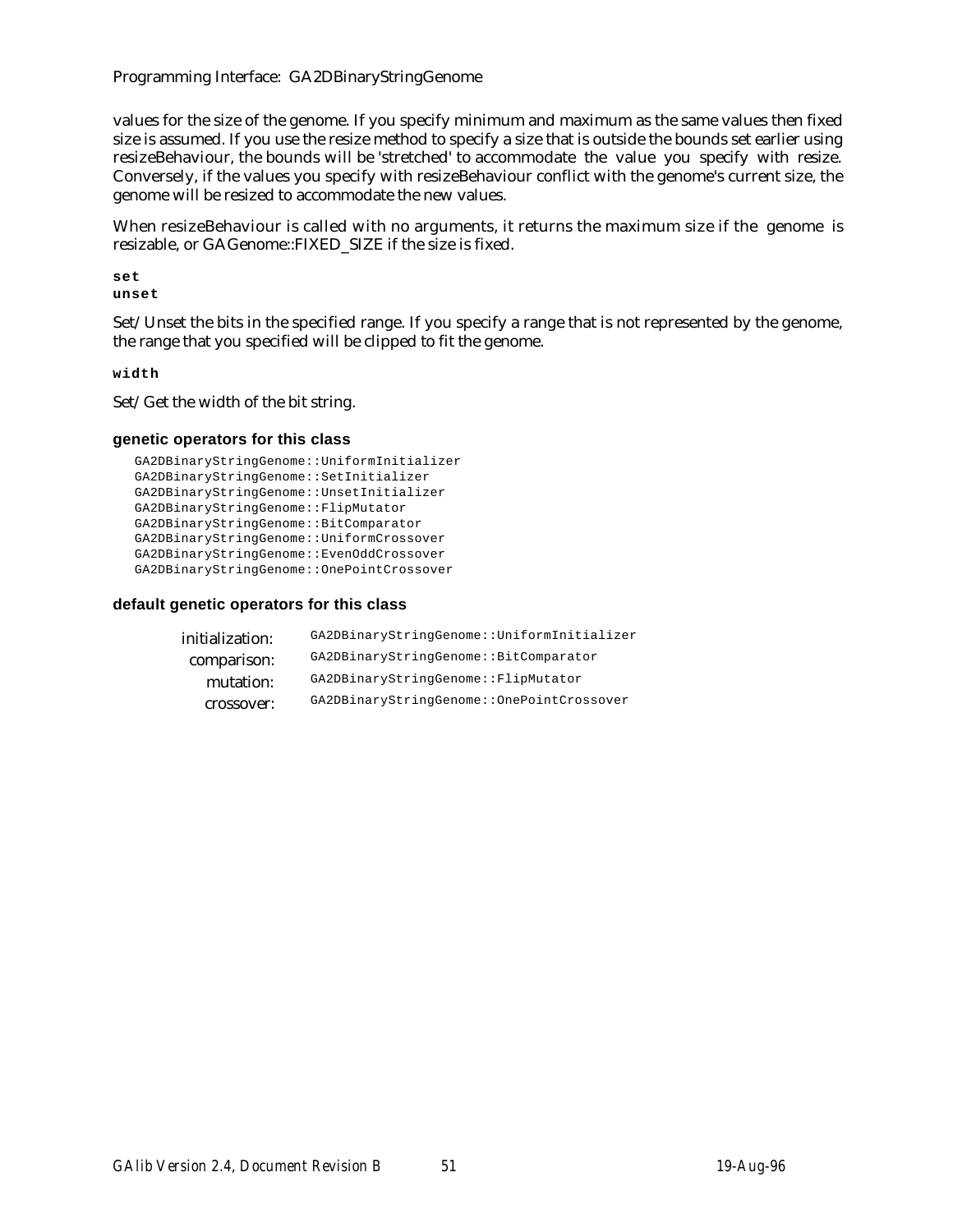# **GA3DBinaryStringGenome**

The binary string genome is derived from the GABinaryString and GAGenome classes. It is a threedimensional block of 1s and 0s whose width, height, and depth can be fixed or variable. The genes in this genomes are bits. The alleles for each bit are 0 and 1.

*see also: GABinaryString*

*see also: GAGenome*

#### **class hierarchy**

class GA3DBinaryStringGenome : public GABinaryString, public GAGenome

#### **constructors**

```
GA3DBinaryStringGenome(unsigned int x, unsigned int y, unsigned int z, GAGenome::Evaluator
       objective = NULL, void * userData = NULL)
GA3DBinaryStringGenome(const GA3DBinaryStringGenome&)
```
#### **member function index**

```
short gene(unsigned int x, unsigned int y, unsigned int z) const
short gene(unsigned int x, unsigned int y, unsigned int z, short value)
int width() const
int width(int w)
int height() const
int height(int h)
int depth() const
int depth(int d)
int resize(int x, int y, int z)
int resizeBehaviour(GADimension which) const
int resizeBehaviour(GADimension which, unsigned int min, unsigned int max)
int resizeBehaviour(unsigned int minx, unsigned int maxx, unsigned int miny, unsigned int
       maxy, unsigned int minz, unsigned int maxz)
void copy(const GA3DBinaryStringGenome &, unsigned int xdest, unsigned int ydest, unsigned
       int zdest, unsigned int xsrc, unsigned int ysrc, unsigned int zsrc, unsigned int
       width, unsigned int height, unsigned int depth);
void set(unsigned int, unsigned int, unsigned int, unsigned int, unsigned int, unsigned
       int);
void unset(unsigned int, unsigned int, unsigned int, unsigned int, unsigned int, unsigned
       int);
```
## **member function descriptions**

**copy**

Copy the specified bits from the designated genome. If you specify a range that is not represented by the genome, the range that you specified will be clipped to fit the genome.

**depth**

Set/Get the depth of the bit string.

**gene**

Set/Get the specified bit.

**height**

Set/Get the height of the bit string.

**resize**

Set the size of the genome to the specified dimensions.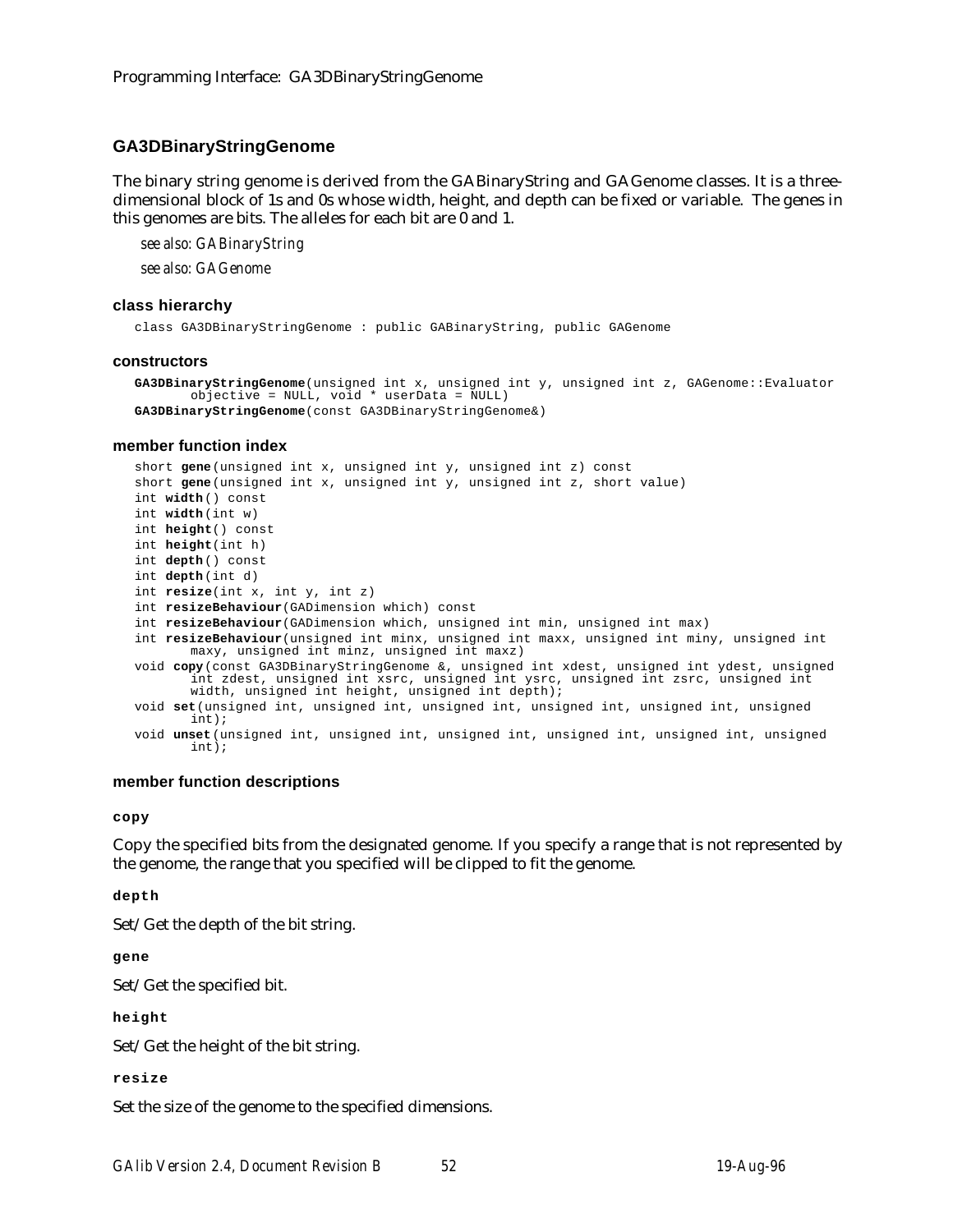Programming Interface: GA3DBinaryStringGenome

## **resizeBehaviour**

Set/Get the resize behavior. The min value specifies the minimum allowable length, the max value specifies the maximum allowable length. If min and max are equal, the genome is not resizable.

Use the resizeBehaviour and resize member functions to control the size of the genome. The default behavior is fixed size. Using the resizeBehaviour method you can specify minimum and maximum values for the size of the genome. If you specify minimum and maximum as the same values then fixed size is assumed. If you use the resize method to specify a size that is outside the bounds set earlier using resizeBehaviour, the bounds will be 'stretched' to accommodate the value you specify with resize. Conversely, if the values you specify with resizeBehaviour conflict with the genome's current size, the genome will be resized to accommodate the new values.

When resizeBehaviour is called with no arguments, it returns the maximum size if the genome is resizable, or GAGenome::FIXED\_SIZE if the size is fixed.

**set**

**unset**

Set/Unset the bits in the specified range. If you specify a range that is not represented by the genome, the range that you specified will be clipped to fit the genome.

**width**

Set/Get the width of the bit string.

# **genetic operators for this class**

```
GA3DBinaryStringGenome::UniformInitializer
GA3DBinaryStringGenome::SetInitializer
GA3DBinaryStringGenome::UnsetInitializer
GA3DBinaryStringGenome::FlipMutator
GA3DBinaryStringGenome::BitComparator
GA3DBinaryStringGenome::UniformCrossover
GA3DBinaryStringGenome::EvenOddCrossover
GA3DBinaryStringGenome::OnePointCrossover
```

| GA3DBinaryStringGenome::UniformInitializer |
|--------------------------------------------|
| GA3DBinaryStringGenome::BitComparator      |
| GA3DBinaryStringGenome::FlipMutator        |
| GA3DBinaryStringGenome::OnePointCrossover  |
|                                            |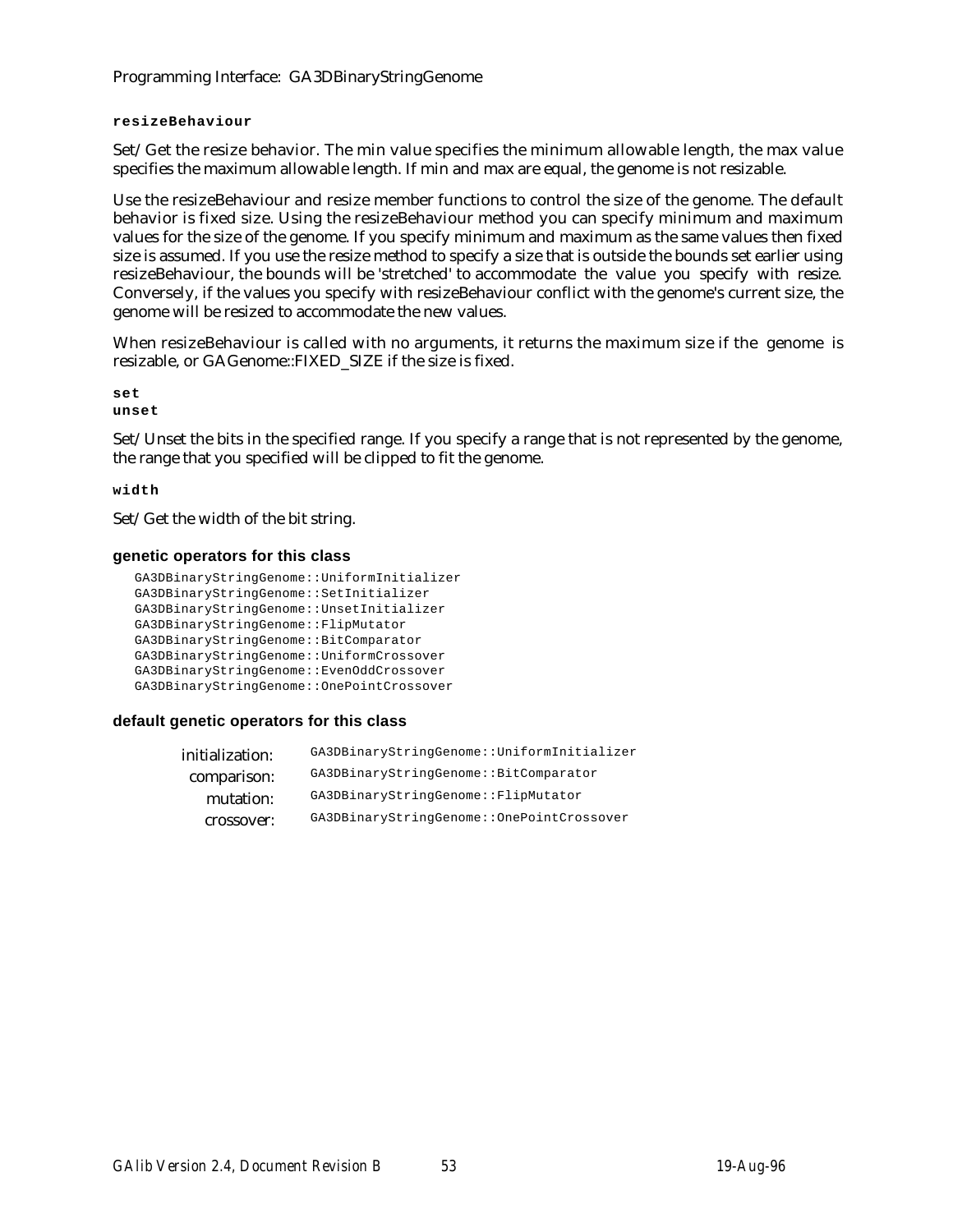# **GABin2DecGenome**

This genome is an implementation of the traditional method for converting binary strings to decimal values. It contains a mechanism for customized encoding of the bit string; binary-to-decimal and one form of Gray coding are built in to the library. The default is binary-to-decimal mapping (counting in base 2). To use this genome, you must create a mapping of bits to decimal values by specifying how many bits will be used to represent what bounded numbers. The binary-to-decimal genome is derived from the 1DBinaryStringGenome class.

You must create a phenotype before you can instantiate this genome. The phenotype defines how bits should map into decimal values and vice versa. A single binary-to-decimal phenotype contains the number of bits used to represent the decimal value and the minimum and maximum decimal values to which the set of bits will map.

*see also: GA1DBinaryStringGenome see also: GABin2DecPhenotype see also: GACrossover*

## **class hierarchy**

class GABin2DecGenome : public GA1DBinaryStringGenome

#### **constructors**

```
GABin2DecGenome(const GABin2DecPhenotype &, GAGenome::Evaluator objective = NULL, void *
       userData = NULL)
GABin2DecGenome(const GABin2DecGenome&)
```
#### **member function index**

```
const GABin2DecPhenotype& phenotypes(const GABin2DecPhenotype &)
const GABin2DecPhenotype& phenotypes() const
int nPhenotypes() const
float phenotype(unsigned int n) const
float phenotype(unsigned int n, float value)
void encoder(GABinaryEncoder)
void decoder(GABinaryDecoder)
```
## **member function descriptions**

## **encoder decoder**

Use these member functions to set the encoder/decoder for the genome. These functions determine what method will be used for converting the binary bits to decimal numbers. The functions that you specify here must have the proper signature.

## **nPhenotype**

Returns the number of phenotypes (i.e. the number of decimal values represented) in the genome.

**phenotypes**

Set/Get the mapping from binary to decimal numbers.

## **phenotype**

Set/Get the specified phenotype.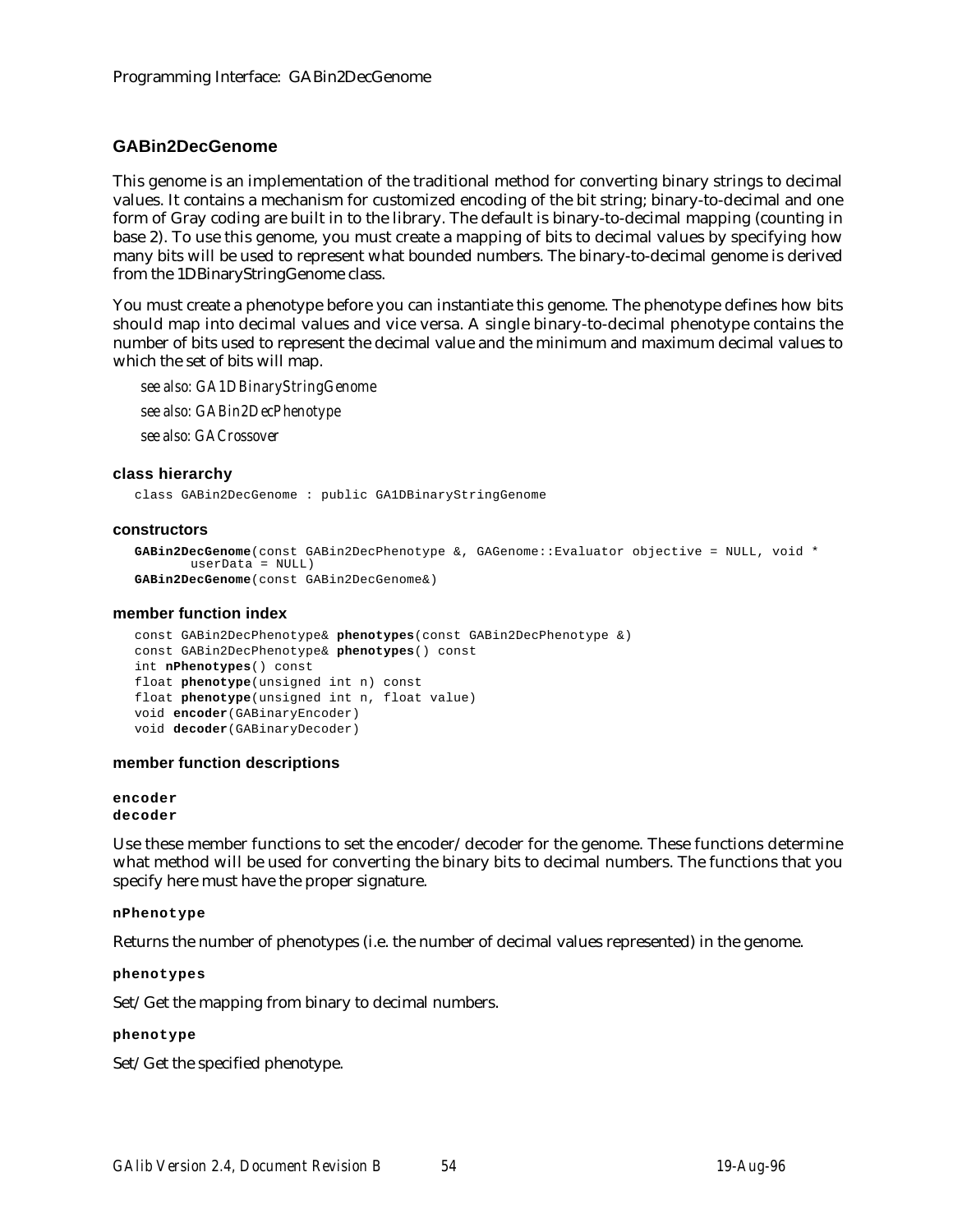# Programming Interface: GABin2DecGenome

# **default genetic operators for this class**

| GA1DBinaryStringGenome::UniformInitializer |
|--------------------------------------------|
| GA1DBinaryStringGenome::BitComparator      |
| GA1DBinaryStringGenome::FlipMutator        |
| GA1DBinaryStringGenome::OnePointCrossover  |
| GABinaryEncode/GABinaryDecode              |
|                                            |

## **additional information**

Conversion functions are defined for transforming strings of bits to decimal values and vice versa. The function prototypes for the encoding (decimal-to-binary) and decoding (binary-to-decimal) are defined as follows:

```
typedef int (*GABinaryEncoder)(float& value, GABit* bits, unsigned int nbits, float min,
      float max);
typedef int (*GABinaryDecoder)(float& value, const GABit* bits, unsigned int nbits, float
       min, float max);
```
The library includes the following binary-to-decimal/decimal-to-binary converters:

**GABinaryEncode/GABinaryDecode**

Convert using a binary coding scheme.

**GAGrayEncode/GAGrayDecode**

Convert using a Gray coding scheme.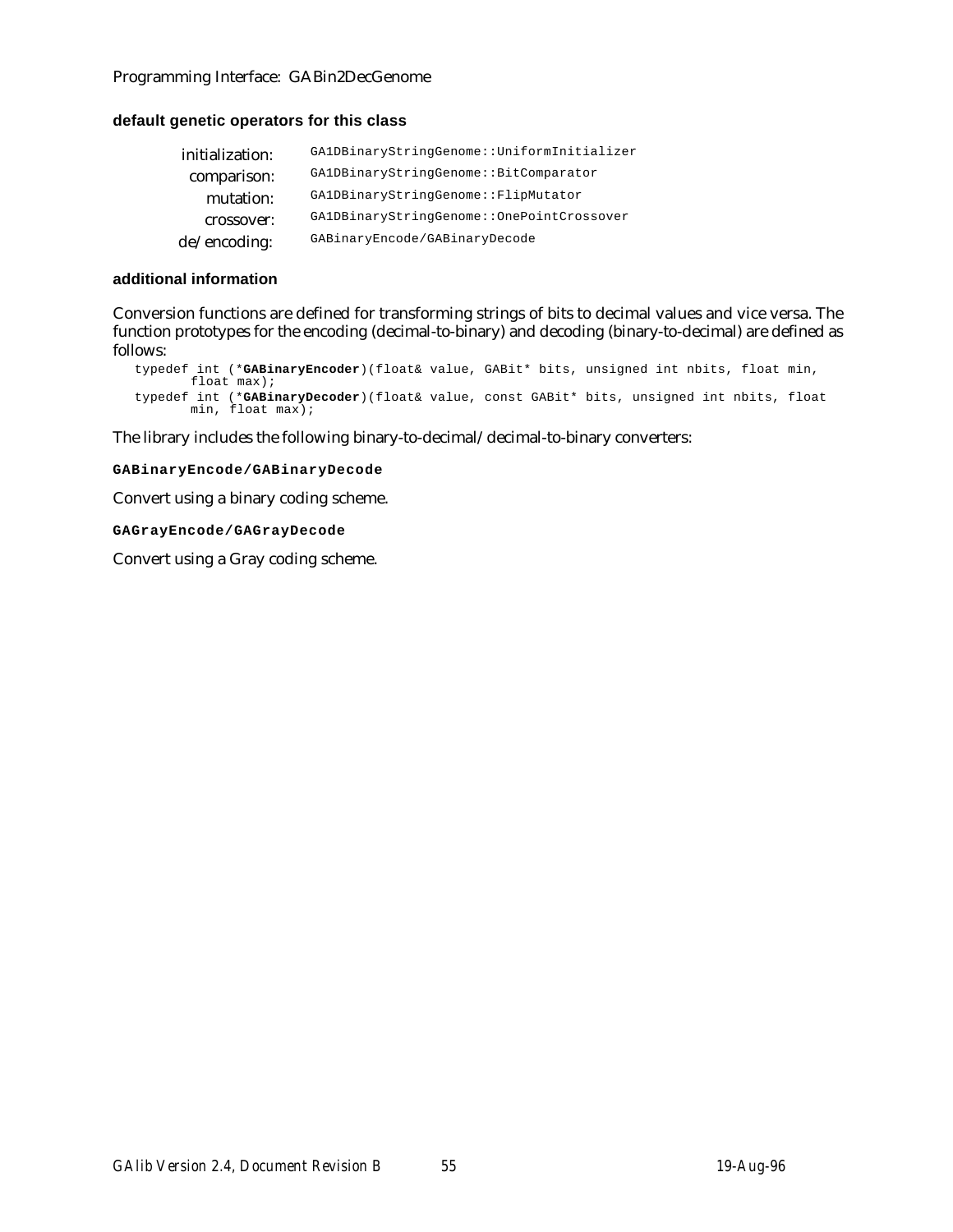# **GAListGenome<T>**

The list genome is a template class. It is derived from the GAGenome class as well as the GAList<> class. It can be used for order-based representations or variable length sequences as well as traditional applications of lists.

You must define an initialization operator for this class. The default initializer is NoInitializer - if you do not assign an initialization operator then you'll get errors about no initializer defined when you try to initialize the genome.

*see also: GAList*

*see also: GAGenome*

## **class hierarchy**

class GAListGenome<T> : public GAList<T>, public GAGenome

## **constructors**

```
GAListGenome(GAGenome::Evaluator objective = NULL, void * userData = NULL)
GAListGenome(const GAListGenome<T> &)
```
## **genetic operators for this class**

```
GAListGenome<>::DestructiveMutator
GAListGenome<>::SwapMutator
GAListGenome<>::OnePointCrossover
GAListGenome<>::PartialMatchCrossover
GAListGenome<>::OrderCrossover
GAListGenome<>::CycleCrossover
```

| initialization: | GAGenome::NoInitializer           |
|-----------------|-----------------------------------|
| comparison:     | GAGenome::NoComparator            |
| mutation:       | GAListGenome<>::SwapMutator       |
| crossover:      | GAListGenome<>::OnePointCrossover |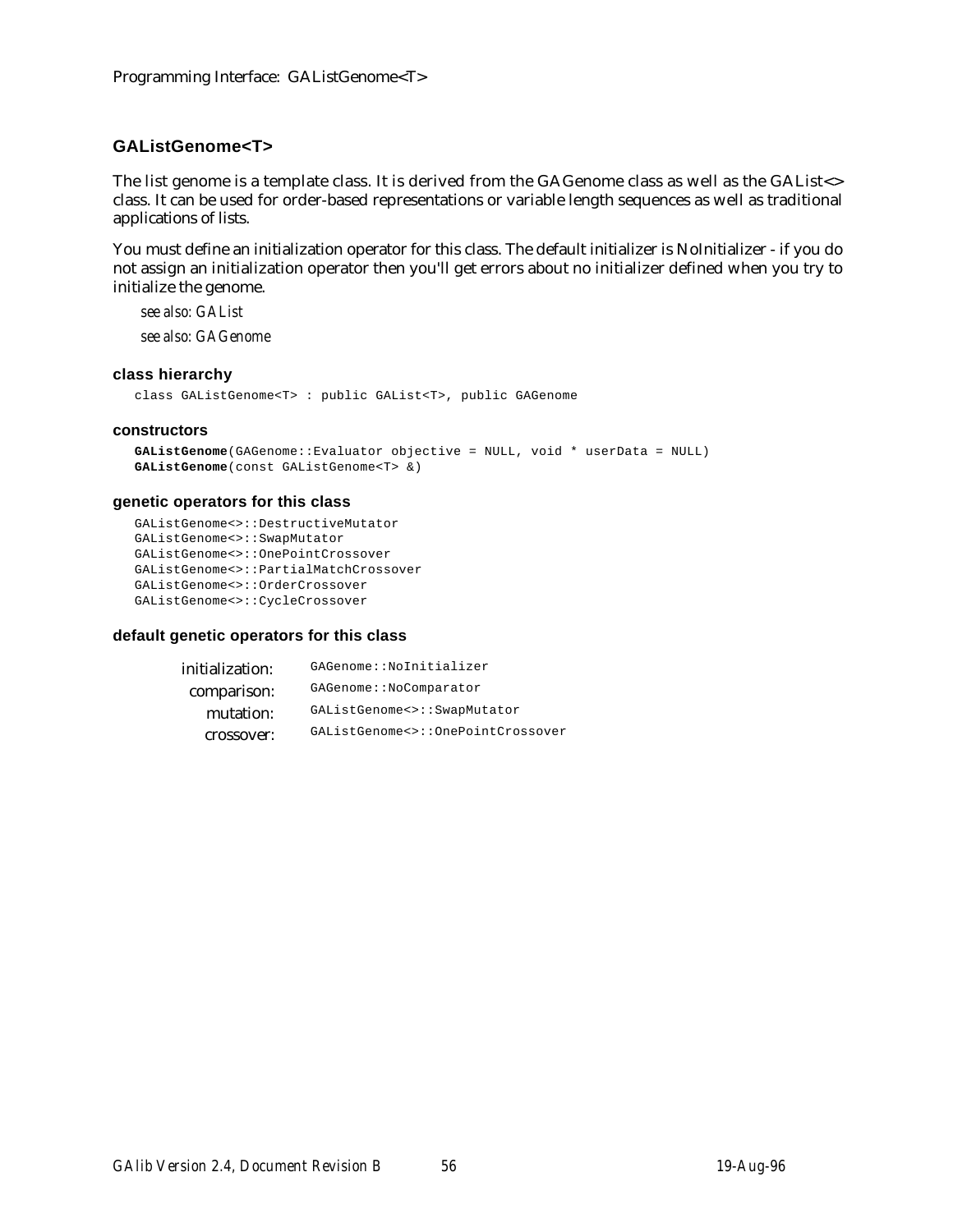## **GARealGenome**

The real number genome was designed to be used for applications whose representation requires an array of (possibly bounded) real number parameters. The elements of the array can assume bounded values, discretized bounded values, or enumerated values, depending on the type of allele set that is used to create the genome. You can mix the bounding within the genome by specifying an appropriate array of allele sets. The allele set defines the possible values that each element in the genome may assume.

The real number genome is a specialization of the array genome with alleles. The specialization is of type float. You must create an allele set or array of allele sets before you can instantiate this genome. If you create a real number genome using a single allele set, each element in the genome will use that allele set to determine its value. If you create a real number genome using an allele set array, the genome will have a length equal to the number of elements in the array and each element of the real number will be governed by the allele set corresponding to its location in the genome.

To use the real genome in your code, you must include the real genome header file in each of your files that uses the real genome. You must also include the real genome source file (it contains template specialization code) in one (and only one) of your source files. Including the real genome source file will force the compiler to use the real specializations. If you do not include the real genome source file you will get the generic array routines instead (and some of the allele methods will not work as expected).

*see also: GA1DArrayAlleleGenome, GAAlleleSet, GAAlleleSetArray*

#### **class hierarchy**

```
typedef GAAlleleSet<float> GARealAlleleSet
typedef GAAlleleSetCore<float> GARealAlleleSetCore
typedef GAAlleleSetArray<float> GARealAlleleSetArray
typedef GA1DArrayAlleleGenome<float> GARealGenome
```
#### **constructors**

```
GARealGenome(unsigned int length, const GARealAlleleSet &, GAGenome::Evaluator objective =
      NULL, void * userData = NULL)
GARealGenome(const GARealAlleleSetArray &, GAGenome::Evaluator objective = NULL, void *
      userData = NULL)
GARealGenome(const GARealGenome&)
```
## **genetic operators for this class**

```
GARealGenome::UniformInitializer
GARealGenome::OrderedInitializer
GARealGenome::FlipMutator
GARealGenome::SwapMutator
GARealGaussianMutator
GARealGenome::UniformCrossover
GARealGenome::EvenOddCrossover
GARealGenome::OnePointCrossover
GARealGenome::TwoPointCrossover
GARealGenome::PartialMatchCrossover
GARealGenome::OrderCrossover
GARealGenome::CycleCrossover
```

| GARealGenome::UniformInitializer |
|----------------------------------|
| GARealGenome::ElementComparator  |
| GARealGaussianMutator            |
| GARealGenome::UniformCrossover   |
|                                  |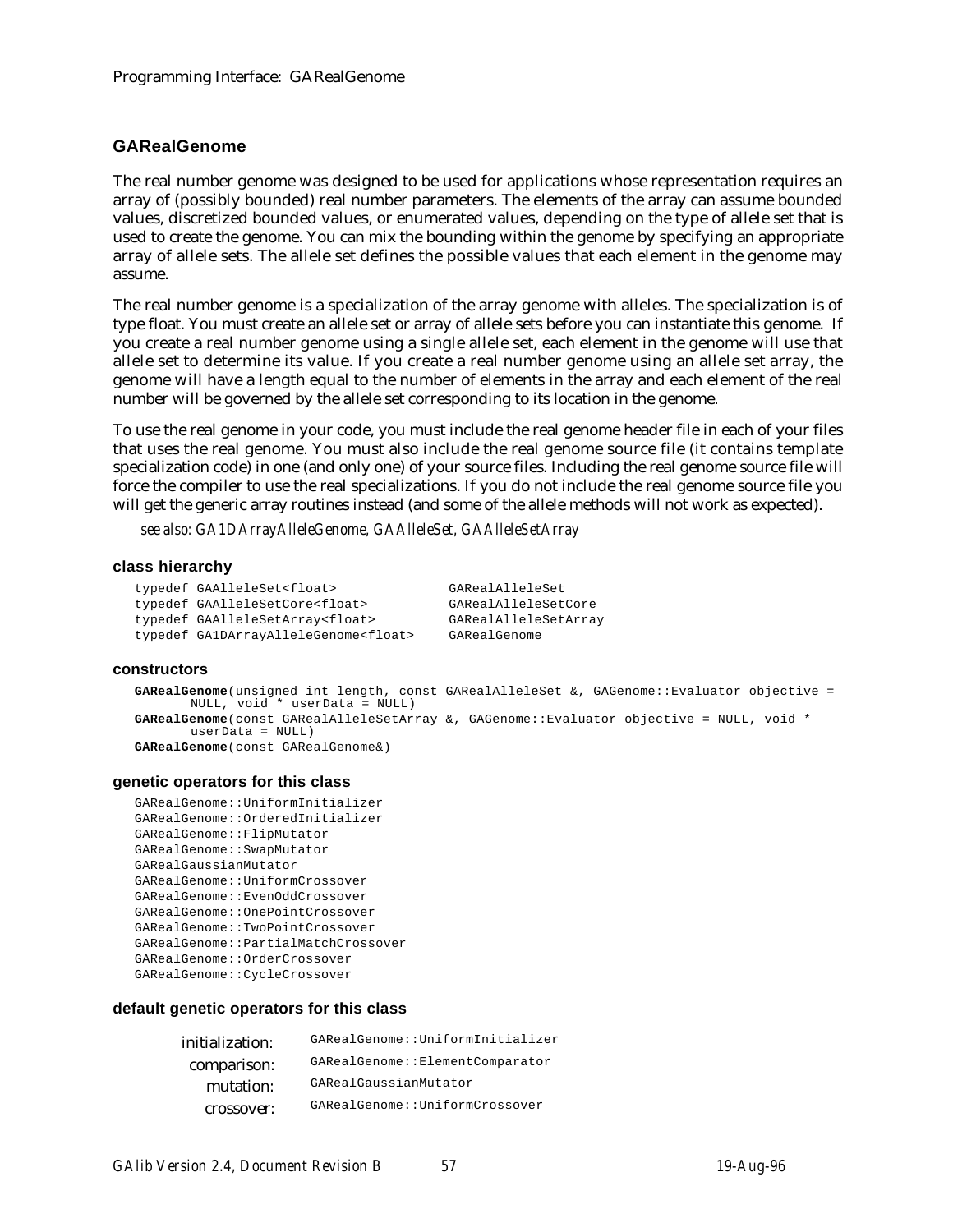# **GAStringGenome**

The string genome can be used for order-based applications, variable length string applications, or nonbinary allele set alphabets. The allele set defines the possible values that each element in the string may assume.

The string genome is a specialization of the array genome with alleles. The specialization is of type char. You must create an allele set or array of allele sets before you can instantiate this genome.

If you create a string genome using a single allele set, each element in the genome will use that allele set to determine its value. If you create a string genome using an allele set array, the string will have a length equal to the number of elements in the array and each element of the string will be governed by the allele set corresponding to its location in the string.

To use the string genome in your code, you must include the string genome header file in each of your files that uses the string genome. You must also include the string genome source file (it contains template specialization code) in one (and only one) of your source files. Including the string genome source file will force the compiler to use the string specializations. If you do not include the string genome source file you will get the generic array routines instead (and some of the allele methods will not work as expected).

*see also: GA1DArrayAlleleGenome, GAAlleleSet, GAAlleleSetArray*

## **class hierarchy**

```
typedef GAAlleleSet<char> GAStringAlleleSet
typedef GAAlleleSetCore<char> GAStringAlleleSetCore
typedef GAAlleleSetArray<char> GAStringAlleleSetArray
typedef GA1DArrayAlleleGenome<char> GAStringGenome
```
#### **constructors**

```
GAStringGenome(unsigned int length, const GAStringAlleleSet &, GAGenome::Evaluator
       objective = NULL, void * userData = NULL)
GAStringGenome(const GAStringAlleleSetArray &, GAGenome::Evaluator objective = NULL, void
        userData = NULL)GAStringGenome(const GAStringGenome&)
```
## **genetic operators for this class**

```
GAStringGenome::UniformInitializer
GAStringGenome::OrderedInitializer
GAStringGenome::FlipMutator
GAStringGenome::SwapMutator
GAStringGenome::UniformCrossover
GAStringGenome::EvenOddCrossover
GAStringGenome::OnePointCrossover
GAStringGenome::TwoPointCrossover
GAStringGenome::PartialMatchCrossover
GAStringGenome::OrderCrossover
GAStringGenome::CycleCrossover
```

| initialization: | GAStringGenome::UniformInitializer |
|-----------------|------------------------------------|
| comparison:     | GAStringGenome:: ElementComparator |
| mutation:       | GAStringGenome::FlipMutator        |
| crossover:      | GAStringGenome::UniformCrossover   |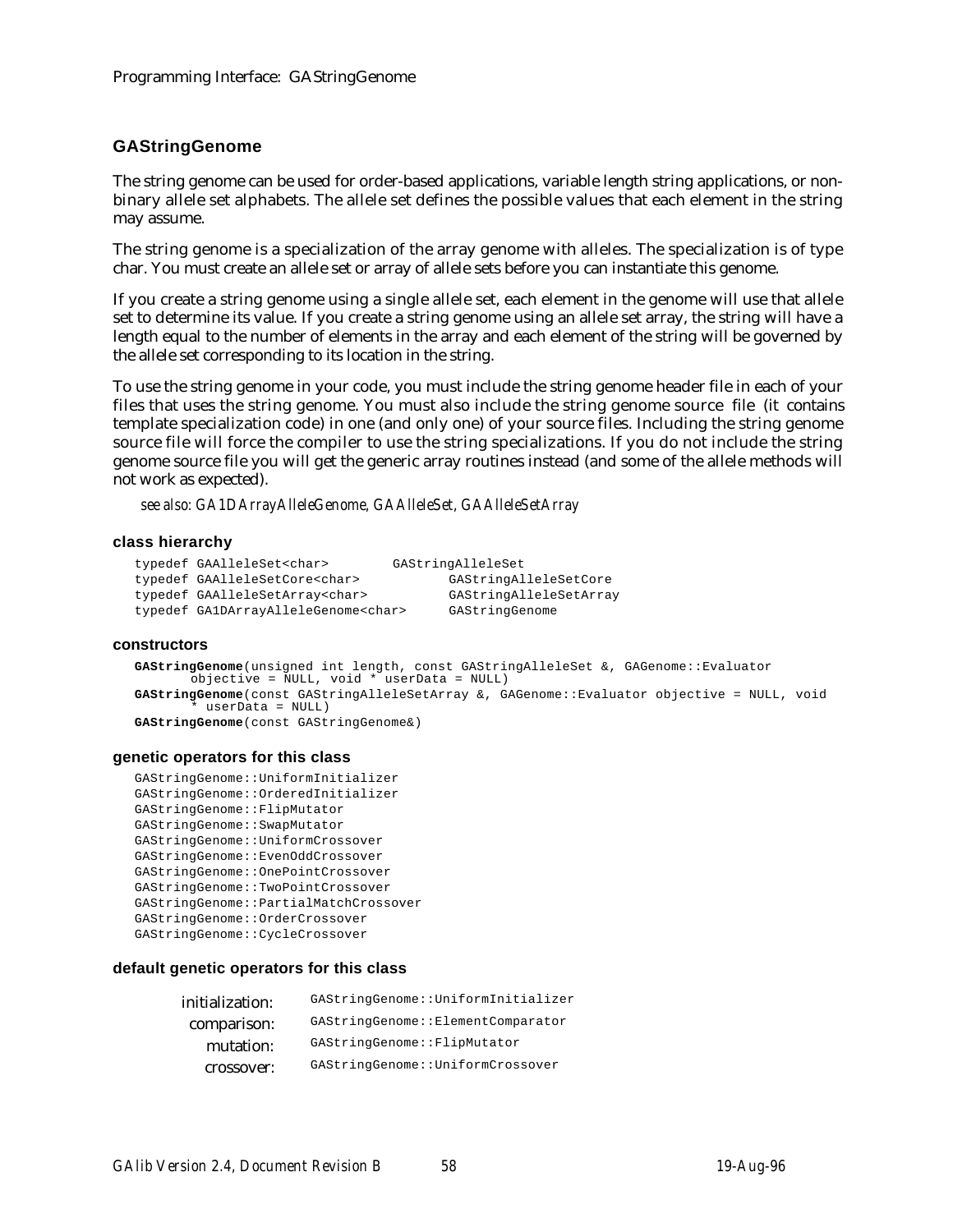# **GATreeGenome<T>**

The tree genome is a template class. It is derived from the GAGenome class as well as the GATree<> class. The tree genome can be used for direct manipulation of tree objects. It can be used to represent binary trees as well as non-binary trees.

You must define an initialization operator for this class. The default initializer is NoInitializer - if you do not assign an initialization operator then you'll get errors about no initializer defined when you try to initialize the genome.

*see also: GATree see also: GAGenome*

## **class hierarchy**

class GATreeGenome<T> : public GATree<T>, public GAGenome

## **constructors**

```
GATreeGenome(GAGenome::Evaluator objective = NULL, void * userData = NULL)
GATreeGenome(const GATreeGenome<T> &)
```
## **genetic operators for this class**

```
GATreeGenome<>::DestructiveMutator
GATreeGenome<>::SwapSubtreeMutator
GATreeGenome<>::SwapNodeMutator
GATreeGenome<>::OnePointCrossover
```

| initialization: | GAGenome::NoInitializer            |
|-----------------|------------------------------------|
| comparison:     | GAGenome::NoComparator             |
| mutation:       | GATreeGenome<>::SwapSubtreeMutator |
| crossover:      | GATreeGenome<>::OnePointCrossover  |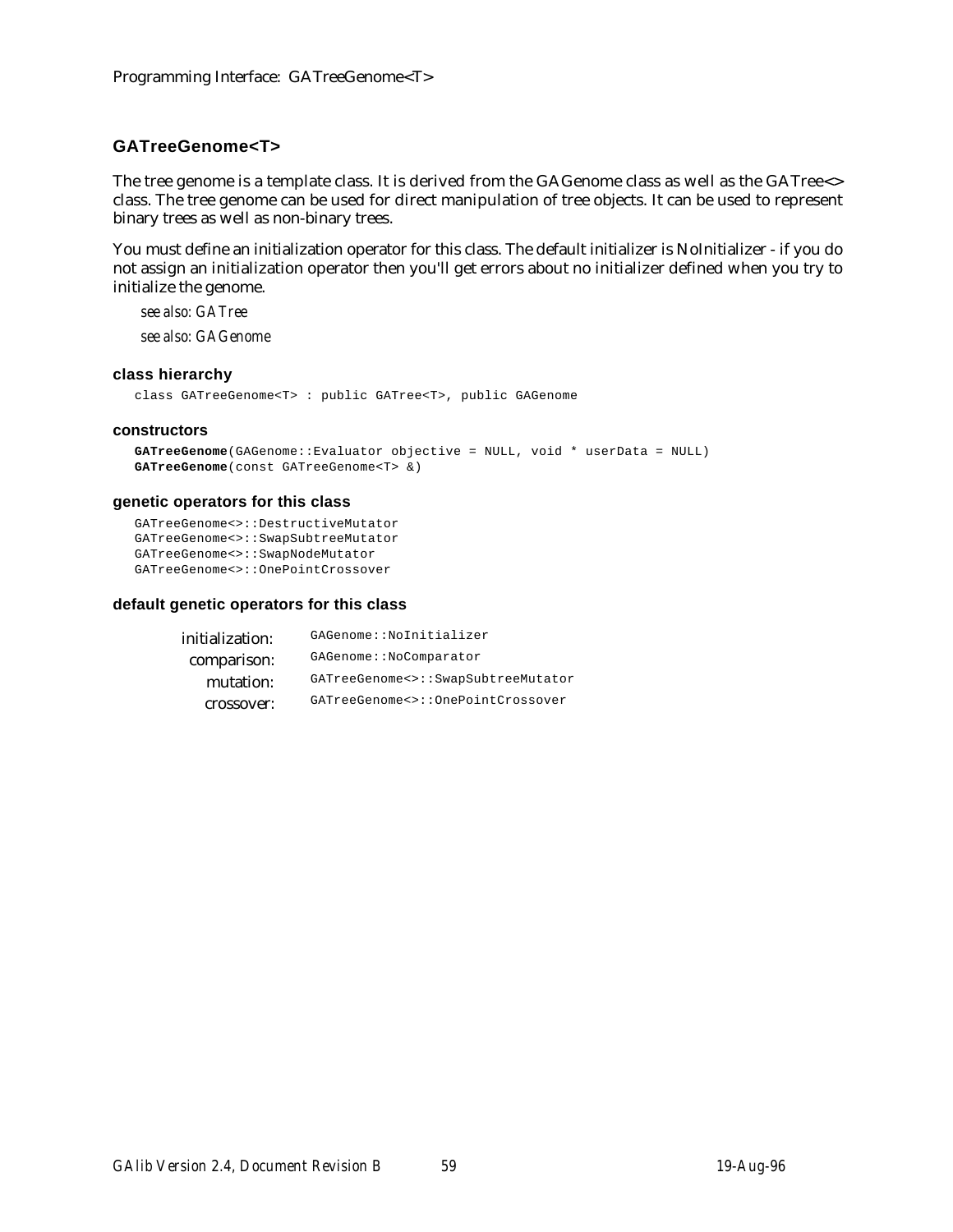# **GAEvalData**

The evaluation data object is a generic base class for genome- and/or population-specific data. Whereas the userData member of the genome is shared by all genomes in a population, the evalData member is unique to each genome. The base class defines the copy/clone interface for the evaluation data object. Your derived classes should use this mechanism. Any derived class must define a clone and copy member function. These will be called by the base class when the evaluation data is cloned/copied by the genomes/populations.

# **class hierarchy**

class GAEvalData : public GAID

## **constructors**

```
GAEvalData()
GAEvalData(const GAEvalData&)
```
## **member functions**

```
GAEvalData* clone() const
void copy(const GAEvalData&)
```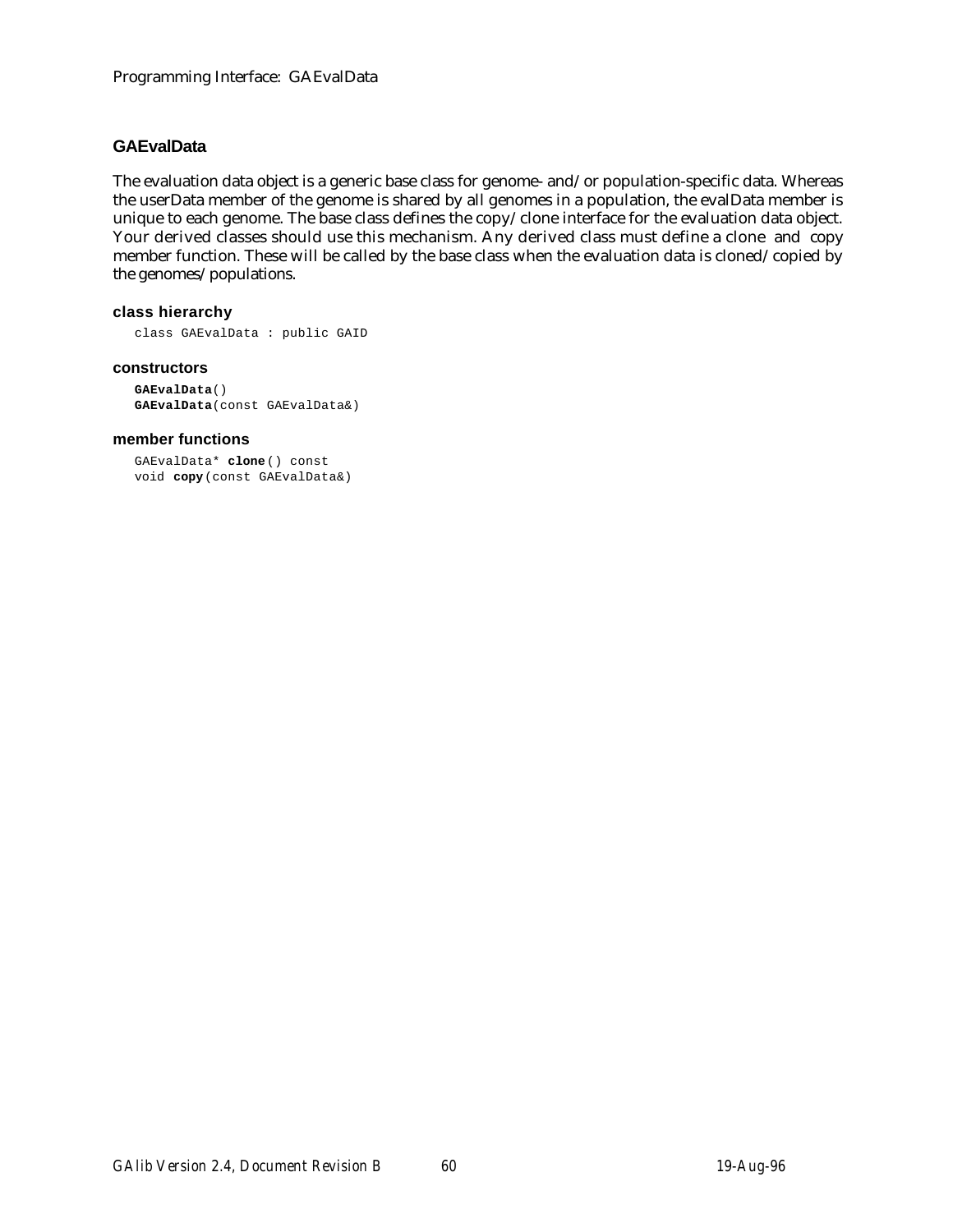# **GABin2DecPhenotype**

The binary-to-decimal phenotype defines the mapping from binary string to decimal values. A mapping for a single binary-to-decimal conversion consists of a range of decimal values and a number of bits. For example, a map of 8 bits and range of [0,255] would use 8 bits to represent the numbers from 0 to 255, inclusive. This object does reference counting in order to minimize the memory overhead imposed by instantiating binary-to-decimal mappings.

## **constructors**

```
GABin2DecPhenotype()
GABin2DecPhenotype(const GABin2DecPhenotype&)
```
## **member function index**

```
void add(unsigned int nbits, float min, float max)
void remove(unsigned int which)
int size() const
int nPhenotypes() const
float min(unsigned int which) const
float max(unsigned int which) const
int length(unsigned int which) const
int offset(unsigned int which) const
void link(GABin2DecPhenotype&)
void unlink()
```
## **member function descriptions**

**add**

Create a mapping that tells the phenotype that nbits should be used to represent a floating point number from min to max, inclusive.

**link unlink**

The phenotype object does reference counting to reduce the number of instantiated objects. Use the link member to make a phenotype object refer to another. Use the unlink member to remove the connection. When you unlink, the phenotype makes its own copy of the mapping information.

**length**

Returns the number of bits required for the specified mapping.

**max min**

Returns the maximum/minimum decimal value for the specified mapping.

```
offset
```
Returns the offset (in bits) for the specified mapping.

**remove**

Removes a single binary-to-decimal from the phenotype.

**size**

Returns the number of bits that the set of mappings requires for converting a decimal value to binary and back again.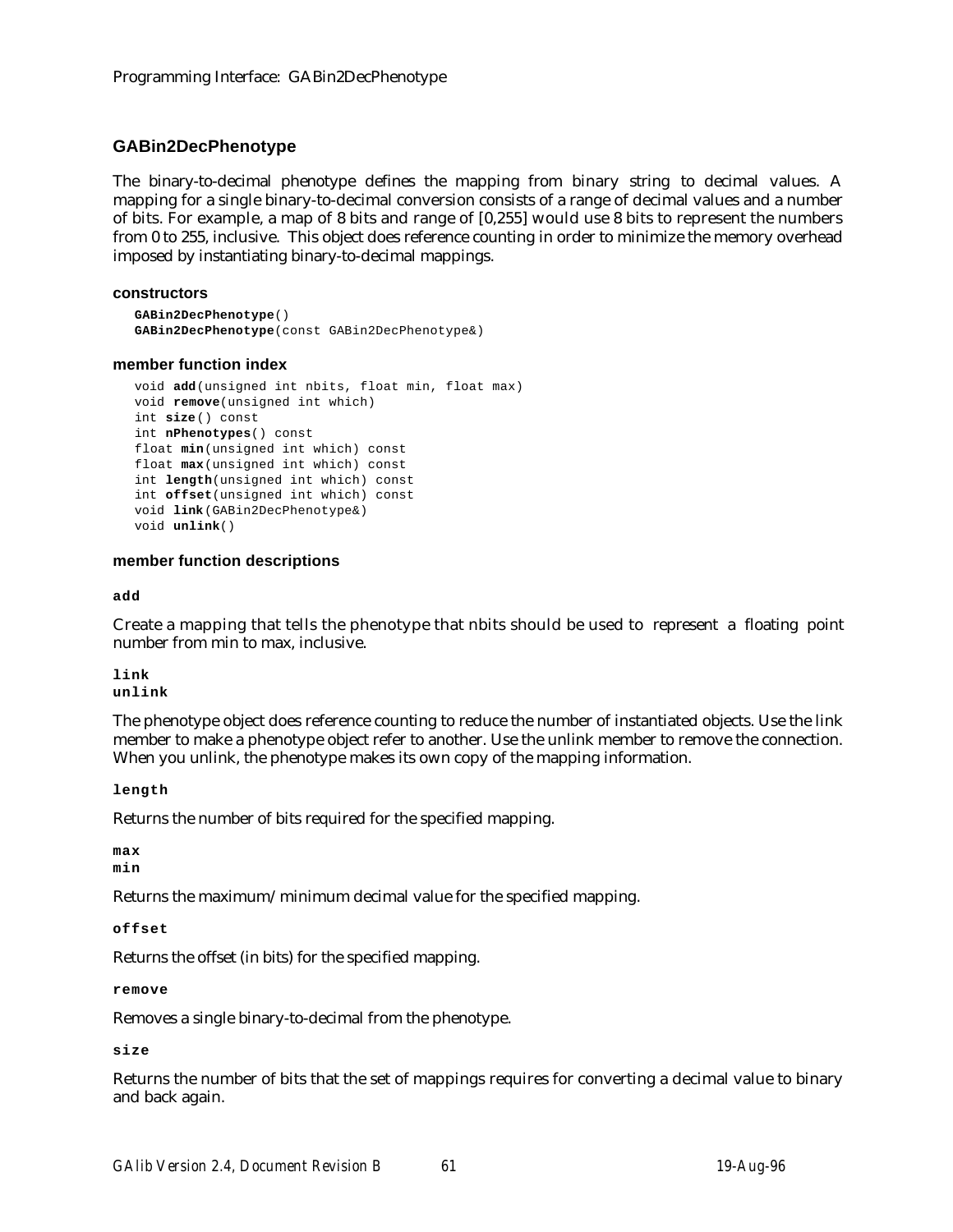# **GAAlleleSet<T>**

The allele set class is a container for the different values that a gene may assume. It can contain objects of any type as long as the object has the  $=$ ,  $=$  =, and  $!=$  operators defined.

Allele sets may be enumerated, bounded, or bounded with discretization. For example, an integer allele set may be defined as {1,3,5,2,99,-53} (an enumerated set). A bounded float set may be defined such as [2,743) (the set of numbers from 2, inclusive, to 743, exclusive). A bounded, discretized set may defined such as [4.5,7.05](0.05) (the set of numbers from 4.5 to 7.5, inclusive, with increment of 0.05).

If you call the allele member function with no argument, the allele set picks randomly from the alleles it contains and returns one of them.

**constructors**

```
GAAlleleSet()
GAAlleleSet(unsigned int n, const T a[])
GAAlleleSet(const T& lower, const T& upper, GAAllele::BoundType
       lowerbound=GAAllele::INCLUSIVE, GAAllele::BoundType upperbound=GAAllele::INCLUSIVE)
GAAlleleSet(const T& lower, const T& upper, const T& increment, GAAllele::BoundType
       lowerbound=GAAllele::INCLUSIVE, GAAllele::BoundType upperbound=GAAllele::INCLUSIVE)
GAAlleleSet(const GAAlleleSet<T>& set)
```
## **member function index**

```
GAAlleleSet<T> * clone() const
T add(const T& allele)
T remove(T& allele)
T allele() const
T allele(unsigned int i)
int size() const
T lower() const
T upper() const
T inc() const
GAAllele::BoundType lowerBoundType() const
GAAllele::BoundType upperBoundType() const
GAAllele::Type type() const
void link(GAAlleleSet<T>&) void unlink()
```
## **member function descriptions**

**add remove**

Add/Remove the indicated allele from the set. This method works only for enumerated allele sets. Both functions return zero if the operation was successful, non-zero status otherwise.

**lower upper**

Returns the lower/upper bounds on the allele set. If the allele set is enumerated, lower returns the first element of the set and upper returns the last element of the set.

**inc**

Returns the increment of the allele set. If the set is not discretized, the first element or lower bounds of the set is returned.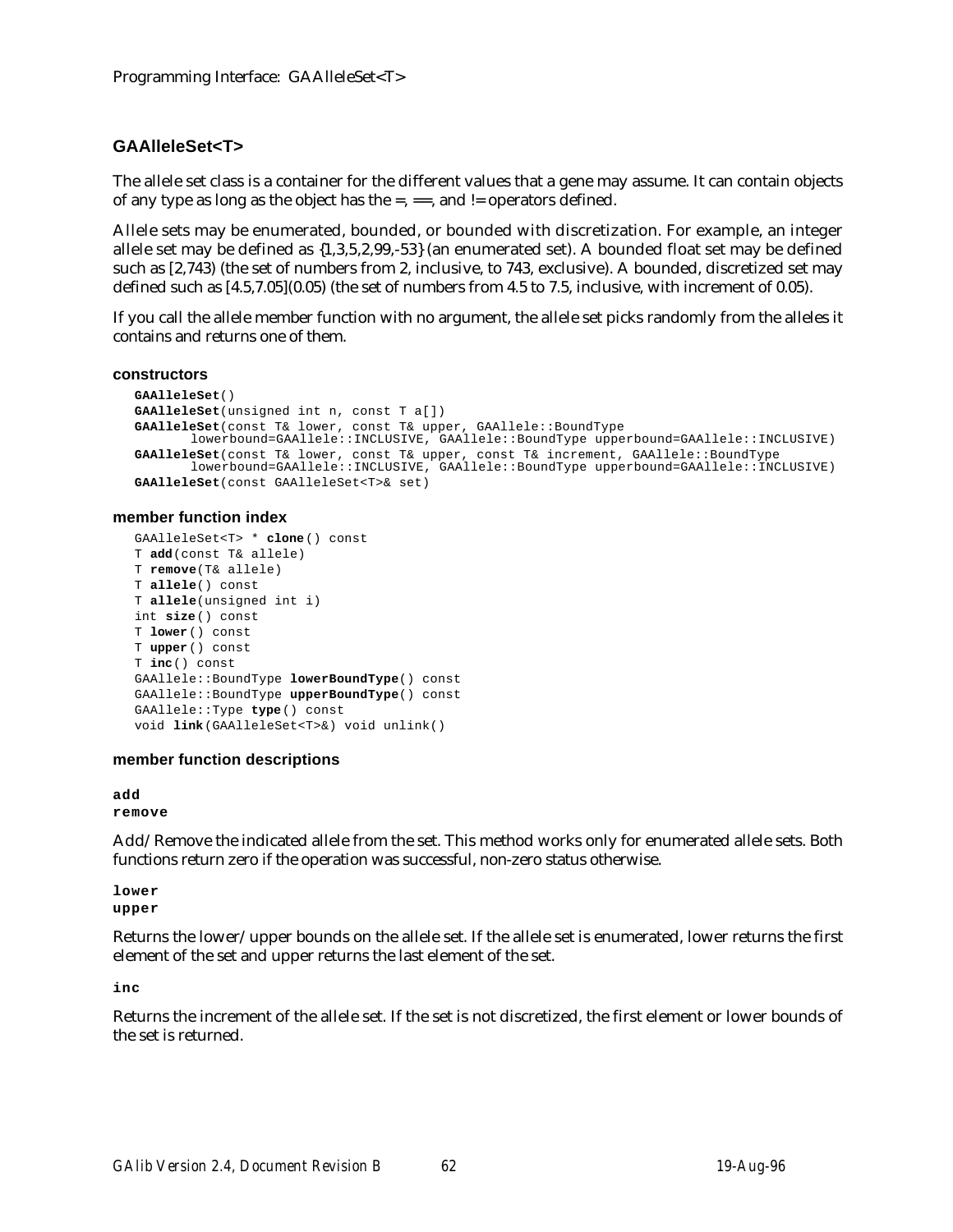Programming Interface: GAAlleleSet<T>

**lowerBoundType upperBoundType**

Returns GAAllele::INCLUSIVE or GAAllele::EXCLUSIVE to indicate the type of bound on the limits of the allele set. If no bounds have been defined, these method return GAAllele::NONE.

**link unlink**

The alleleset object does reference counting to reduce the number of instantiated objects. Use the link member to make an alleleset object refer to the data in another. Use the unlink member to remove the connection. When you unlink, the alleleset makes its own copy of the set data.

# **size**

Returns the number of elements in the allele set. This member is meaningful only for the enumerated allele set.

## **type**

Returns GAAllele::ENUMERATED, GAAllele::BOUNDED, or GAAllele::DISCRETIZED to indicate the type of allele set that has been defined. The type of the allele set is specified by the creator used to instantiate the allele set.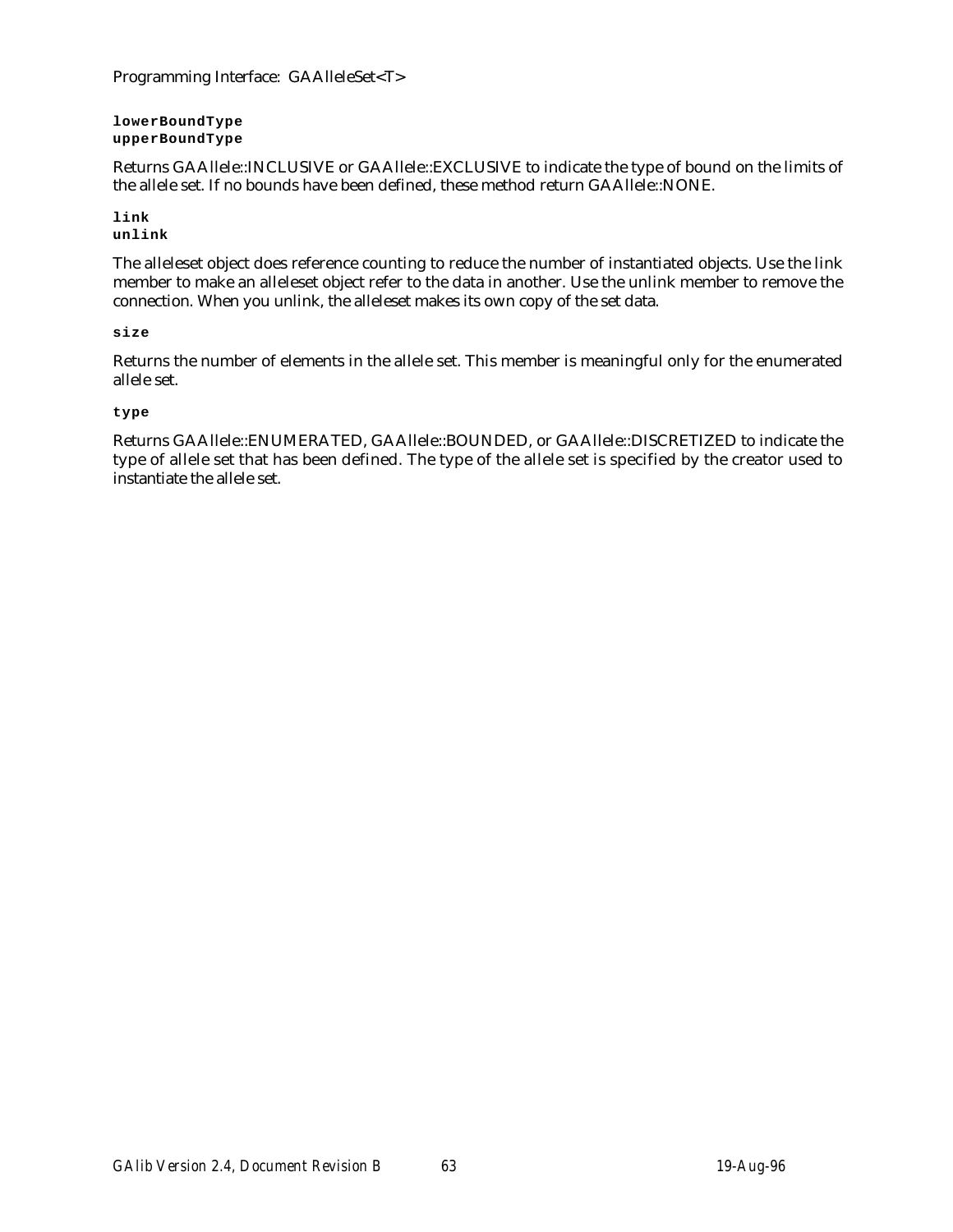# **GAAlleleSetArray<T>**

The GAAlleleSetArray is a container object with an array of allele sets.

## **constructors**

```
GAAlleleSetArray()
GAAlleleSetArray(const GAAlleleSet<T>&)
GAAlleleSetArray(const GAAlleleSetArray<T>&)
```
## **member function index**

```
int size() const
const GAAlleleSet<T>& set(unsigned int i) const
int add(const GAAlleleSet<T>& s)
int add(unsigned int n, const T a[])
int add(const T& lower, const T& upper, GAAllele::BoundType lb=GAAllele::INCLUSIVE,
       GAAllele::BoundType ub=GAAllele::INCLUSIVE)
int add(const T& lower, const T& upper, const T& increment, GAAllele::BoundType
       lb=GAAllele::INCLUSIVE, GAAllele::BoundType ub=GAAllele::INCLUSIVE)
int remove(unsigned int)
```
# **member function descriptions**

**add**

Use the add members to append an allele set to the end of the array. Each of the overloaded add members invokes a corresponding allele set creator, so you can use the appropriate add member for your particular allele set application.

**remove**

Remove the indicated allele set from the array. Returns zero if successful, non-zero otherwise.

**size**

Returns the number of allele sets in the array.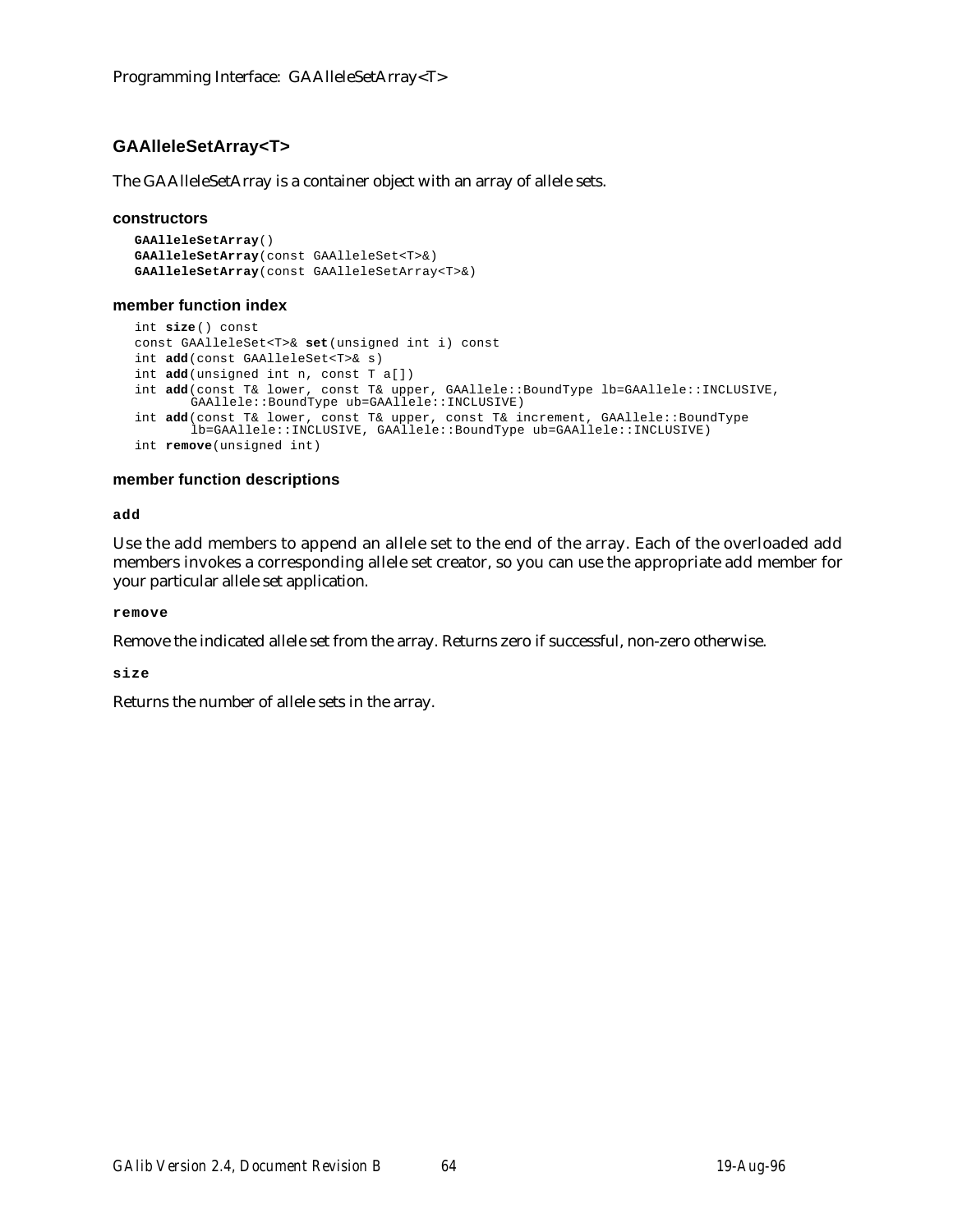## **GAParameter and GAParameterList**

The parameter list object contains information about how genetic algorithms should behave. Each parameter list contains an array of parameters. Each parameter is a name-value pair, where the name is a string (e.g. "number\_of\_generations") and the value is an int, float, double, char, string, boolean, or pointer.

Each parameter is uniquely identified by a pair of names: the full name and the short name. Associated with the names is a value. Each parameter also has a type from the enumerated list of types shown above. The GAParameter object automatically does type coercion of the pointer that is passed to it based upon the type that is passed to it upon its creation. The type cannot be changed once the parameter has been created.

#### **typedefs and constants**

enum GAParameter::Type {BOOLEAN, CHAR, STRING, INT, FLOAT, DOUBLE, POINTER};

#### **constructors**

```
GAParameter(const char* fn, const char* sn, Type tp, const void* v)
GAParameter(const GAParameter& orig)
```
#### **member function index**

void **copy**(const GAParameter&) char\* **fullname**() const char\* **shrtname**() const const void\* **value**() const const void\* **value**(const void\* v) Type type() const

#### **constructors**

**GAParameterList**() **GAParameterList**(const GAParameterList&)

#### **member function index**

```
int size() const
int get(const char*, void*) const
int set(const char*, const void*)
int set(const char* s, int v)
int set(const char* s, unsigned int v)
int set(const char* s, char v)
int set(const char* s, char* v)
int set(const char* s, double v)
int add(const char*, const char*, GAParameter::Type, const void*)
int remove();
GAParameter& operator[](unsigned int i) const
GAParameter& next()
GAParameter& prev()
GAParameter& current() const
GAParameter& first()
GAParameter& last()
GAParameter* operator()(const char* name)
int parse(int& argc, char **argv, GABoolean flag = gaFalse)
int write(const char* filename) const
int write(ostream& os) const
int read(const char* filename)
int read(istream& is)
ostream& operator<<(ostream& os, const GAParameterList& plist)
istream& operator>>(istream& is, GAParameterList& plist)
```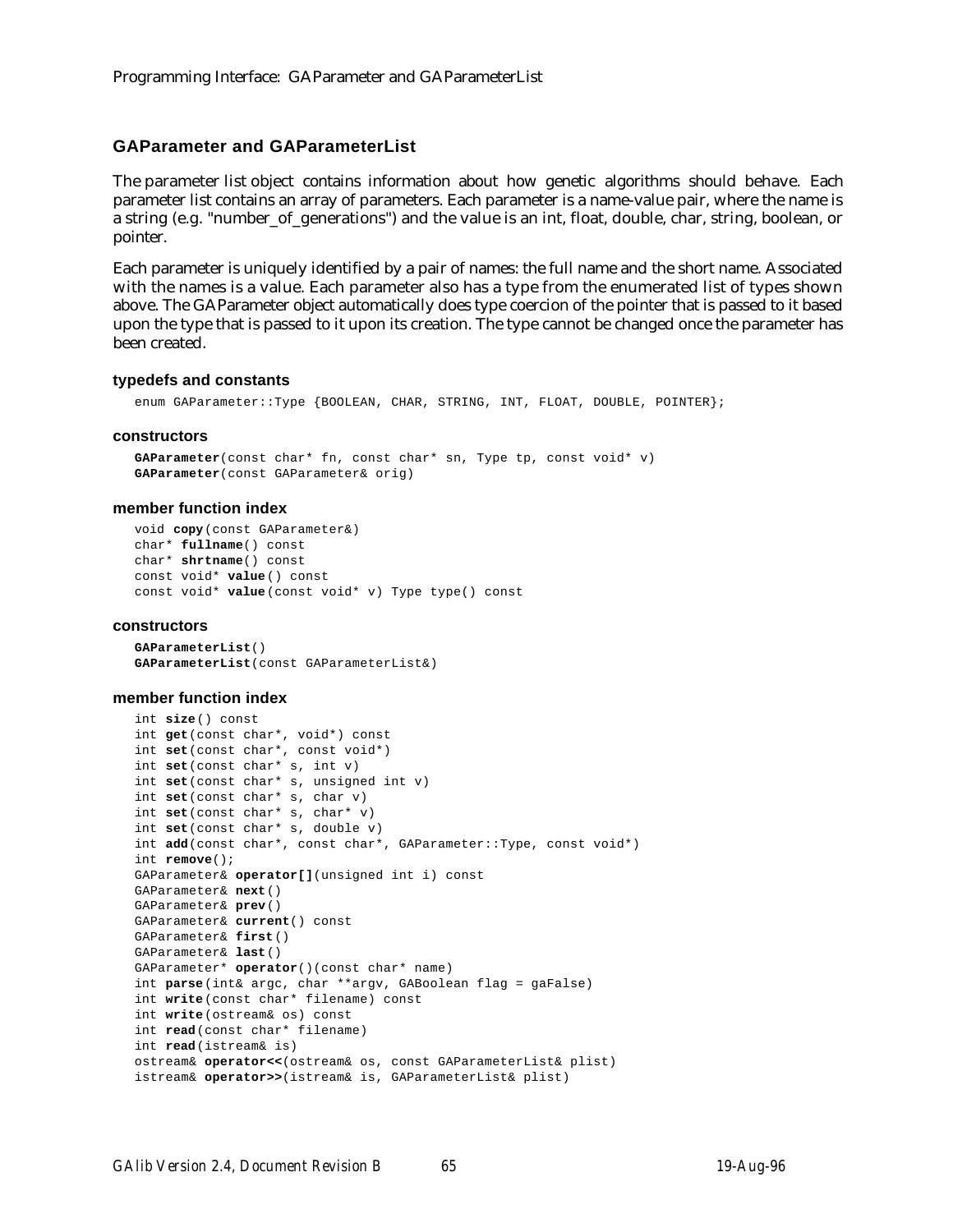# Programming Interface: GAParameter and GAParameterList

# **member function descriptions**

**add**

Add a parameter with specified name, type, and default value to the parameter list. This becomes the current parameter.

**current**

Return a reference to the current parameter in the list.

**first**

Return a reference to the first parameter in the list. This becomes the current parameter.

**get**

Fills the contents of the space pointed to by ptr with the current value of the named parameter. Returns 0 if the parameter was found, non-zero otherwise.

**last**

Return a reference to the last parameter in the list. This becomes the current parameter.

**next**

Return a reference to the next parameter in the list. This becomes the current parameter.

**parse**

Parse an argument list (in command-line format) for recognized name-value pairs. If you pass gaTrue as the third argument then this method will post warnings about names that it does not recognize.

**prev**

Return a reference to the next parameter in the list. This becomes the current parameter.

**read**

Read a parameter list from the specified file or stream. set

Set the named parameter to the specified value. Returns 0 if the paramter was found and successfully set, non-zero otherwise. You can use either the full or short name to specify a parameter.

**size**

Returns the number of parameters in the parameter list.

**remove**

Remove the current parameter from the parameter list.

**write**

Write the parameter list to the specified file or stream.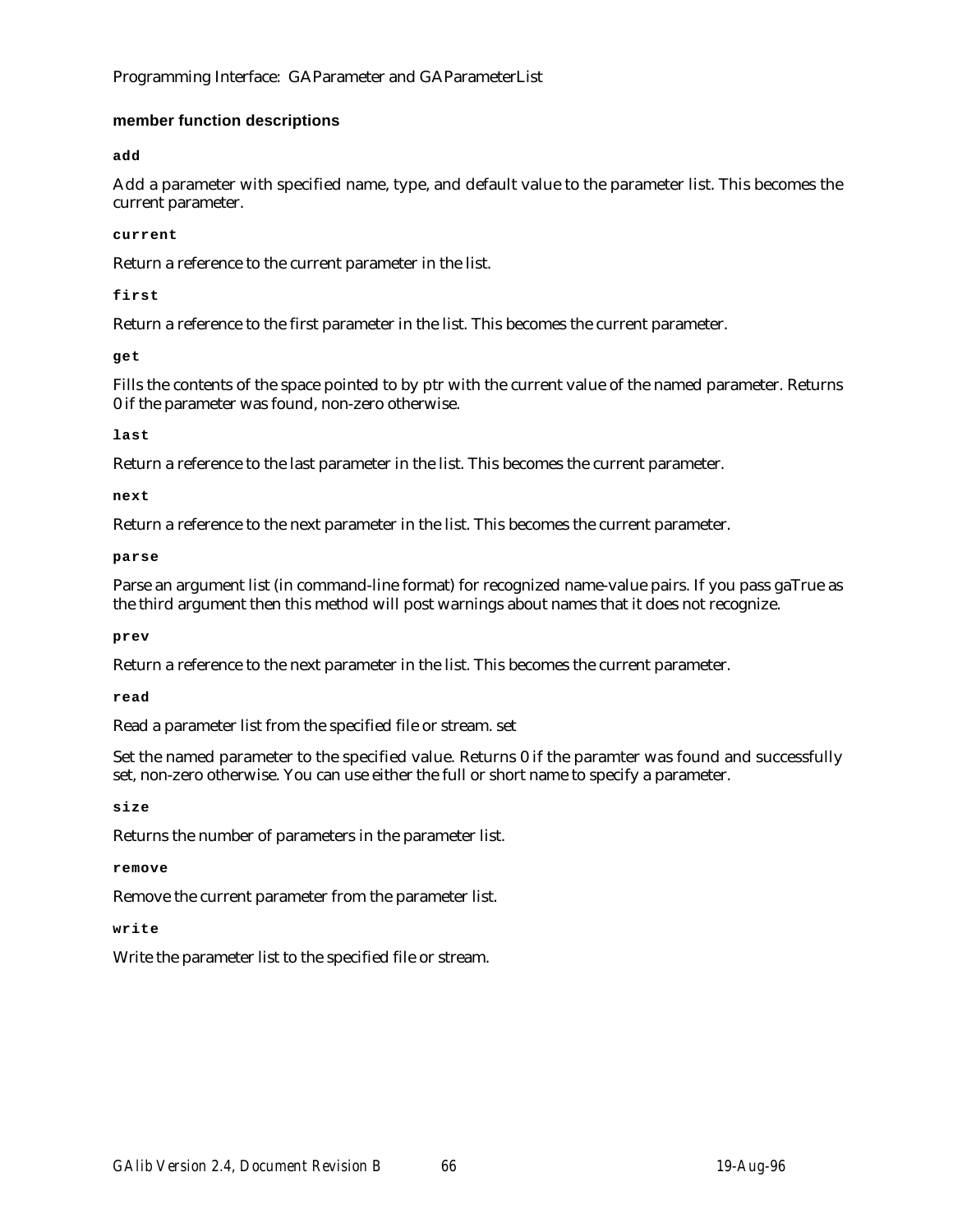# **GAStatistics**

The statistics object contains information about the current state of the genetic algorithm objects. Every genetic algorithm contains a statistics object.

The statistics object defines the following enumerated constants for use by the selectScores member. They can be bitwise-ORed to specify desired combinations of components. Use the class name to refer to the values, for example GAStatistics::Mean | GAStatistics::Deviation

#### **typedefs and constants**

enum { NoScores, Mean, Maximum, Minimum, Deviation, Diversity, AllScores }

#### **constructors**

```
GAStatistics()
GAStatistics(const GAStatistics&)
```
#### **member function index**

```
void copy(const GAStatistics &);
float online() const
float offline() const
float initial(ScoreID w=Maximum) const
float current(ScoreID w=Maximum) const
float worstEver() const
float bestEver() const
int generation() const
float convergence() const
int selections() const
int crossovers() const
int mutations() const
int replacements() const
int nConvergence(unsigned int)
int nConvergence() const
int nBestGenomes(const GAGenome&, unsigned int)
int nBestGenomes() const
int scoreFrequency(unsigned int x)
int scoreFrequency() const
int flushFrequency(unsigned int x)
int flushFrequency() const
char* scoreFilename(const char *filename)
char* scoreFilename() const
int selectScores(int whichScores)
int selectScores() const
GABoolean recordDiversity(GABoolean flag)
GABoolean recordDiversity() const
void flushScores()
void update(const GAPopulation& pop)
void reset(const GAPopulation& pop)
const GAPopulation& bestPopulation() const
const GAGenome& bestIndividual(unsigned int n=0) const
int scores(const char* filename, ScoreID which=NoScores)
int scores(ostream& os, ScoreID which=NoScores)
int write(const char* filename) const
int write(ostream& os) const;
ostream& operator<<(ostream&, const GAStatistics&)
```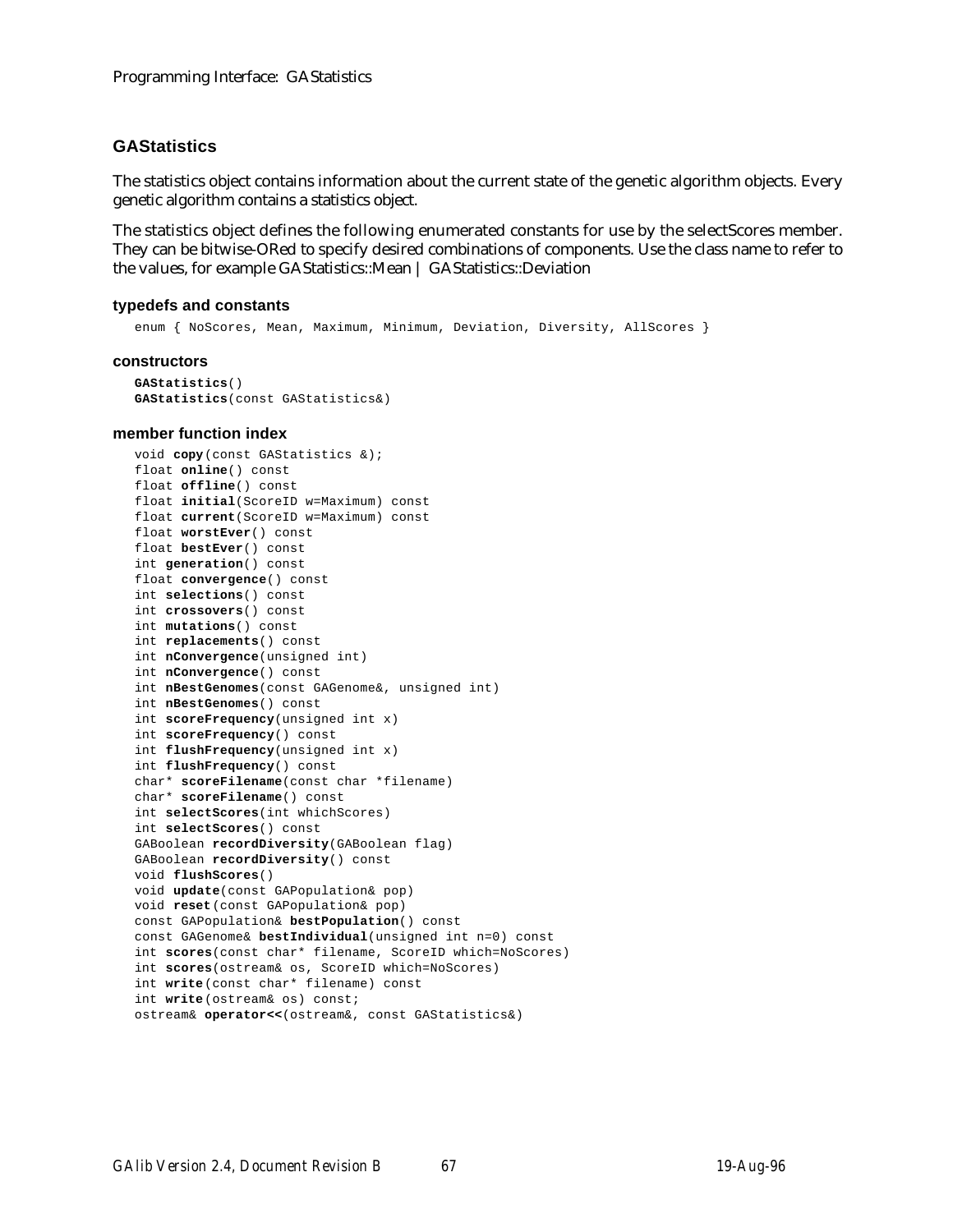# Programming Interface: GAStatistics

# **member function descriptions**

## **bestEver**

Returns the score of the best individual ever encountered.

**bestIndividual**

This function returns a reference to the best individual encountered by the genetic algorithm.

## **bestPopulation**

This function returns a reference to a population containing the best individuals encountered by the genetic algorithm. The size of this population is specified using the nBestGenomes member function.

## **convergence**

Returns the current convergence. Here convergence means the ratio of the nth previous best-ofgeneration to the current best-of-generation.

## **crossovers**

Returns the number of crossovers that have occurred since initialization.

## **current**

Returns the specified score from the current population.

## **flushFrequency**

Set/Get the frequency at which the generational scores should be flushed to disk. A score frequency of 100 means that at every 100th recorded score the scores buffer will be appended to the scores file.

## **flushScores**

Force a flush of the scores buffer to the score file.

**generation**

Returns the current generation number.

## **initial**

Returns the specified score from the initial population.

**mutations**

Returns the number of mutations that have occurred since initialization.

**nBestGenomes**

Set/Get the number of unique best genomes to keep.

## **nConvergence**

Set/Get the number of generations to use for the convergence measure. A value of 10 means the best-ofgeneration from 10 generations previous will be used for the convergence test.

## **offline**

Returns the average of the best-of-generation scores.

## **online**

Returns the average of all scores.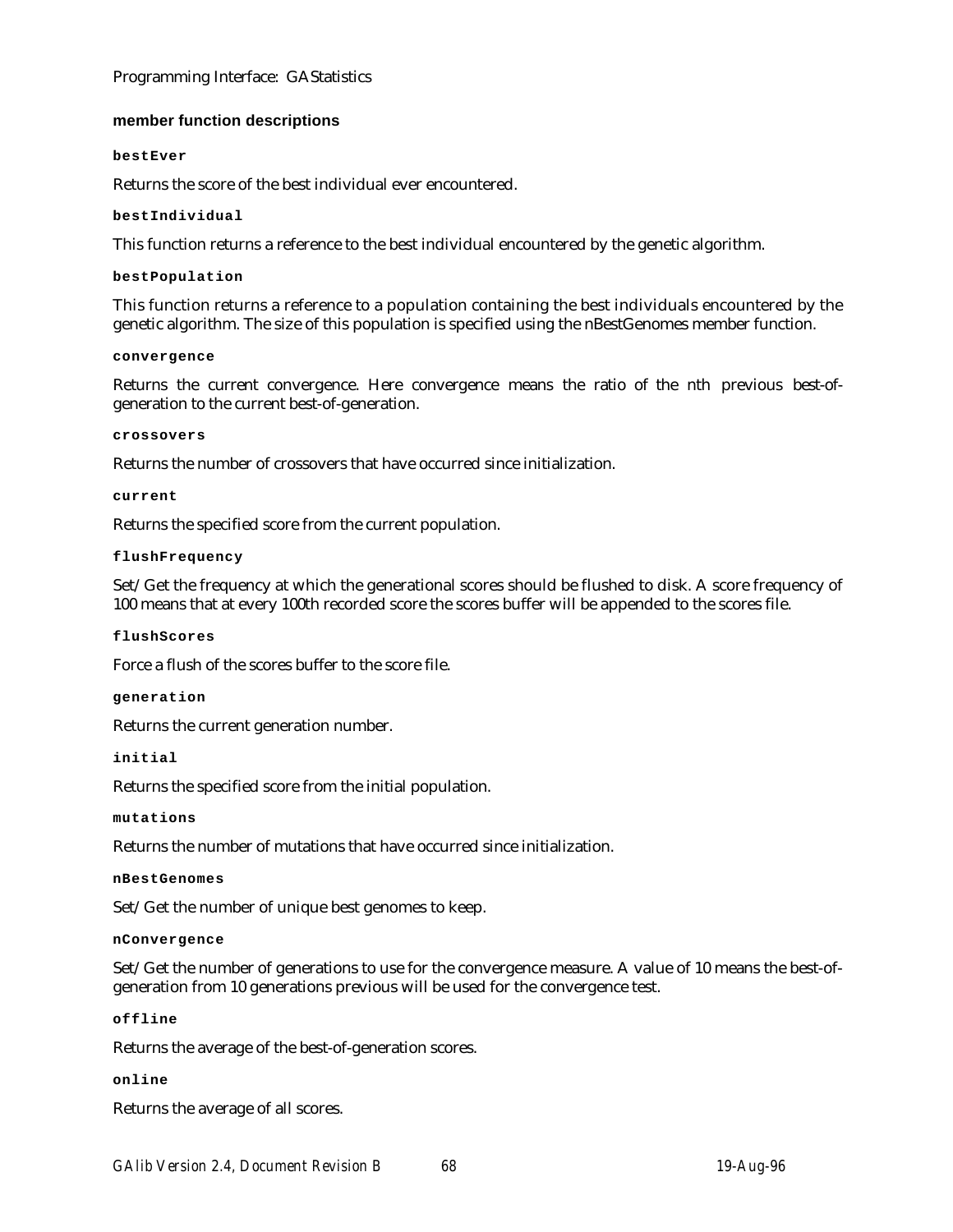# Programming Interface: GAStatistics

## **recordDiversity**

This boolean option determines whether or not the diversity of the population will be calculated each generation. By default, this option is set to false.

## **replacements**

Returns the number of replacements that have occurred since initialization.

## **reset**

Reset the contents of the statistics object using the contents of the specified population.

## **scoreFilename**

Set the name of the file to which the scores should be output. If the filename is set to nil, the scores will not be written to disk. The default filename is "generations.dat".

## **scoreFrequency**

Set/Get the frequency at which the generational scores should be recorded. A score frequency of 1 means the scores will be recorded each generation. The default depends on the type of genetic algorithm that is being used.

## **scores**

Print the generational scores to the specified stream. Output is tab-delimited with each line containing the generation number and the specified scores. You can specify which score you would like by logically ORing one of the score identifiers listed above. The order of the tab-delimited scores is as follows:

generation TAB mean TAB max TAB min TAB deviation TAB diversity NEWLINE

## **selections**

Returns the number of selections that have occurred since initialization.

## **selectScores**

This function is used to specify which scores should be saved to disk. The argument is the logical OR of the following values: Mean, Maximum, Minimum, Deviation, Diversity (all defined in the scope of the GAStatistics object). To record all of the scores, pass GAStatistics::AllScores.

## **update**

Update the contents of the statistics object to reflect the state of the specified population.

## **worstEver**

Returns the score of the worst individual ever encountered.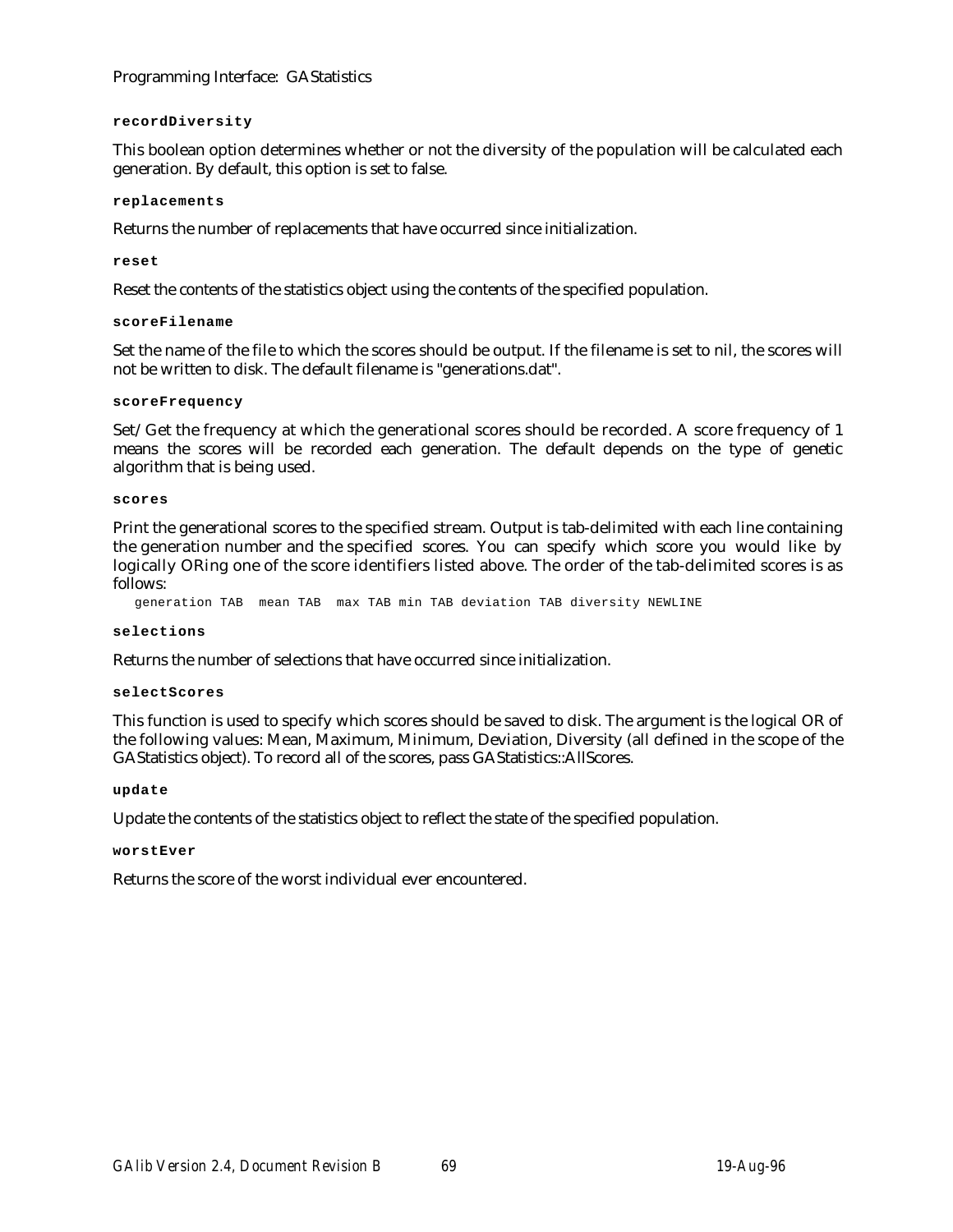## **GAPopulation**

The population object is a container for the genomes. It also contains population statistics such as average, maximum, and minimum genome objective scores. Each population contains a scaling object that is used to determine the fitness of its genomes. The population also contains a function used for selecting individuals from the population.

Whenever possible, the population caches the statistics. This means that the first call to one of the statistics members will be slower than subsequent calls.

You can customize the initialization, evaluation, and sort methods. Use the appropriate member function. Your customized functions must have the appropriate signature.

The default scaling scheme is linear scaling. The default evaluator invokes the objective function for each genome. The default selector is roulette wheel and uses the scaled (fitness) scores for its selections.

#### **typedefs and constants**

```
void (*GAPopulation::Initializer)(GAPopulation &)
void (*GAPopulation::Evaluator)(GAPopulation &)
enum SortBasis { RAW, SCALED };
enum SortOrder { LOW_IS_BEST, HIGH_IS_BEST };
enum Replacement \{ BEST = -1, WORST = -2, RANDOM = -3 };
```
#### **constructors**

```
GAPopulation()
GAPopulation(const GAGenome&, unsigned int popsize = gaDefPopSize)
GAPopulation(const GAPopulation&)
```
#### **member function index**

```
GAPopulation * clone() const
void copy(const GAPopulation&)
int size(unsigned int popsize)
int size() const
float sum() const
float ave() const
float var() const
float dev() const
float max() const
float min() const
float div() const
float div(unsigned int i, unsigned int j) const
float fitsum() const
float fitave() const
float fitmax() const
float fitmin() const
float fitvar() const
float fitdev() const
float psum(unsigned int i) const
int nevals() const
void touch()
void statistics(GABoolean flag = gaFalse) const
void diversity(GABoolean flag = gaFalse) const
void prepselect(GABoolean flag = gaFalse) const
GAGenome& select()
GASelectionScheme& selector() const
GASelectionScheme& selector(const GASelectionScheme&)
void scale(GABoolean flag = gaFalse) const
GAScalingScheme& scaling() const
GAScalingScheme& scaling(const GAScalingScheme&)
```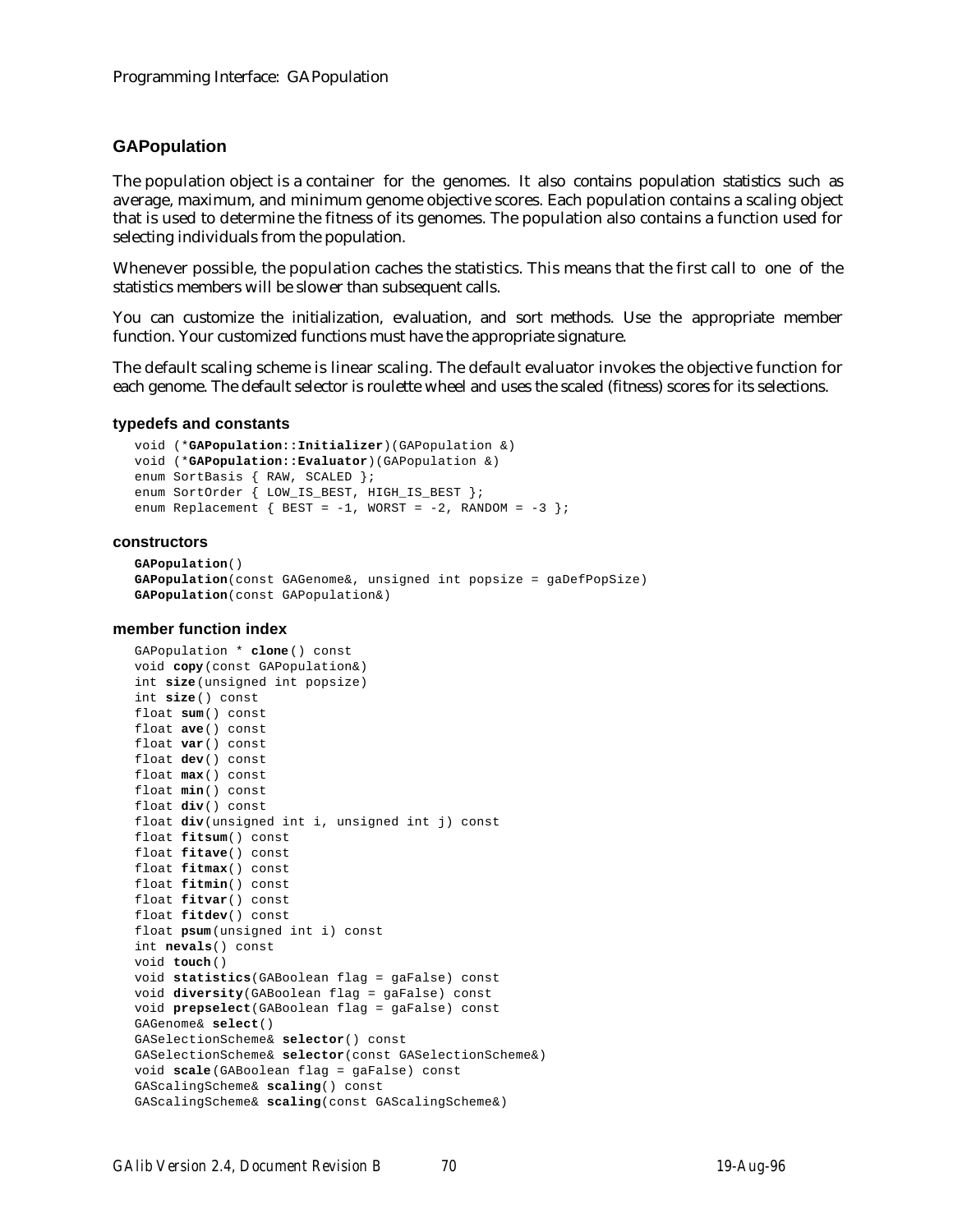```
void sort(GABoolean flag = gaFalse, SortBasis basis = RAW) const
SortOrder order() const
SortOrder order(SortOrder flag)
void evaluate(GABoolean flag = gaFalse) const
GAPopulation::Evaluator evaluator(GAPopulation::Evaluator func)
GAPopulation::Evaluator evaluator(GAPopulation::Evaluator func)
void initialize()
GAPopulation::Initializer initializer(GAPopulation::Initializer func)
GAPopulation::Initializer initializer(GAPopulation::Initializer func)
GAGeneticAlgorithm * geneticAlgorithm() const
GAGeneticAlgorithm * geneticAlgorithm(GA&)
void * userData() const
void * userData(void * u)
GAEvalData * evalData() const
GAEvalData * evalData(const GAEvalData&)
GAGenome& individual(unsigned int x, SortBasis basis = RAW) const
GAGenome& best(unsigned int i = 0, SortBasis basis = RAW) const
GAGenome& worst(unsigned int i = 0, SortBasis basis = RAW) const
GAGenome * add(GAGenome *)
GAGenome * add(const GAGenome&)
GAGenome * remove(unsigned int i, SortBasis basis = RAW)
GAGenome * remove(GAGenome *)
GAGenome * replace(GAGenome *, int which = gaPopReplaceRandom, SortBasis basis = RAW)
GAGenome * replace(GAGenome *, GAGenome *)
void destroy(int w = WORST, SortBasis basis = RAW)
virtual void read(istream &)
virtual void write(ostream &) const
ostream& operator<<(ostream &, const GAPopulation &)
istream& operator>>(istream &, GAPopulation &)
```
## **member function descriptions**

**add**

Add the specified individual to the population. If you call this method with a reference to a genome, the population will clone the genome. If you call this method with a pointer to a genome, the population will use the genome pointed to by the pointer. From then on the population is responsible for deleting the genome.

**ave**

Returns the average of the objective scores.

**best**

Returns a reference to the best individual in the population. Use the SortBasis flag to specify whether you want the best in terms of raw objective score or scaled (fitness) score.

**destroy**

Remove the specified individual from the population and free the memory used by that individual. Use the SortBasis flag to specify whether to use raw objective score or scaled (fitness) score when determining which genome to destroy.

**dev**

Returns the standard deviation of the objective scores.

**div**

Returns the diversity of the population. Diversity is a number between 0 and 1 where 0 indicates that each individual is completely different than every other individual. If you specify two indices, this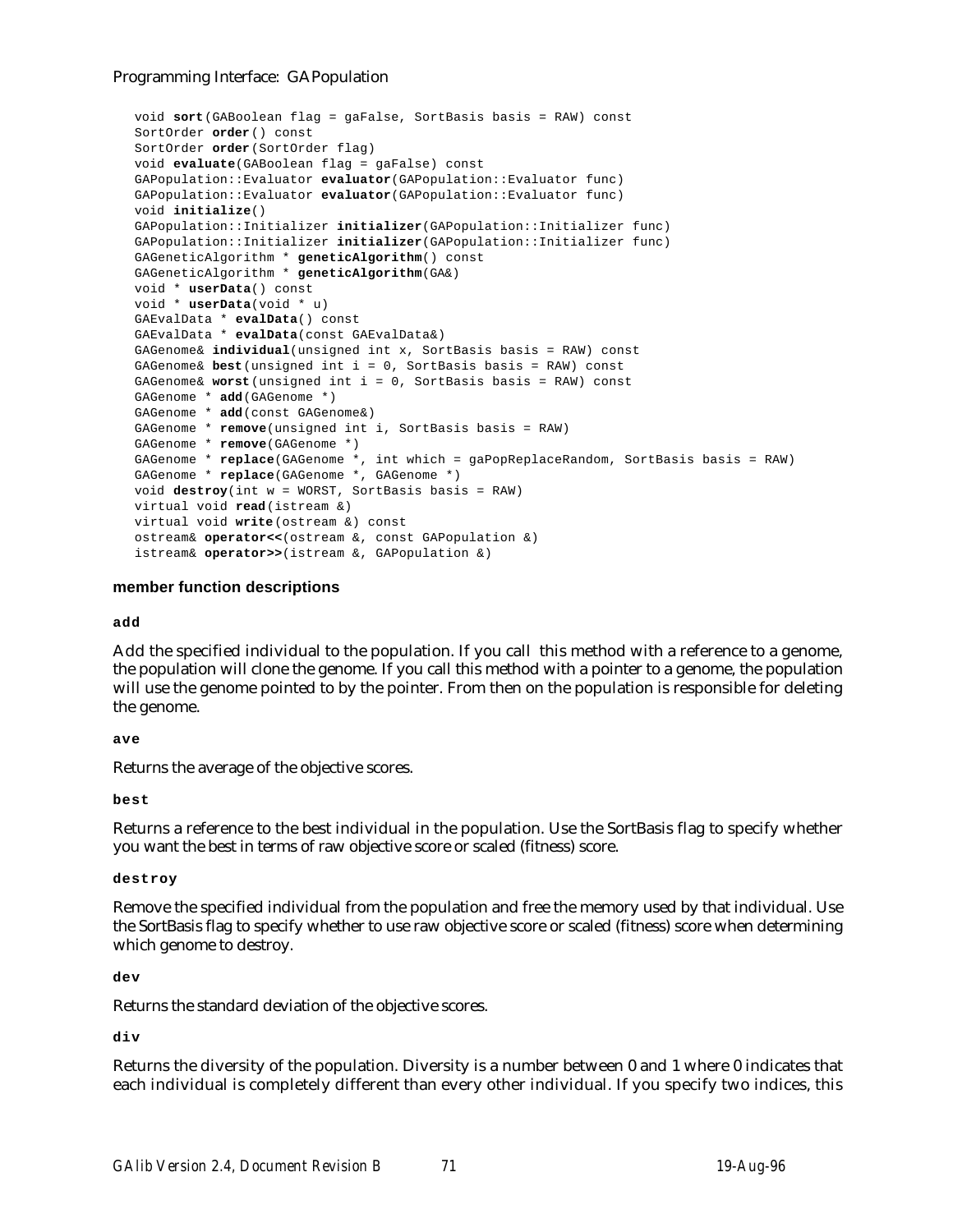member function returns the diversity of the specified individuals (it invokes the comparison function for those individuals).

### **evalData**

Set/Get the evaluation data for the population. This object is unrelated to any evaluation data objects used by the genomes in the population.

### **evaluate**

Evaluate the population using the method set by the evaluator function. The default evaluator simply calls the evaluate member of each genome in the population. If you call this function with gaTrue then the population performs the evaluation even if it has already cached the evaluation results.

## **evaluator**

Specifies which function to use to evaluate the population. The specified function must have the proper signature.

## **fitave**

Returns the average of the fitness scores.

## **fitdev**

Returns the standard deviation of the fitness scores.

**fitmax**

Returns the maximum fitness score.

**fitmin**

Returns the minimum fitness score.

**fitsum**

Returns the sum of the fitness scores.

**fitvar**

Returns the variance of the fitness scores.

#### **geneticAlgorithm**

Set/Get the genetic algorithm that 'owns' this population. A return value of nil indicates that the population is owned by no genetic algorithm.

**individual**

Returns a reference to the specified individual. Indices for individuals in the population start at 0 and go to size()-1. the 0th individual is the best individual when the population has been sorted. Use the SortBasis flag to specify whether you want the ith individual based upon the raw objective score or scaled (fitness) score.

#### **initialize**

Initialize the population using the method set by initializer. The default initializer simply calls the initialize method of each genome in the population.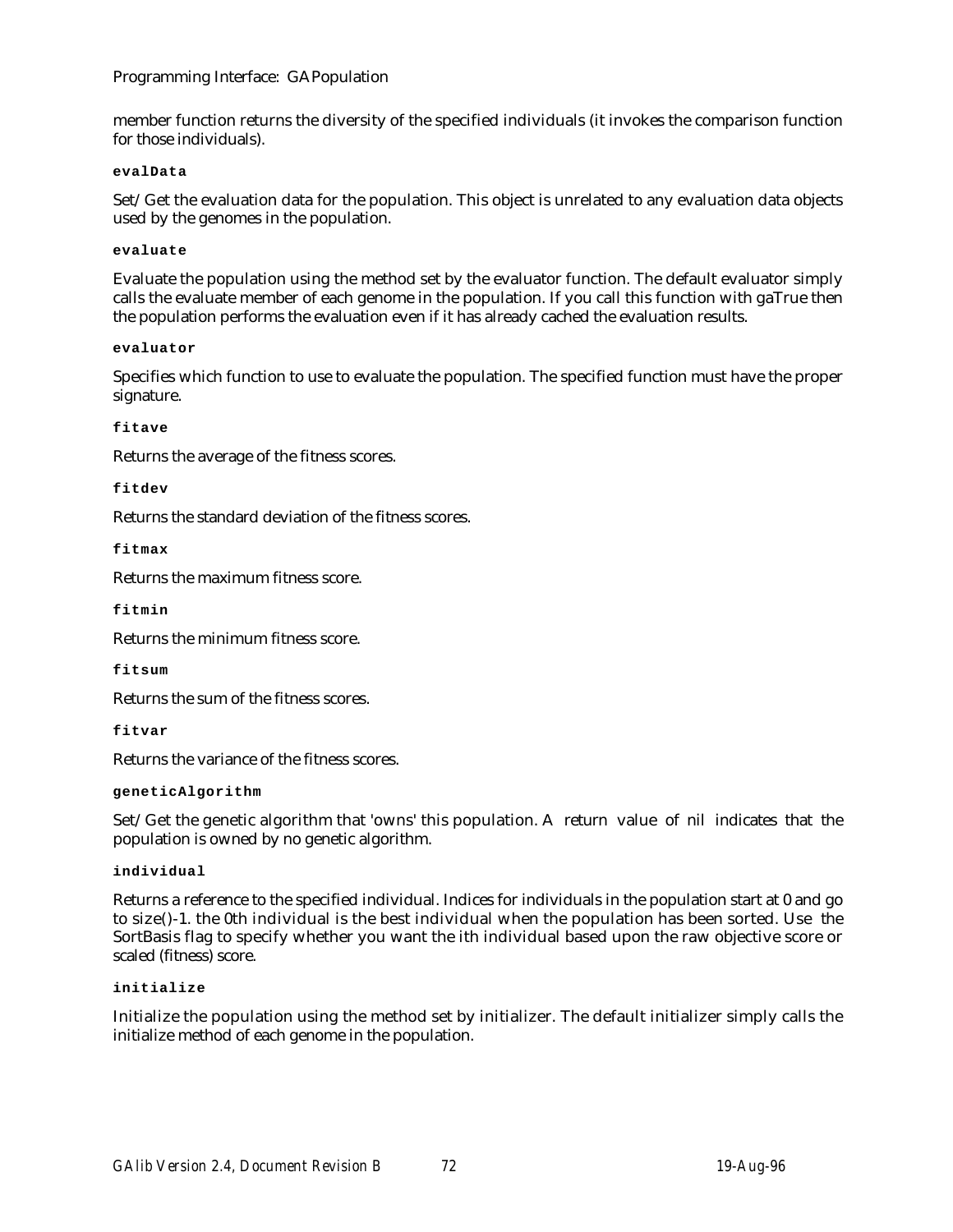## **initializer**

Specifies which function to use to initialize the population. The specified function must have the proper signature.

## **max**

Returns the maximum objective score in the population.

## **min**

Returns the minimum objective score in the population.

## **order**

Set/Get the sort order. A population may be sorted in two ways, highest-score-is-best or lowest-score-isbest.

## **prepselect**

The function calls the selector's update method. It is typically called by the population before it does a selection.

#### **psum**

Returns the partial sum of the ith fitness score in the array of (sorted) fitness scores.

#### **remove**

Remove the specified individual from the population. The genome to be replaced can be specified by either an index or by pointer. This function returns a pointer to the genome that was removed from the population. The caller is responsible for the memory used by the returned genome. Use the SortBasis flag to specify whether to use raw objective score or scaled (fitness) score when determining which genome to remove.

#### **replace**

Replace the specified individual with the first argument. The genome to be replaced can be specified by either an index or by pointer. This function returns a pointer to the genome that was replaced. If no genome was replaced or the specified index or pointer is bogus, it returns nil. Use the SortBasis flag to specify whether to use raw objective score or scaled (fitness) score when determining which genome to replace.

#### **scale**

Scale the raw (objective) scores in the population using the scaling method. If you call this function with gaTrue then the scaled scores are recalculated even if the population has already cached them.

#### **scaling**

Set/Get the scaling method for this population.

#### **select**

Returns a reference to a genome from the population using the selection scheme associated with the population.

#### **selector**

Set/Get the selection method for this population.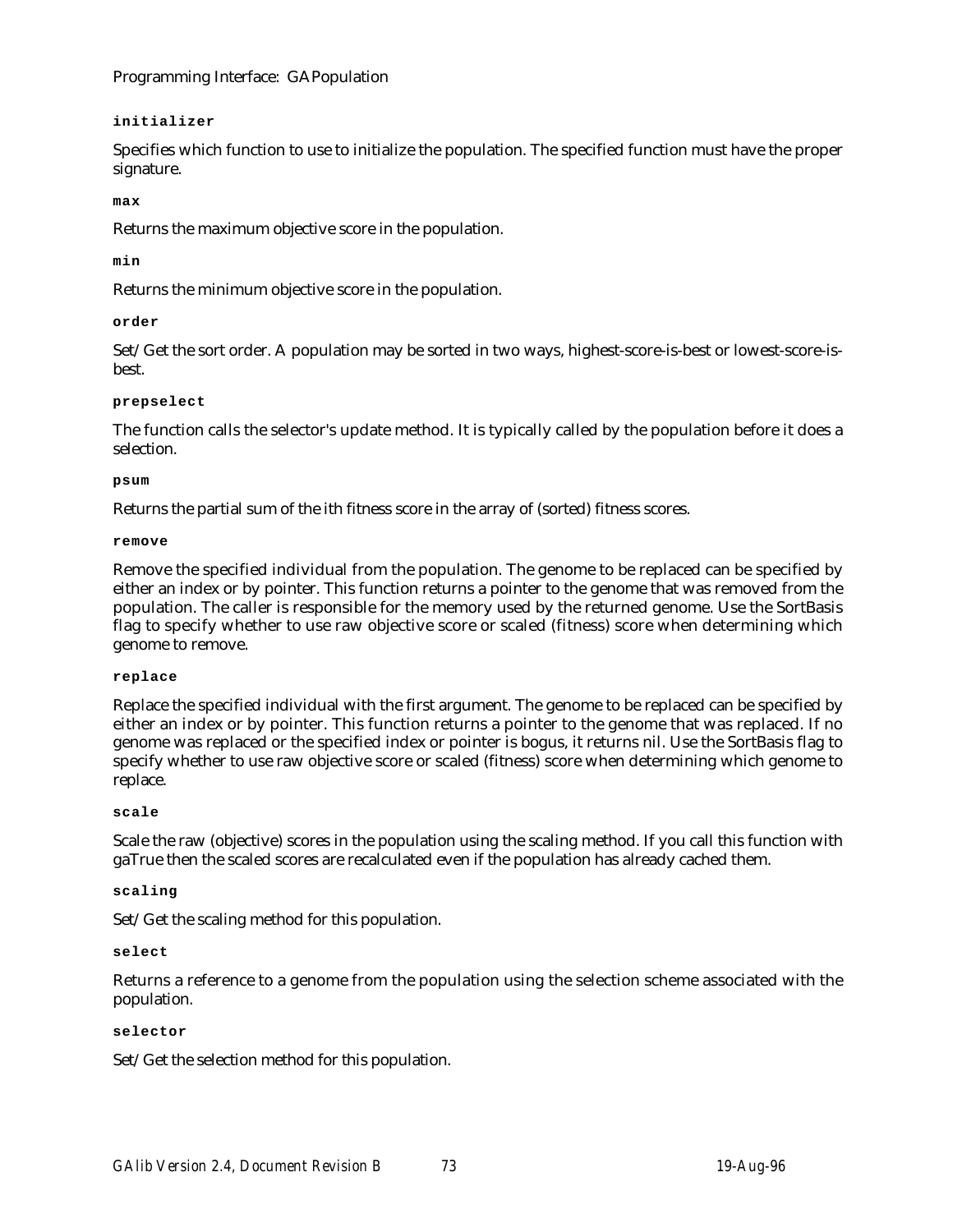**size**

Set/Get the number of individuals in the population. If you resize to a larger size, the new individuals will be initialized but not evaluated. If you resize to a smaller size, the best individuals will be kept.

**sort**

Sort the individuals in the population. Individuals may be sorted based upon their raw or scaled scores.

### **statistics**

Calculate the population statistics. This method is automatically invoked whenever any of the population statistics are requested. If you call this function with gaTrue then the statistics are recalculated even if the population has already cached them.

**sum**

Returns the sum of the objective scores.

## **touch**

The population object remembers its state so that it does not execute the evaluate or sort methods unless its state has been changed. If you want to force the population to execute any of its methods the next time they are invoked, invoke this method.

## **userData**

Set/Get the user data pointer for the population. You can use the user data member to store a pointer to any object.

## **var**

Returns the variance of the objective scores.

#### **worst**

Returns a reference to the worst individual in the population. Use the SortBasis flag to specify whether you want the worst in terms of raw objective score or scaled (fitness) score.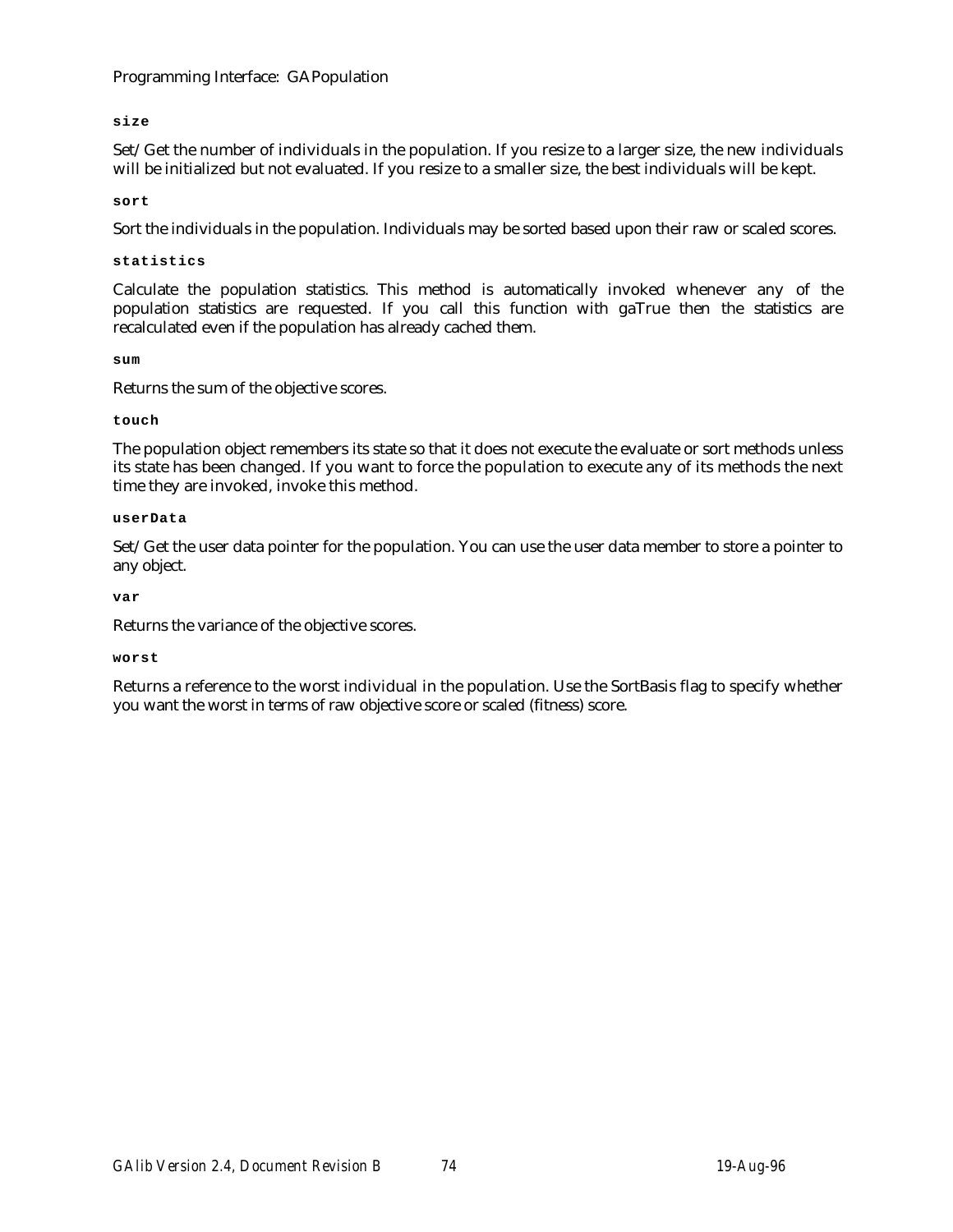# **GAScalingScheme**

The scaling object is embedded in the population object. The base scaling object is not instantiable. This object keeps track of the fitness scores (not the objective scores) of each individual in the population. The genomes that it returns are the genomes in the population to which it is linked; it does not make its own copies.

For details about how to write your own scaling scheme, see the customizations section.

## **constructors**

```
GAScalingScheme()
GAScalingScheme(const GAScalingScheme& s)
```
## **member function index**

virtual GAScalingScheme \* **clone**() const virtual void **copy**(const GAScalingScheme &) virtual void **evaluate**(const GAPopulation & p)

## **built-in scaling schemes**

GAlib contains a number of instantiable scaling objects derived from the base class. Here are the constructors for these scaling schemes:

**GANoScaling()**

The fitness scores are identical to the objective scores. No scaling takes place.

```
GALinearScaling(float c = gaDefLinearScalingMultiplier)
```
The fitness scores are derived from the objective scores using the linear scaling method described in Goldberg's book. You can specify the scaling coefficient. Negative objective scores are not allowed with this method. Objective scores are converted to fitness scores using the relation

$$
f = a \bullet \; obj + b
$$

where *a* and *b* are calculated based upon the objective scores of the individuals in the population as described in Goldberg's book.

```
GASigmaTruncationScaling(float c = gaDefSigmaTruncationMultiplier)
```
Use this scaling method if your objective scores will be negative. It scales based on the variation from the population average and truncates arbitrarily at 0. The mapping from objective to fitness score for each individual is given by

$$
f = obj - (obj\_ave - c \cdot obj\_dev)
$$

**GAPowerLawScaling(int k = gaDefPowerScalingFactor)**

Power law scaling maps objective scores to fitness scores using an exponential relationship defined as

 $f = \alpha b$ *j*<sup>*k*</sup>

```
GASharing(GAGenome::Comparator func = 0,
            float cutoff = gaDefSharingCutoff, float alpha = 1)
```
This scaling method is used to do speciation. The fitness score is derived from its objective score by comparing the individual against the other individuals in the population. If there are other similar individuals then the fitness is derated. The distance function is used to specify how similar to each other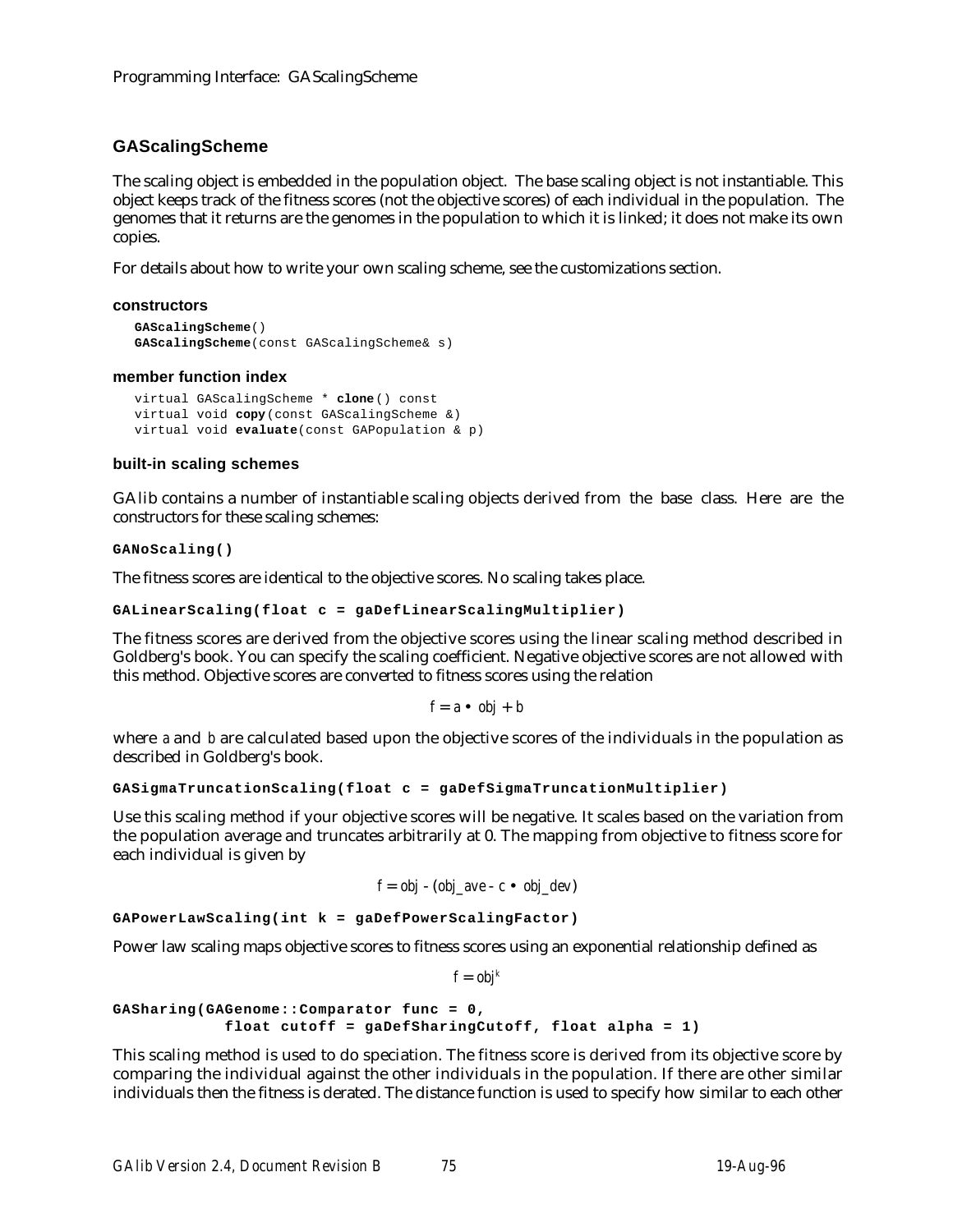Programming Interface: GAScalingScheme

two individuals are. A distance function must return a value of 0 or higher, where 0 means that the two individuals are identical (no diversity). For a given individual,

$$
f = \frac{obj}{\binom{n}{s(d_j)}}
$$

$$
s(d_j) = \frac{d_j}{d_j} < 1 - \frac{d_j}{d_j}
$$

*dj* = distance between current individual and individual *j*

 $n =$  number of individuals in the population

The default sharing object uses the triangular sharing function described in Goldberg's book. You can specify the cutoff value (sigma in Goldberg's book) using the sigma member function. The curvature of the sharing function is controlled by the alpha value. When alpha is 1.0 the sharing function is a straight line (triangular sharing). If you specify a comparator, that function will be used as the distance function for all comparisons. If you do not specify a comparator, the sharing object will use the default comparator of each genome.

Notice that the sharing scaling differs depending on whether the objective is to maximized or minimized. If the goal is to maximize the objective score, the raw scores will be divided by the sharing factor. If the goal is to minimize the objective score, the raw scores will be multiplied by the sharing factor. You can explicitly tell the sharing object to do minimize- or maximize-based scaling by using the minimaxi member function. By default, it uses the min/max settings of the genetic algorithm that is using it (based on information in the population with which the sharing object is associated). If the scaling object is associated with a population that has been created independently of any genetic algorithm object, the sharing object will use the population's order to decide whether to multiply or divide to do its scaling.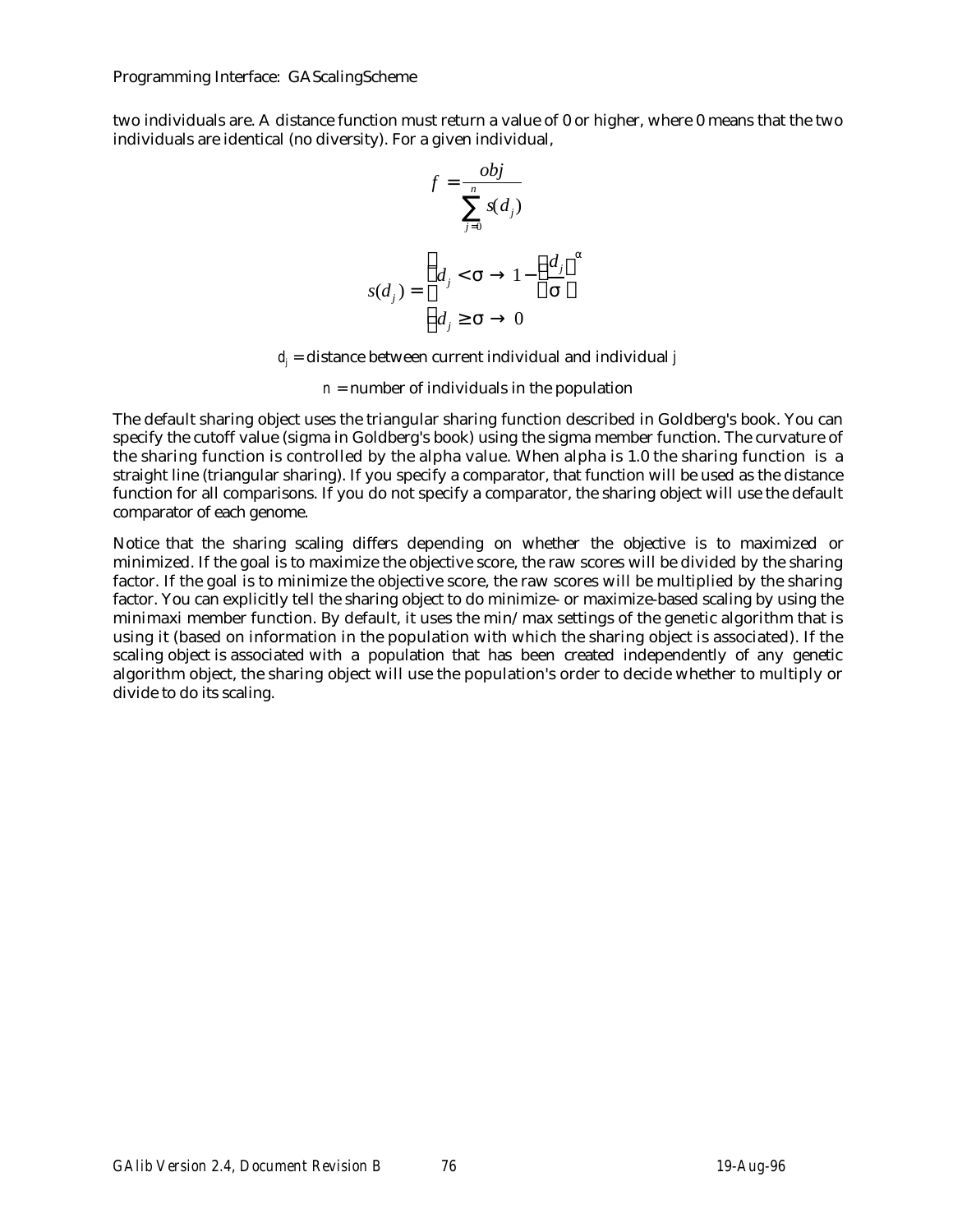# **GASelectionScheme**

Selection schemes are used to pick genomes from a population for mating. The GASelectionScheme object defines the basic selector behavior. It is an abstract class and cannot be instantiated. Each selector object may be linked to a population from which it will make its selections. The select member returns a reference to a single genome. A selector may operate on the scaled objective scores or the raw objective scores. Default behavior is to operate on the scaled (fitness) scores.

For details about how to write your own selection scheme, see the customizations section.

## **typedefs and constants**

```
enum { RAW, SCALED };
```
## **constructors**

```
GASelectionScheme(int which = FITNESS)
GASelectionScheme(const GASelectionScheme&)
```
## **member function index**

```
virtual GASelectionScheme* clone() const;
virtual void copy(const GASelectionScheme& orig)
virtual void assign(GAPopulation& pop)
virtual void update()
virtual GAGenome& select() const;
```
## **built-in selection schemes**

GAlib contains a number of instantiable scaling objects derived from the base class. Here are the constructors for these scaling schemes:

**GARankSelector(int w=GASelectionScheme::SCALED)**

The rank selector picks the best member of the population every time.

**GARouletteWheelSelector(int w=GASelectionScheme::SCALED)**

This selection method picks an individual based on the magnitude of the fitness score relative to the rest of the population. The higher the score, the more likely an individual will be selected. Any individual has a probability p of being chosen where p is equal to the fitness of the individual divided by the sum of the fitnesses of each individual in the population.

**GATournamentSelector(int w=GASelectionScheme::SCALED)**

The tournament selector uses the roulette wheel method to select two individuals then picks the one with the higher score. The tournament selector typically chooses higher valued individuals more often than the RouletteWheelSelector.

```
GADSSelector(int w=GASelectionScheme::SCALED)
```
The deterministic sampling selector (DS) uses a two-staged selection procedure. In the first stage, each individual's expected representation is calculated. A temporary population is filled using the individuals with the highest expected numbers. Any remaining positions are filled by first sorting the original individuals according to the decimal part of their expected representation, then selecting those highest in the list. The second stage of selection is uniform random selection from the temporary population.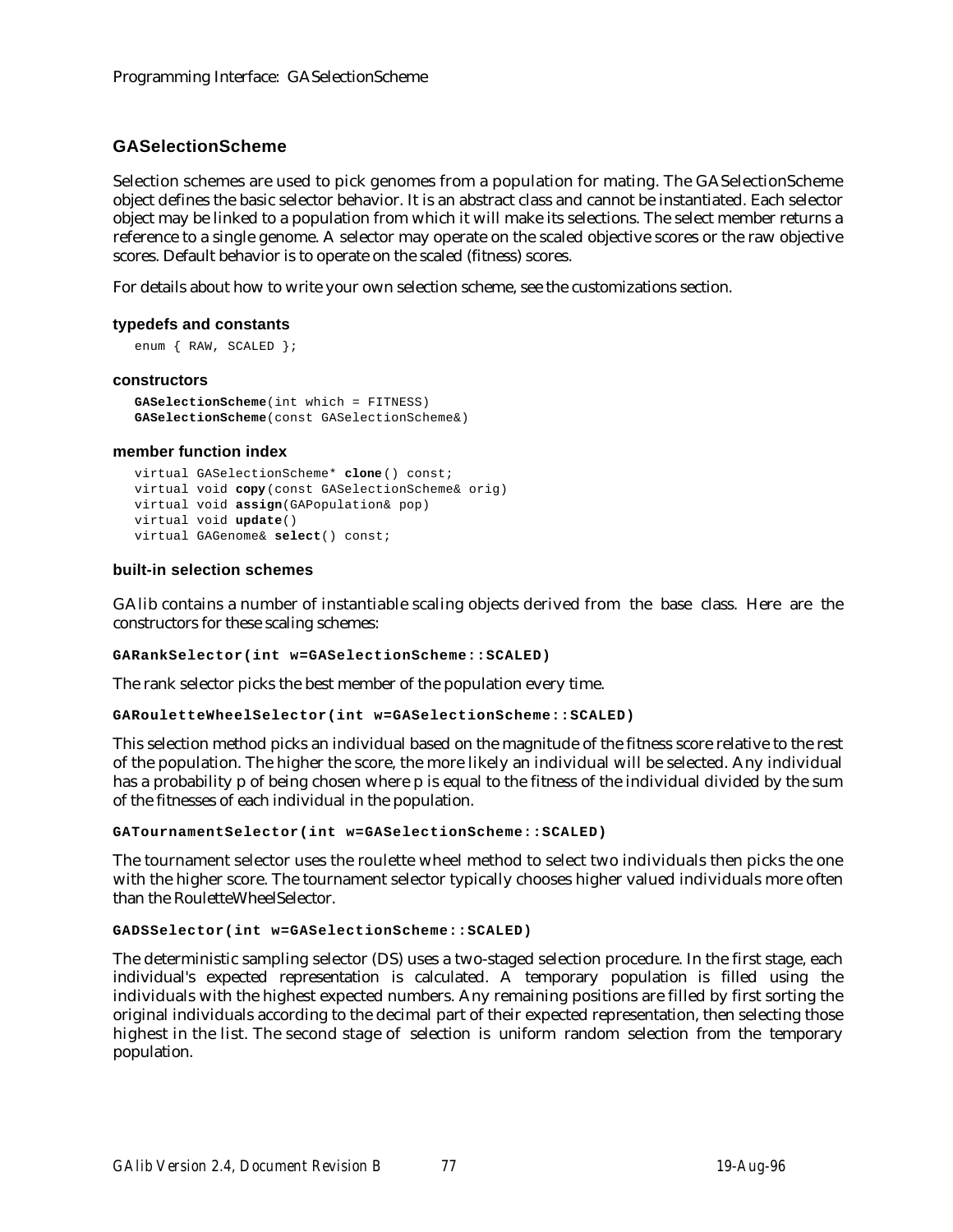Programming Interface: GASelectionScheme

## **GASRSSelector(int w=GASelectionScheme::SCALED)**

The stochastic remainder sampling selector (SRS) uses a two-staged selection procedure. In the first stage, each individual's expected representation is calculated. A temporary population is filled using the individuals with the highest expected numbers. Any fractional expected representations are used to give the individual more likeliehood of filling a space. For example, an individual with e of 1.4 will have 1 position then a 40% chance of a second position. The second stage of selection is uniform random selection from the temporary population.

## **GAUniformSelector(int w=GASelectionScheme::SCALED)**

The stochastic uniform sampling selector picks randomly from the population. Any individual in the population has a probability p of being chosen where p is equal to 1 divided by the population size.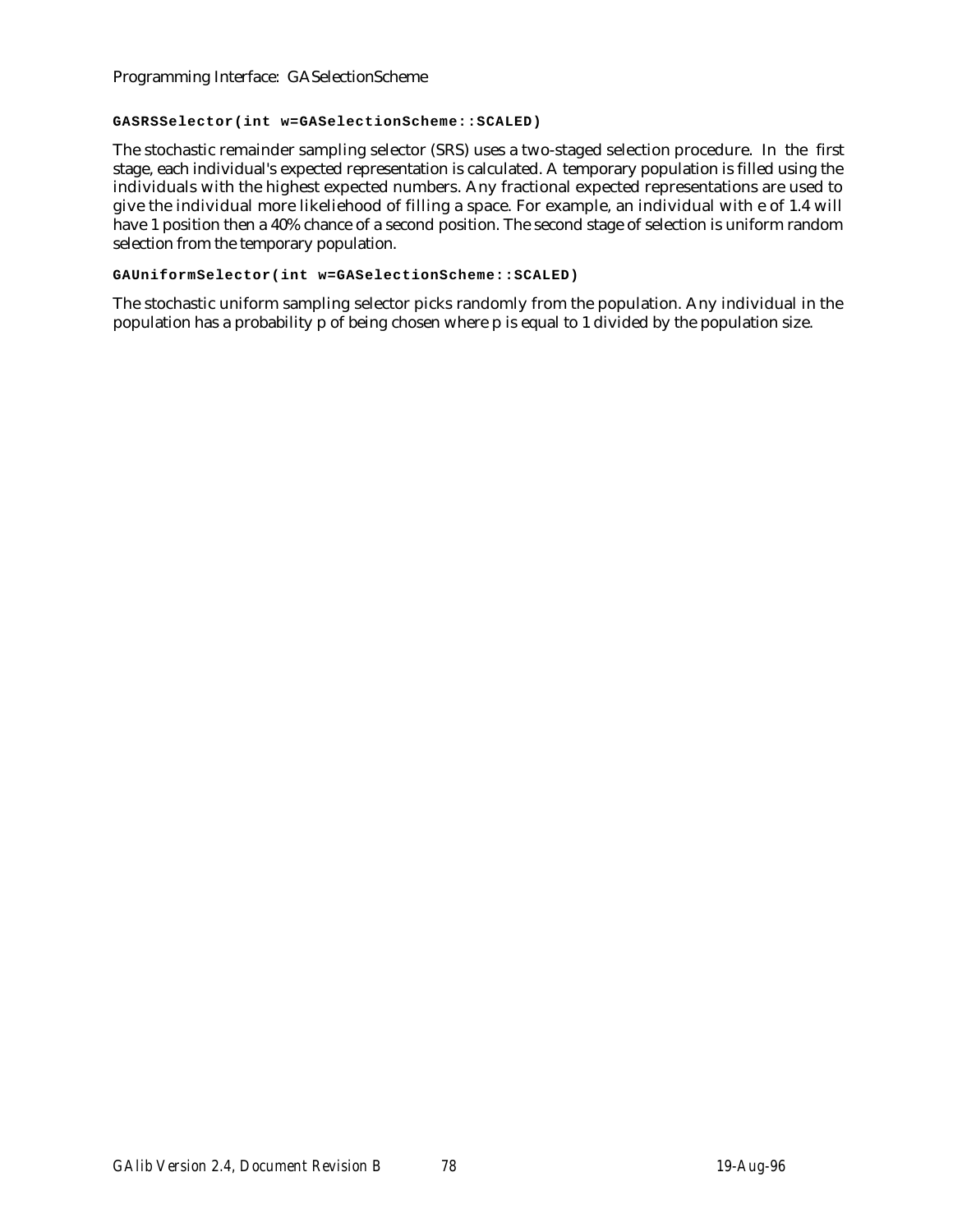# **GAArray<T>**

The GAArray<T> object is defined for your convenience so that you do not have to create your own array object. It is a template-ized container class whose elements can contain objects of any type. The 1-, 2-, and 3-dimensional arrays used in GAlib are all based upon this single-dimensional array object. This object is defined in the file arraytmpl.h.

| The |
|-----|
| dim |
| dim |
|     |

squares are elements in the array. Arrays are 1 ensional, but derived classes can have 2 or more ensions. Each element contains a user-specified object.

Any object in the array must have the following methods defined and publicly available:

| copy constructor | $operator =$  |
|------------------|---------------|
| $operator =$     | operator $!=$ |

The elements in an array are indexed starting with 0 (the first element in the array is element number 0). The last element in array with n elements is element n-1.

#### **constructors**

```
GAArray(unsigned int)
GAArray(const GAArray<T>&)
```
#### **member function index**

```
GAArray<T> & operator=(const GAArray<T>& orig)
GAArray<T> & operator=(const T array [])
GAArray<T> * clone()
const T & operator[](unsigned int i)
const T & operator[](unsigned int i)
void copy(const GAArray<T>& orig)
void copy(const GAArray<T>& orig, unsigned int dest, unsigned int src, unsigned int
       length)
void move(unsigned int dest, unsigned int src, unsigned int length)
void swap(unsigned int i, unsigned int j)
int size() const
int size(unsigned int n)
int equal(const GAArray<T>& b, unsigned int dest, unsigned int src, unsigned int length)
       const
int operator==(const GAArray<T>& a, const GAArray<T>& b)
int operator!=(const GAArray<T>& a, const GAArray<T>& b)
```
## **member function descriptions**

## **clone**

Return a pointer to an exact duplicate of the original array. The caller is responsible for the memory allocated by the call to this function.

**copy**

Duplicate the specified array or part of the specified array. If duplicating a part of the specified array, length elements starting at position src in the original are copied into position dest in the copy. If there is not enough space in the copy, the extra elements are not copied.

#### **equal**

Return 1 if the specified portion of the two arrays is identical, return 0 otherwise.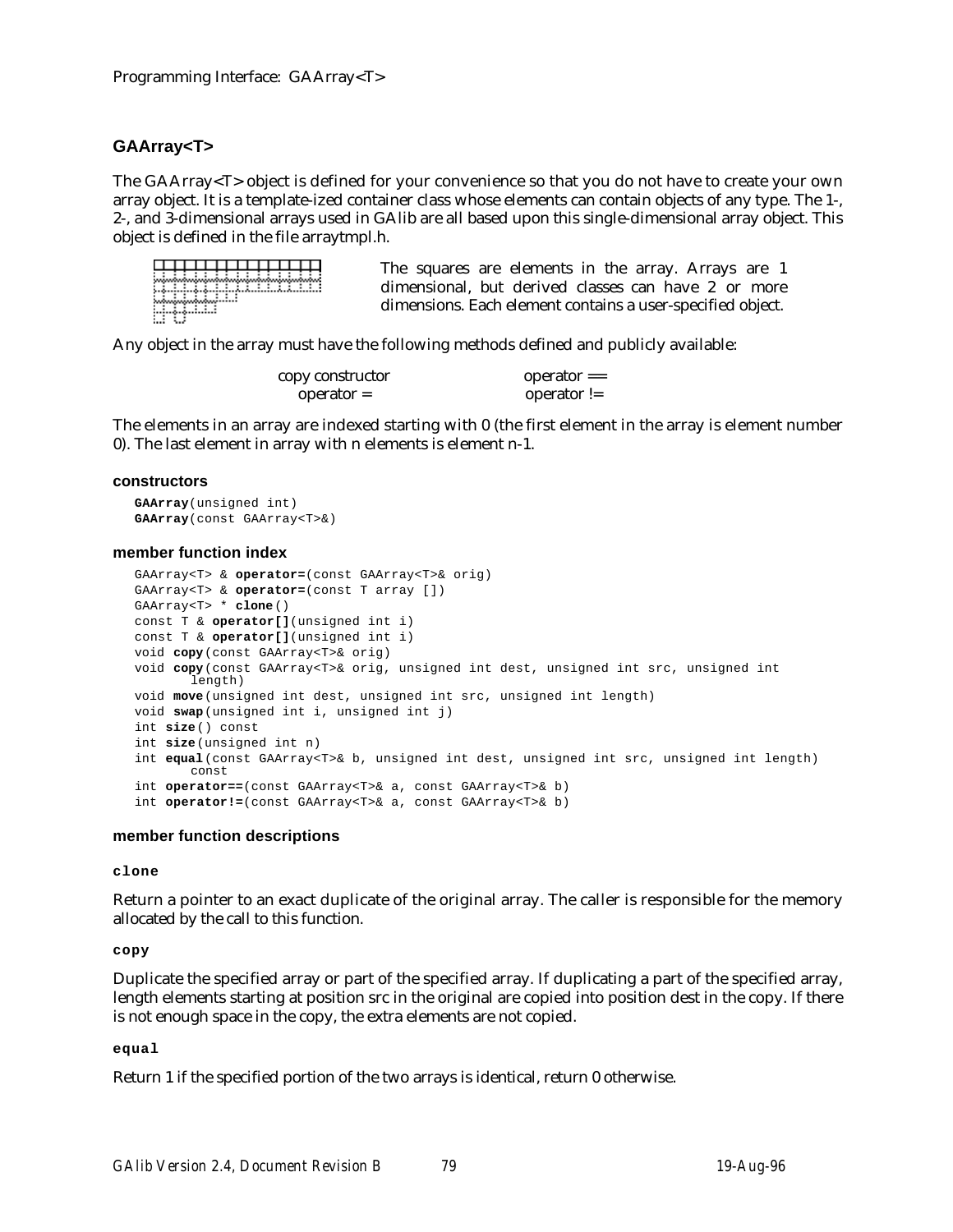Programming Interface: GAArray<T>

**move**

Move the number of elements specified with length from position src to position dest.

**operator[]**

Return a reference to the contents of the ith element of the array.

**size**

Return the number of elements in the array.

**swap**

Swap the contents of element i with the contents of element j.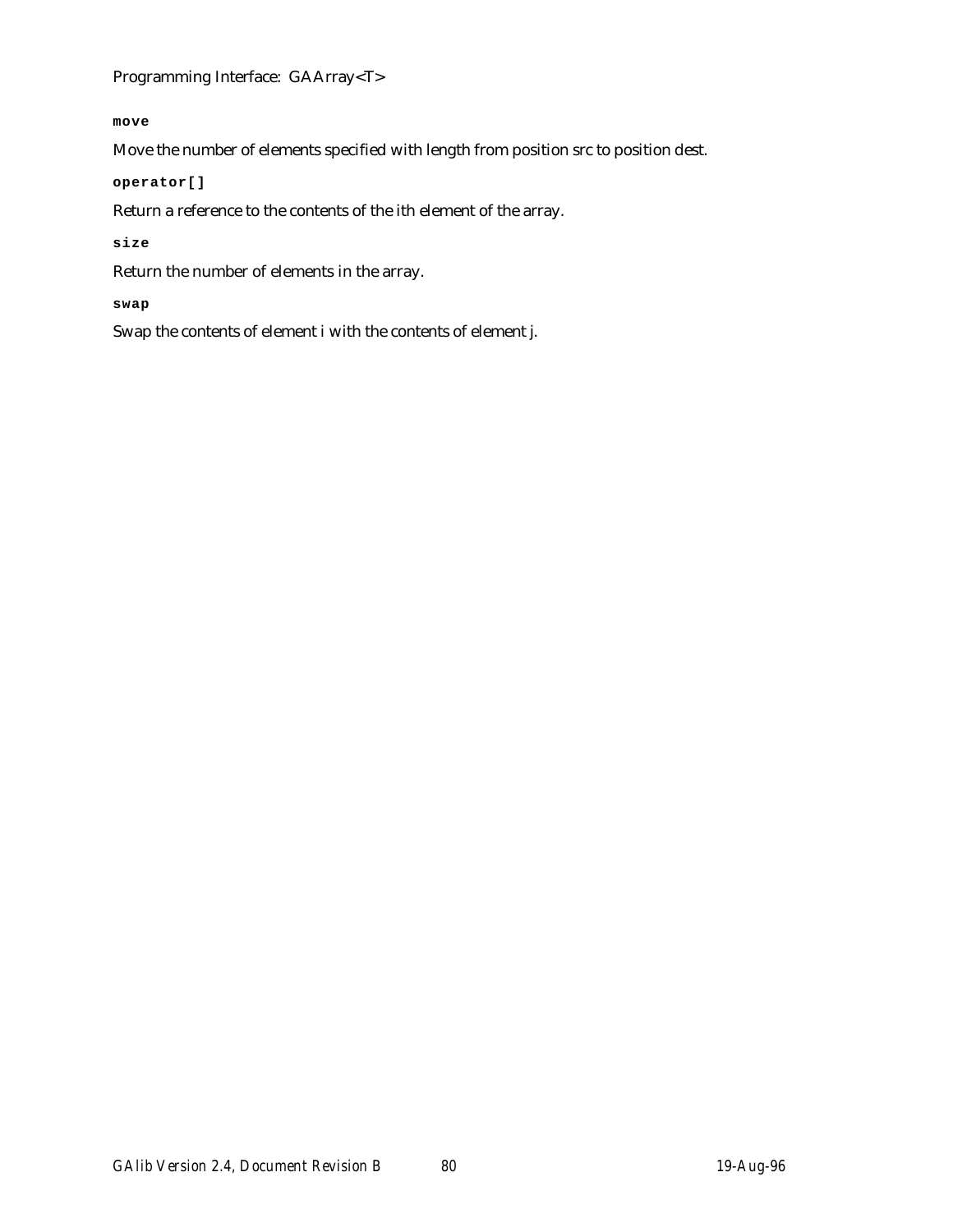# **GABinaryString**

The binary string object is a simple implementation of a string of bits. Each bit is represented by a single word of memory (no fancy bit-munging happens here). The binary string class defines the following member functions. Binary strings are resizable.

## **constructors**

**GABinaryString**(unsigned int length) **GABinaryString**(const GABinaryString&)

## **member function index**

```
void copy(const GABinaryString&)
int resize(unsigned int)
int size() const
short bit(unsigned int a) const
short bit(unsigned int a, short val)
int equal(const GABinaryString& b, unsigned int dest, unsigned int src, unsigned int
      length) const
void copy(const GABinaryString& orig, unsigned int dest, unsigned int src, unsigned int
       length)
void move(unsigned int dest, unsigned int src, unsigned int length)
void set(unsigned int a, unsigned int length)
void unset(unsigned int a, unsigned int length)
void randomize(unsigned int a, unsigned int length)
```
## **member function descriptions**

**copy**

Makes an exact copy of the specified string. If invoked with a range of bits then copies the specified range of bits.

**bit**

Set/Get the specified bit.

**equal**

Returns 1 if the specified range of bits are equal, 0 otherwise.

**move**

Move length bits starting at src to dest.

**set/unset**

Set/Unset length bits starting at a

**size resize**

Set/Get the length of the bit string.

**randomize**

Set to random values length bits starting at a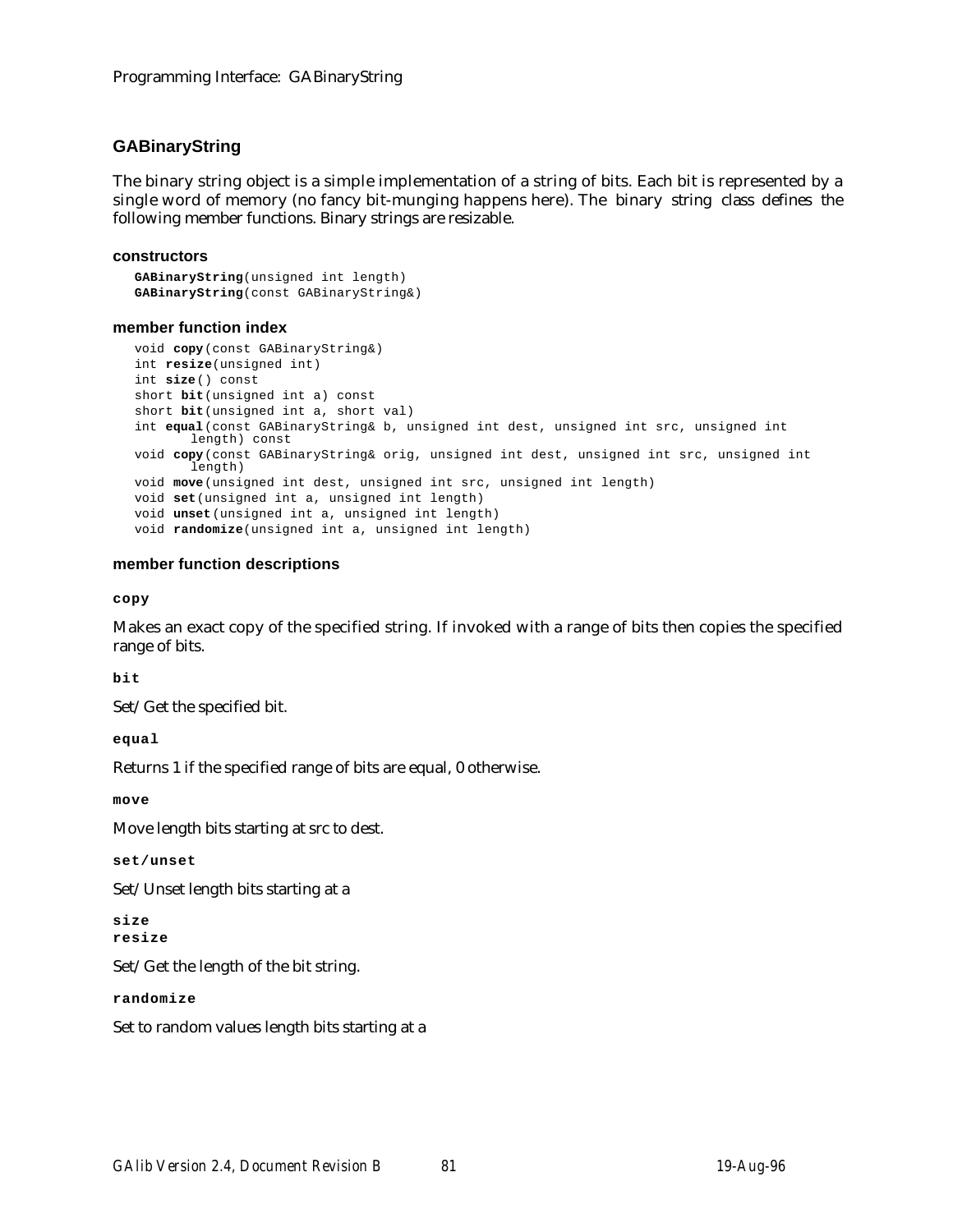# **GAList<T> and GAListIter<T>**

The GAList<T> object is defined for your convenience so that you do not have to create your own list object. It is a template-ized container class whose nodes can contain objects of any type. The GAList<T> object is circular and doubly-linked. A list iterator object is also defined to be used when moving around the list to keep track of the current, next, previous, or whichever node. Iterators do not change the state of the list.

The circles are nodes in the list. Each node contains a user-specified object; the initialization method determines the size of the list and the contents of each node. The list is circular and doubly linked.

<del>DE0≉0≉0≠</del>

The template-ized GAList<T> is derived from a generic list base class called GAListBASE. The template list is defined in listtmpl.h, the list base class is defined in listbase.h

Any object used in the nodes must have the following methods defined and publicly available:

| copy constructor | $operator =$  |
|------------------|---------------|
| $operator =$     | operator $!=$ |

Each list object contains an iterator. The list's traversal member functions (next, prev, etc) simply call the member functions on the internal iterator. You can also instantiate iterators external to the list object so that you can traverse the list without modifying its state.

The list base class defines constants for specifying where insertions should take place (these are relative to the node to which the iterator is currently pointing).

Nodes in the list are numbered from 0 to 1 less than the list size. The head node is node 0.

When you do an insertion, the list makes a copy of the specified object (allocating space for it in the process). The internal iterator is left pointing to the node which was just inserted. The insertion function uses the copy constructor member to do this, so the objects in your list must have a copy constructor defined. The new node is inserted relative to the current location of the list's internal iterator. Use the where flag to determine whether the new node will be inserted before or after the current node, or if the new node should become the head node of the list.

The remove member returns a pointer to the object that was in the specified node. You are responsible for deallocating the memory for this object! The destroy member deallocates the memory used by the object in the current node. In both cases the iterator is left pointing to the node previous to the one that was deleted.

All of the list traversal functions (prev, next, current, etc) return a pointer to the contents of the node on which they are operating. You should test the pointer to see if it is NULL before you dereference it. When you call any of the traversal functions, the list's internal iterator is left pointing to the node to which traversal function moved. You can create additional iterators (external to the list) to keep track of multiple positions in the list.

#### **typedefs and constants**

```
GAListBASE::HEAD
GAListRASE::TAIL
GAListBASE::BEFORE
GAListBASE::AFTER
```
#### **constructors**

```
GAListIter(const GAList<T> &)
```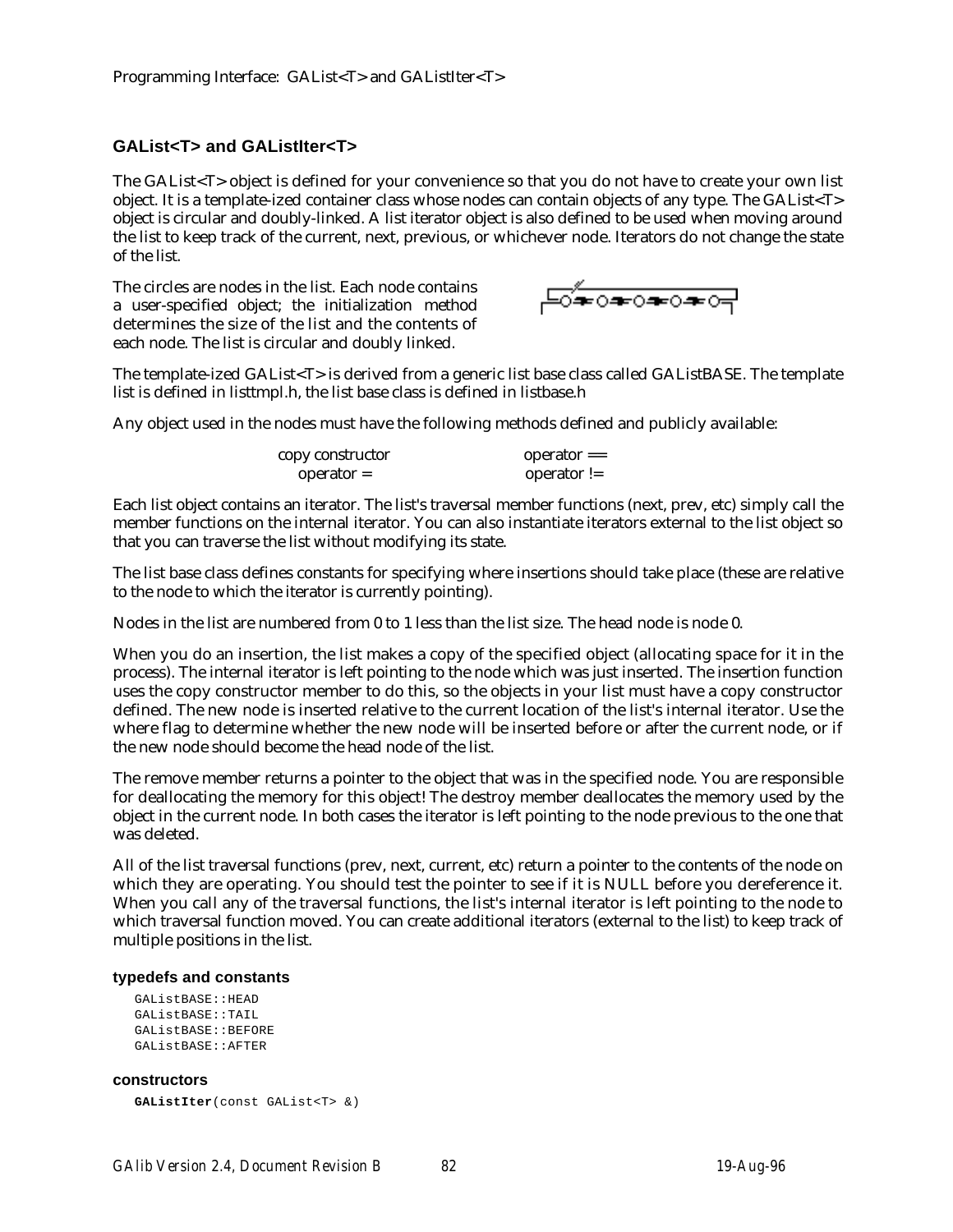## Programming Interface: GAList<T> and GAListIter<T>

## **member function index**

```
T * current()
T * head()
T * tail()
T * next()
T * prev()
T * warp(const GAList<T>& t)
T * warp(const GAListIter<T>& i)
T * warp(unsigned int i)
```
#### **constructors**

```
GAList()
GAList(const T& t)
GAList(const GAList<T>& orig)
```
## **member function index**

```
GAList<T> * clone()
void copy(const GAList<T>& orig)
void destroy()
void swap(unsigned int, unsigned int)
T * remove()
void insert(GAList<T> * t, GAListBASE::Location where=AFTER)
void insert(const T& t, GAListBASE::Location where=AFTER)
T * current()
T * head()
T * tail()
T * next()
T * prev()
T * warp(unsigned int i)
T * warp(const GAListIter<T>& i)
T * operator[](unsigned int i)
int size() const
```
#### **member function descriptions**

*These functions change the state of the list.*

#### **clone**

Return a pointer to an exact duplicate of the original list. The caller is responsible for the memory allocated by the call to this function.

**copy**

Duplicate the specified list.

#### **destroy**

Destroy the current node in the list. This function uses the location of the internal iterator to determine which node should be destroyed. If the head node is destroyed, the next node in the list becomes the head node.

#### **insert**

Add a node or list to the list. The insertion is made relative to the location of the internal iterator. The where flag specifies whether the insertion should be made before or after the current node.

#### **remove**

Returns a pointer to the contents of the current node and removes the current node from the list. The iterator moves to the previous node. The caller is responsible for the memory used by the contents.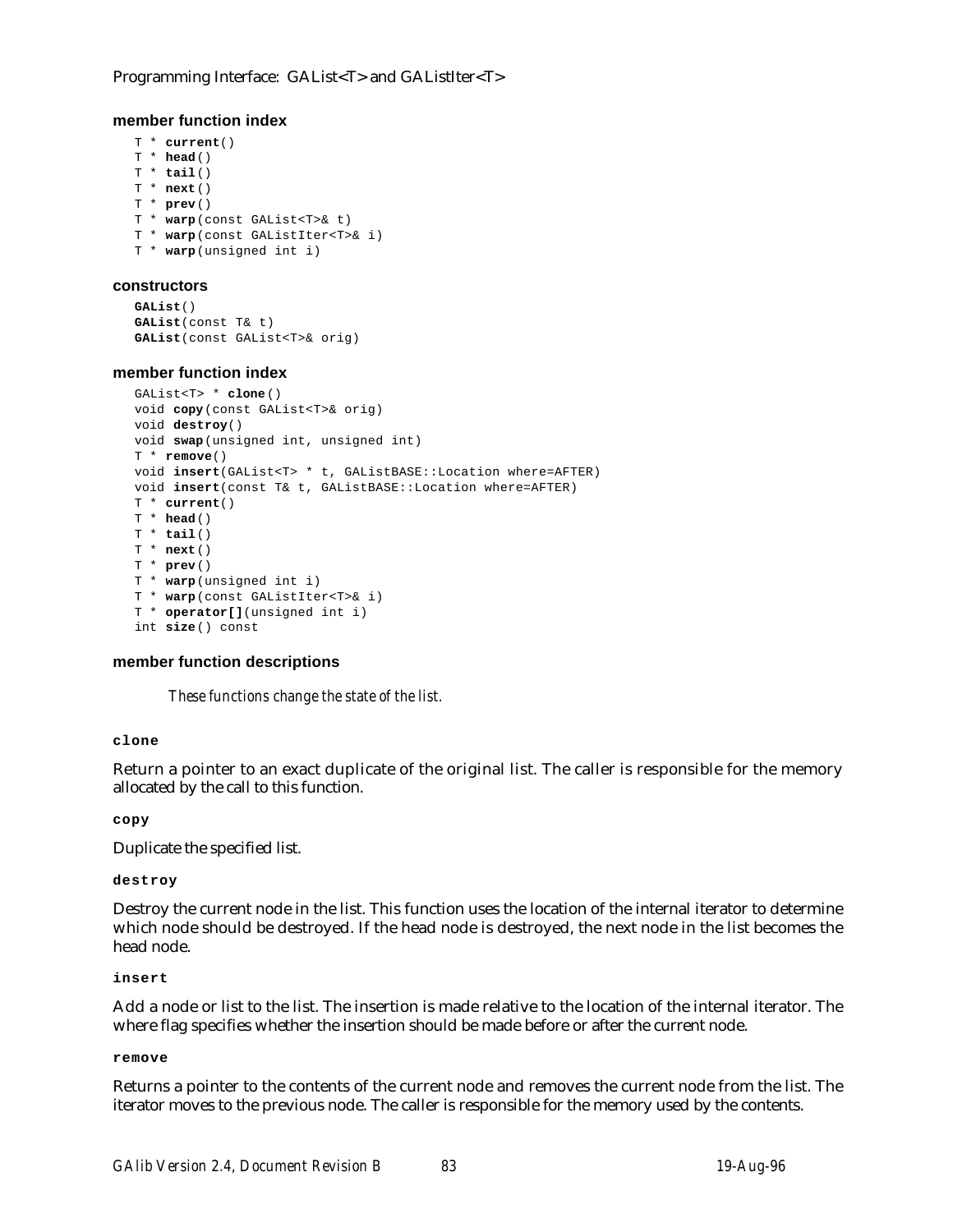# Programming Interface: GAList<T> and GAListIter<T>

## **swap**

Swap the positions of the two specified nodes. The internal iterator is not affected. If the iterator was pointing to one of the nodes before the swap it will still point to that node after the swap, even if that node was swapped.

*These functions do not change the contents of the list, but they change the state of the list's internal iterator (when invoked on a list object).*

**current**

Returns a pointer to the contents of the current node.

**head**

Returns a pointer to the contents of the first node in the list.

**next**

Returns a pointer to the contents of the next node.

**operator[]**

Returns a pointer to the contents of the ith node in the list (same as warp).

**prev**

Returns a pointer to the contents of the previous node.

**tail**

Returns a pointer to the contents of the last node in the list.

**warp**

Returns a pointer to the contents of the ith node in the list, or a pointer to the element in the list pointed to by the specified iterator. The head node is number 0.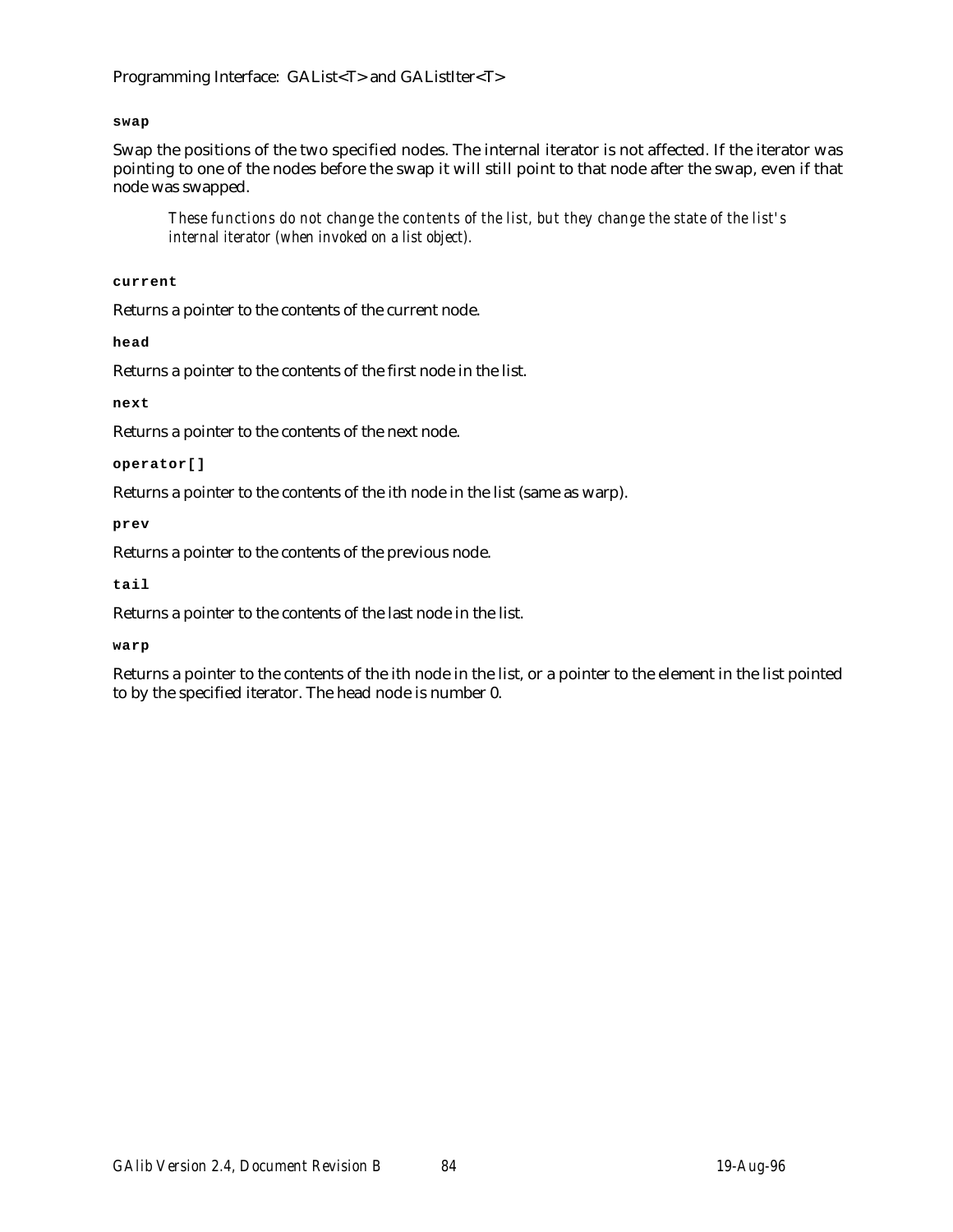# **GATree<T> and GATreeIter<T>**

The GATree<T> object is defined for your convenience so that you do not have to create your own tree object. It is a template-ized container class whose nodes can contain objects of any type. Each level in the GATree<T> object is a circular and doubly-linked list. The eldest child of a level is the head of the linked list, each child in a level points to its parent, and the parent of those children points to the eldest child. Any tree can have only one root node. Any node can have any number of children. A tree iterator is also defined to be used when moving around the list to keep track of the current, next, parent, or whichever node. Iterators do not change the state of the tree.



The circles are nodes in the tree. Each node contains a userspecified object; the initialization method determines the tree topology and the contents of each node. Each tree contains one (and only one) root node. Each level in the tree is a circular, doubly linked list. The head of each list is called the 'eldest' child, each node in a level has a link to its parent, and each parent has a link to the eldest of its children (if it has any children).

The template-ized GATree<T> is derived from a generic tree base class called GATreeBASE. The template tree is defined in treetmpl.h, the tree base class is defined in treebase.h

Any object used in the nodes have the following methods defined and publicly available:

| copy constructor | $operator =$  |
|------------------|---------------|
| $operator =$     | operator $!=$ |

Each tree object contains an iterator. The tree's traversal member functions (next, prev, etc) simply call the member functions on the internal iterator. You can also instantiate iterators external to the tree object so that you can traverse the tree without modifying its contents.

The tree base class defines constants for specifying where insertions should occur.

Nodes in a tree are numbered starting at 0 then increasing in a depth-first traversal of the tree. The root node is node 0. A tree can have only one root node, but any node in the tree can have any number of children.

When you do an insertion, the tree makes a copy of the specified object (allocating space for it in the process). The internal iterator is left pointing to the node which was just inserted. The insertion function uses the copy constructor member to do this, so the objects in your tree must have a copy constructor defined. The new node is inserted relative to the current location of the tree's internal iterator. Use the where flag to determine whether the new node will be inserted before, after, or below the current node, or if the new node should become the root node of the tree.

The remove member returns a pointer to a tree. The root node of this tree is the node at which the iterator was pointing. You are responsible for deallocating the memory for this tree! The destroy member deallocates the memory used by the object in the current node and completely destroys any subtree hanging on that node. In both cases, the iterator is left pointing to the elder child or parent of the node that was removed/destroyed.

All of the tree traversal functions (prev, next, current, etc) return a pointer to the contents of the node on which they are operating. You should test the pointer to see if it is NULL before you dereference it. Also, the iterator is left pointing to the node to which you traverse with each traversal function. You can create additional iterators (external to the tree) to keep track of multiple positions in the tree.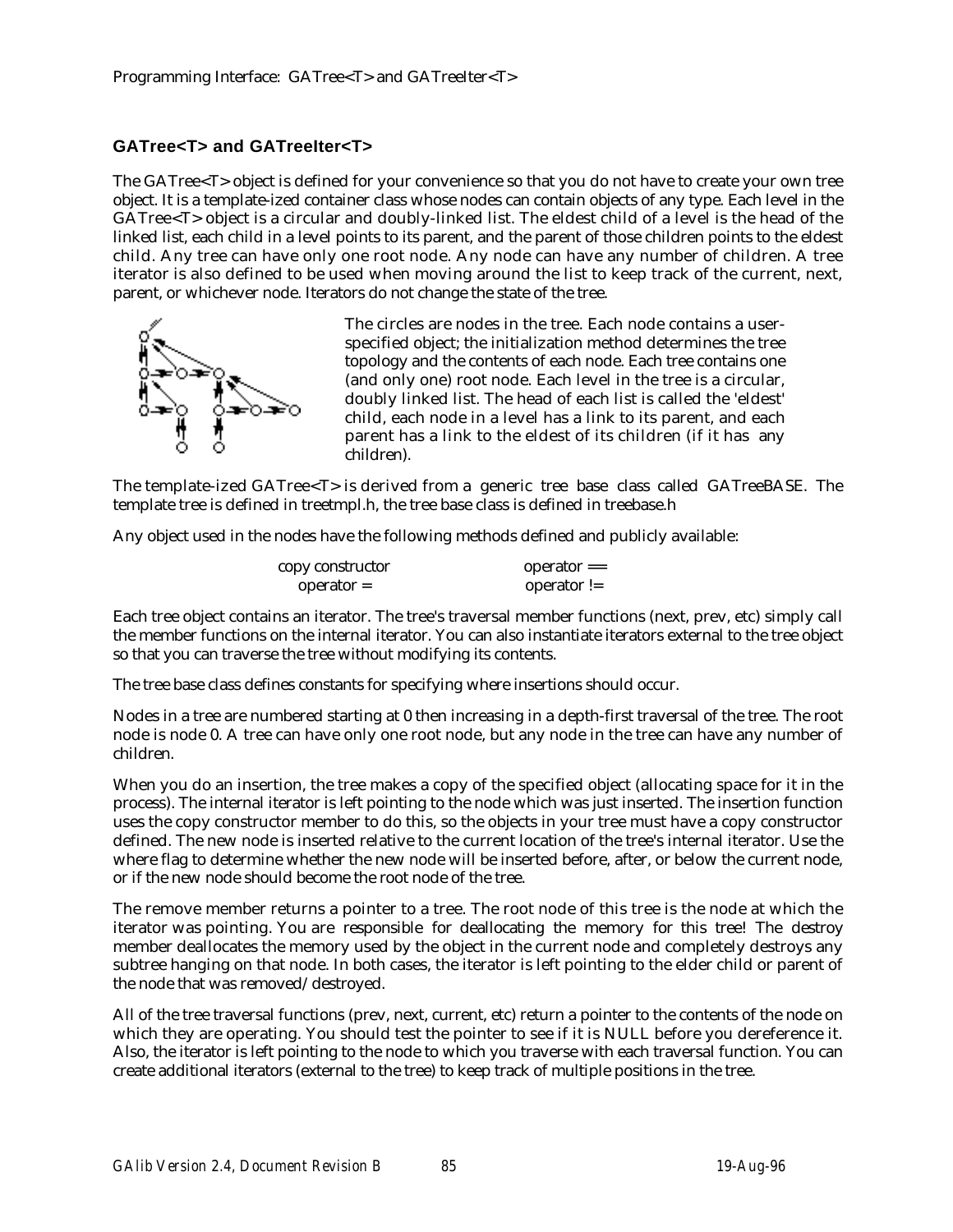#### **typedefs and constants**

```
GATreeBASE::ROOT
GATreeBASE::BEFORE
GATreeBASE::AFTER
GATreeBASE::BELOW
```
#### **constructors**

**GATreeIter**(const GATree<T>& t)

#### **member function index**

```
T * current()
T * root()
T * next()
T * prev()
T * parent()
T * child()
T * eldest()
T * youngest()
T * warp(const GATree<T>& t)
T * warp(const GATreeIter<T>& i)
T * warp(unsigned int i)
int size()
int depth()
int nchildren()
int nsiblings()
```
#### **constructors**

```
GATree()
GATree(const T& t)
GATree(const GATree<T>& orig)
```
## **member function index**

```
GATree<T> * clone()
void copy(const GATree<T>& orig)
void destroy()
void swaptree(GATree<T> * t)
void swaptree(unsigned int, unsigned int)
void swap(unsigned int, unsigned int)
GATree<T> * remove()
void insert(GATree<T> * t, GATreeBASE::Location where=BELOW)
void insert(const T& t, GATreeBASE::Location where=BELOW)
T * current()
T * root()
T * next()
T * prev()
T * parent()
T * child()
T * eldest()
T * youngest()
T * warp(unsigned int i)
T * warp(const GATreeIter<T>& i)
int ancestral(unsigned int i, unsigned int j) const
int size()
int depth()
int nchildren()
int nsiblings()
```
## **member function descriptions**

*These functions change the state of the tree.*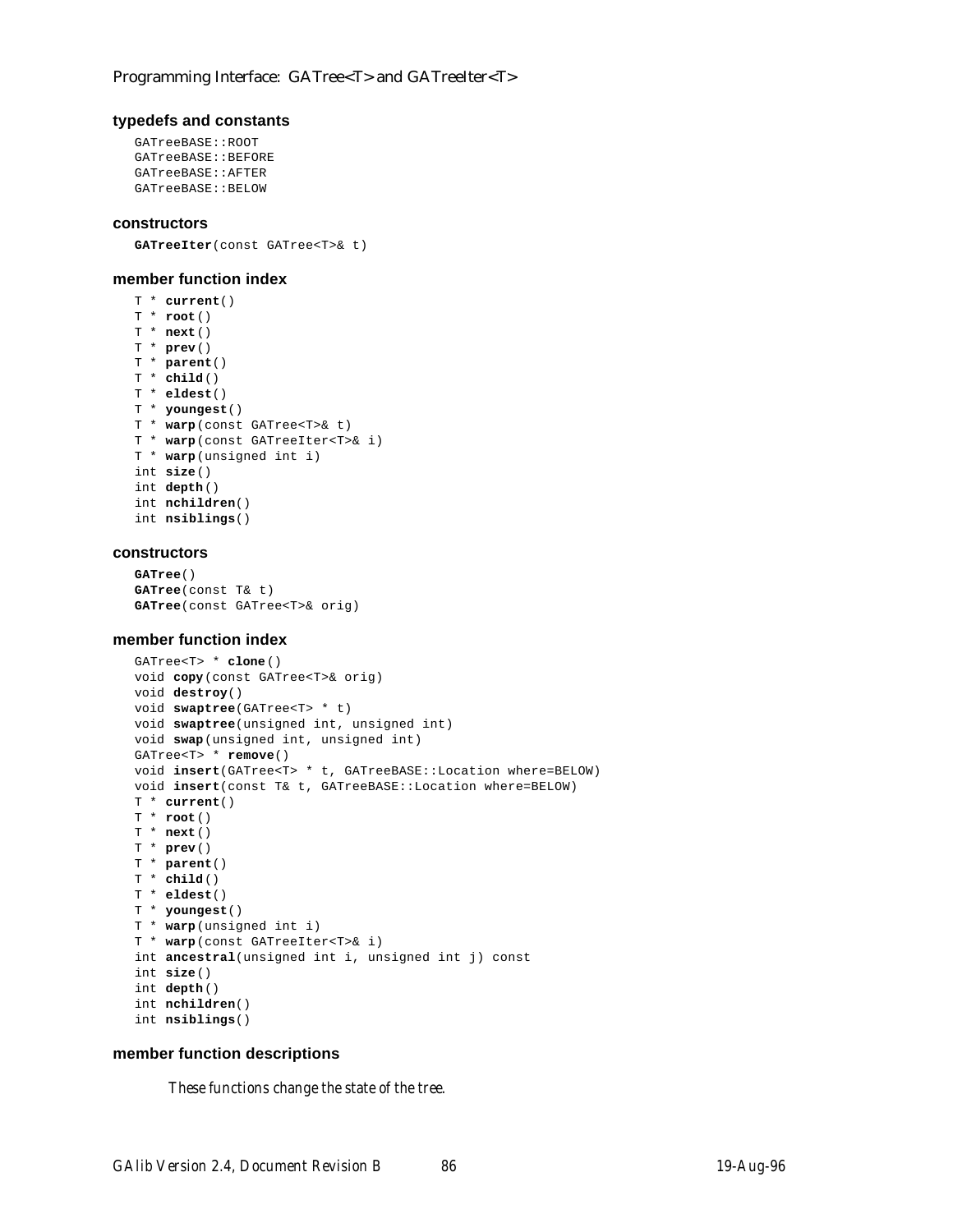## **clone**

Return a pointer to an exact duplicate of the original tree. The caller is responsible for the memory allocated by the call to this function.

### **copy**

Duplicate the specified tree.

## **destroy**

Destroy the current node in the tree. If the node has children, the entire sub-tree connected to the node is destroyed as well. This function uses the location of the internal iterator to determine which node should be destroyed. If the root node is destroyed, the entire contents of the tree will be destroyed, but the tree object itself will not be deleted.

#### **insert**

Add a node or tree to the tree. The insertion is made relative to the location of the internal iterator. The where flag specifies whether the insertion should be made before, after, or below the current node.

#### **remove**

Returns a pointer to a new tree object whose root node is the (formerly) current node of the original tree. Any subtree connected to the node stays with the node. The iterator moves to the previous node in the current generation, or the parent node if no elder sibling exists. The caller is responsible for the memory used by the new tree.

#### **swap**

Swap the contents of the two specified nodes. Sub-trees connected to either node are not affected; only the specified nodes are swapped.

#### **swaptree**

Swap the contents of the two specified nodes as well as any sub-trees connected to the specified nodes.

*These functions do not change the contents of the tree, but they change the state of the tree's internal iterator (when invoked on a tree object).*

#### **ancestral**

Returns 1 if one of the two specified nodes is the ancestor of the other, returns 0 otherwise.

#### **child**

Returns a pointer to the contents of the eldest child of the current node. If the current node has no children, this function returns NULL.

## **current**

Returns a pointer to the contents of the current node.

#### **depth**

Returns the number of generations (the depth) of the tree. When called as the member function of a tree iterator, this function returns the depth of the subtree connected to the iterator's current node.

#### **eldest**

Returns a pointer to the contents of the eldest node in the current generation. The eldest node is the node pointed to by the 'child' function in the node's parent.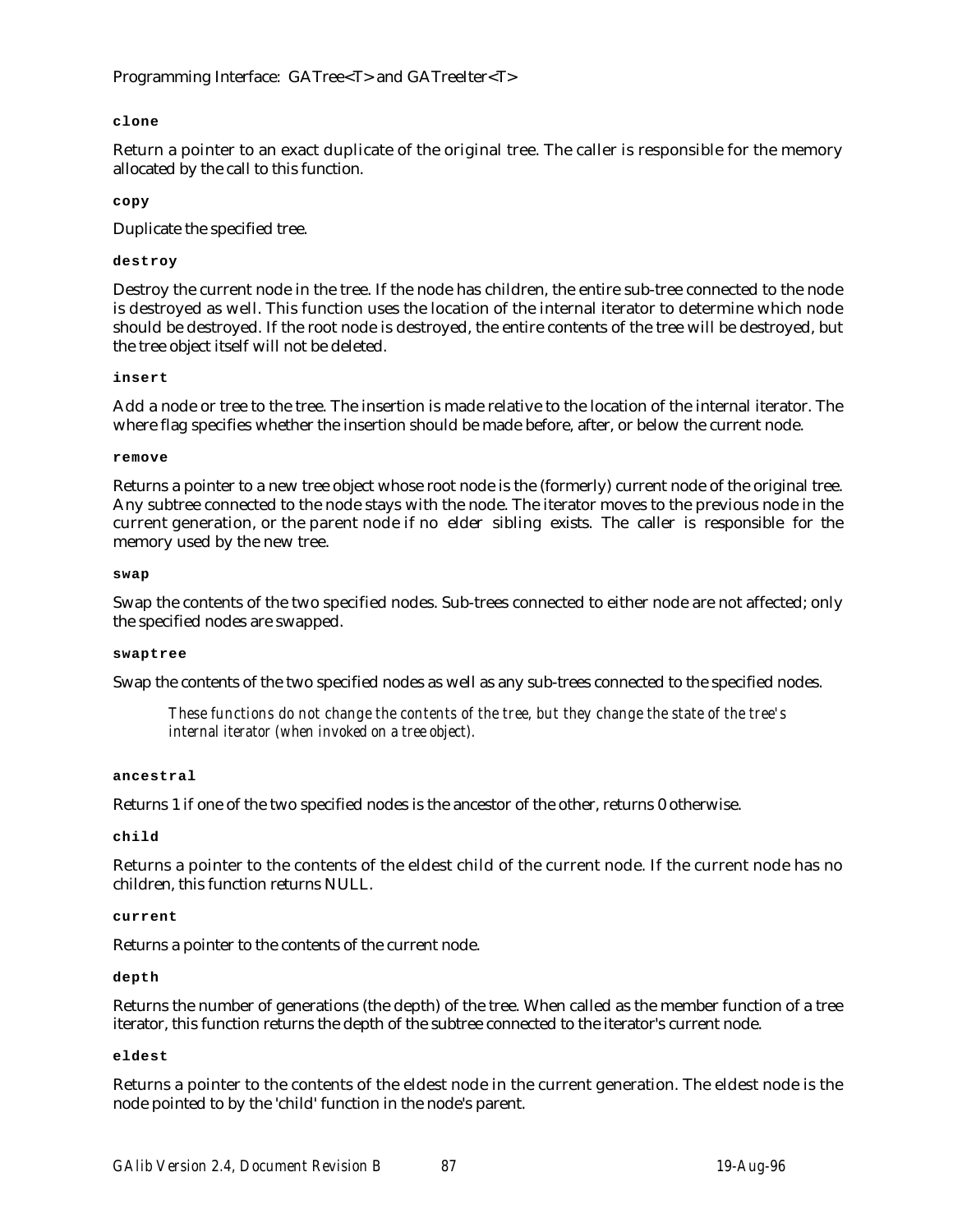Programming Interface: GATree<T> and GATreeIter<T>

## **nchildren**

Returns the number of children of the node to which the iterator is pointing.

# **next**

Returns a pointer to the contents of the next node in the current generation.

## **nsiblings**

Returns the number of nodes in the level of the tree as the node to which the iterator is pointing.

## **parent**

Returns a pointer to the contents of the parent of the current node. If the current node is the root node, this function returns NULL.

## **prev**

Returns a pointer to the contents of the previous node in the current generation.

## **root**

Returns a pointer to the contents of the root node of the tree.

## **size**

Returns the number of nodes in the tree. When called as the member function of a tree iterator, this function returns the size of the subtree connected to the iterator's current node.

## **warp**

Returns a pointer to the contents of the ith node in the tree, or a pointer to the element in the tree pointed to by the specified iterator. The head node is number 0 then the count increases as a depth-first traversal of the tree.

## **youngest**

Returns a pointer to the contents of the youngest node in the current generation.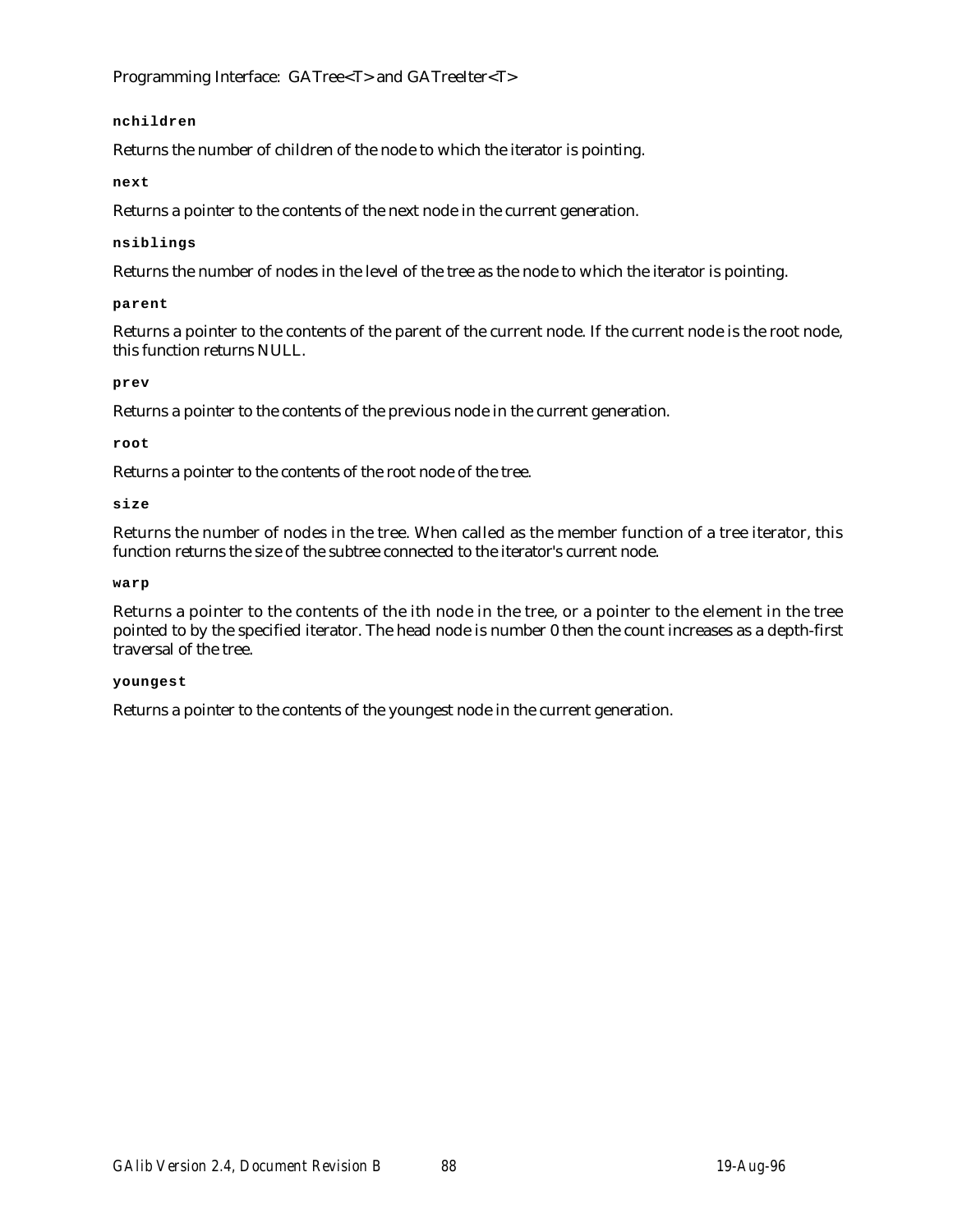# **Customizing GAlib**

This document describes how to extend GAlib's capabilities by defining your own genomes and genetic operators. The best way to customize the behavior of an object is to derive a new class. If you do not want to do that much work, GAlib is designed to let you replace behaviors of existing objects by defining new functions.

## **Deriving your own genome class**

You can create your own genome class by multiply-inheriting from the base genome class and your own data type. For example, if you have already have an object defined, say MyObject, then you would derive a new genome class called MyGenome, whose class definition looks like this:

```
// Class definition for the new genome object, including statically
// defined declarations for default evaluation, initialization,
// mutation, and comparison methods for this genome class.
class MyGenome : public MyObject, public GAGenome {
public:
 GADefineIdentity("MyGenome", 201);
 static void Init(GAGenome&);
 static int Mutate(GAGenome&, float);
 static float Compare(const GAGenome&, const GAGenome&);
 static float Evaluate(GAGenome&);
 static int Cross(const GAGenome&, const GAGenome&, GAGenome*);
public:
 MyGenome() : GAGenome(Init, Mutate, Compare) {
   evaluator(Evaluate);
   crossover(Cross);
  }
 MyGenome(const MyGenome& orig) { copy(orig); }
 virtual ~MyGenome() {}
 MyGenome& operator=(const GAGenome& orig){
   if(&orig != this) copy(orig);
   return *this;
  }
 virtual GAGenome* clone(CloneMethod) const
   {return new MyGenome(*this);}
 virtual void copy(const GAGenome& orig) {
   GAGenome::copy(orig); // this copies all of the base genome parts
   // copy any parts of MyObject here
   // copy any parts of MyGenome here
 }
  // any data/member functions specific to this new class
};
void
MyGenome::Init(GAGenome&){
 // your initializer here
}
int
MyGenome::Mutate(GAGenome&, float){
 // your mutator here
}
float
MyGenome::Compare(const GAGenome&, const GAGenome&){
```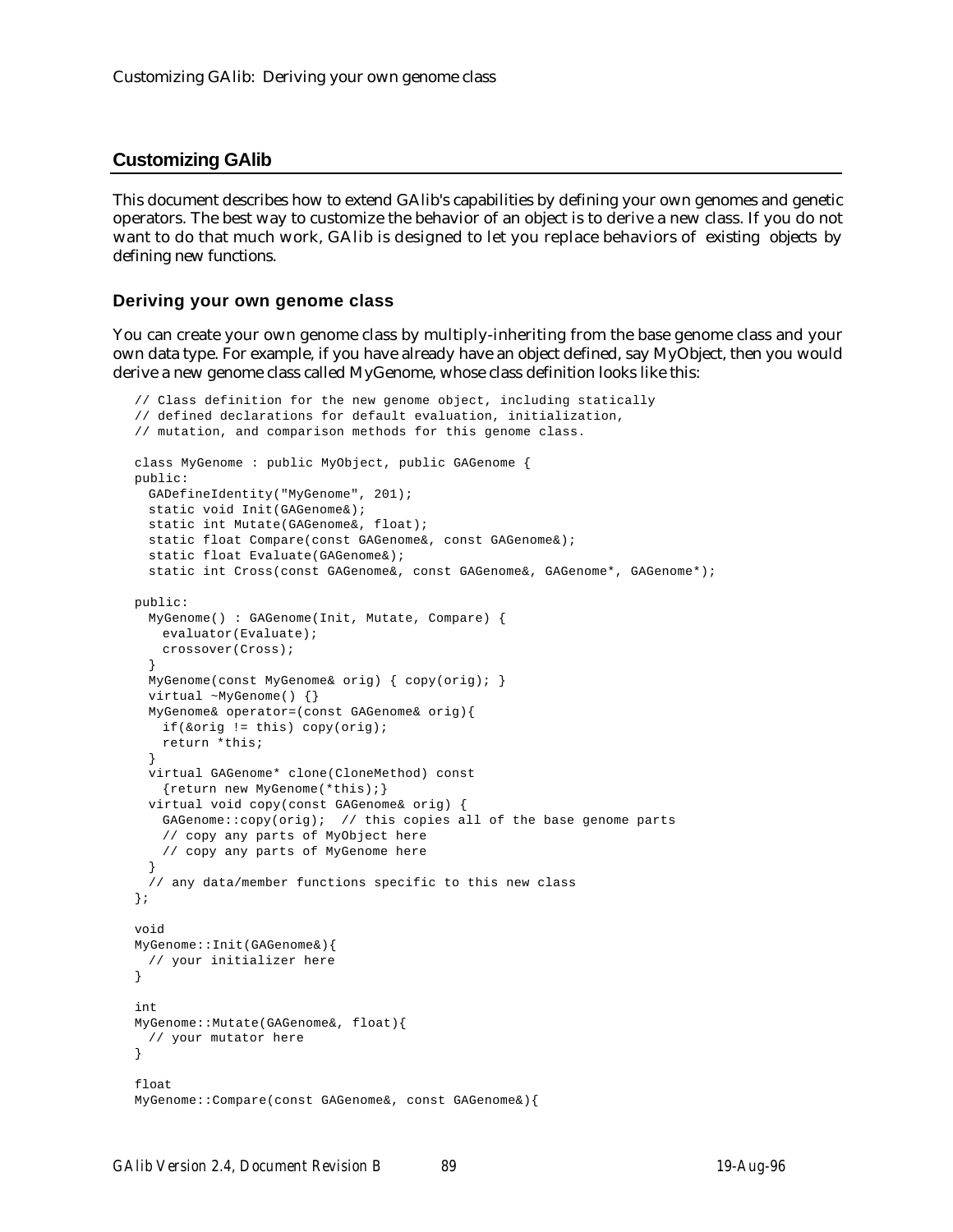## Customizing GAlib: Deriving your own genome class

```
// your comparison here
}
float
MyGenome::Evaluate(GAGenome&){
 // your evaluation here
}
int
MyGenome::Cross(const GAGenome& mom, const GAGenome& dad, GAGenome* sis, GAGenome* bro){
 // your crossover here
}
```
By convention, one of the arguments to a derived genome constructor is the objective function. Alternatively (as illustrated in this example), you can hard code a default objective function into your genome - just call the evaluator member somewhere in your constructor and pass the function you want used as the default.

Once you have defined your genome class, you should define the intialization, mutation, comparison, and crossover operators for it. The comparison operator is optional, but if you do not define it you will not be able to use the diversity measures in the genetic algorithms and/or populations.

Note that the genetic comparator is not necessarily the same as the boolean operator== and operator!= comparators. The genetic comparator returns 0 if the two individuals are the same, -1 if the comparison fails for some reason, and a real number greater than 0 indicating the degree of difference if the individuals are not identical but can be compared. It may be based on genotype or phenotype. The boolean comparators, on the other hand, indicate only whether or not two individuals are identical. In most cases, the boolean comparator can simply call the genetic comparator, but in some cases it is more efficient to define different operators (the boolean comparators are called much more often than the genetic comparators, especially if no diversity is being measured).

To work properly with the GAlib, you must define the following:

```
MyGenome( -default-args-for-your-genome-constructor )
MyGenome(const MyGenome&)
virtual GAGenome* clone(GAGenome::CloneMethod) const
```
If your genome adds any non-trivial member data, you must define these:

virtual ~MyGenome() virtual copy(const GAGenome&) virtual int equal(const GAGenome&) const

To enable streams-based reading and writing of your genome, you should define these:

```
virtual int read(istream&)
virtual int write(ostream&) const
```
When you derive a genome, don't forget to use the \_evaluated flag to indicate when the state of the genome has changed and an evaluation is needed. If a member function changes the state of your genome, that member function should set the \_evaluated flag to gaFalse. GAlib uses the \_evaluated flag to control its caching of the genome scores, so setting and unsetting the flag is critical. If your member functions do not unset the flag when they modify the contents of the genome, then the genome will not be (re)evaluated.

Assign a default crossover, mutation, initialization, and comparison method so that users don't have to assign one unless they want to.

It is a good idea to define an identity for your genome (especially if you will be using it in an environment with multiple genome types running around). Use the DefineIdentity macro (defined in id.h) to do this in your class definition. The DefineIdentity macro sets a class ID number and the name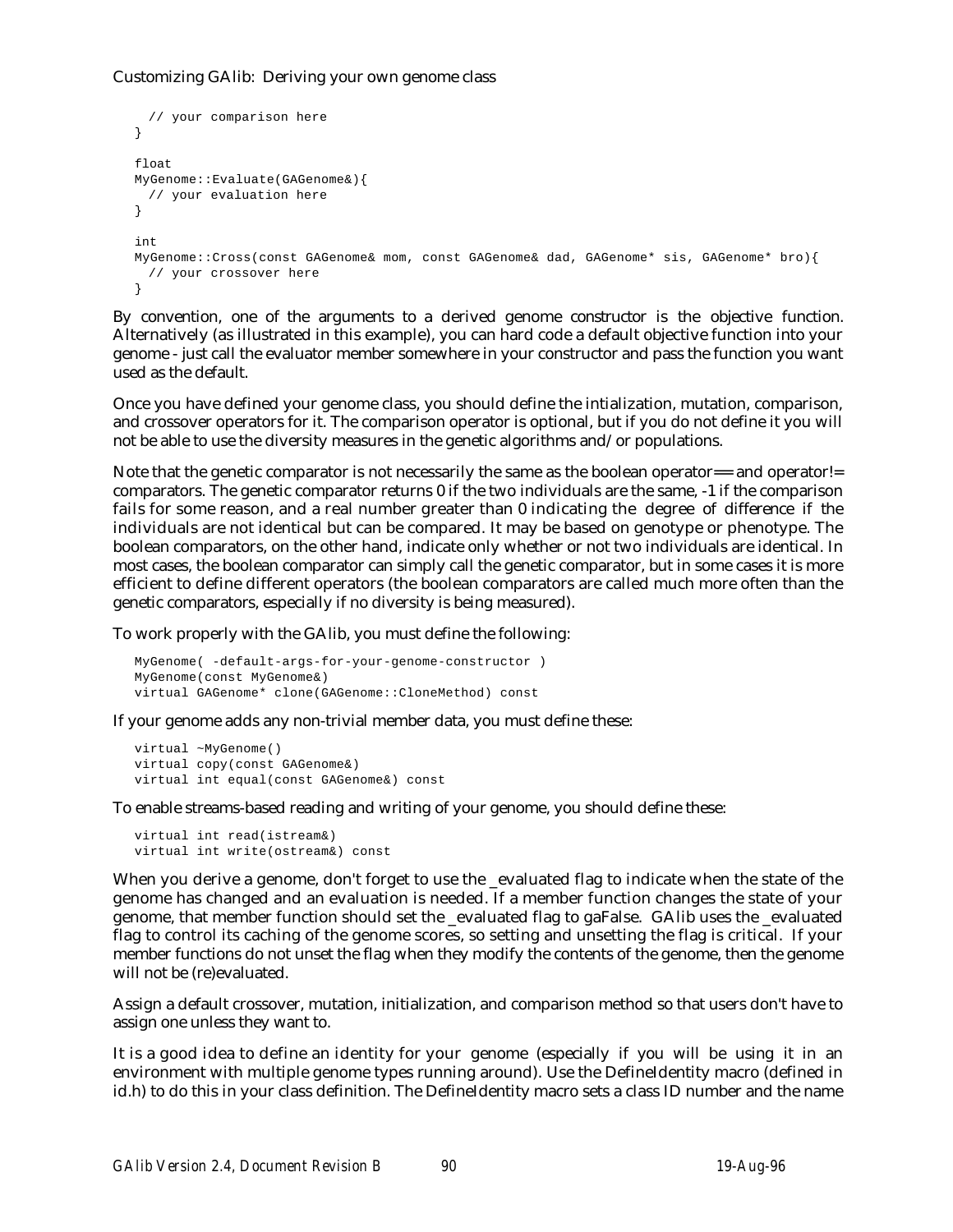Customizing GAlib: Genome Initialization

that will be used in error messages for the class. You can use any number above 200 for the ID, but be sure to use a different number for each of your classes.

When run-time type information (RTTI) has stabilized across compilers, GAlib will probably use that instead of the Define/Declare identity macros.

## **Genome Initialization**

The initializer takes a single argument: the genome to be initialized. The genome has already been allocated; the intializer only needs to populate it with appropriate contents.

Here is the implementation of an initializer for the GATreeGenome<int>class.

```
void
TreeInitializer(GAGenome & c) {
 GATreeGenome<int> &child=(GATreeGenome<int> &)c;
// destroy any pre-existing tree
 child.root();
 child.destroy();
// Create a new tree with depth of 'depth' and each eldest node
// containing 'n' children (the other siblings have none).
 int depth=2, n=3, count=0;
 child.insert(count++,GATreeBASE::ROOT);
 for(int i=0; i<depth; i++){ child.eldest();
   child.insert(count++);
 for(int j=0; j<n; j++) child.insert(count++,GATreeBASE::AFTER);
 }
}
```
## **Genome Mutation**

The genome mutator takes two arguments: the genome that will receive the mutation(s) and a mutation probability. The exact meaning of the mutation probability is up to the designer of the mutation operator. The mutator should return the number of mutations that occured.

Most genetic algorithms invoke the mutation method on each newly generated offspring. So your mutation operator should base its actions on the value of the mutation probability. For example, an array of floats could flip a pmut-biased coin for each element in the array. If the coin toss returns true, the element gets a Gaussian mutation. If it returns false, the element is left unchanged. Alternatively, a single biased coin toss could be used to determine whether or not the entire genome should be mutated.

Here is an implementation of the flip mutator for the GA1DBinaryString class. This mutator flips a biased coin for each bit in the string.

```
int
GA1DBinStrFlipMutator(GAGenome & c, float pmut) {
 GA1DBinaryStringGenome &child=(GA1DBinaryStringGenome &)c;
 if(pmut \leq 0.0) return(0);
 int nMut=0;
 for(int i=child.length()-1; i>=0; i--){
   if(GAFlipCoin(pmut)){
     child.gene(i, ((child.gene(i) == 0) ? 1 : 0));nMut++;
   }
 }
 return nMut;
}
```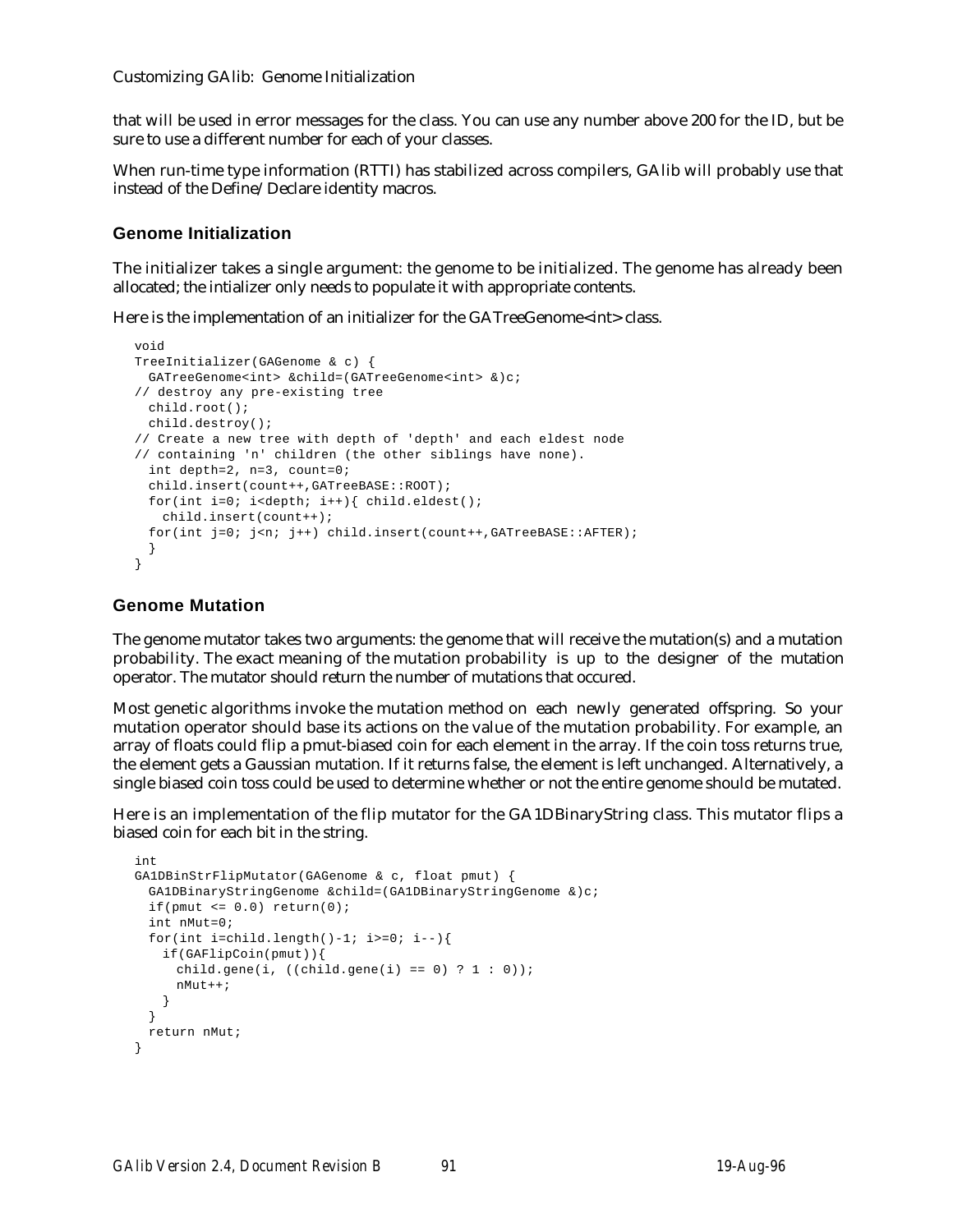# **Genome Crossover**

The crossover method is used by the genetic algorithm to mate individuals from the population to form new offspring. Each genome should define a default crossover method for the genetic algorithms to use. The sexual and asexual member functions return a pointer to the preferred sexual and asexual mating methods, respectively. The crossover member function is used to change the preferred mating method. The genome does not have a member function to invoke the crossover; only the genetic algorithm can actually perform the crossover.

Some genetic algorithms use sexual mating, others use asexual mating. If possible, define both so that your genome will work with either kind of genetic algorithm. If your derived class does not define a cross method, an error message will be posted whenever crossover is attempted.

Sexual crossover takes four arguments: two parents and two children. If one child is nil, the operator should be able to generate a single child. The genomes have already been allocated, so the crossover operator should simply modify the contents of the child genome as appropriate. The crossover function should return the number of crossovers that occurred. Your crossover function should be able to operate on one or two children, so be sure to test the child pointers to see if the genetic algorithm is asking you to create one or two children.

Here is an implementation of the two-parent/one-or-two-child single point crossover operator for fixedlength genomes of the GA1DBinaryStringGenome class.

```
int
SinglePointCrossover(const GAGenome& p1, const GAGenome& p2, GAGenome* c1, GAGenome* c2){
GA1DBinaryStringGenome &mom=(GA1DBinaryStringGenome &)p1;
GA1DBinaryStringGenome &dad=(GA1DBinaryStringGenome &)p2;
 int n=0;
 unsigned int site = GARandomInt(0, mom.length());
 unsigned int len = mom.length() - site;
 if(c1)GA1DBinaryStringGenome &sis=(GA1DBinaryStringGenome &)*c1;
   sis.copy(mom, 0, 0, site);
   sis.copy(dad, site, site, len);
   n++;}
 if(c2)GA1DBinaryStringGenome &bro=(GA1DBinaryStringGenome &)*c2;
   bro.copy(dad, 0, 0, site);
   bro.copy(mom, site, site, len);
   n++;}
 return n;
}
```
# **Genome Comparison**

The comparison method is used for diversity calculations. It compares two genomes and returns a number that is greater than or equal to zero. A value of 0 means that the two genomes are identical (no diversity). There is no maximum value for the return value from the comparator. A value of -1 indicates that the diversity could not be calculated.

Here is the comparator for the binary string genomes. It simply counts up the number of bits that both genomes share. In this example, we return a -1 if the genomes are not the same length.

```
float
GA1DBinStrComparator(const GAGenome& a, const GAGenome& b){ GA1DBinaryStringGenome<br>
&sis=(GA1DBinaryStringGenome &)a; GA1DBinaryStringGenome
         &sis=(GA1DBinaryStringGenome &s)a;
         &bro=(GA1DBinaryStringGenome &)b;
  if(sis.length() != bro.length()) return -1;
  float count = 0.0;
```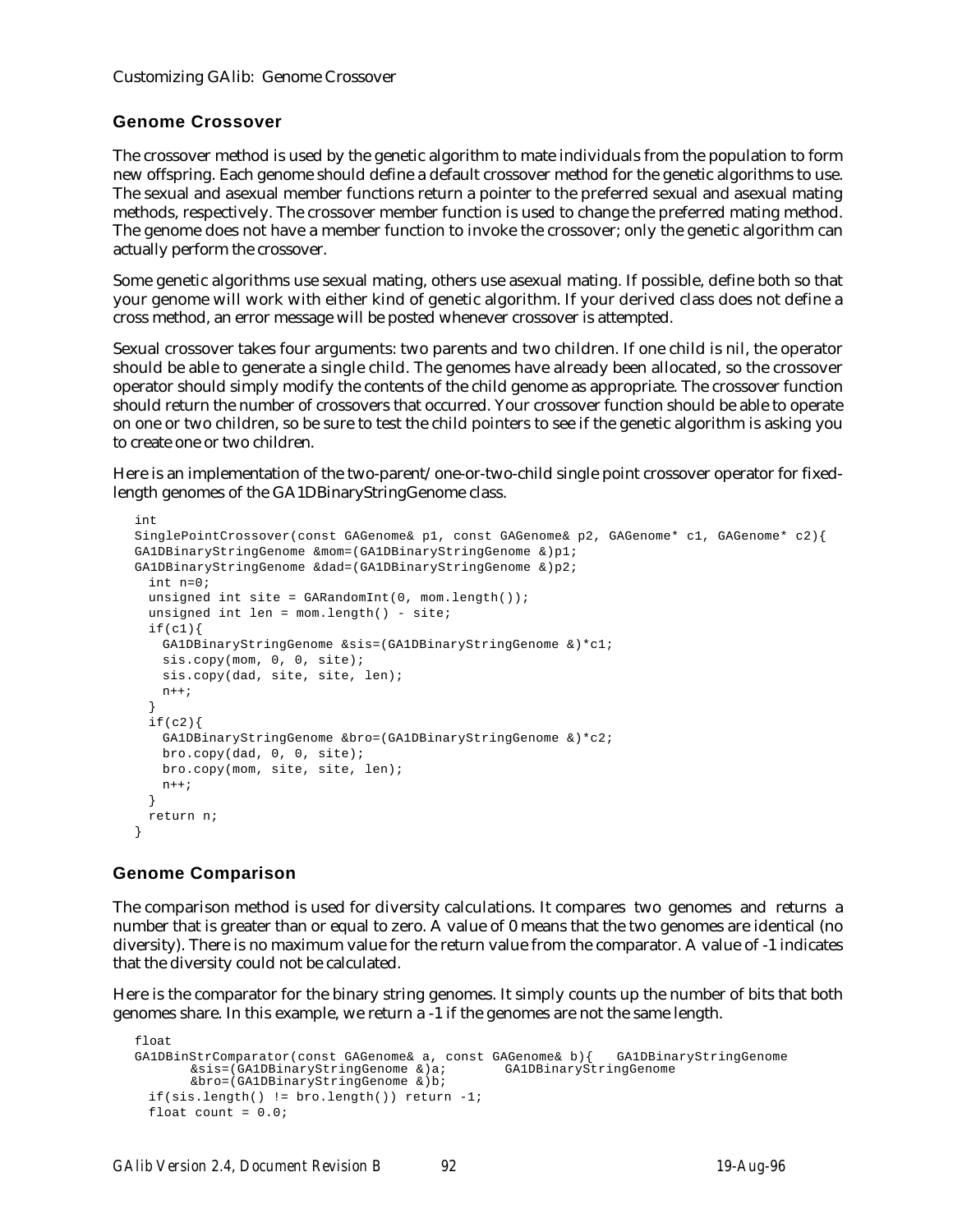Customizing GAlib: Genome Evaluation

```
for(int i=sis.length()-1; i>=0; i=-)
   count += ((sis.gene(i) == bro.gene(i)) ? 0 : 1);
 return count/sis.length();
}
```
# **Genome Evaluation**

The genome evaluator is the objective function for your problem. It takes a single genome as its argument. The evaluator returns a number that indicates how good or bad the genome is. You must cast the generic genome to the genome type that you are using. If your objective function works with different genome types, then use the genome object's className and/or classID member functions to determine the genome class before you do the casts.

Here is a simple evaluation function for a real number genome with a single element. The function tries to maximize a sinusoidal.

```
float
Objective(GAGenome& g){
  GARealGenome& genome = (GARealGenome &)q;
  return 1 + \sin(\theta)enome.gene(0) * 2 * M_P I;
}
```
# **Population Initialization**

This method is invoked when the population is initialized.

Here is an implemenation that invokes the initializer for each genome in the population.

```
void
PopInitializer(GAPopulation & p){
 for(int i=0; i < p.size(); i++)
   p.individual(i).initialize();
}
```
# **Population Evaluation**

This method is invoked when the population is evaluated. If your objective is population-based, you can use this method to set the score for each genome rather than invoking an evaluator for each genome.

Here is an implementation that invokes the evaluation method for each genome in the population.

```
void
PopEvaluator(GAPopulation & p){
 for(int i=0; i < p.size(); i++)p.individual(i).evaluate();
}
```
# **Scaling Scheme**

The scaling object does the transformation from raw (objective) scores to scaled (fitness) scores. The most important member function you will have to define for a new scaling object is the evaluate member function. This function calculates the fitness scores based on the objective scores in the population that is passed to it.

The GAScalingScheme class is a pure virtual (abstract) class and cannot be instantiated. To make your derived class non-virtual, you must define the clone and evaluate functions. You should also define the copy method if your derived class introduces any additional data members that require non-trivial copy.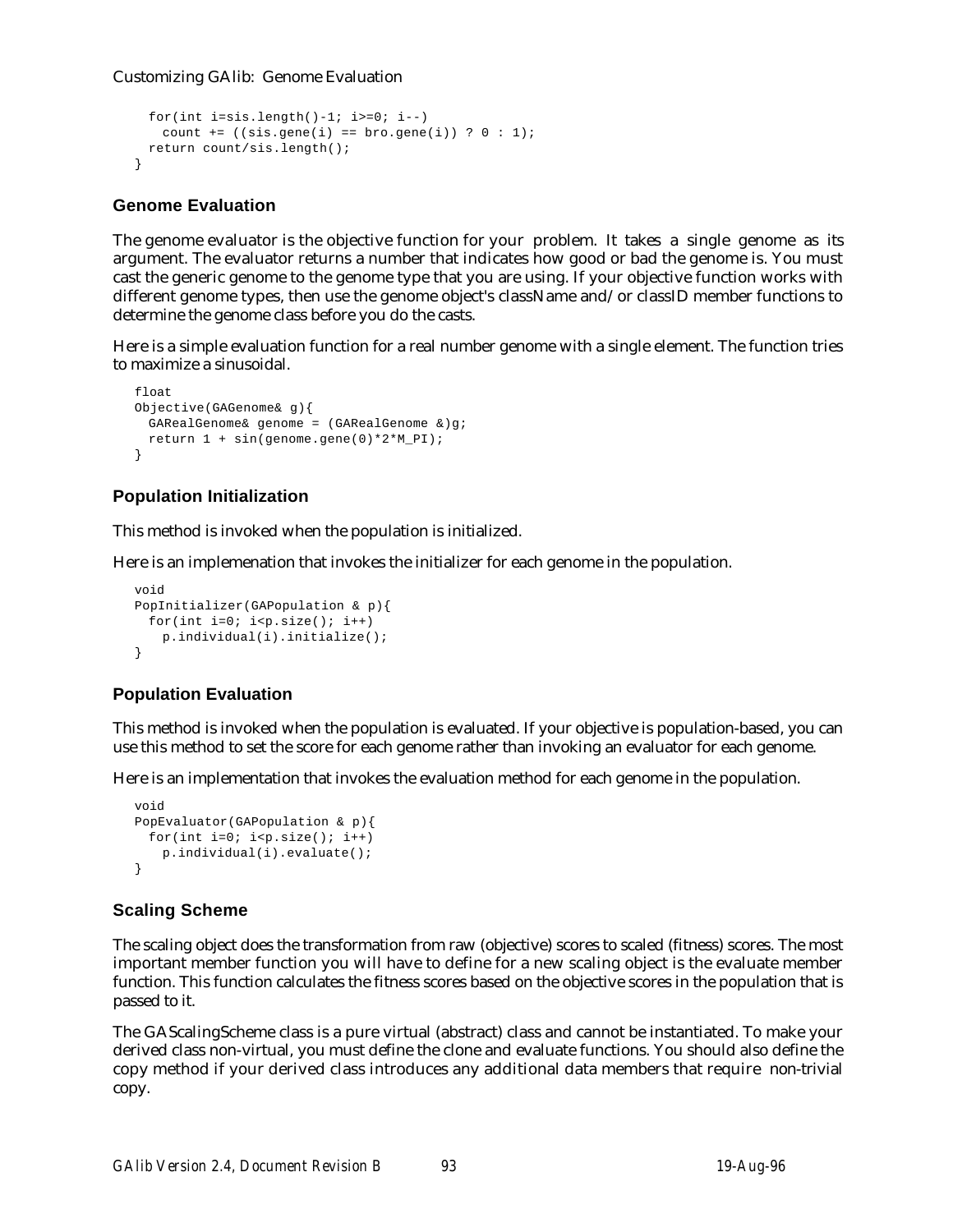Customizing GAlib: Selection Scheme

The scaling class is polymorphic, so you should define the object's identity using the GADefineIdentity macro. This macro sets a class ID number and the name that will be used in error messages for the class. You can use any number above 200 for the ID, but be sure to use a different number for each of your objects.

## Here is an implementation of sigma truncation scaling.

```
class SigmaTruncationScaling : public GAScalingScheme {
public:
 GADefineIdentity("SigmaTruncationScaling", 286);
 SigmaTruncationScaling(float m=gaDefSigmaTruncationMultiplier) :
   c(m) { }
 SigmaTruncationScaling(const SigmaTruncationScaling & arg)
   \{copy(arg); \}SigmaTruncationScaling & operator=(const GAScalingScheme & arg)
   { copy(arg); return *this; }
 virtual ~SigmaTruncationScaling() {}
 virtual GAScalingScheme * clone() const
   { return new SigmaTruncationScaling(*this); }
 virtual void evaluate(const GAPopulation & p);
 virtual void copy(const GAScalingScheme & arg){
   if(&arg != this && sameClass(arg)){
     GAScalingScheme::copy(arg);
     c=((SigmaTruncationScaling&)arg).c;
   }
  }
 float multiplier(float fm) { return c=fm; }
 float multiplier() const { return c; }
protected:
 float c; \frac{1}{2} // std deviation multiplier
};
void
SigmaTruncationScaling::evaluate(const GAPopulation & p) {
 float f;
 for(int i=0; i<p.size(); i++){
   f = p.individual(i).score() - p.ave() + c * p.dev();
   if(f < 0) f = 0;p.individual(i).fitness(f);
 }
}
```
# **Selection Scheme**

The selection object is used to pick individuals from the population. Before a selection occurs, the update method is called. You can use this method to do any pre-selection data transformations for your selection scheme. When a selection is requested, the select method is called. The select method should return a reference to a single individual from the population.

A selector may make its selections based either on the scaled (fitness) scores or on the raw (objective) scores of the individuals in the population. Note also that a population may be sorted either low-to-high or high-to-low, depending on which sort order was chosen. Your selector should be able to handle either order (this way it will work with genetic algorithms that maximize or minimize).

The selection scheme class is polymorphic, so you should define the object's identity using the GADefineIdentity macro. This macro sets a class ID number and the name that will be used in error messages for the class. You can use any number above 200 for the ID, but be sure to use a different number for each of your objects.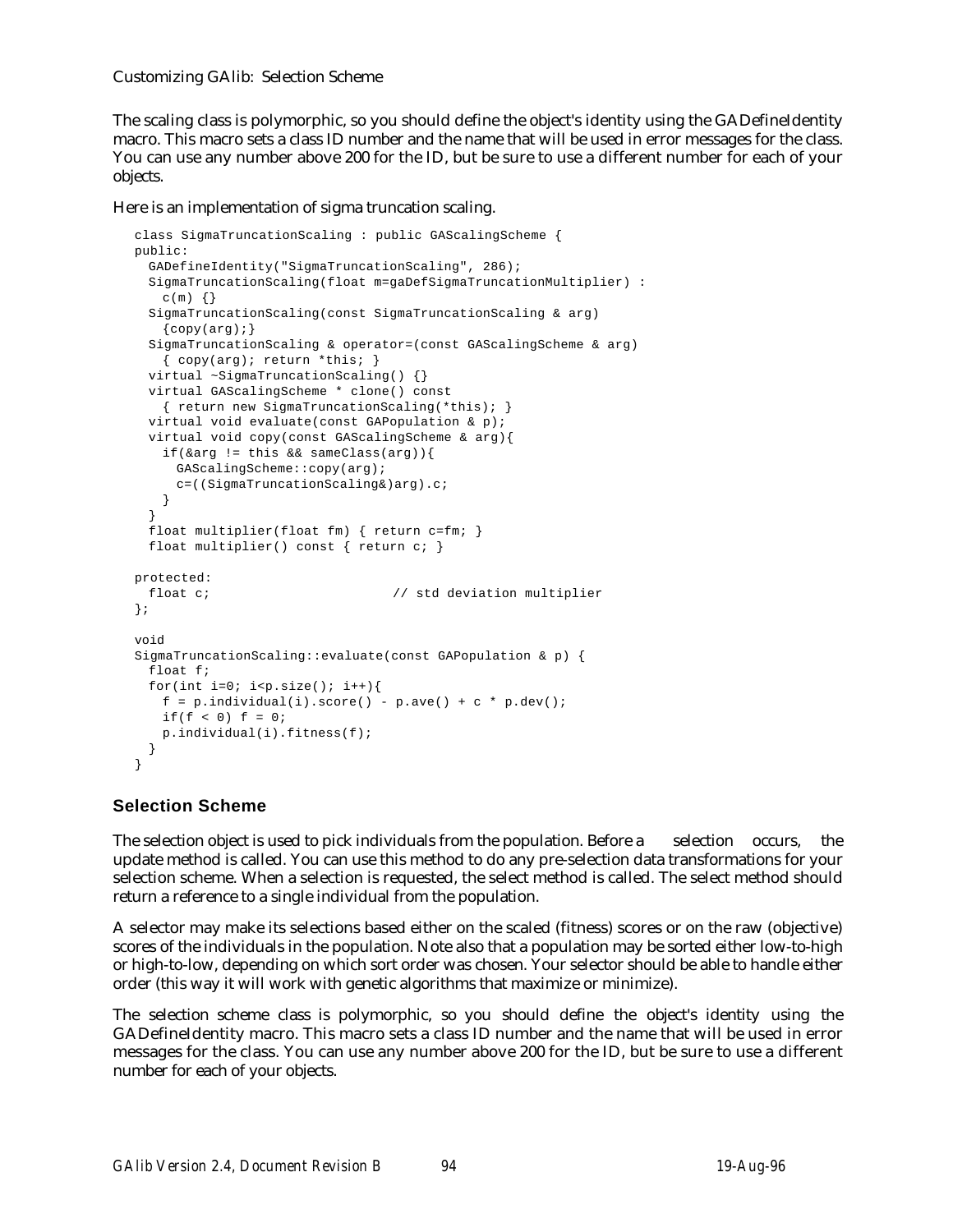Customizing GAlib: Selection Scheme

Here is an implementation of a tournament selector. It is based on the roulette wheel selector and shares some of the roulette wheel selector's functionality. In particular, this tournament selector uses the roulette wheel selector's update method, so it does not define its own. The select method does two fitness-proportionate selections then returns the individual with better score.

```
class TournamentSelector : public GARouletteWheelSelector {
public:
 GADefineIdentity("TournamentSelector", 255);
 TournamentSelector(int w=GASelectionScheme::FITNESS) :
   GARouletteWheelSelector(w) {}
 TournamentSelector(const TournamentSelector& orig) { copy(orig); }
 TournamentSelector& operator=(const GASelectionScheme& orig)
   \{ \text{ if}(\text{&orig} := \text{this}) \text{ copy}(\text{orig}) \} return *this; \}virtual ~TournamentSelector() {}
 virtual GASelectionScheme* clone() const
   { return new TournamentSelector; }
 virtual GAGenome& select() const;
};
GAGenome &
TournamentSelector::select() const {
 int picked=0;
 float cutoff;
 int i, upper, lower;
 cutoff = GARandomFloat();
 lower = 0; upper = pop->size() -1;while(upper >= lower){
   i = lower + (upper-lower)/2;
   if(psum[i] > cutoff)
     upper = i-1;else
     lower = i+1;}
 lower = Min(pop->size()-1, lower);
 lower = Max(0, lower);picked = lower;
 cutoff = GARandomFloat();
 lower = 0; upper = pop\rightarrow size() - 1;
 while(upper >= lower){
   i = lower + (upper-lower)/2;if(psum[i] > cutoff)
     upper = i-1;else
     lower = i+1;}
 lower = Min(pop->size() -1, lower);lower = Max(0, lower);GAPopulation::SortBasis basis =
     (which == FITNESS ? GAPopulation::SCALED : GAPopulation::RAW);
 if(pop->order() == GAPopulation::LOW_IS_BEST){
   if(pop->individual(lower,basis).score() <
       pop->individual(picked,basis).score())
     picked = lower;
  }
 else{
   if(pop->individual(lower,basis).score() >
       pop->individual(picked,basis).score())
     picked = lower;
  }
 return pop->individual(picked,basis);
}
```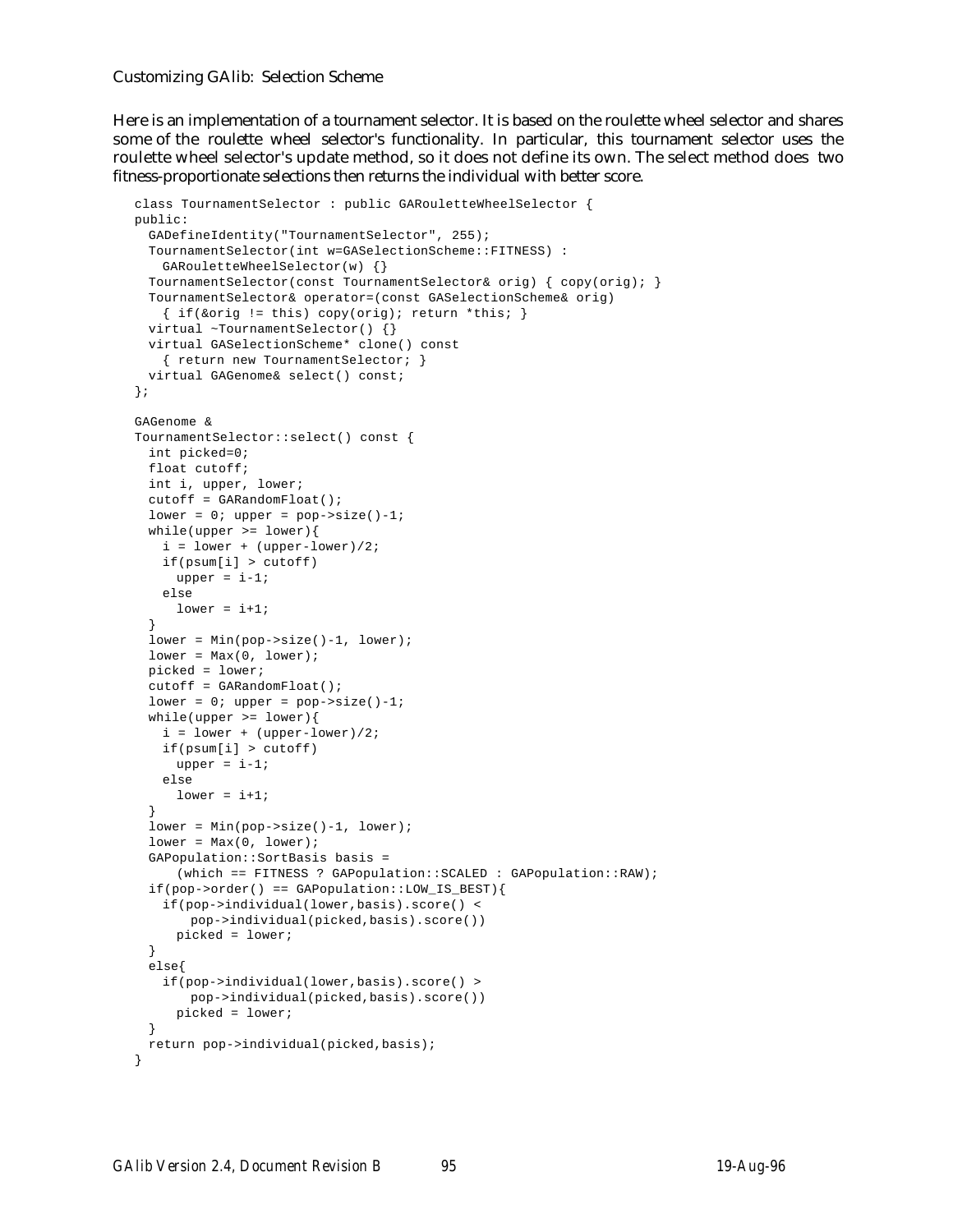# **Genetic Algorithm**

Here is a sample derived class that does restricted mating. In this example, one of the parents is selected as usual. The second individual is select as the first, but it is used only if it is similar to the first individual. If not, we make another selection. If enough selections fail, we take what we can get.

```
class RestrictedMatingGA : public GASteadyStateGA {
public:
 GADefineIdentity("RestrictedMatingGA", 288);
 RestrictedMatingGA(const GAGenome& g) : GASteadyStateGA(g) {}
 virtual ~RestrictedMatingGA() {}
 virtual void step();
 RestrictedMatingGA & operator++() { step(); return *this; }
};
void
RestrictedMatingGA::step() {
 int i, k;
 for(i=0; i<tmpPop->size(); i++){
   mom = &(pop->select());
   k=0;do {
    k++; dad = \&(pop->select();
   } while(mom->compare(*dad) < THRESHOLD && k<pop->size());
   stats.numsel += 2;
   if(GAFlipCoin(pCrossover()))
     stats.numcro += (*scross)(*mom, *dad, &tmpPop->individual(i), 0);
   else
     tmpPop->individual(i).copy(*mom);
   stats.nummut += tmpPop->individual(i).mutate(pMutation());
  }
 for(i=0; i<tmpPop->size(); i++)
  pop->add(tmpPop->individual(i));
 pop->evaluate(); // get info about current pop for next
 time pop->scale(); \frac{1}{2} // remind the population to do its scaling
 for(i=0; i<tmpPop->size(); I++)
   pop->destroy(GAPopulation::WORST, GAPopulation::SCALED);
 stats.update(*pop); \frac{1}{2} // update the statistics by one generation
}
```
# **Termination Function**

The termination function determines when the genetic algorithm should stop evolving. It takes a genetic algorithm as its argument and returns gaTrue if the genetic algorithm should stop or gaFalse if the algorithm should continue.

Here are three examples of termination functions. The first compares the current generation to the desired number of generations. If the current generation is less than the desired number of generations, it returns gaFalse to signify that the GA is not yet complete.

```
GABoolean
GATerminateUponGeneration(GAGeneticAlgorithm & ga){
 return(ga.generation() < ga.nGenerations() ? gaFalse : gaTrue);
}
```
The second example compares the average score in the current population with the score of the best individual in the current population. If the ratio of these exceeds a specified threshhold, it returns gaTrue to signify that the GA should stop. Basically this means that the entire population has converged to a 'good' score.

```
// stop when pop average is 95% of best
const float desiredRatio = 0.95;
```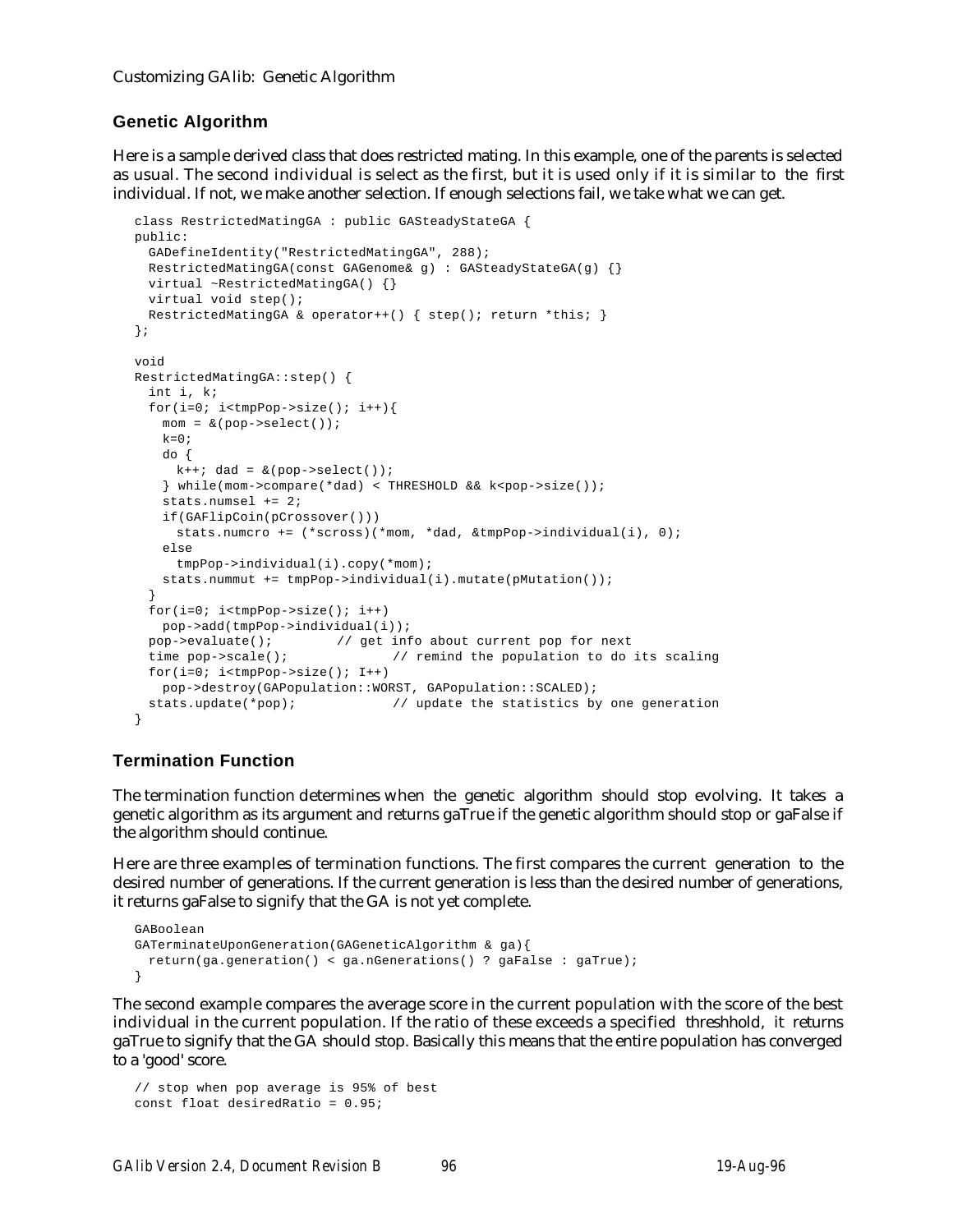## Customizing GAlib: Termination Function

```
GABoolean
GATerminateUponScoreConvergence(GAGeneticAlgorithm & ga){
 if(ga.statistics().current(GAStatistics::Mean) /
     ga.statistics().current(GAStatistics::Maximum) > desiredRatio)
   return gaTrue;
 else
   return gaFalse;
}
```
The third uses the population diversity as the criterion for stopping. If the diversity drops below a specified threshhold, the genetic algorithm will stop.

```
// stop when population diversity is below this
const float thresh = 0.01;
GABoolean
StopWhenNoDiversity(GAGeneticAlgorithm & ga){
 if(ga.statistics().current(GAStatistics::Diversity) < thresh)
   return gaTrue;
 else
   return gaFalse;
}
```
A faster method of doing a nearly equivalent termination is to use the population's standard deviation as the stopping criterion (this method does not require comparisons of each individual). Notice that this judges diversity based upon the genome scores rather than their actual genetic diversity.

```
// stop when population deviation is below this
const float thresh = 0.01;
GABoolean
StopWhenNoDeviation(GAGeneticAlgorithm & ga){
 if(ga.statistics().current(GAStatistics::Deviation) < thresh)
   return gaTrue;
 else
   return gaFalse;
}
```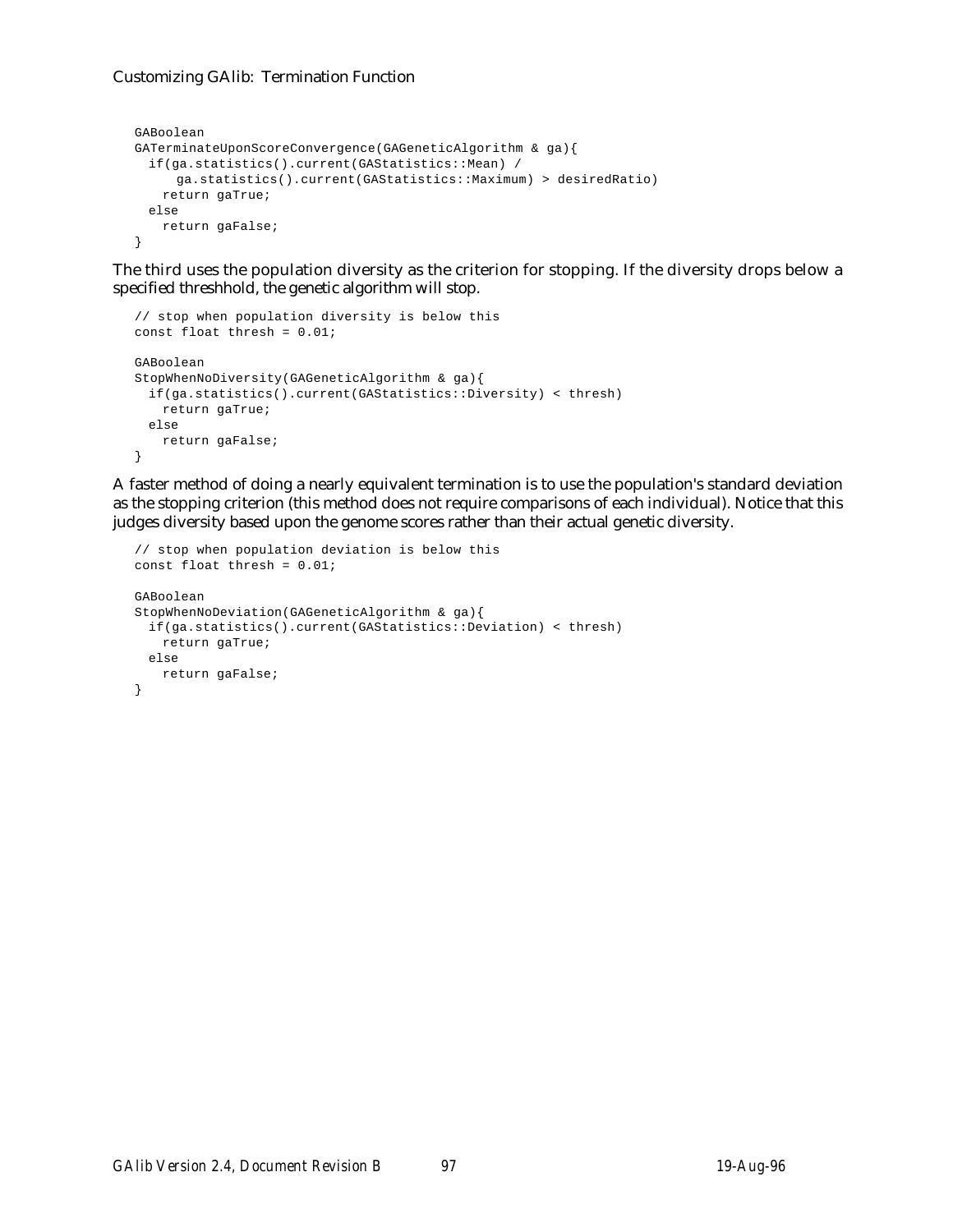Each of the examples contains comments in the source files with complete description about what is going on. Here is a short summary of what each one of the examples does:

**ex1**

Fill a 2DBinaryStringGenome with alternating 0s and 1s using a SimpleGA.

## **ex2**

Generate a sequence of random numbers, then use a Bin2DecChromosome and SimpleGA to try and match the sequence. This example shows how to use the user-data member of genomes in objective functions.

## **ex3**

Read a 2D pattern from a data file then try to match the pattern using a 2DBinaryStringGenome and a SimpleGA. This example also shows how to use the GAParametes object for setting genetic algorithm parameters and reading command-line arguments.

## **ex4**

Fill a 3DBinaryStringChromosome with alternating 0s and 1s using a SteadyStateGA. This example uses many member functions of the genetic algorithm to control which statistics are recorded and dumped to file.

## **ex5**

This example shows how to build a composite genome (a cell?) using a 2DBinaryStringGenome and a Bin2DecGenome. The composite genome uses behaviors that are defined in each of the genomes that it contains. The objective is to match a pattern and sequence of numbers.

#### **ex6**

Grow a GATreeGenome using a SteadyStateGA. This example illustrates the use of specialized methods to override the default initialization method and to specialize the output from a tree. It also shows how to use templatized genome classes. Finally, it shows the use of the parameters object to set default values then allow these to be modified from the command line. The objective function in this example tries to grow the tree as large as possible.

#### **ex7**

Identical in function to example 3, this example shows how to use the increment operator  $(+)$ , completion measure, and other member functions of the GA. It uses a GA with overlapping populations rather than the non-overlapping GA in example 3 and illustrates the use of many of the GA member functions. It also illustrates the use of the parameter list for reading settings from a file, and shows how to stuff a genome with data from an input stream.

#### **ex8**

Grow a GAListGenome using a GA with overlapping populations. This shows how to randomly initialize a list of integers, how to use the sigma truncation scaling object to handle objective scores that may be positive or negative, and the 'set' member of the genetic algorithm for controlling statistics and other genetic algorithm parameters.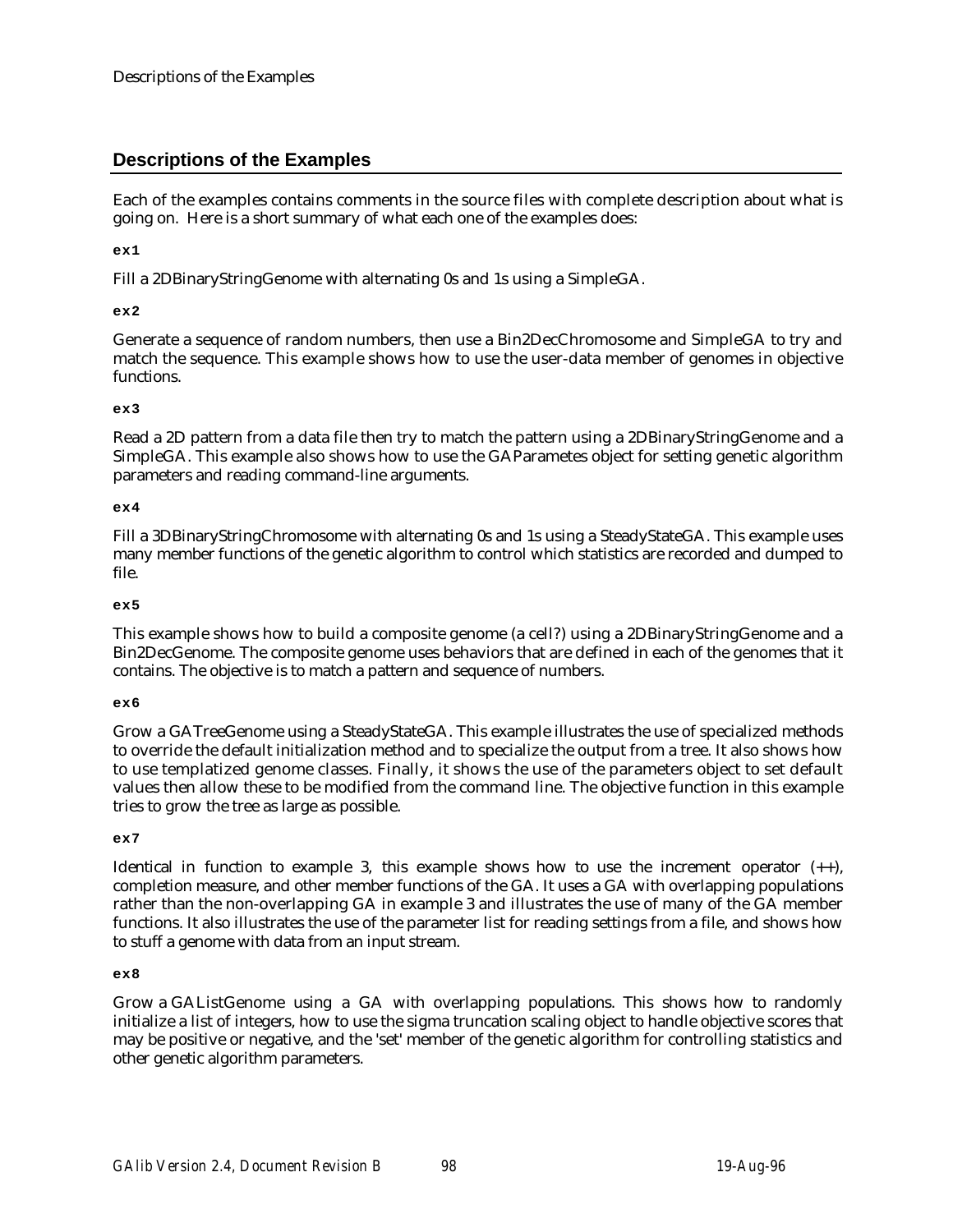## **ex9**

Find the maximum value of a continuous function in two variables. This example uses a GABin2DecGenome and simple GA. It also illustrates how to use the GASigmaTruncationScaling object (rather than the default linear scaling). Sigma truncation is particularly useful for objective functions that return negative values.

## **ex10**

Find the maximum value of a continuous, periodic function. This example illustrates the use of sharing to do speciation. It defines a sample distance function (one that does the distance measure based on the genotype, the other based on phenotype). It uses a binary- to-decimal genome to represent the function values.

## **ex11**

Generate a sequence of descending numbers using an order-based list. This example illustrates the use of a GAListGenome as an order-based chromosome. It contains a custom initializer and shows how to use this custom initializer in the List genome.

## **ex12**

Alphabetize a sequence of characters. Similar to example 11, this example illustrates the use of the GAStringGenome (rather than a list) as an order-based chromosome.

## **ex13**

This program runs a GA-within-GA. The outer level GA tries to match the pattern read in from a file. The inner GA tries to match a sequence of randomly generated numbers (the sequence is generated at the beginning of the program's execution). The inner level GA is run only when the outer GA reaches a threshhold objective score.

#### **ex14**

Another illustration of how to use composite chromosomes. In this example, the composite chromosome contains a user-specifiable number of lists. Each list behaves differently and is not affected by mutations, crossovers, or initializations of the other lists.

#### **ex15**

The completion function of a GA determines when it is "done". This example uses the convergence to tell when the GA has reached the optimum (the default completion measure is number-of-generations). It uses a binary-to-decimal genome and tries to match a sequence of randomly generated numbers.

#### **ex16**

Tree chromosomes can contain any kind of object in the nodes. This example shows how to put a point object into the nodes of a tree to represent a 3D plant. The objective function tries to maximize the size of the plant.

## **ex17**

Array chromsomes can be used when you need tri-valued alleles. This example uses a 2D array with trinary alleles.

#### **ex18**

This example compares the performance of three different genetic algorithms. The genome and objective function are those used in example 3, but this example lets you specify which type of GA you want to use to solve the problem. You can use steady state, simple, or incremental just by specifying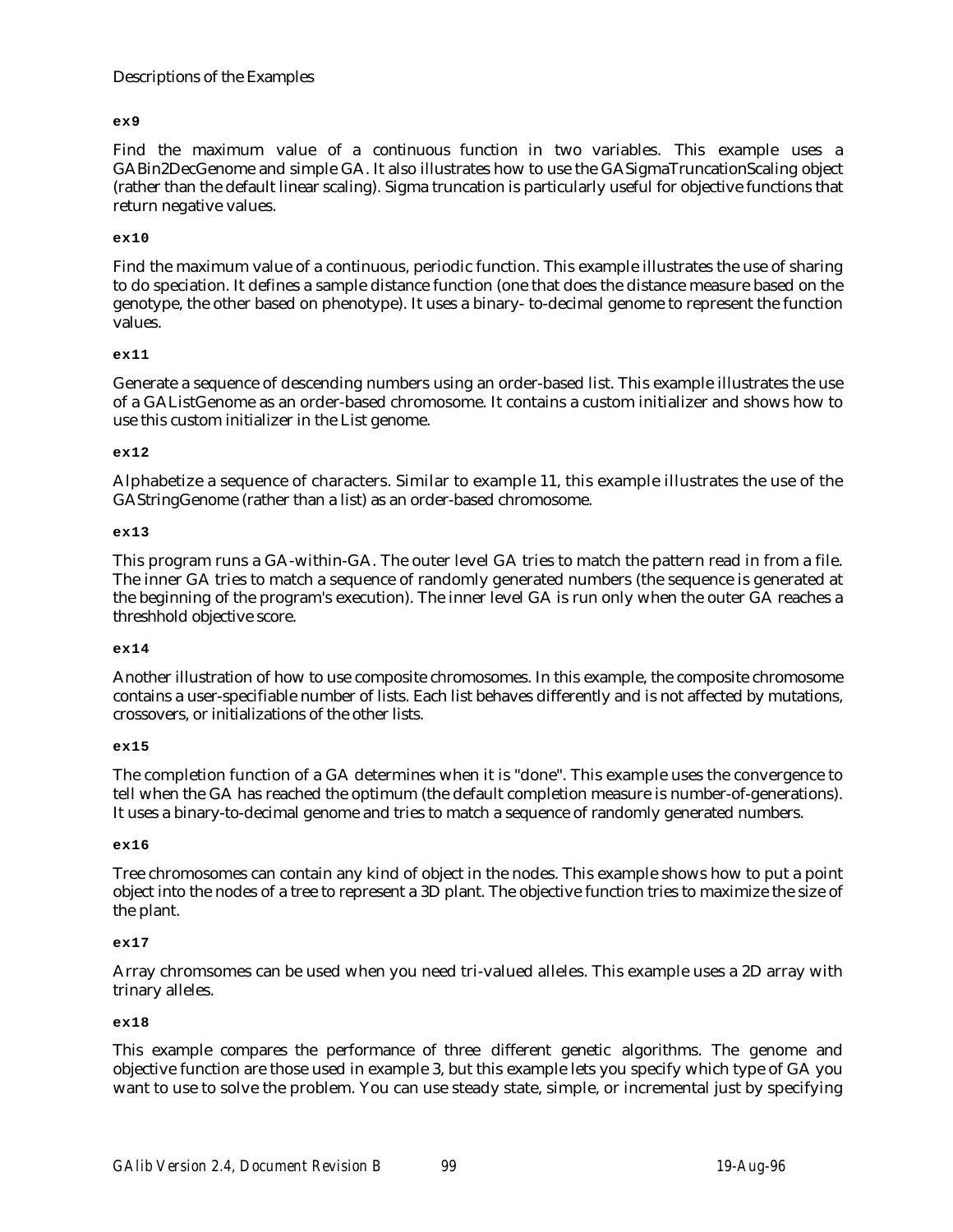one of them on the command line. The example saves the generational data to file so that you can then plot the convergence data to see how the performance of each genetic algorithm compares to the others.

**ex19**

The 5 DeJong test problems.

## **ex20**

Holland's royal road function. This example computes Holland's 1993 ICGA version of the Royal Road problem. Holland posed this problem as a challenge to test the performance of genetic algorithms and challenged other GA users to match or beat his performance.

## **ex21**

This example illustrates various uses of the allele set in array genomes. The allele set may be an enumerated list of items or a bounded range of continuous values, or a bounded set of discrete values. This example shows how each of these may be used in combination with a real number genome.

## **ex22**

This example shows how to derive a new genetic algorithm class in order to customize the replacement method. Here we derive a new type of steady-state genetic algorithm in which speciation is done more effectively by not only scaling fitness values but also by controlling the way new individuals are inserted into the population.

## **ex23**

The genetic algorithm object can either maximize or minimize your objective function. This example shows how to use the minimize abilities of the genetic algorithm. It uses a real number genome with one element to find the maximum or minimum of a sinusoid.

## **ex24**

This example shows how to restricted mating using a custom genetic algorithm and custom selection scheme. The restricted mating in the genetic algorithm tries to pick individuals that are similar (based upon their comparator). The selector chooses only the upper half of the population (so it cannot choose very bad individuals, unlike the roulette wheel selector, for example).

## **ex25**

Multiple populations on a single CPU. This example uses the genetic algorithm class called a 'DemeGA'. The genetic algorithm controls the migration behavior for moving individuals between populations. In this example, the island model is used with a stepping-stone migration behavior in which the best individuals from each population migrate to their nearest neighboring population. You can easily modify both the migration algorithm and the population behaviors by deriving a new class from the DemeGA.

## **ex26**

Travelling Salesperson Problem. Although genetic algorithms are not the best way to solve the TSP, we include an example of how it can be done. This example uses an order-based list as the genome to figure out the shortest path that connects a bunch of towns such that each town is visited exactly once. It uses the edge recombination crossover operator (you can try it with the partial match crossover as well to see how poorly PMX does on this particular problem).

## **ex27**

Deterministic crowding. Although the algorithms built-in to GAlib allow you to do quite a bit of customization, sometimes you'll want to derive your own class so that you can really tweak the way the